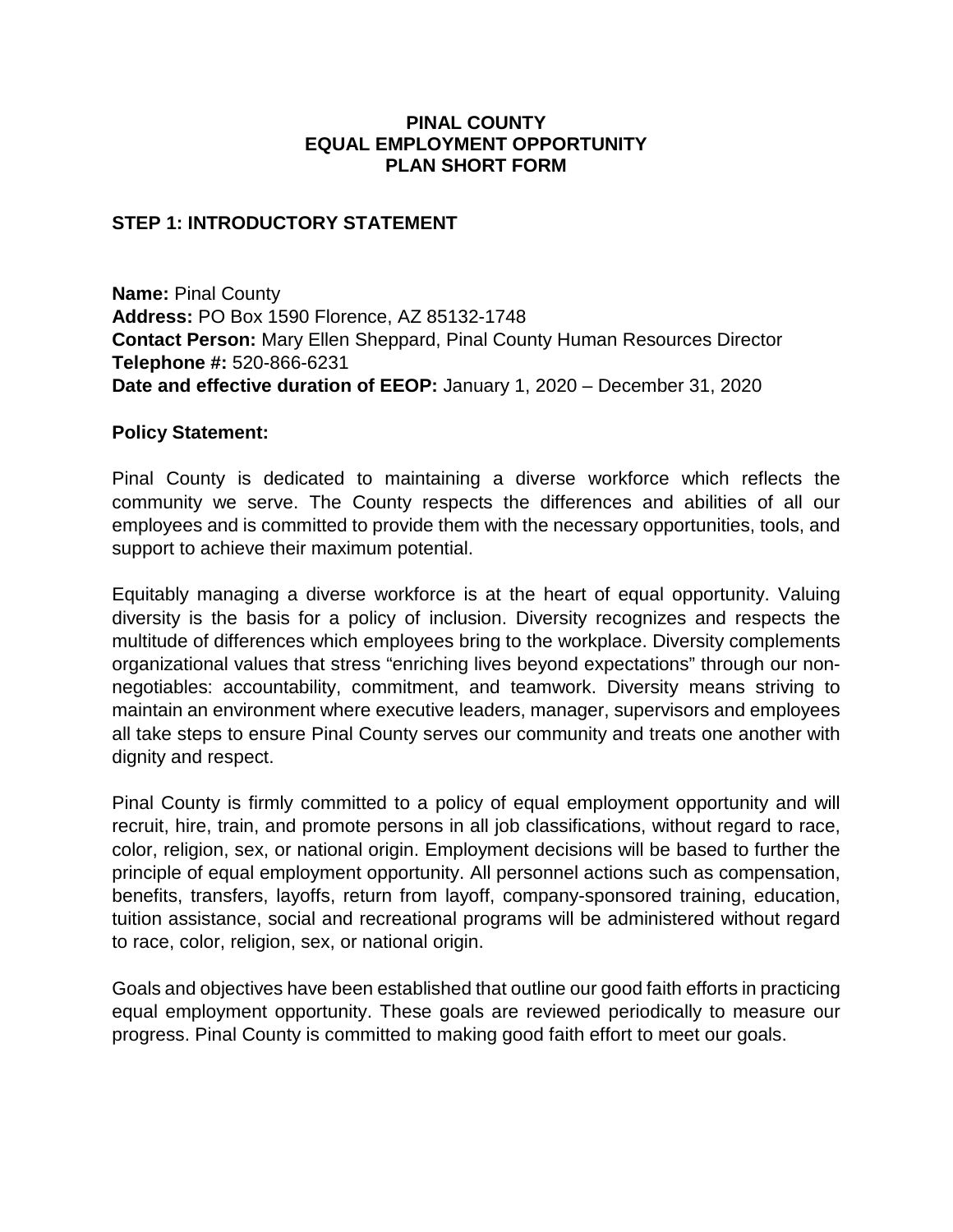# **STEP 2: WORKFORCE ANALYSIS**

The statistical analysis of the County workforce for each job category, broken down by gender within each racial, color, and national origin group is contained as Attachment A to this plan.

# **STEP 3: COMMUNITY LABOR STATISTICS (CLS)**

The statistical analysis of the community labor statistics for each job category, broken down by gender within each racial, color, and national origin group is contained as Attachment B to this plan.

# **STEP 4a: UTILIZATION CHART**

A comparison of the County workforce and the Community Labor Statistics has been performed and the difference between the Community and the County was calculated by subtracting the percentages obtained in Step 3 (Community Statistics) from those obtained in Step 2 (Workforce Statistics). The results of this analysis are reflected in Attachment C.

**STEP 4b: NARRATIVE UTILIZATION ANALYSIS** (This availability is based on the Q2 2020 EMSI Workforce Data for 2019.)

A comparison between the community labor statistics and workforce analysis has resulted in the establishment of corrective goals and objectives to address the underrepresentation of minorities in the County's workforce as compared to their availability in the community workforce and enhance diversity overall. This availability is established by the Q2 2020 EMSI Workforce Data for 2019.

Underrepresentation by race/ethnic and gender is listed below. We have not listed areas that have representation differences of less than 1%, though we will takes these differences into consideration when planning new recruitment strategies.

### **Discussion on Underrepresentation**

Pinal County has compared our demographics with that in the community. Underrepresentation is determined to be those categories where underrepresentation is one percent (1%) or higher. Pinal County will continue to ensure that recruitment for vacant positions is widespread and that minorities and women are provided equal opportunity to employment and services.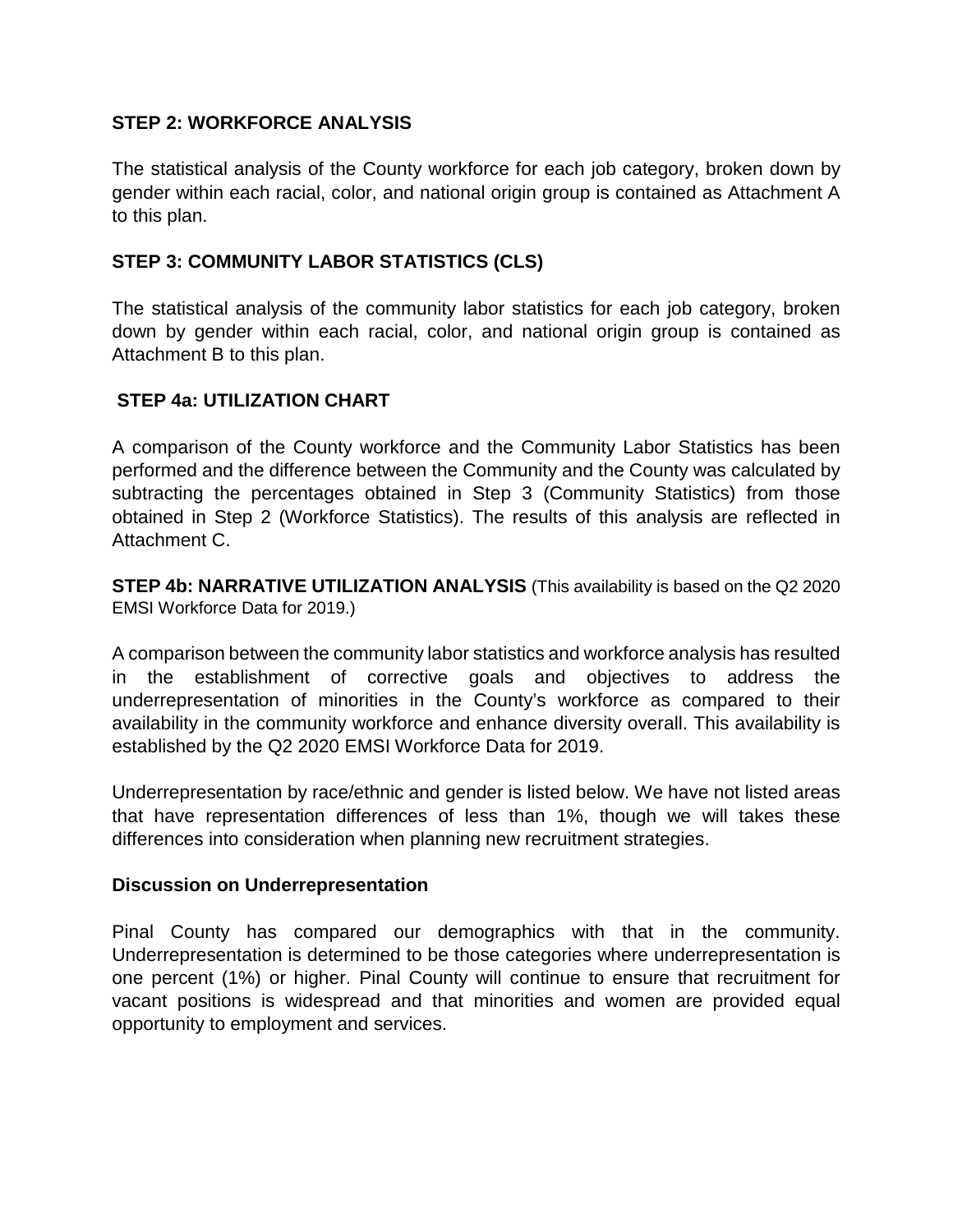# **Analysis**

# **Job Category Underrepresentation**

| <b>Officials &amp; Administrators</b><br>American Indian & Alaskan Native Males<br><b>Hispanic or Latino Males</b><br><b>Black or African American Males</b><br><b>Hispanic or Latino Females</b>                                                                                         | $-2.5%$<br>$-9.3%$<br>$-2.3%$<br>$-1.0%$                                  |
|-------------------------------------------------------------------------------------------------------------------------------------------------------------------------------------------------------------------------------------------------------------------------------------------|---------------------------------------------------------------------------|
| <b>Professionals</b><br>American Indian & Alaskan Native Males<br><b>Hispanic or Latino Males</b>                                                                                                                                                                                         | $-2.5%$<br>$-11.4%$                                                       |
| <b>Technicians</b><br><b>Hispanic or Latino Males</b><br><b>Black or African American Males</b><br><b>White Females</b>                                                                                                                                                                   | $-8.4%$<br>$-2.3%$<br>$-8.9%$                                             |
| <b>Protective Service</b><br><b>Black or African American Males</b><br>American Indian or Alaska Native Males<br><b>Asian Males</b><br><b>White Females</b><br>American Indian or Alaskan Native Females<br><b>Black or African American Females</b><br><b>Hispanic or Latino Females</b> | $-2.3%$<br>$-2.5%$<br>$-2.5%$<br>$-6.1%$<br>$-1.6%$<br>$-2.2%$<br>$-7.4%$ |
| <b>Paraprofessionals</b><br><b>White Males</b><br><b>Hispanic or Latino Males</b><br><b>Black African American Males</b><br>American Indian & Alaskan Native Males<br>American Indian & Alaskan Native Females                                                                            | $-20.3%$<br>$-13.7%$<br>$-2.3%$<br>$-2.5%$<br>$-1.6%$                     |
| <b>Administrative Support</b><br><b>White Males</b><br><b>Black or African American Males</b><br>American Indian or Alaskan Native Males<br><b>Hispanic or Latino Males</b><br><b>Black or African American Females</b>                                                                   | $-20.3%$<br>$-2.3%$<br>$-2.5%$<br>$-13.7%$<br>$-1.6%$                     |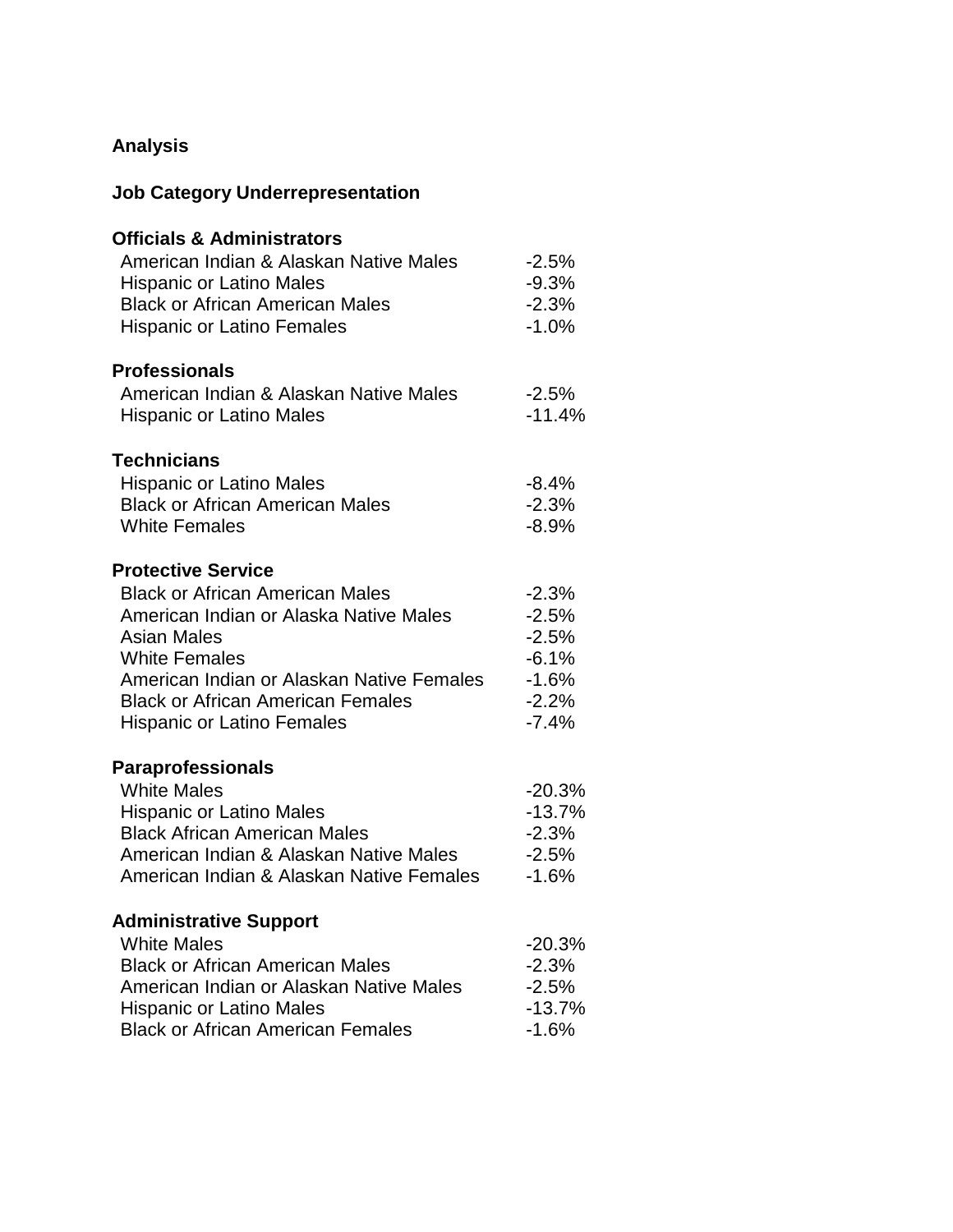# **STEP 5: OBJECTIVES**

Because all the minority categories identified are at least minimally underrepresented in one or more categories, Pinal County will enhance its efforts to attract minority candidates in those specific categories listed above and evaluate our promotional and recruitment practices to ensure all groups receive equal opportunity to secure employment.

# **STEP 6: STEPS TO ACHIEVE OBJECTIVES**

Pinal County is committed to making its workforce reflect the relevant available community workforce demographics to ensure equal opportunity regardless of race, ethnicity, national origin, or gender. The following action steps summarize specific objectives to assist Pinal County in reaching this goal and fulfilling its objectives.

### **Action Steps:**

Recognizing that our current employees are an effective recruitment tool, Pinal County will continually encourage employees that are affiliated with underrepresented populations to serve as ambassadors and promote employment with Pinal County.

Recruitment materials will reflect a culturally diverse workforce and demonstrate Pinal County's culture of diversity and respect.

Contact Arizona colleges, universities, and other higher education institutions to identify and engage in outreach opportunities with the minority populations on the campuses and those connected online.

Outreach to Central Arizona College to cultivate a partnership to encourage minority students to seek employment opportunities with Pinal County.

Engage in outreach to High Schools located in Pinal County to provide upcoming graduates with information concerning employment opportunities.

Develop contacts and advertise open positions in publications and other mediums that reach underrepresented populations.

Promote relationships with the Gila River, Tohono O'Odham and Ak-Chin Indian communities in order to identify opportunities to advertise Pinal County employment opportunities.

Continue to develop contacts with minority communities by working with established groups and organizations.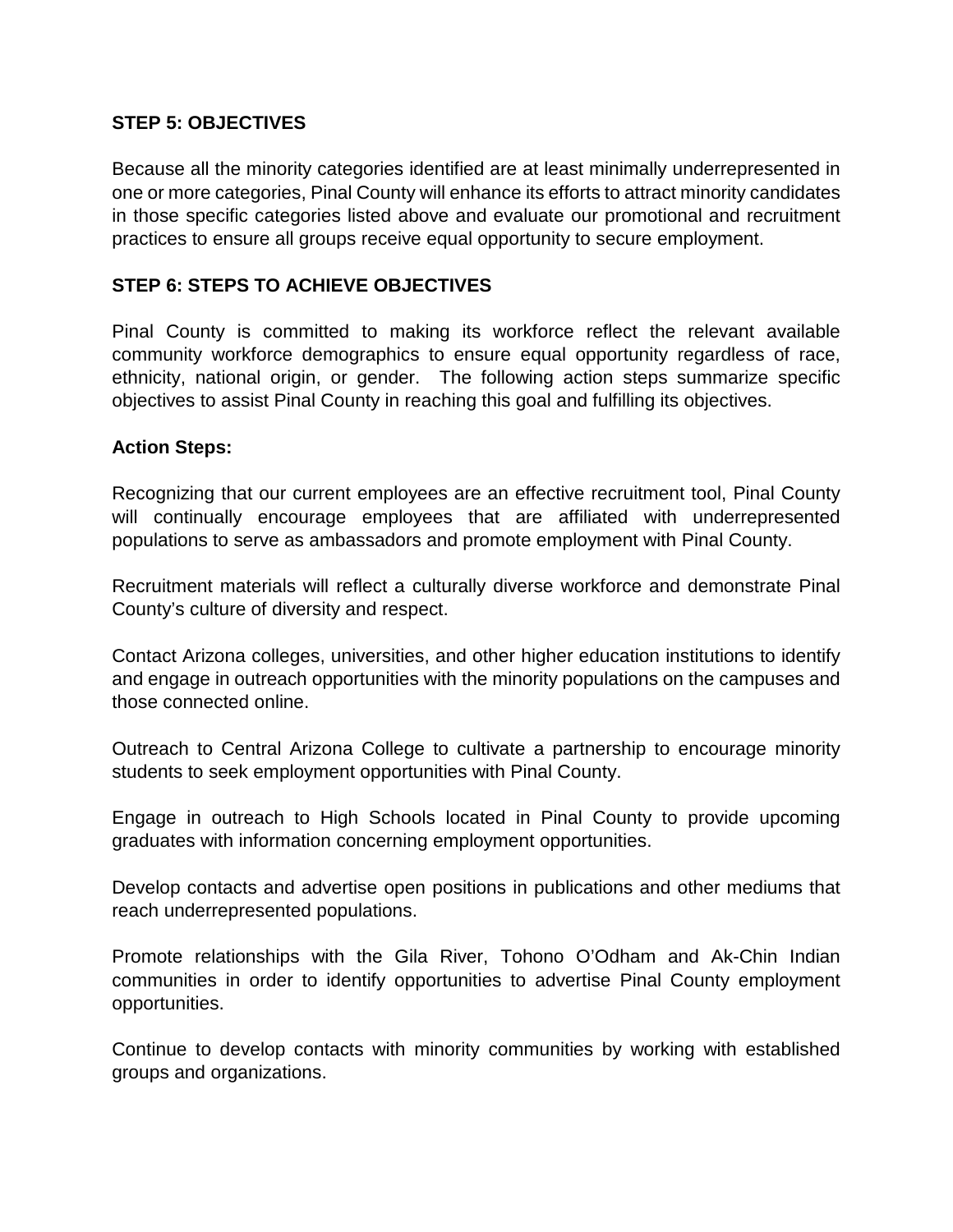Strengthen our relationship with Pinal County Arizona @ Work to enhance outreach to minority populations.

Monitor recruitment practices and procedures to determine if recruitment efforts are enabling the County to meet and maintain hiring objectives.

Provide opportunities to enhance career development, and monitor participation by underrepresented employee populations.

Provide EEO communications to supervisors and managers on EEO policies, documentation, interview processes and employment requirements.

### **STEP 7: DISSEMINATION**

# **Internal Dissemination**

- 1. Pinal County includes the EEO Policy Statement in the Personnel Policies and Procedures and County Human Resources Website, and through these media sources, disseminates it to Elected Officials, Appointing Authorities and to all employees in the County.
- 2. Pinal County includes EEOP on the County Website at <http://pinalcountyaz.gov/HR/Pages/RelatedLinks.aspx> and will seek other creative locations for inclusion.
- 3. Pinal County periodically updates the County's commitment to plan with managers, supervisors, and employees.
- 4. Pinal County places emphasis on EEO during training and orientation sessions.

### **External Dissemination**

- 1. Pinal County includes the County's EEOP on the County web site.
- 2. Pinal County's written job announcements and other employment communiques contain Equal Opportunity clauses stating: "Equal Opportunity Employer" or "EOE".
- 3. Pinal County reminds applicants, vendors, and suppliers in writing of the County's EEOP by incorporating an equal opportunity or non-discrimination statements into applications, purchase orders, leases and contracts.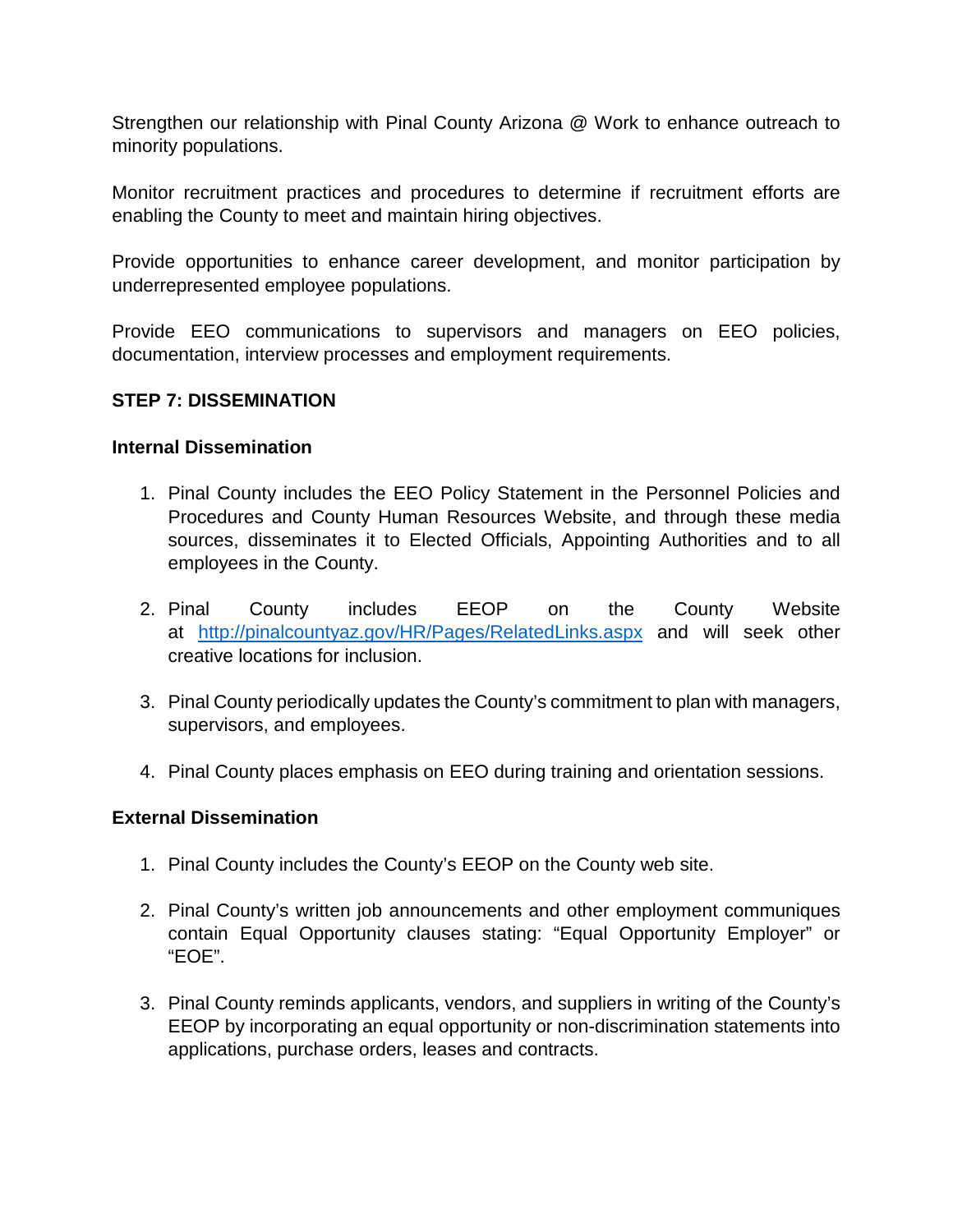Attachment A

|                      |                                                                                                                                                                                                                                                                                                                                                                | STATE AND LOCAL GOVERNMENT INFORMATION (EEO4)                                                                                                                                                                                                                |                                    | EQUAL EMPLOYMENT OPPORTUNITY COMMISSION<br>EXCLUDE SCHOOL SYSTEMS AND EDUCATIONAL INSTITUTIONS<br>(Read attached instructions prior to completing this form) |                          |                                                                      |                                                                                                                                                                                                    |           | <b>APPROVED</b><br>ВY<br> OMB<br>30460008<br><b>EXPIRES</b><br>12/31/2005 |
|----------------------|----------------------------------------------------------------------------------------------------------------------------------------------------------------------------------------------------------------------------------------------------------------------------------------------------------------------------------------------------------------|--------------------------------------------------------------------------------------------------------------------------------------------------------------------------------------------------------------------------------------------------------------|------------------------------------|--------------------------------------------------------------------------------------------------------------------------------------------------------------|--------------------------|----------------------------------------------------------------------|----------------------------------------------------------------------------------------------------------------------------------------------------------------------------------------------------|-----------|---------------------------------------------------------------------------|
|                      |                                                                                                                                                                                                                                                                                                                                                                |                                                                                                                                                                                                                                                              |                                    | DO NOT ALTER INFORMATION PRINTED IN THIS BOX                                                                                                                 |                          |                                                                      |                                                                                                                                                                                                    |           | <b>MAIL COMPLETED</b><br>FORM TO:                                         |
|                      |                                                                                                                                                                                                                                                                                                                                                                |                                                                                                                                                                                                                                                              |                                    | CONTROL NUMBER: 04200110<br>Survey Year: 19                                                                                                                  |                          |                                                                      |                                                                                                                                                                                                    |           | EEO-4 Reporting Center<br>PO Box 8127<br>Reston VA 20195                  |
|                      |                                                                                                                                                                                                                                                                                                                                                                |                                                                                                                                                                                                                                                              |                                    | A. TYPE OF GOVERNMENT (Check one box only)                                                                                                                   |                          |                                                                      |                                                                                                                                                                                                    |           |                                                                           |
|                      | 1. State                                                                                                                                                                                                                                                                                                                                                       |                                                                                                                                                                                                                                                              | $\mathbf{Z}$ <sub>2</sub> . County |                                                                                                                                                              | $3.$ City                |                                                                      | 4. Township                                                                                                                                                                                        |           | 5. Special<br>District                                                    |
|                      | 6. Other (Specify)                                                                                                                                                                                                                                                                                                                                             |                                                                                                                                                                                                                                                              |                                    |                                                                                                                                                              |                          |                                                                      |                                                                                                                                                                                                    |           |                                                                           |
|                      |                                                                                                                                                                                                                                                                                                                                                                |                                                                                                                                                                                                                                                              |                                    |                                                                                                                                                              | <b>B. IDENTIFICATION</b> |                                                                      |                                                                                                                                                                                                    |           |                                                                           |
|                      |                                                                                                                                                                                                                                                                                                                                                                |                                                                                                                                                                                                                                                              |                                    | PINAL COUNTY                                                                                                                                                 |                          | 1. NAME OF POLITICAL JURISDICTION (If same as label, skip to Item C) |                                                                                                                                                                                                    |           |                                                                           |
|                      | 2. AddressNumber and Street                                                                                                                                                                                                                                                                                                                                    |                                                                                                                                                                                                                                                              |                                    | CITY/TOWN                                                                                                                                                    |                          | <b>COUNTY</b>                                                        |                                                                                                                                                                                                    | STATE/ZIP | <b>EEOC USE</b><br><b>ONLY</b>                                            |
|                      | PO BOX 1590                                                                                                                                                                                                                                                                                                                                                    |                                                                                                                                                                                                                                                              |                                    | <b>FLORENCE</b>                                                                                                                                              |                          | <b>PINAL</b>                                                         |                                                                                                                                                                                                    | AZ-85232  | lв                                                                        |
|                      |                                                                                                                                                                                                                                                                                                                                                                |                                                                                                                                                                                                                                                              |                                    | <b>C. FUNCTION</b>                                                                                                                                           |                          |                                                                      |                                                                                                                                                                                                    |           |                                                                           |
|                      | (Check one box to indicate the function(s) for which this form is being submitted. Data should be reported for all departments and agencies in your government covered by the<br>function(s) indicated. If you cannot supply the data for every agency within the function(s) attach a list showing name and address of agencies whose data are not included.) |                                                                                                                                                                                                                                                              |                                    |                                                                                                                                                              |                          |                                                                      |                                                                                                                                                                                                    |           |                                                                           |
|                      | <b>SUMMARY FUNCTION</b>                                                                                                                                                                                                                                                                                                                                        |                                                                                                                                                                                                                                                              |                                    |                                                                                                                                                              |                          |                                                                      |                                                                                                                                                                                                    |           |                                                                           |
| $\blacktriangledown$ |                                                                                                                                                                                                                                                                                                                                                                | 1. Financial Administration. Tax billing and collection, budgeting,<br>purchasing, central accounting and similar financial administration<br>carried on by a treasurer's, auditor's or comptroller's office and                                             |                                    |                                                                                                                                                              | $\blacktriangledown$     | rehabilitation service, etc.                                         | 8. HEALTH. Provision of public health services, outpatient clinics,<br>visiting nurses, food and sanitary inspections, mental health, alcohol                                                      |           |                                                                           |
|                      |                                                                                                                                                                                                                                                                                                                                                                | GENERAL CONTROL. Duties usually performed by boards of<br>supervisors or commissioners, central administration offices and<br>agencies, central personnel or planning agencies, all judicial offices and<br>employees (judges, magistrates, bailiffs, etc.)  |                                    |                                                                                                                                                              | $\blacktriangledown$     | control.                                                             | 9. HOUSING. Code enforcement, low rent public housing, fair housing<br>ordinance enforcement, housing for elderly, housing rehabilitation, rent                                                    |           |                                                                           |
| K                    |                                                                                                                                                                                                                                                                                                                                                                | 2. STREETS AND HIGHWAYS. Maintenance, repair, construction and<br>administration of streets, alleys, sidewalks, roads, highways and bridges.                                                                                                                 |                                    |                                                                                                                                                              | $\blacktriangledown$     |                                                                      | 10. COMMUNITY DEVELOPMENT. Planning, zoning, land<br>development, open space, beautification, preservation.                                                                                        |           |                                                                           |
| $\blacktriangledown$ | should be reported as item7.)                                                                                                                                                                                                                                                                                                                                  | 3. PUBLIC WELFARE. Maintenance of homes and other institutions for<br>the needy administration of public assistance. (Hospitals and sanatoriums                                                                                                              |                                    |                                                                                                                                                              | $\blacktriangledown$     |                                                                      | 11. CORRECTIONS. Jails, reformatories, detention homes, halfway<br>houses, prisons, parole and probation activities                                                                                |           |                                                                           |
| $\blacktriangledown$ |                                                                                                                                                                                                                                                                                                                                                                | 4. POLICE PROTECTION. Duties of a police department sheriff's,<br>constable's, coroner's office, etc., including technical and clerical<br>employees engaged in police activities.                                                                           |                                    |                                                                                                                                                              | $\blacktriangledown$     |                                                                      | 12. UTILITIES AND TRANSPORTATION. Includes water supply,<br>electric power, transit, gas, airports, water transportation and terminals.                                                            |           |                                                                           |
|                      |                                                                                                                                                                                                                                                                                                                                                                | 5. FIRE PROTECTION. Duties of the uniformed fire force and clerical<br>employees. (Report any forest fire protection activities as item 6.)                                                                                                                  |                                    |                                                                                                                                                              |                          |                                                                      | 13. SANITATION AND SEWAGE. Street cleaning, garbage and refuse<br>collection and disposal. Provision, maintenance and operation of sanitary<br>and storm sewer systems and sewage disposal plants. |           |                                                                           |
| $\blacktriangledown$ | zoos, etc.                                                                                                                                                                                                                                                                                                                                                     | 6. NATURAL RESOURCES. Agriculture, forestry, forest fire protection,<br>irrigation drainage, flood control, etc., and<br>PARKS AND RECREATION. Provision, maintenance and operation of<br>parks, playgrounds, swimming pools, auditoriums, museums, marinas, |                                    |                                                                                                                                                              |                          |                                                                      | 14. EMPLOYMENT SECURITY STATE GOVERNMENTS ONLY                                                                                                                                                     |           |                                                                           |
|                      |                                                                                                                                                                                                                                                                                                                                                                | 7. HOSPITALS AND SANATORIUMS. Operation and maintenance of<br>institutions for inpatient medical care.                                                                                                                                                       |                                    |                                                                                                                                                              | $\blacktriangledown$     |                                                                      | 15. OTHER (Specify on Page Four)                                                                                                                                                                   |           |                                                                           |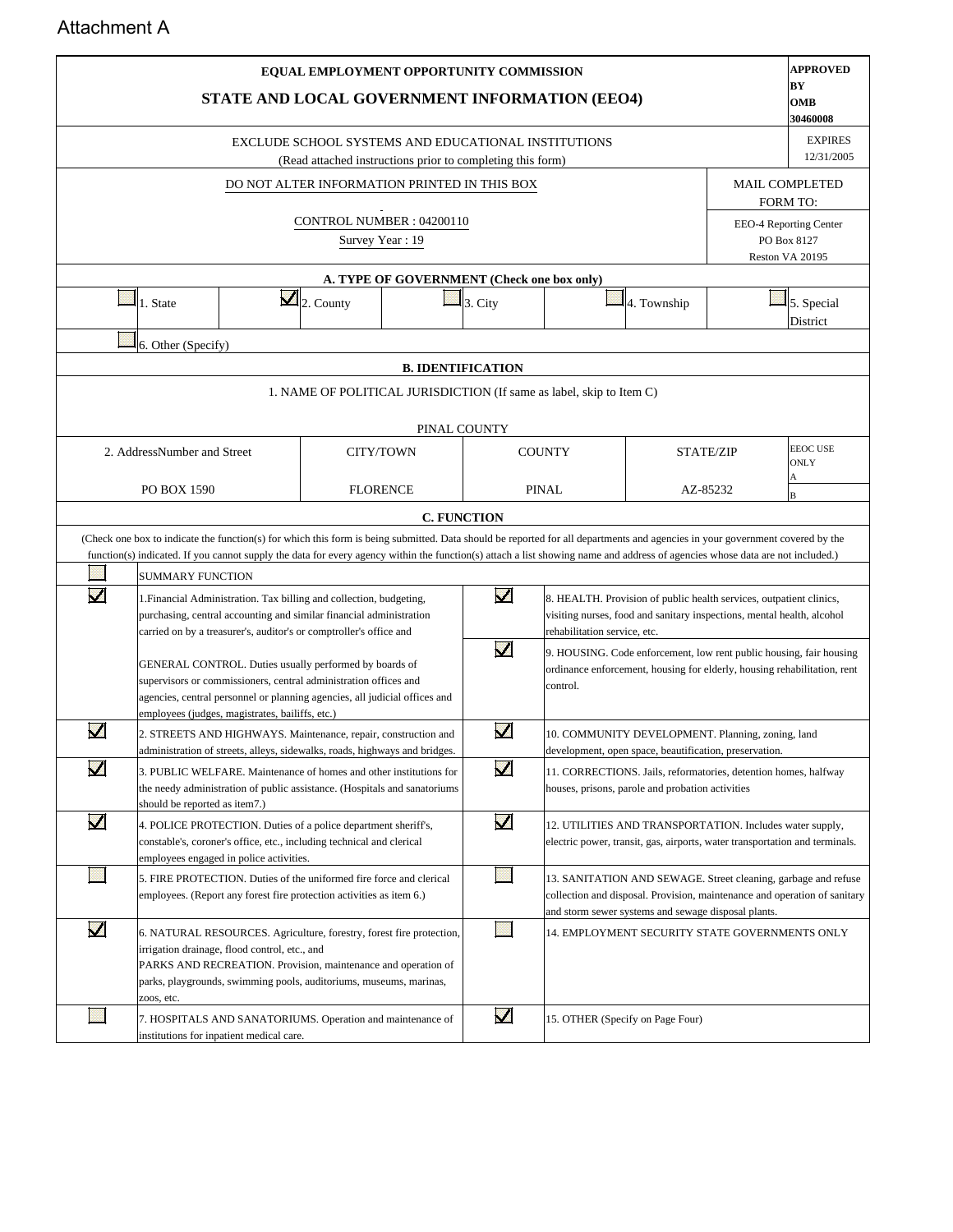|                              |                         |                                  |                               |                                | D. EMPLOYMENT DATA AS OF JUNE 30                                               |                                  |                                                                                                        |                                                                                        |                                                                |                                    |                                                                               |                                  |                                                                                              |                                                                                                 |                                                                | FUNCTION TYPE 1           |
|------------------------------|-------------------------|----------------------------------|-------------------------------|--------------------------------|--------------------------------------------------------------------------------|----------------------------------|--------------------------------------------------------------------------------------------------------|----------------------------------------------------------------------------------------|----------------------------------------------------------------|------------------------------------|-------------------------------------------------------------------------------|----------------------------------|----------------------------------------------------------------------------------------------|-------------------------------------------------------------------------------------------------|----------------------------------------------------------------|---------------------------|
|                              |                         |                                  |                               |                                |                                                                                |                                  |                                                                                                        |                                                                                        | <b>RACE/ETHNICITY</b>                                          |                                    | 1. FULL-TIME EMPLOYEES (Temporary employees are not included)                 |                                  |                                                                                              |                                                                                                 |                                                                |                           |
|                              |                         |                                  | <b>HISPANIC</b>               |                                |                                                                                |                                  |                                                                                                        |                                                                                        | NON-HISPANIC OR LATINO                                         |                                    |                                                                               |                                  |                                                                                              |                                                                                                 |                                                                |                           |
|                              | <b>ANNUAL</b><br>SALARY |                                  | $\mathbf{OR}$<br>LATINO       |                                |                                                                                |                                  | MALE                                                                                                   |                                                                                        |                                                                |                                    |                                                                               |                                  | <b>FEMALE</b>                                                                                |                                                                                                 |                                                                | <b>TOTALS</b>             |
| JOB CATEGORIES               | In thousands<br>000)    | MALE<br>$\boldsymbol{A}$         | <b>FEMALE</b><br>$\, {\bf B}$ | WHITE<br>$\mathbf C$           | <b>BLACK</b><br>${\sf OR}$<br><b>AFRICAN</b><br><b>AMERICAN</b><br>$\mathbf D$ | <b>ASIAN</b><br>$\mathbf E$      | <b>NATIVE</b><br><b>HAWAIAN</b><br>${\rm OR}$<br><b>OTHER</b><br>PACIFIC<br><b>ISLANDER</b><br>$\rm F$ | <b>AMERICAN</b><br><b>INDIAN</b><br>OR<br><b>ALASKAN</b><br><b>NATIVE</b><br>${\bf G}$ | TWO<br>${\sf OR}$<br><b>MORE</b><br><b>RACES</b><br>$_{\rm H}$ | WHITE<br>$\rm I$                   | <b>BLACK</b><br>$_{\rm OR}$<br><b>AFRICAN</b><br><b>AMERICAN</b><br>${\bf J}$ | <b>ASIAN</b><br>$\bf K$          | <b>NATIVE</b><br><b>HAWAIAN</b><br>${\sf OR}$<br><b>OTHER</b><br><b>PACIFIC</b><br>ISLANDER, | <b>AMERICAN</b><br><b>INDIAN</b><br>${\sf OR}$<br><b>ALASKAN</b><br><b>NATIVE</b><br>$_{\rm M}$ | TWO<br>${\sf OR}$<br><b>MORE</b><br><b>RACES</b><br>$_{\rm N}$ | <b>COLUMN</b><br>$S(A-N)$ |
|                              | 1. \$0.1-15.9           | $\boldsymbol{0}$                 | $\boldsymbol{0}$              | $\boldsymbol{0}$               | $\boldsymbol{0}$                                                               | $\boldsymbol{0}$                 | $\boldsymbol{0}$                                                                                       | $\boldsymbol{0}$                                                                       | $\boldsymbol{0}$                                               | $\boldsymbol{0}$                   | $\boldsymbol{0}$                                                              | $\boldsymbol{0}$                 | L<br>$\boldsymbol{0}$                                                                        | $\boldsymbol{0}$                                                                                | $\boldsymbol{0}$                                               | $\boldsymbol{0}$          |
|                              | 2.16.0-19.9             |                                  |                               |                                |                                                                                |                                  |                                                                                                        |                                                                                        |                                                                |                                    |                                                                               |                                  |                                                                                              |                                                                                                 |                                                                |                           |
|                              | 3.20.0-24.9             | $\boldsymbol{0}$                 | $\boldsymbol{0}$              | $\boldsymbol{0}$               | $\boldsymbol{0}$                                                               | $\mathbf{0}$                     | $\boldsymbol{0}$                                                                                       | $\boldsymbol{0}$                                                                       | $\boldsymbol{0}$                                               | $\boldsymbol{0}$                   | $\mathbf{0}$                                                                  | $\boldsymbol{0}$                 | $\boldsymbol{0}$                                                                             | $\boldsymbol{0}$                                                                                | $\boldsymbol{0}$                                               | $\boldsymbol{0}$          |
|                              | 4.25.0-32.9             | $\boldsymbol{0}$                 | $\boldsymbol{0}$              | $\boldsymbol{0}$               | $\boldsymbol{0}$                                                               | $\boldsymbol{0}$                 | $\boldsymbol{0}$                                                                                       | $\boldsymbol{0}$                                                                       | $\boldsymbol{0}$                                               | $\boldsymbol{0}$                   | $\mathbf{0}$                                                                  | $\boldsymbol{0}$                 | $\boldsymbol{0}$                                                                             | $\boldsymbol{0}$                                                                                | $\boldsymbol{0}$                                               | $\boldsymbol{0}$          |
|                              | 5.33.0-42.9             | $\boldsymbol{0}$                 | $\boldsymbol{0}$              | $\boldsymbol{0}$               | $\boldsymbol{0}$                                                               | $\boldsymbol{0}$                 | $\boldsymbol{0}$                                                                                       | $\boldsymbol{0}$                                                                       | $\boldsymbol{0}$                                               | $\boldsymbol{0}$                   | $\boldsymbol{0}$                                                              | $\mathbf{0}$                     | $\boldsymbol{0}$                                                                             | $\boldsymbol{0}$                                                                                | $\boldsymbol{0}$                                               | $\boldsymbol{0}$          |
|                              | 6.43.0-54.9             | $\sqrt{2}$                       | $\boldsymbol{0}$              | $\boldsymbol{0}$               | $\boldsymbol{0}$                                                               | $\boldsymbol{0}$                 | $\boldsymbol{0}$                                                                                       | $\boldsymbol{0}$                                                                       | $\boldsymbol{0}$                                               | $\overline{c}$                     | $\boldsymbol{0}$                                                              | $\boldsymbol{0}$                 | $\boldsymbol{0}$                                                                             | $\boldsymbol{0}$                                                                                | $\boldsymbol{0}$                                               | $\overline{4}$            |
| Officials and Administrators | 7.55.0-69.9             | $\boldsymbol{0}$                 | $\overline{4}$                | 5                              | $\boldsymbol{0}$                                                               | $\mathbf{0}$                     | $\boldsymbol{0}$                                                                                       | $\boldsymbol{0}$                                                                       | $\boldsymbol{0}$                                               | $\sqrt{3}$                         | $\mathbf{0}$                                                                  | $\boldsymbol{0}$                 | $\boldsymbol{0}$                                                                             | $\boldsymbol{0}$                                                                                | $\boldsymbol{0}$                                               | 12                        |
|                              | 8.70.0 Plus             | $\mathbf{1}$                     | 10                            | 12                             | $\boldsymbol{0}$                                                               | $\boldsymbol{0}$                 | $\boldsymbol{0}$                                                                                       | $\boldsymbol{0}$                                                                       | $\boldsymbol{0}$                                               | 21                                 | $\mathfrak{2}$                                                                | $\boldsymbol{0}$                 | $\boldsymbol{0}$                                                                             | $\mathbf{1}$                                                                                    | $\boldsymbol{0}$                                               | 47                        |
|                              | 9. \$0.1-15.9           | $\mathfrak{Z}$                   | $\sqrt{2}$                    | 40                             | $\boldsymbol{0}$                                                               | $\boldsymbol{0}$                 | $\boldsymbol{0}$                                                                                       | $\boldsymbol{0}$                                                                       | $\boldsymbol{0}$                                               | 27                                 | 1                                                                             | 1                                | $\boldsymbol{0}$                                                                             | $\boldsymbol{0}$                                                                                | $\boldsymbol{0}$                                               | 74                        |
|                              | 10.16.0-19.9            | $\mathbf{0}$                     | $\boldsymbol{0}$              | $\boldsymbol{0}$               | $\boldsymbol{0}$                                                               | $\boldsymbol{0}$                 | $\boldsymbol{0}$                                                                                       | $\boldsymbol{0}$                                                                       | $\boldsymbol{0}$                                               | $\boldsymbol{0}$                   | $\boldsymbol{0}$                                                              | $\boldsymbol{0}$                 | $\boldsymbol{0}$                                                                             | $\boldsymbol{0}$                                                                                | $\boldsymbol{0}$                                               | $\boldsymbol{0}$          |
|                              | 11.20.0-24.9            | $\boldsymbol{0}$                 | $\boldsymbol{0}$              | $\boldsymbol{0}$               | $\boldsymbol{0}$                                                               | $\mathbf{0}$                     | $\boldsymbol{0}$                                                                                       | $\boldsymbol{0}$                                                                       | $\boldsymbol{0}$                                               | $\mathbf{0}$                       | $\boldsymbol{0}$                                                              | $\boldsymbol{0}$                 | $\boldsymbol{0}$                                                                             | $\boldsymbol{0}$                                                                                | $\boldsymbol{0}$                                               | $\boldsymbol{0}$          |
| Professionals                | 12.25.0-32.9            | $\boldsymbol{0}$                 | $\boldsymbol{0}$              | $\boldsymbol{0}$               | $\boldsymbol{0}$                                                               | $\boldsymbol{0}$                 | $\boldsymbol{0}$                                                                                       | $\boldsymbol{0}$                                                                       | $\boldsymbol{0}$                                               | $\boldsymbol{0}$                   | $\mathbf{0}$                                                                  | $\boldsymbol{0}$                 | $\boldsymbol{0}$<br>$\boldsymbol{0}$                                                         | $\boldsymbol{0}$                                                                                | $\boldsymbol{0}$                                               | $\boldsymbol{0}$          |
|                              | 13.33.0-42.9            | $\boldsymbol{0}$<br>$\mathbf{0}$ | $\boldsymbol{0}$<br>5         | $\boldsymbol{0}$               | $\boldsymbol{0}$                                                               | $\boldsymbol{0}$                 | $\boldsymbol{0}$                                                                                       | $\boldsymbol{0}$<br>$\boldsymbol{0}$                                                   | $\boldsymbol{0}$<br>$\boldsymbol{0}$                           | $\boldsymbol{0}$<br>$\overline{c}$ | $\boldsymbol{0}$                                                              | $\mathbf{0}$<br>$\boldsymbol{0}$ |                                                                                              | $\boldsymbol{0}$<br>$\boldsymbol{0}$                                                            | $\boldsymbol{0}$                                               | $\boldsymbol{0}$<br>9     |
|                              | 14.43.0-54.9            | $\boldsymbol{0}$                 | 17                            | $\mathbf{1}$<br>$\overline{4}$ | $\mathbf{1}$<br>$\sqrt{2}$                                                     | $\boldsymbol{0}$<br>$\mathbf{0}$ | $\boldsymbol{0}$<br>$\boldsymbol{0}$                                                                   | $\mathbf{0}$                                                                           | $\boldsymbol{0}$                                               | 16                                 | $\boldsymbol{0}$<br>1                                                         | 1                                | $\boldsymbol{0}$<br>$\boldsymbol{0}$                                                         | $\boldsymbol{2}$                                                                                | $\boldsymbol{0}$<br>$\boldsymbol{0}$                           | 43                        |
|                              | 15.55.0-69.9            | $\overline{2}$                   | 9                             | 16                             | $\mathbf{1}$                                                                   | 1                                | $\boldsymbol{0}$                                                                                       | $\mathbf{0}$                                                                           | $\boldsymbol{0}$                                               | 21                                 | $\mathbf{0}$                                                                  | $\mathbf{2}$                     | $\boldsymbol{0}$                                                                             | $\boldsymbol{0}$                                                                                | $\boldsymbol{0}$                                               | 52                        |
|                              | 16.70.0 Plus            | $\sqrt{2}$                       | $\overline{4}$                | 36                             | $\sqrt{2}$                                                                     | $\boldsymbol{2}$                 | $\boldsymbol{0}$                                                                                       | $\mathbf{0}$                                                                           | $\boldsymbol{0}$                                               | 19                                 | 2                                                                             | 1                                | $\boldsymbol{0}$                                                                             | $\boldsymbol{0}$                                                                                | $\boldsymbol{0}$                                               | 68                        |
|                              | 17. \$0.1-15.9          | $\mathbf{0}$                     | $\boldsymbol{0}$              | $\boldsymbol{0}$               | $\boldsymbol{0}$                                                               | $\boldsymbol{0}$                 | $\boldsymbol{0}$                                                                                       | $\boldsymbol{0}$                                                                       | $\boldsymbol{0}$                                               | $\boldsymbol{0}$                   | $\boldsymbol{0}$                                                              | $\boldsymbol{0}$                 | $\boldsymbol{0}$                                                                             | $\boldsymbol{0}$                                                                                | $\boldsymbol{0}$                                               | $\boldsymbol{0}$          |
|                              | 18.16.0-19.9            | $\mathbf{0}$                     | $\boldsymbol{0}$              | $\boldsymbol{0}$               | $\mathbf{0}$                                                                   | $\mathbf{0}$                     | $\boldsymbol{0}$                                                                                       | $\mathbf{0}$                                                                           | $\boldsymbol{0}$                                               | $\boldsymbol{0}$                   | $\boldsymbol{0}$                                                              | $\boldsymbol{0}$                 | $\boldsymbol{0}$                                                                             | $\boldsymbol{0}$                                                                                | $\boldsymbol{0}$                                               | $\boldsymbol{0}$          |
|                              | 19.20.0-24.9            | $\boldsymbol{0}$                 | $\boldsymbol{0}$              | $\mathbf{0}$                   | $\boldsymbol{0}$                                                               | $\boldsymbol{0}$                 | $\boldsymbol{0}$                                                                                       | $\mathbf{0}$                                                                           | $\boldsymbol{0}$                                               | $\boldsymbol{0}$                   | $\mathbf{0}$                                                                  | $\mathbf{0}$                     | $\boldsymbol{0}$                                                                             | $\boldsymbol{0}$                                                                                | $\boldsymbol{0}$                                               | $\boldsymbol{0}$          |
|                              | 20.25.0-32.9            | $\boldsymbol{0}$                 | $\boldsymbol{0}$              | $\boldsymbol{0}$               | $\boldsymbol{0}$                                                               | $\boldsymbol{0}$                 | $\boldsymbol{0}$                                                                                       | $\mathbf{0}$                                                                           | $\boldsymbol{0}$                                               | $\boldsymbol{0}$                   | $\boldsymbol{0}$                                                              | $\mathbf{0}$                     | $\boldsymbol{0}$                                                                             | $\boldsymbol{0}$                                                                                | $\boldsymbol{0}$                                               | $\boldsymbol{0}$          |
| Technicians                  | 21.33.0-42.9            | $\mathbf{0}$                     | $\boldsymbol{0}$              | $\boldsymbol{0}$               | $\boldsymbol{0}$                                                               | 1                                | $\boldsymbol{0}$                                                                                       | $\boldsymbol{0}$                                                                       | $\boldsymbol{0}$                                               | $\mathbf{1}$                       | $\mathbf{1}$                                                                  | $\boldsymbol{0}$                 | $\boldsymbol{0}$                                                                             | $\boldsymbol{0}$                                                                                | $\boldsymbol{0}$                                               | $\ensuremath{\mathsf{3}}$ |
|                              | 22.43.0-54.9            | $\boldsymbol{0}$                 | $\mathbf{1}$                  | 5                              | $\boldsymbol{0}$                                                               | 1                                | $\boldsymbol{0}$                                                                                       | $\mathbf{1}$                                                                           | $\boldsymbol{0}$                                               | $\mathbf{1}$                       | $\mathbf{0}$                                                                  | 1                                | $\boldsymbol{0}$                                                                             | $\boldsymbol{0}$                                                                                | $\boldsymbol{0}$                                               | $10\,$                    |
|                              | 23.55.0-69.9            | $\mathbf{1}$                     | $\mathbf{1}$                  | $\sqrt{2}$                     | $\boldsymbol{0}$                                                               | $\boldsymbol{0}$                 | $\boldsymbol{0}$                                                                                       | $\boldsymbol{0}$                                                                       | $\boldsymbol{0}$                                               | $\boldsymbol{0}$                   | $\boldsymbol{0}$                                                              | $\boldsymbol{0}$                 | $\boldsymbol{0}$                                                                             | $\boldsymbol{0}$                                                                                | $\boldsymbol{0}$                                               | $\overline{4}$            |
|                              | 24.70.0 Plus            | $\overline{0}$                   | $\boldsymbol{0}$              | $\overline{2}$                 | $\boldsymbol{0}$                                                               | $\mathbf{0}$                     | $\boldsymbol{0}$                                                                                       | $\boldsymbol{0}$                                                                       | 0                                                              | $\boldsymbol{0}$                   | 0                                                                             | $\boldsymbol{0}$                 | $\mathbf{0}$                                                                                 | $\boldsymbol{0}$                                                                                | $\boldsymbol{0}$                                               | $\sqrt{2}$                |
|                              | 25. \$0.1-15.9          | $\boldsymbol{0}$                 | $\boldsymbol{0}$              | $\boldsymbol{0}$               | $\boldsymbol{0}$                                                               | $\boldsymbol{0}$                 | $\boldsymbol{0}$                                                                                       | $\boldsymbol{0}$                                                                       | $\boldsymbol{0}$                                               | $\boldsymbol{0}$                   | $\boldsymbol{0}$                                                              | $\boldsymbol{0}$                 | $\boldsymbol{0}$                                                                             | $\boldsymbol{0}$                                                                                | $\boldsymbol{0}$                                               | $\boldsymbol{0}$          |
|                              | 26.16.0-19.9            | $\mathbf{0}$                     | $\boldsymbol{0}$              | $\sqrt{2}$                     | $\boldsymbol{0}$                                                               | $\overline{0}$                   | $\boldsymbol{0}$                                                                                       | $\boldsymbol{0}$                                                                       | $\overline{0}$                                                 | $\boldsymbol{0}$                   | $\overline{0}$                                                                | $\boldsymbol{0}$                 | $\boldsymbol{0}$                                                                             | $\boldsymbol{0}$                                                                                | $\boldsymbol{0}$                                               | $\sqrt{2}$                |
|                              | 27.20.0-24.9            | $\mathbf{0}$                     | $\boldsymbol{0}$              | $\boldsymbol{0}$               | $\boldsymbol{0}$                                                               | $\mathbf{0}$                     | $\boldsymbol{0}$                                                                                       | $\boldsymbol{0}$                                                                       | $\boldsymbol{0}$                                               | $\boldsymbol{0}$                   | $\mathbf{0}$                                                                  | $\boldsymbol{0}$                 | $\boldsymbol{0}$                                                                             | $\boldsymbol{0}$                                                                                | $\boldsymbol{0}$                                               | $\boldsymbol{0}$          |
| Protective Service Workers   | 28.25.0-32.9            | $\mathbf{0}$                     | $\boldsymbol{0}$              | $\boldsymbol{0}$               | $\boldsymbol{0}$                                                               | $\mathbf{0}$                     | $\boldsymbol{0}$                                                                                       | $\boldsymbol{0}$                                                                       | $\boldsymbol{0}$                                               | $\boldsymbol{0}$                   | $\mathbf{0}$                                                                  | $\boldsymbol{0}$                 | $\boldsymbol{0}$                                                                             | $\boldsymbol{0}$                                                                                | $\boldsymbol{0}$                                               | $\boldsymbol{0}$          |
|                              | 29.33.0-42.9            | 6                                | $\mathbf{1}$                  | 11                             | $\boldsymbol{0}$                                                               | $\mathbf{1}$                     | $\boldsymbol{0}$                                                                                       | $\boldsymbol{0}$                                                                       | $\boldsymbol{0}$                                               | $\sqrt{3}$                         | $\boldsymbol{0}$                                                              | $\boldsymbol{0}$                 | $\boldsymbol{0}$                                                                             | $\boldsymbol{0}$                                                                                | $\boldsymbol{0}$                                               | $22\,$                    |
|                              | 30.43.0-54.9            | $\mathbf{1}$                     | $\boldsymbol{0}$              | $\sqrt{2}$                     | $\boldsymbol{0}$                                                               | $\boldsymbol{0}$                 | $\boldsymbol{0}$                                                                                       | $\boldsymbol{0}$                                                                       | $\boldsymbol{0}$                                               | $\mathbf{1}$                       | $\boldsymbol{0}$                                                              | $\mathbf{0}$                     | $\boldsymbol{0}$                                                                             | $\boldsymbol{0}$                                                                                | $\boldsymbol{0}$                                               | $\overline{4}$            |
|                              | 31.55.0-69.9            | $\mathbf{0}$                     | $\boldsymbol{0}$              | $\sqrt{2}$                     | $\boldsymbol{0}$                                                               | $\mathbf{0}$                     | $\boldsymbol{0}$                                                                                       | $\boldsymbol{0}$                                                                       | $\boldsymbol{0}$                                               | $\boldsymbol{0}$                   | $\mathbf{0}$                                                                  | $\boldsymbol{0}$                 | $\boldsymbol{0}$                                                                             | $\boldsymbol{0}$                                                                                | $\boldsymbol{0}$                                               | $\sqrt{2}$                |
|                              | 32.70.0 Plus            | $\mathbf{0}$                     | $\boldsymbol{0}$              | $\boldsymbol{0}$               | $\boldsymbol{0}$                                                               | $\boldsymbol{0}$                 | $\boldsymbol{0}$                                                                                       | $\boldsymbol{0}$                                                                       | $\boldsymbol{0}$                                               | $\boldsymbol{0}$                   | $\boldsymbol{0}$                                                              | $\boldsymbol{0}$                 | $\boldsymbol{0}$                                                                             | $\boldsymbol{0}$                                                                                | $\boldsymbol{0}$                                               | $\boldsymbol{0}$          |
|                              | 33. \$0.1-15.9          | $\mathbf{0}$                     | $\boldsymbol{0}$              | $\boldsymbol{0}$               | $\boldsymbol{0}$                                                               | $\boldsymbol{0}$                 | $\boldsymbol{0}$                                                                                       | $\boldsymbol{0}$                                                                       | $\boldsymbol{0}$                                               | $\boldsymbol{0}$                   | $\boldsymbol{0}$                                                              | $\boldsymbol{0}$                 | $\boldsymbol{0}$                                                                             | $\boldsymbol{0}$                                                                                | $\boldsymbol{0}$                                               | $\boldsymbol{0}$          |
|                              | 34.16.0-19.9            | $\mathbf{0}$                     | $\boldsymbol{0}$              | $\boldsymbol{0}$               | $\boldsymbol{0}$                                                               | $\boldsymbol{0}$                 | $\boldsymbol{0}$                                                                                       | $\boldsymbol{0}$                                                                       | $\boldsymbol{0}$                                               | $\mathbf{0}$                       | $\overline{0}$                                                                | $\mathbf{0}$                     | $\boldsymbol{0}$                                                                             | $\boldsymbol{0}$                                                                                | $\boldsymbol{0}$                                               | $\boldsymbol{0}$          |
|                              | 35.20.0-24.9            | $\mathbf{0}$                     | $\boldsymbol{0}$              | $\boldsymbol{0}$               | $\boldsymbol{0}$                                                               | $\mathbf{0}$                     | $\boldsymbol{0}$                                                                                       | $\boldsymbol{0}$                                                                       | $\boldsymbol{0}$                                               | $\boldsymbol{0}$                   | $\mathbf{0}$                                                                  | $\boldsymbol{0}$                 | $\boldsymbol{0}$                                                                             | $\boldsymbol{0}$                                                                                | $\boldsymbol{0}$                                               | $\boldsymbol{0}$          |
|                              | 36.25.0-32.9            | $\mathbf{0}$                     | $\boldsymbol{0}$              | $\boldsymbol{0}$               | $\boldsymbol{0}$                                                               | $\boldsymbol{0}$                 | $\boldsymbol{0}$                                                                                       | $\boldsymbol{0}$                                                                       | $\boldsymbol{0}$                                               | $\boldsymbol{0}$                   | $\boldsymbol{0}$                                                              | $\boldsymbol{0}$                 | $\boldsymbol{0}$                                                                             | $\boldsymbol{0}$                                                                                | $\boldsymbol{0}$                                               | $\boldsymbol{0}$          |
| Paraprofessionals            | 37.33.0-42.9            | $\mathbf{0}$                     | $\boldsymbol{0}$              | $\boldsymbol{0}$               | $\boldsymbol{0}$                                                               | $\boldsymbol{0}$                 | $\boldsymbol{0}$                                                                                       | $\boldsymbol{0}$                                                                       | $\boldsymbol{0}$                                               | $\boldsymbol{0}$                   | $\boldsymbol{0}$                                                              | $\boldsymbol{0}$                 | $\boldsymbol{0}$                                                                             | $\boldsymbol{0}$                                                                                | $\boldsymbol{0}$                                               | $\boldsymbol{0}$          |
|                              | 38.43.0-54.9            | $\mathbf{0}$                     | 6                             | $\boldsymbol{0}$               | $\boldsymbol{0}$                                                               | $\overline{0}$                   | $\boldsymbol{0}$                                                                                       | $\boldsymbol{0}$                                                                       | $\boldsymbol{0}$                                               | $\tau$                             | $\overline{c}$                                                                | $\boldsymbol{0}$                 | $\boldsymbol{0}$                                                                             | $\boldsymbol{0}$                                                                                | $\boldsymbol{0}$                                               | 15                        |
|                              | 39.55.0-69.9            | $\mathbf{0}$                     | $\mathbf{0}$                  | $\boldsymbol{0}$               | $\boldsymbol{0}$                                                               | $\boldsymbol{0}$                 | $\boldsymbol{0}$                                                                                       | $\boldsymbol{0}$                                                                       | $\boldsymbol{0}$                                               | $\boldsymbol{0}$                   | $\mathbf{0}$                                                                  | $\boldsymbol{0}$                 | $\boldsymbol{0}$                                                                             | $\boldsymbol{0}$                                                                                | $\boldsymbol{0}$                                               | $\boldsymbol{0}$          |
|                              | 40.70.0 Plus            | $\mathbf{0}$                     | $\boldsymbol{0}$              | $\boldsymbol{0}$               | $\boldsymbol{0}$                                                               | $\boldsymbol{0}$                 | $\boldsymbol{0}$                                                                                       | $\boldsymbol{0}$                                                                       | $\boldsymbol{0}$                                               | $\boldsymbol{0}$                   | $\boldsymbol{0}$                                                              | $\boldsymbol{0}$                 | $\boldsymbol{0}$                                                                             | $\boldsymbol{0}$                                                                                | $\boldsymbol{0}$                                               | $\boldsymbol{0}$          |
|                              | 41. \$0.1-15.9          | $\mathbf{0}$                     | $\boldsymbol{0}$              | $\boldsymbol{0}$               | $\boldsymbol{0}$                                                               | $\boldsymbol{0}$                 | $\boldsymbol{0}$                                                                                       | $\boldsymbol{0}$                                                                       | $\boldsymbol{0}$                                               | $\boldsymbol{0}$                   | $\boldsymbol{0}$                                                              | $\boldsymbol{0}$                 | $\boldsymbol{0}$                                                                             | $\boldsymbol{0}$                                                                                | $\boldsymbol{0}$                                               | $\boldsymbol{0}$          |
|                              | 42.16.0-19.9            | $\mathbf{0}$                     | $\boldsymbol{0}$              | $\boldsymbol{0}$               | $\boldsymbol{0}$                                                               | $\overline{0}$                   | $\boldsymbol{0}$                                                                                       | $\boldsymbol{0}$                                                                       | $\overline{0}$                                                 | $\mathbf{0}$                       | $\mathbf{0}$                                                                  | $\mathbf{0}$                     | $\boldsymbol{0}$                                                                             | $\boldsymbol{0}$                                                                                | $\boldsymbol{0}$                                               | $\boldsymbol{0}$          |
|                              | 43.20.0-24.9            | $\mathbf{0}$                     | $\boldsymbol{0}$              | $\boldsymbol{0}$               | $\boldsymbol{0}$                                                               | $\mathbf{0}$                     | $\boldsymbol{0}$                                                                                       | $\boldsymbol{0}$                                                                       | $\boldsymbol{0}$                                               | $\boldsymbol{0}$                   | $\mathbf{0}$                                                                  | $\boldsymbol{0}$                 | $\boldsymbol{0}$                                                                             | $\boldsymbol{0}$                                                                                | $\boldsymbol{0}$                                               | $\boldsymbol{0}$          |
|                              | 44.25.0-32.9            | $\overline{4}$                   | 17                            | $\boldsymbol{0}$               | $\boldsymbol{0}$                                                               | $\boldsymbol{0}$                 | $\boldsymbol{0}$                                                                                       | $\boldsymbol{0}$                                                                       | $\boldsymbol{0}$                                               | 24                                 | 3                                                                             | 1                                | $\boldsymbol{0}$                                                                             | $\mathbf{1}$                                                                                    | $\boldsymbol{0}$                                               | 50                        |
| Administrative Support       | 45.33.0-42.9            | 8                                | 70                            | 5                              | $\boldsymbol{0}$                                                               | $\boldsymbol{0}$                 | $\boldsymbol{0}$                                                                                       | $\boldsymbol{0}$                                                                       | $\boldsymbol{0}$                                               | 104                                | 10                                                                            | 3                                | $\boldsymbol{0}$                                                                             | $\overline{4}$                                                                                  | $\boldsymbol{0}$                                               | 204                       |
|                              | 46.43.0-54.9            | 5                                | 30                            | $\sqrt{2}$                     | $\mathbf{1}$                                                                   | $\boldsymbol{0}$                 | $\boldsymbol{0}$                                                                                       | $\boldsymbol{0}$                                                                       | $\boldsymbol{0}$                                               | 51                                 | $\sqrt{2}$                                                                    | $\sqrt{2}$                       | $\boldsymbol{0}$                                                                             | $\mathbf{1}$                                                                                    | $\boldsymbol{0}$                                               | 94                        |
|                              | 47.55.0-69.9            | $\mathbf{1}$                     | 6                             | $\mathbf{1}$                   | $\boldsymbol{0}$                                                               | $\boldsymbol{0}$                 | $\boldsymbol{0}$                                                                                       | $\boldsymbol{0}$                                                                       | $\boldsymbol{0}$                                               | 13                                 | $\boldsymbol{0}$                                                              | $\boldsymbol{0}$                 | $\boldsymbol{0}$                                                                             | $\boldsymbol{0}$                                                                                | $\boldsymbol{0}$                                               | $21\,$                    |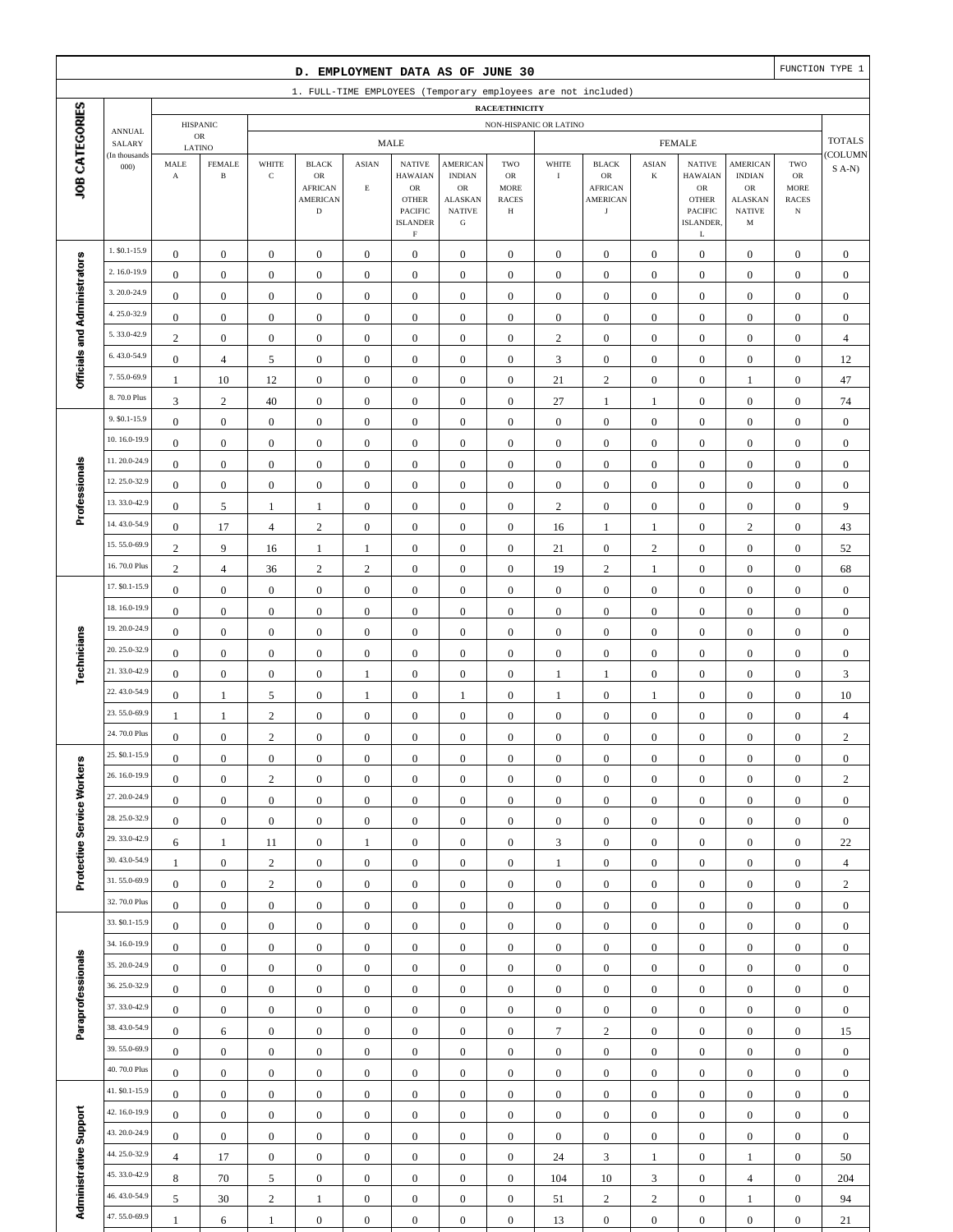| D. EMPLOYMENT DATA AS OF JUNE 30     |                              |                          |                                  |                  |                                                                           |                        |                                                                |                                                 |                                                 |                  | FUNCTION TYPE 1                              |                  |                                                                 |                                                        |                                                 |                  |
|--------------------------------------|------------------------------|--------------------------|----------------------------------|------------------|---------------------------------------------------------------------------|------------------------|----------------------------------------------------------------|-------------------------------------------------|-------------------------------------------------|------------------|----------------------------------------------|------------------|-----------------------------------------------------------------|--------------------------------------------------------|-------------------------------------------------|------------------|
|                                      |                              |                          |                                  |                  | 1. FULL-TIME EMPLOYEES (Temporary employees are not included)             |                        |                                                                |                                                 |                                                 |                  |                                              |                  |                                                                 |                                                        |                                                 |                  |
|                                      |                              |                          |                                  |                  |                                                                           |                        |                                                                |                                                 | <b>RACE/ETHNICITY</b>                           |                  |                                              |                  |                                                                 |                                                        |                                                 |                  |
|                                      | <b>ANNUAL</b><br>SALARY      |                          | <b>HISPANIC</b><br>$\mathbf{OR}$ |                  |                                                                           |                        | <b>MALE</b>                                                    |                                                 | NON-HISPANIC OR LATINO                          |                  |                                              |                  | <b>FEMALE</b>                                                   |                                                        |                                                 | <b>TOTALS</b>    |
|                                      | (In thousands                | LATINO                   | <b>FEMALE</b>                    | WHITE            | <b>BLACK</b>                                                              | $\operatorname{ASIAN}$ | <b>NATIVE</b>                                                  | AMERICAN                                        | TWO                                             | WHITE            | <b>BLACK</b>                                 | <b>ASIAN</b>     | <b>NATIVE</b>                                                   | <b>AMERICAN</b>                                        | TWO                                             | (COLUMN          |
| JOB CATEGORIES                       | 000)                         | MALE<br>$\boldsymbol{A}$ | $\, {\bf B}$                     | $\mathbf C$      | OR<br><b>AFRICAN</b><br><b>AMERICAN</b><br>$\mathbf D$                    | Е                      | <b>HAWAIAN</b><br>${\rm OR}$<br><b>OTHER</b><br><b>PACIFIC</b> | <b>INDIAN</b><br>OR<br>ALASKAN<br><b>NATIVE</b> | OR<br><b>MORE</b><br><b>RACES</b><br>$_{\rm H}$ | $\bf{I}$         | OR<br><b>AFRICAN</b><br><b>AMERICAN</b><br>J | $\bf K$          | <b>HAWAIAN</b><br>$_{\rm OR}$<br><b>OTHER</b><br><b>PACIFIC</b> | <b>INDIAN</b><br>OR<br><b>ALASKAN</b><br><b>NATIVE</b> | OR<br><b>MORE</b><br><b>RACES</b><br>$_{\rm N}$ | $S(A-N)$         |
|                                      |                              |                          |                                  |                  |                                                                           |                        | <b>ISLANDER</b><br>$\rm F$                                     | ${\bf G}$                                       |                                                 |                  |                                              |                  | ISLANDER,<br>L                                                  | M                                                      |                                                 |                  |
|                                      | 49. \$0.1-15.9               | $\mathbf{0}$             | $\boldsymbol{0}$                 | $\boldsymbol{0}$ | $\boldsymbol{0}$                                                          | $\boldsymbol{0}$       | $\boldsymbol{0}$                                               | $\boldsymbol{0}$                                | $\boldsymbol{0}$                                | $\boldsymbol{0}$ | $\boldsymbol{0}$                             | $\boldsymbol{0}$ | $\boldsymbol{0}$                                                | $\boldsymbol{0}$                                       | $\boldsymbol{0}$                                | $\boldsymbol{0}$ |
|                                      | 50.16.0-19.9                 | $\boldsymbol{0}$         | $\boldsymbol{0}$                 | $\boldsymbol{0}$ | $\boldsymbol{0}$                                                          | $\boldsymbol{0}$       | $\boldsymbol{0}$                                               | $\boldsymbol{0}$                                | $\boldsymbol{0}$                                | $\boldsymbol{0}$ | $\mathbf{0}$                                 | $\mathbf{0}$     | $\mathbf{0}$                                                    | $\boldsymbol{0}$                                       | $\boldsymbol{0}$                                | $\boldsymbol{0}$ |
|                                      | 51.20.0-24.9                 | $\mathbf{0}$             | $\boldsymbol{0}$                 | $\boldsymbol{0}$ | $\boldsymbol{0}$                                                          | $\boldsymbol{0}$       | $\boldsymbol{0}$                                               | $\mathbf{0}$                                    | $\boldsymbol{0}$                                | $\boldsymbol{0}$ | $\boldsymbol{0}$                             | $\boldsymbol{0}$ | $\mathbf{0}$                                                    | $\boldsymbol{0}$                                       | $\boldsymbol{0}$                                | $\boldsymbol{0}$ |
| Skilled Craft Workers                | 52.25.0-32.9                 | $\mathbf{0}$             | $\boldsymbol{0}$                 | $\boldsymbol{0}$ | $\boldsymbol{0}$                                                          | $\boldsymbol{0}$       | $\boldsymbol{0}$                                               | $\boldsymbol{0}$                                | $\boldsymbol{0}$                                | $\boldsymbol{0}$ | $\boldsymbol{0}$                             | $\mathbf{0}$     | $\mathbf{0}$                                                    | $\boldsymbol{0}$                                       | $\boldsymbol{0}$                                | $\boldsymbol{0}$ |
|                                      | 53.33.0-42.9                 | $\boldsymbol{0}$         | $\boldsymbol{0}$                 | $\boldsymbol{0}$ | $\boldsymbol{0}$                                                          | $\boldsymbol{0}$       | $\boldsymbol{0}$                                               | $\boldsymbol{0}$                                | $\boldsymbol{0}$                                | $\boldsymbol{0}$ | $\boldsymbol{0}$                             | $\boldsymbol{0}$ | $\boldsymbol{0}$                                                | $\boldsymbol{0}$                                       | $\boldsymbol{0}$                                | $\boldsymbol{0}$ |
|                                      | 54.43.0-54.9                 | $\boldsymbol{0}$         | $\boldsymbol{0}$                 | $\boldsymbol{0}$ | $\boldsymbol{0}$                                                          | $\boldsymbol{0}$       | $\boldsymbol{0}$                                               | $\boldsymbol{0}$                                | $\boldsymbol{0}$                                | $\boldsymbol{0}$ | $\mathbf{0}$                                 | $\mathbf{0}$     | $\boldsymbol{0}$                                                | $\boldsymbol{0}$                                       | $\boldsymbol{0}$                                | $\boldsymbol{0}$ |
|                                      | 55.55.0-69.9                 | $\overline{0}$           | $\boldsymbol{0}$                 | $\boldsymbol{0}$ | $\boldsymbol{0}$                                                          | $\boldsymbol{0}$       | $\boldsymbol{0}$                                               | $\boldsymbol{0}$                                | $\boldsymbol{0}$                                | $\boldsymbol{0}$ | $\boldsymbol{0}$                             | $\boldsymbol{0}$ | $\mathbf{0}$                                                    | $\boldsymbol{0}$                                       | $\boldsymbol{0}$                                | $\boldsymbol{0}$ |
|                                      | 56.70.0 Plus                 | $\mathbf{0}$             | $\boldsymbol{0}$                 | $\boldsymbol{0}$ | $\boldsymbol{0}$                                                          | $\boldsymbol{0}$       | $\boldsymbol{0}$                                               | $\mathbf{0}$                                    | $\boldsymbol{0}$                                | $\boldsymbol{0}$ | $\boldsymbol{0}$                             | $\boldsymbol{0}$ | $\boldsymbol{0}$                                                | $\boldsymbol{0}$                                       | $\boldsymbol{0}$                                | $\boldsymbol{0}$ |
|                                      | 57. \$0.1-15.9               | $\boldsymbol{0}$         | $\boldsymbol{0}$                 | $\boldsymbol{0}$ | $\boldsymbol{0}$                                                          | $\mathbf{0}$           | $\boldsymbol{0}$                                               | $\boldsymbol{0}$                                | $\boldsymbol{0}$                                | $\boldsymbol{0}$ | $\mathbf{0}$                                 | $\boldsymbol{0}$ | $\boldsymbol{0}$                                                | $\boldsymbol{0}$                                       | $\boldsymbol{0}$                                | $\boldsymbol{0}$ |
|                                      | 58.16.0-19.9                 | $\overline{0}$           | $\boldsymbol{0}$                 | $\boldsymbol{0}$ | $\boldsymbol{0}$                                                          | $\mathbf{0}$           | $\boldsymbol{0}$                                               | $\boldsymbol{0}$                                | $\boldsymbol{0}$                                | $\boldsymbol{0}$ | $\mathbf{0}$                                 | $\boldsymbol{0}$ | $\boldsymbol{0}$                                                | $\boldsymbol{0}$                                       | $\boldsymbol{0}$                                | $\boldsymbol{0}$ |
|                                      | 59.20.0-24.9                 | $\overline{0}$           | $\boldsymbol{0}$                 | $\boldsymbol{0}$ | $\boldsymbol{0}$                                                          | $\mathbf{0}$           | $\mathbf{0}$                                                   | $\boldsymbol{0}$                                | $\boldsymbol{0}$                                | $\boldsymbol{0}$ | $\boldsymbol{0}$                             | $\boldsymbol{0}$ | $\boldsymbol{0}$                                                | $\boldsymbol{0}$                                       | $\boldsymbol{0}$                                | $\boldsymbol{0}$ |
| Service-Maintenance                  | 60.25.0-32.9                 | $\mathbf{0}$             | $\boldsymbol{0}$                 | $\boldsymbol{0}$ | $\boldsymbol{0}$                                                          | $\boldsymbol{0}$       | $\boldsymbol{0}$                                               | $\boldsymbol{0}$                                | $\boldsymbol{0}$                                | $\boldsymbol{0}$ | $\boldsymbol{0}$                             | $\boldsymbol{0}$ | $\boldsymbol{0}$                                                | $\boldsymbol{0}$                                       | $\boldsymbol{0}$                                | $\boldsymbol{0}$ |
|                                      | 61.33.0-42.9                 | 1                        | $\boldsymbol{0}$                 | $\boldsymbol{0}$ | $\boldsymbol{0}$                                                          | $\boldsymbol{0}$       | $\boldsymbol{0}$                                               | $\boldsymbol{0}$                                | $\boldsymbol{0}$                                | $\boldsymbol{0}$ | $\boldsymbol{0}$                             | $\boldsymbol{0}$ | $\boldsymbol{0}$                                                | $\boldsymbol{0}$                                       | $\boldsymbol{0}$                                | 1                |
|                                      | 62.43.0-54.9                 | $\mathbf{0}$             | $\boldsymbol{0}$                 | $\boldsymbol{0}$ | $\boldsymbol{0}$                                                          | $\mathbf{0}$           | $\boldsymbol{0}$                                               | $\boldsymbol{0}$                                | $\boldsymbol{0}$                                | $\boldsymbol{0}$ | $\mathbf{0}$                                 | $\boldsymbol{0}$ | $\boldsymbol{0}$                                                | $\boldsymbol{0}$                                       | $\boldsymbol{0}$                                | $\boldsymbol{0}$ |
|                                      | 63.55.0-69.9                 | $\overline{0}$           | $\boldsymbol{0}$                 | $\boldsymbol{0}$ | $\mathbf{0}$                                                              | $\mathbf{0}$           | $\boldsymbol{0}$                                               | $\boldsymbol{0}$                                | $\boldsymbol{0}$                                | $\boldsymbol{0}$ | $\boldsymbol{0}$                             | $\boldsymbol{0}$ | $\boldsymbol{0}$                                                | $\boldsymbol{0}$                                       | $\boldsymbol{0}$                                | $\boldsymbol{0}$ |
|                                      | 64.70.0 Plus                 | $\mathbf{0}$             | $\boldsymbol{0}$                 | $\boldsymbol{0}$ | $\boldsymbol{0}$                                                          | $\boldsymbol{0}$       | $\mathbf{0}$                                                   | $\boldsymbol{0}$                                | $\boldsymbol{0}$                                | $\boldsymbol{0}$ | $\mathbf{0}$                                 | $\boldsymbol{0}$ | $\boldsymbol{0}$                                                | $\boldsymbol{0}$                                       | $\boldsymbol{0}$                                | $\boldsymbol{0}$ |
| 65. TOTAL FULL TIME<br>(Lines 1-64)  |                              | 37                       | 183                              | 148              | $\tau$                                                                    | 6                      | $\boldsymbol{0}$                                               | 1                                               | $\boldsymbol{0}$                                | 319              | 24                                           | 12               | $\boldsymbol{0}$                                                | 9                                                      | $\boldsymbol{0}$                                | 746              |
|                                      |                              |                          | $2$ .                            |                  | OTHER THAN FULLTIME                                                       |                        | EMPLOYEES                                                      |                                                 |                                                 |                  | (Including temporary                         |                  | employees)                                                      |                                                        |                                                 |                  |
| 66.OFFICIALS/ADMIN                   |                              | 6                        | $\sqrt{2}$                       | 14               | $\boldsymbol{0}$                                                          | $\boldsymbol{0}$       | $\boldsymbol{0}$                                               | $\boldsymbol{0}$                                | $\boldsymbol{0}$                                | 6                | $\boldsymbol{0}$                             | $\mathbf{0}$     | $\boldsymbol{0}$                                                | $\boldsymbol{0}$                                       | $\boldsymbol{0}$                                | $28\,$           |
| 67.PROFESSIONALS                     |                              | $\mathbf{1}$             | $\boldsymbol{0}$                 | $\boldsymbol{0}$ | $\boldsymbol{0}$                                                          | $\boldsymbol{0}$       | $\boldsymbol{0}$                                               | $\boldsymbol{0}$                                | $\boldsymbol{0}$                                | $\sqrt{2}$       | $\mathbf{0}$                                 | $\mathbf{0}$     | $\boldsymbol{0}$                                                | $\boldsymbol{0}$                                       | $\boldsymbol{0}$                                | $\mathfrak{Z}$   |
| 68.TECHNICIANS                       |                              | $\mathbf{0}$             | $\boldsymbol{0}$                 | $\boldsymbol{0}$ | $\boldsymbol{0}$                                                          | $\boldsymbol{0}$       | $\boldsymbol{0}$                                               | $\boldsymbol{0}$                                | $\boldsymbol{0}$                                | $\mathbf{1}$     | $\mathbf{0}$                                 | $\boldsymbol{0}$ | $\boldsymbol{0}$                                                | $\boldsymbol{0}$                                       | $\boldsymbol{0}$                                | $\mathbf{1}$     |
|                                      | <b>69.PROTECTIVE SERVICE</b> | $\boldsymbol{0}$         | $\boldsymbol{0}$                 | $\boldsymbol{0}$ | $\boldsymbol{0}$                                                          | $\boldsymbol{0}$       | $\boldsymbol{0}$                                               | $\boldsymbol{0}$                                | $\boldsymbol{0}$                                | $\boldsymbol{0}$ | $\boldsymbol{0}$                             | $\mathbf{0}$     | $\mathbf{0}$                                                    | $\boldsymbol{0}$                                       | $\boldsymbol{0}$                                | $\boldsymbol{0}$ |
|                                      | 70.PARA-PROFESSIONAL         | $\boldsymbol{0}$         | $\boldsymbol{0}$                 | $\boldsymbol{0}$ | $\boldsymbol{0}$                                                          | $\boldsymbol{0}$       | $\boldsymbol{0}$                                               | $\mathbf{0}$                                    | $\boldsymbol{0}$                                | $\boldsymbol{0}$ | $\boldsymbol{0}$                             | $\boldsymbol{0}$ | $\mathbf{0}$                                                    | $\boldsymbol{0}$                                       | $\boldsymbol{0}$                                | $\boldsymbol{0}$ |
| 71.ADMIN. SUPPORT                    |                              | $11\,$                   | $26\,$                           | 15               | $\mathbf{1}$                                                              | $\Omega$               | $\boldsymbol{0}$                                               |                                                 | $\Omega$                                        | 32               | 5                                            | 1                | $\theta$                                                        | 1                                                      | $\Omega$                                        | 93               |
| 72.SKILLED CRAFT                     |                              | $\mathbf{1}$             | $\boldsymbol{0}$                 | $\boldsymbol{0}$ | $\mathbf{0}$                                                              | $\mathbf{0}$           | $\boldsymbol{0}$                                               | $\boldsymbol{0}$                                | $\mathbf{0}$                                    | $\boldsymbol{0}$ | $\boldsymbol{0}$                             | $\boldsymbol{0}$ | $\mathbf{0}$                                                    | $\boldsymbol{0}$                                       | $\overline{0}$                                  | 1                |
| CE                                   | 73.SERVICE/MAINTENAN         | $\overline{0}$           | $\boldsymbol{0}$                 | $\boldsymbol{0}$ | $\mathbf{0}$                                                              | $\mathbf{0}$           | $\boldsymbol{0}$                                               | $\mathbf{0}$                                    | $\boldsymbol{0}$                                | $\boldsymbol{0}$ | $\mathbf{0}$                                 | $\overline{0}$   | $\mathbf{0}$                                                    | $\mathbf{0}$                                           | $\boldsymbol{0}$                                | $\boldsymbol{0}$ |
| <b>FULL TIME</b><br>(Lines 66-73)    | 74. TOTAL OTHER THAN         | 19                       | 28                               | 29               | $\mathbf{1}$                                                              | $\mathbf{0}$           | $\boldsymbol{0}$                                               | 1                                               | $\boldsymbol{0}$                                | 41               | 5                                            | 1                | $\mathbf{0}$                                                    | $\mathbf{1}$                                           | $\boldsymbol{0}$                                | 126              |
|                                      |                              |                          |                                  |                  | 3. NEW HIRES DURING FISCAL YEAR Permanent full time only JULY 1 - JUNE 30 |                        |                                                                |                                                 |                                                 |                  |                                              |                  |                                                                 |                                                        |                                                 |                  |
| 75.OFFICIALS/ADMIN                   |                              | $\mathbf{0}$             | $\boldsymbol{0}$                 | $\tau$           | $\mathbf{0}$                                                              | $\mathbf{0}$           | $\boldsymbol{0}$                                               | $\boldsymbol{0}$                                | $\boldsymbol{0}$                                | 3                | $\mathbf{1}$                                 | $\mathbf{0}$     | $\boldsymbol{0}$                                                | $\boldsymbol{0}$                                       | $\overline{0}$                                  | 11               |
| 76.PROFESSIONALS                     |                              | $\mathbf{1}$             | $\overline{4}$                   | 16               | 3                                                                         | $\mathbf{0}$           | $\mathbf{0}$                                                   | $\boldsymbol{0}$                                | $\boldsymbol{0}$                                | 10               | $\overline{0}$                               | $\mathbf{1}$     | $\mathbf{0}$                                                    | $\boldsymbol{0}$                                       | $\boldsymbol{0}$                                | 35               |
| 77.TECHNICIANS                       |                              | $\boldsymbol{0}$         | $\boldsymbol{0}$                 | $\mathbf{1}$     | $\boldsymbol{0}$                                                          | $\mathbf{1}$           | $\boldsymbol{0}$                                               | $\boldsymbol{0}$                                | $\overline{0}$                                  | 1                | 1                                            | $\boldsymbol{0}$ | $\boldsymbol{0}$                                                | $\overline{0}$                                         | $\boldsymbol{0}$                                | $\overline{4}$   |
|                                      | 78. PROTECTIVE SERVICE       | 2                        | $\boldsymbol{0}$                 | 3                | $\boldsymbol{0}$                                                          | $\mathbf{1}$           | $\boldsymbol{0}$                                               | $\boldsymbol{0}$                                | $\overline{0}$                                  | $\mathbf{1}$     | $\boldsymbol{0}$                             | $\boldsymbol{0}$ | $\boldsymbol{0}$                                                | $\overline{0}$                                         | $\boldsymbol{0}$                                | $\tau$           |
|                                      | 79.PARA-PROFESSIONAL         | $\overline{0}$           | $\mathbf{0}$                     | $\overline{0}$   | $\mathbf{0}$                                                              | $\mathbf{0}$           | $\mathbf{0}$                                                   | $\mathbf{0}$                                    | $\overline{0}$                                  | $\overline{0}$   | $\overline{0}$                               | $\mathbf{0}$     | $\boldsymbol{0}$                                                | $\overline{0}$                                         | $\boldsymbol{0}$                                | $\boldsymbol{0}$ |
| 80.ADMIN. SUPPORT                    |                              | 3                        | 22                               | $\mathbf{1}$     | $\boldsymbol{0}$                                                          | $\mathbf{0}$           | $\boldsymbol{0}$                                               | $\mathbf{0}$                                    | $\boldsymbol{0}$                                | 34               | 5                                            | $\overline{c}$   | $\mathbf{0}$                                                    | $\overline{4}$                                         | $\overline{0}$                                  | 71               |
| 81.SKILLED CRAFT                     |                              | $\mathbf{0}$             | $\boldsymbol{0}$                 | $\overline{0}$   | $\boldsymbol{0}$                                                          | $\boldsymbol{0}$       | $\boldsymbol{0}$                                               | $\boldsymbol{0}$                                | $\boldsymbol{0}$                                | $\boldsymbol{0}$ | $\boldsymbol{0}$                             | $\boldsymbol{0}$ | $\boldsymbol{0}$                                                | $\boldsymbol{0}$                                       | $\boldsymbol{0}$                                | $\boldsymbol{0}$ |
| CЕ                                   | 82.SERVICE/MAINTENAN         | $\overline{0}$           | $\boldsymbol{0}$                 | $\boldsymbol{0}$ | $\boldsymbol{0}$                                                          | $\mathbf{0}$           | $\mathbf{0}$                                                   | $\boldsymbol{0}$                                | $\boldsymbol{0}$                                | $1\,$            | $\mathbf{0}$                                 | $\mathbf{0}$     | $\mathbf{0}$                                                    | $\boldsymbol{0}$                                       | $\boldsymbol{0}$                                | $\mathbf{1}$     |
| 83. TOTAL NEW HIRES<br>(Lines 75-82) |                              | 6                        | 26                               | 28               | 3                                                                         | $\overline{2}$         | $\boldsymbol{0}$                                               | $\boldsymbol{0}$                                | $\boldsymbol{0}$                                | 50               | $7\phantom{.0}$                              | 3                | $\boldsymbol{0}$                                                | $\overline{4}$                                         | $\boldsymbol{0}$                                | 129              |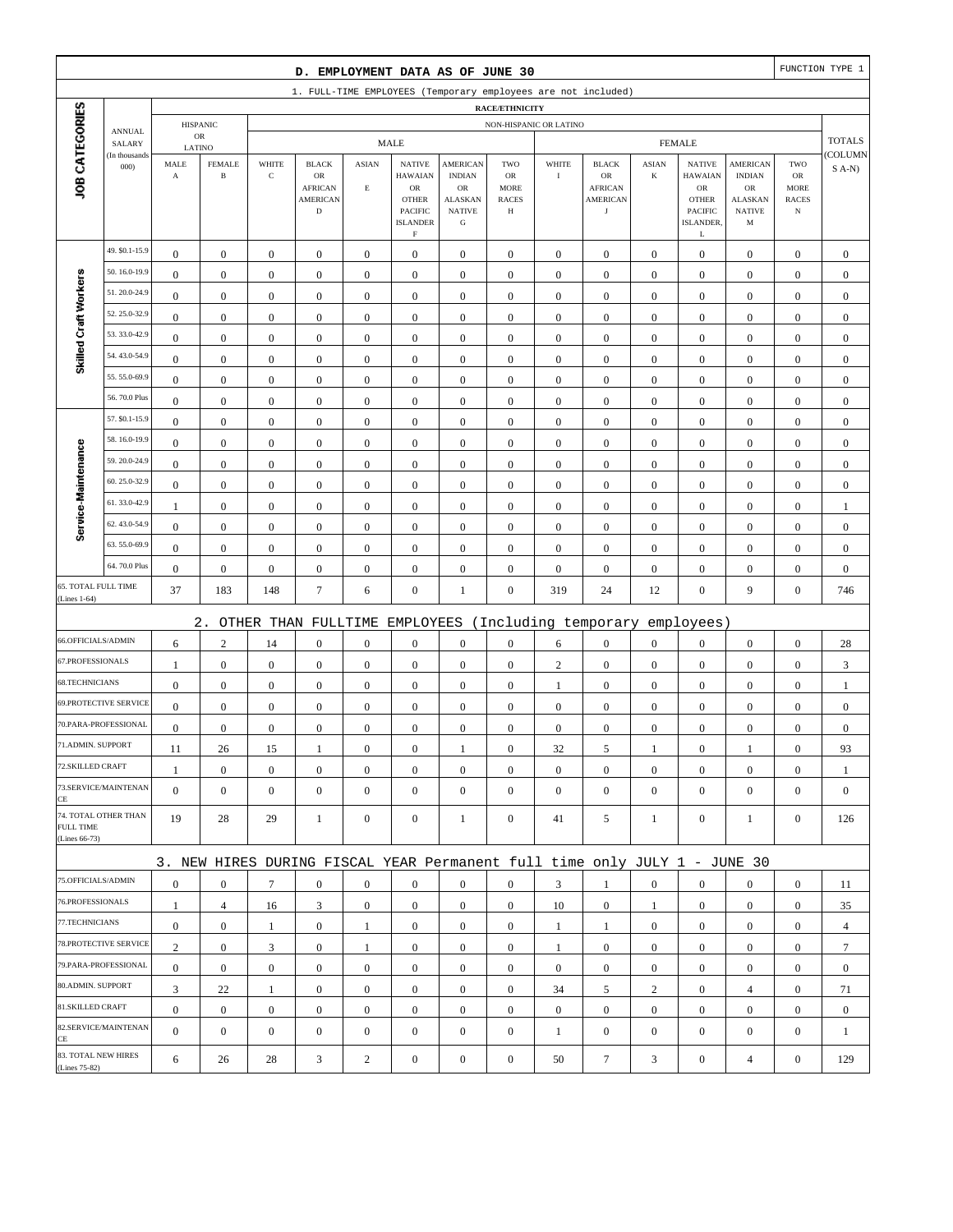|                              |                                |                                      |                                      |                                      | D. EMPLOYMENT DATA AS OF JUNE 30                                       |                                                   |                                                                                                        |                                                                                                |                                                       |                                      |                                                               |                                      |                                                                                             |                                                                                          |                                                                | FUNCTION TYPE 2                      |
|------------------------------|--------------------------------|--------------------------------------|--------------------------------------|--------------------------------------|------------------------------------------------------------------------|---------------------------------------------------|--------------------------------------------------------------------------------------------------------|------------------------------------------------------------------------------------------------|-------------------------------------------------------|--------------------------------------|---------------------------------------------------------------|--------------------------------------|---------------------------------------------------------------------------------------------|------------------------------------------------------------------------------------------|----------------------------------------------------------------|--------------------------------------|
|                              |                                |                                      |                                      |                                      |                                                                        |                                                   |                                                                                                        |                                                                                                | <b>RACE/ETHNICITY</b>                                 |                                      | 1. FULL-TIME EMPLOYEES (Temporary employees are not included) |                                      |                                                                                             |                                                                                          |                                                                |                                      |
|                              | <b>ANNUAL</b>                  |                                      | <b>HISPANIC</b>                      |                                      |                                                                        |                                                   |                                                                                                        |                                                                                                | NON-HISPANIC OR LATINO                                |                                      |                                                               |                                      |                                                                                             |                                                                                          |                                                                |                                      |
|                              | SALARY                         |                                      | ${\rm OR}$<br>LATINO                 |                                      |                                                                        |                                                   | <b>MALE</b>                                                                                            |                                                                                                |                                                       |                                      |                                                               |                                      | <b>FEMALE</b>                                                                               |                                                                                          |                                                                | <b>TOTALS</b><br><b>COLUMN</b>       |
| JOB CATEGORIES               | In thousands<br>000)           | MALE<br>$\mathbf A$                  | <b>FEMALE</b><br>$\, {\bf B}$        | WHITE<br>$\mathbf C$                 | <b>BLACK</b><br>OR<br><b>AFRICAN</b><br><b>AMERICAN</b><br>$\mathbf D$ | $\operatorname{ASIAN}$<br>$\mathop{\hbox{\bf E}}$ | <b>NATIVE</b><br><b>HAWAIAN</b><br>${\rm OR}$<br><b>OTHER</b><br>PACIFIC<br><b>ISLANDER</b><br>$\rm F$ | <b>AMERICAN</b><br><b>INDIAN</b><br>${\sf OR}$<br><b>ALASKAN</b><br><b>NATIVE</b><br>${\bf G}$ | TWO<br>${\sf OR}$<br><b>MORE</b><br><b>RACES</b><br>H | WHITE<br>$\rm I$                     | <b>BLACK</b><br>OR<br><b>AFRICAN</b><br><b>AMERICAN</b><br>J  | <b>ASIAN</b><br>$\bf K$              | <b>NATIVE</b><br><b>HAWAIAN</b><br>$_{\rm OR}$<br><b>OTHER</b><br>PACIFIC<br>ISLANDER,<br>L | AMERICAN<br><b>INDIAN</b><br>${\sf OR}$<br><b>ALASKAN</b><br><b>NATIVE</b><br>$_{\rm M}$ | TWO<br>${\sf OR}$<br><b>MORE</b><br><b>RACES</b><br>$_{\rm N}$ | $S(A-N)$                             |
|                              | 1. \$0.1-15.9                  | $\boldsymbol{0}$                     | $\boldsymbol{0}$                     | $\boldsymbol{0}$                     | $\boldsymbol{0}$                                                       | $\boldsymbol{0}$                                  | $\boldsymbol{0}$                                                                                       | $\boldsymbol{0}$                                                                               | $\boldsymbol{0}$                                      | $\boldsymbol{0}$                     | $\boldsymbol{0}$                                              | $\boldsymbol{0}$                     | $\boldsymbol{0}$                                                                            | $\boldsymbol{0}$                                                                         | $\boldsymbol{0}$                                               | $\boldsymbol{0}$                     |
| Officials and Administrators | 2.16.0-19.9                    | $\boldsymbol{0}$                     | $\boldsymbol{0}$                     | $\mathbf{0}$                         | $\boldsymbol{0}$                                                       | $\mathbf{0}$                                      | $\boldsymbol{0}$                                                                                       | $\boldsymbol{0}$                                                                               | $\boldsymbol{0}$                                      | $\boldsymbol{0}$                     | $\boldsymbol{0}$                                              | $\boldsymbol{0}$                     | $\boldsymbol{0}$                                                                            | $\mathbf{0}$                                                                             | $\boldsymbol{0}$                                               | $\boldsymbol{0}$                     |
|                              | 3.20.0-24.9                    | $\boldsymbol{0}$                     | $\boldsymbol{0}$                     | $\boldsymbol{0}$                     | $\boldsymbol{0}$                                                       | $\mathbf{0}$                                      | $\boldsymbol{0}$                                                                                       | $\boldsymbol{0}$                                                                               | $\boldsymbol{0}$                                      | $\boldsymbol{0}$                     | $\boldsymbol{0}$                                              | $\mathbf{0}$                         | $\mathbf{0}$                                                                                | $\boldsymbol{0}$                                                                         | $\boldsymbol{0}$                                               | $\boldsymbol{0}$                     |
|                              | 4.25.0-32.9                    | $\boldsymbol{0}$                     | $\boldsymbol{0}$                     | $\boldsymbol{0}$                     | $\boldsymbol{0}$                                                       | $\boldsymbol{0}$                                  | $\mathbf{0}$                                                                                           | $\boldsymbol{0}$                                                                               | $\boldsymbol{0}$                                      | $\boldsymbol{0}$                     | $\boldsymbol{0}$                                              | $\boldsymbol{0}$                     | $\boldsymbol{0}$                                                                            | $\boldsymbol{0}$                                                                         | $\boldsymbol{0}$                                               | $\boldsymbol{0}$                     |
|                              | 5.33.0-42.9                    | $\boldsymbol{0}$                     | $\boldsymbol{0}$                     | $\boldsymbol{0}$                     | $\boldsymbol{0}$                                                       | $\boldsymbol{0}$                                  | $\boldsymbol{0}$                                                                                       | $\boldsymbol{0}$                                                                               | $\boldsymbol{0}$                                      | $\boldsymbol{0}$                     | $\boldsymbol{0}$                                              | $\boldsymbol{0}$                     | $\boldsymbol{0}$                                                                            | $\boldsymbol{0}$                                                                         | $\boldsymbol{0}$                                               | $\boldsymbol{0}$                     |
|                              | 6.43.0-54.9                    | $\overline{0}$                       | $\boldsymbol{0}$                     | $\boldsymbol{0}$                     | $\boldsymbol{0}$                                                       | $\mathbf{0}$                                      | $\boldsymbol{0}$                                                                                       | $\boldsymbol{0}$                                                                               | $\boldsymbol{0}$                                      | $\boldsymbol{0}$                     | $\boldsymbol{0}$                                              | $\boldsymbol{0}$                     | $\mathbf{0}$                                                                                | $\overline{0}$                                                                           | $\boldsymbol{0}$                                               | $\boldsymbol{0}$                     |
|                              | 7.55.0-69.9                    | $\mathbf{1}$                         | $\mathbf{0}$                         | $\mathbf{1}$                         | $\boldsymbol{0}$                                                       | $\boldsymbol{0}$                                  | $\boldsymbol{0}$                                                                                       | $\boldsymbol{0}$                                                                               | $\boldsymbol{0}$                                      | $\boldsymbol{0}$                     | $\boldsymbol{0}$                                              | $\boldsymbol{0}$                     | $\mathbf{0}$                                                                                | $\boldsymbol{0}$                                                                         | $\boldsymbol{0}$                                               | $\sqrt{2}$                           |
|                              | 8.70.0 Plus                    | $\boldsymbol{0}$                     | $\boldsymbol{0}$                     | 3                                    | $\boldsymbol{0}$                                                       | $\boldsymbol{0}$                                  | $\mathbf{0}$                                                                                           | $\boldsymbol{0}$                                                                               | $\boldsymbol{0}$                                      | $\boldsymbol{0}$                     | $\boldsymbol{0}$                                              | $\boldsymbol{0}$                     | $\mathbf{0}$                                                                                | $\boldsymbol{0}$                                                                         | $\boldsymbol{0}$                                               | 3                                    |
|                              | 9. \$0.1-15.9                  | $\boldsymbol{0}$                     | $\boldsymbol{0}$                     | $\boldsymbol{0}$                     | $\boldsymbol{0}$                                                       | $\boldsymbol{0}$                                  | $\boldsymbol{0}$                                                                                       | $\boldsymbol{0}$                                                                               | $\boldsymbol{0}$                                      | $\boldsymbol{0}$                     | $\boldsymbol{0}$                                              | $\boldsymbol{0}$                     | $\mathbf{0}$                                                                                | $\boldsymbol{0}$                                                                         | $\boldsymbol{0}$                                               | $\boldsymbol{0}$                     |
|                              | 10.16.0-19.9                   | $\overline{0}$                       | $\boldsymbol{0}$                     | $\boldsymbol{0}$                     | $\boldsymbol{0}$                                                       | $\boldsymbol{0}$                                  | $\boldsymbol{0}$                                                                                       | $\boldsymbol{0}$                                                                               | $\boldsymbol{0}$                                      | $\boldsymbol{0}$                     | $\boldsymbol{0}$                                              | $\boldsymbol{0}$                     | $\mathbf{0}$                                                                                | $\boldsymbol{0}$                                                                         | $\boldsymbol{0}$                                               | $\boldsymbol{0}$                     |
|                              | 11.20.0-24.9                   | $\boldsymbol{0}$                     | $\boldsymbol{0}$                     | $\boldsymbol{0}$                     | $\boldsymbol{0}$                                                       | $\boldsymbol{0}$                                  | $\boldsymbol{0}$                                                                                       | $\boldsymbol{0}$                                                                               | $\boldsymbol{0}$                                      | $\boldsymbol{0}$                     | $\boldsymbol{0}$                                              | $\mathbf{0}$                         | $\mathbf{0}$                                                                                | $\boldsymbol{0}$                                                                         | $\boldsymbol{0}$                                               | $\boldsymbol{0}$                     |
|                              | 12.25.0-32.9                   | $\boldsymbol{0}$                     | $\boldsymbol{0}$                     | $\boldsymbol{0}$                     | $\boldsymbol{0}$                                                       | $\boldsymbol{0}$                                  | $\boldsymbol{0}$                                                                                       | $\boldsymbol{0}$                                                                               | $\boldsymbol{0}$                                      | $\boldsymbol{0}$                     | $\boldsymbol{0}$                                              | $\boldsymbol{0}$                     | $\boldsymbol{0}$                                                                            | $\boldsymbol{0}$                                                                         | $\boldsymbol{0}$                                               | $\boldsymbol{0}$                     |
| Professionals                | 13.33.0-42.9                   | $\boldsymbol{0}$                     | $\boldsymbol{0}$                     | $\boldsymbol{0}$                     | $\boldsymbol{0}$                                                       | $\boldsymbol{0}$                                  | $\boldsymbol{0}$                                                                                       | $\boldsymbol{0}$                                                                               | $\boldsymbol{0}$                                      | $\boldsymbol{0}$                     | $\boldsymbol{0}$                                              | $\boldsymbol{0}$                     | $\boldsymbol{0}$                                                                            | $\boldsymbol{0}$                                                                         | $\boldsymbol{0}$                                               | $\boldsymbol{0}$                     |
|                              | 14.43.0-54.9                   | $\mathbf{1}$                         | $\boldsymbol{0}$                     | $\boldsymbol{0}$                     | $\boldsymbol{0}$                                                       | $\boldsymbol{0}$                                  | $\boldsymbol{0}$                                                                                       | $\boldsymbol{0}$                                                                               | $\boldsymbol{0}$                                      | $\boldsymbol{0}$                     | $\boldsymbol{0}$                                              | $\mathbf{0}$                         | $\mathbf{0}$                                                                                | $\overline{0}$                                                                           | $\boldsymbol{0}$                                               | 1                                    |
|                              | 15.55.0-69.9                   | $\boldsymbol{0}$                     | $\boldsymbol{0}$                     | $\sqrt{2}$                           | $\boldsymbol{0}$                                                       | $\boldsymbol{0}$                                  | $\boldsymbol{0}$                                                                                       | $\boldsymbol{0}$                                                                               | $\boldsymbol{0}$                                      | $\boldsymbol{0}$                     | $\boldsymbol{0}$                                              | $\boldsymbol{0}$                     | $\mathbf{0}$                                                                                | $\boldsymbol{0}$                                                                         | $\boldsymbol{0}$                                               | $\sqrt{2}$                           |
|                              | 16.70.0 Plus                   | $\boldsymbol{0}$                     | $\boldsymbol{0}$                     | $\boldsymbol{0}$                     | $\boldsymbol{0}$                                                       | $\boldsymbol{0}$                                  | $\mathbf{0}$                                                                                           | $\boldsymbol{0}$                                                                               | $\boldsymbol{0}$                                      | $\boldsymbol{0}$                     | $\boldsymbol{0}$                                              | $\boldsymbol{0}$                     | $\mathbf{0}$                                                                                | $\boldsymbol{0}$                                                                         | $\boldsymbol{0}$                                               | $\boldsymbol{0}$                     |
|                              | 17. \$0.1-15.9                 | $\boldsymbol{0}$                     | $\boldsymbol{0}$                     | $\boldsymbol{0}$                     | $\boldsymbol{0}$                                                       | $\boldsymbol{0}$                                  | $\boldsymbol{0}$                                                                                       | $\boldsymbol{0}$                                                                               | $\boldsymbol{0}$                                      | $\boldsymbol{0}$                     | $\boldsymbol{0}$                                              | $\boldsymbol{0}$                     | $\boldsymbol{0}$                                                                            | $\boldsymbol{0}$                                                                         | $\boldsymbol{0}$                                               | $\boldsymbol{0}$                     |
|                              | 18.16.0-19.9                   | $\overline{0}$                       | $\boldsymbol{0}$                     | $\mathbf{0}$                         | $\boldsymbol{0}$                                                       | $\boldsymbol{0}$                                  | $\boldsymbol{0}$                                                                                       | $\boldsymbol{0}$                                                                               | $\boldsymbol{0}$                                      | $\boldsymbol{0}$                     | $\boldsymbol{0}$                                              | $\boldsymbol{0}$                     | $\mathbf{0}$                                                                                | $\boldsymbol{0}$                                                                         | $\boldsymbol{0}$                                               | $\boldsymbol{0}$                     |
|                              | 19.20.0-24.9                   | $\boldsymbol{0}$                     | $\boldsymbol{0}$                     | $\boldsymbol{0}$                     | $\boldsymbol{0}$                                                       | $\boldsymbol{0}$                                  | $\boldsymbol{0}$                                                                                       | $\boldsymbol{0}$                                                                               | $\boldsymbol{0}$                                      | $\boldsymbol{0}$                     | $\boldsymbol{0}$                                              | $\boldsymbol{0}$                     | $\mathbf{0}$                                                                                | $\boldsymbol{0}$                                                                         | $\boldsymbol{0}$                                               | $\boldsymbol{0}$                     |
| Technicians                  | 20.25.0-32.9                   | $\boldsymbol{0}$                     | $\boldsymbol{0}$                     | $\boldsymbol{0}$                     | $\boldsymbol{0}$                                                       | $\boldsymbol{0}$                                  | $\mathbf{0}$                                                                                           | $\boldsymbol{0}$                                                                               | $\boldsymbol{0}$                                      | $\boldsymbol{0}$                     | $\boldsymbol{0}$                                              | $\boldsymbol{0}$                     | $\boldsymbol{0}$                                                                            | $\boldsymbol{0}$                                                                         | $\boldsymbol{0}$                                               | $\boldsymbol{0}$                     |
|                              | 21.33.0-42.9                   | $\mathbf{1}$                         | $\boldsymbol{0}$                     | $\mathbf{1}$                         | $\boldsymbol{0}$                                                       | $\boldsymbol{0}$                                  | $\boldsymbol{0}$                                                                                       | $\boldsymbol{0}$                                                                               | $\boldsymbol{0}$                                      | $\boldsymbol{0}$                     | $\boldsymbol{0}$                                              | $\boldsymbol{0}$                     | $\boldsymbol{0}$                                                                            | $\boldsymbol{0}$                                                                         | $\boldsymbol{0}$                                               | $\boldsymbol{2}$                     |
|                              | 22.43.0-54.9                   | $\boldsymbol{0}$                     | $\boldsymbol{0}$                     | $\mathbf{1}$                         | $\boldsymbol{0}$                                                       | $\boldsymbol{0}$                                  | $\boldsymbol{0}$                                                                                       | $\boldsymbol{0}$                                                                               | $\boldsymbol{0}$                                      | $\boldsymbol{0}$                     | $\boldsymbol{0}$                                              | $\boldsymbol{0}$                     | $\mathbf{0}$                                                                                | $\overline{0}$                                                                           | $\boldsymbol{0}$                                               | 1                                    |
|                              | 23.55.0-69.9                   | $\mathbf{1}$                         | $\boldsymbol{0}$                     | $\mathbf{1}$                         | $\boldsymbol{0}$                                                       | $\boldsymbol{0}$                                  | $\boldsymbol{0}$                                                                                       | $\boldsymbol{0}$                                                                               | $\boldsymbol{0}$                                      | $\boldsymbol{0}$                     | $\boldsymbol{0}$                                              | $\mathbf{0}$                         | $\mathbf{0}$                                                                                | $\boldsymbol{0}$                                                                         | $\boldsymbol{0}$                                               | $\sqrt{2}$                           |
|                              | 24.70.0 Plus                   | $\mathbf{0}$                         | $\boldsymbol{0}$                     | $\boldsymbol{0}$                     | $\boldsymbol{0}$                                                       | $\boldsymbol{0}$                                  | $\boldsymbol{0}$                                                                                       | $\boldsymbol{0}$                                                                               | $\boldsymbol{0}$                                      | $\boldsymbol{0}$                     | $\mathbf{0}$                                                  | $\boldsymbol{0}$                     | $\mathbf{0}$                                                                                | $\boldsymbol{0}$                                                                         | $\boldsymbol{0}$                                               | $\boldsymbol{0}$                     |
|                              | 25. \$0.1-15.9                 | $\boldsymbol{0}$                     | $\boldsymbol{0}$                     | $\boldsymbol{0}$                     | $\boldsymbol{0}$                                                       | $\boldsymbol{0}$                                  | $\boldsymbol{0}$                                                                                       | $\boldsymbol{0}$                                                                               | $\boldsymbol{0}$                                      | $\boldsymbol{0}$                     | $\boldsymbol{0}$                                              | $\boldsymbol{0}$                     | $\boldsymbol{0}$                                                                            | $\boldsymbol{0}$                                                                         | $\boldsymbol{0}$                                               | $\boldsymbol{0}$                     |
|                              | 26.16.0-19.9                   | $\overline{0}$                       | $\mathbf{0}$                         | $\mathbf{0}$                         | $\mathbf{0}$                                                           | $\mathbf{0}$                                      | $\boldsymbol{0}$                                                                                       | $\boldsymbol{0}$                                                                               | $\boldsymbol{0}$                                      | $\mathbf{0}$                         | $\overline{0}$                                                | $\boldsymbol{0}$                     | $\mathbf{0}$                                                                                | $\overline{0}$                                                                           | $\mathbf{0}$                                                   | $\boldsymbol{0}$                     |
|                              | 27.20.0-24.9                   | $\mathbf{0}$                         | $\mathbf{0}$                         | $\boldsymbol{0}$                     | $\boldsymbol{0}$                                                       | $\mathbf{0}$                                      | $\boldsymbol{0}$                                                                                       | $\boldsymbol{0}$                                                                               | $\boldsymbol{0}$                                      | $\boldsymbol{0}$                     | $\mathbf{0}$                                                  | $\boldsymbol{0}$                     | $\boldsymbol{0}$                                                                            | $\boldsymbol{0}$                                                                         | $\boldsymbol{0}$                                               | $\boldsymbol{0}$                     |
| Protective Service Workers   | 28.25.0-32.9                   | $\boldsymbol{0}$                     | $\boldsymbol{0}$                     | $\boldsymbol{0}$                     | $\boldsymbol{0}$                                                       | $\mathbf{0}$                                      | $\boldsymbol{0}$                                                                                       | $\boldsymbol{0}$                                                                               | $\boldsymbol{0}$                                      | $\boldsymbol{0}$                     | $\boldsymbol{0}$                                              | $\boldsymbol{0}$                     | $\boldsymbol{0}$                                                                            | $\boldsymbol{0}$                                                                         | $\boldsymbol{0}$                                               | $\boldsymbol{0}$                     |
|                              | 29.33.0-42.9                   | $\boldsymbol{0}$                     | $\boldsymbol{0}$                     | $\boldsymbol{0}$                     | $\boldsymbol{0}$                                                       | $\boldsymbol{0}$                                  | $\boldsymbol{0}$                                                                                       | $\boldsymbol{0}$                                                                               | $\boldsymbol{0}$                                      | $\boldsymbol{0}$                     | $\boldsymbol{0}$                                              | $\boldsymbol{0}$                     | $\boldsymbol{0}$                                                                            | $\boldsymbol{0}$                                                                         | $\boldsymbol{0}$                                               | $\boldsymbol{0}$                     |
|                              | 30.43.0-54.9                   | $\mathbf{1}$                         | $\boldsymbol{0}$                     | $\boldsymbol{0}$                     | $\boldsymbol{0}$                                                       | $\mathbf{0}$                                      | $\boldsymbol{0}$                                                                                       | $\boldsymbol{0}$                                                                               | $\boldsymbol{0}$                                      | $\boldsymbol{0}$                     | $\overline{0}$                                                | $\boldsymbol{0}$                     | $\boldsymbol{0}$                                                                            | $\boldsymbol{0}$                                                                         | $\boldsymbol{0}$                                               | 1                                    |
|                              | 31.55.0-69.9                   | $\boldsymbol{0}$                     | $\mathbf{0}$                         | $\boldsymbol{0}$                     | $\boldsymbol{0}$                                                       | $\mathbf{0}$                                      | $\boldsymbol{0}$                                                                                       | $\boldsymbol{0}$                                                                               | $\boldsymbol{0}$                                      | $\boldsymbol{0}$                     | $\boldsymbol{0}$                                              | $\boldsymbol{0}$                     | $\boldsymbol{0}$                                                                            | $\boldsymbol{0}$                                                                         | $\boldsymbol{0}$                                               | $\boldsymbol{0}$                     |
|                              | 32.70.0 Plus<br>33. \$0.1-15.9 | $\boldsymbol{0}$                     | $\boldsymbol{0}$                     | $\boldsymbol{0}$                     | $\boldsymbol{0}$                                                       | $\mathbf{0}$                                      | $\boldsymbol{0}$                                                                                       | $\boldsymbol{0}$                                                                               | $\boldsymbol{0}$                                      | $\boldsymbol{0}$                     | $\boldsymbol{0}$                                              | $\boldsymbol{0}$                     | $\boldsymbol{0}$                                                                            | $\boldsymbol{0}$                                                                         | $\boldsymbol{0}$                                               | $\boldsymbol{0}$                     |
|                              | 34.16.0-19.9                   | $\mathbf{0}$                         | $\boldsymbol{0}$                     | $\boldsymbol{0}$                     | $\boldsymbol{0}$                                                       | $\boldsymbol{0}$                                  | $\boldsymbol{0}$                                                                                       | $\boldsymbol{0}$                                                                               | $\boldsymbol{0}$                                      | $\boldsymbol{0}$                     | $\boldsymbol{0}$                                              | $\boldsymbol{0}$                     | $\boldsymbol{0}$                                                                            | $\boldsymbol{0}$                                                                         | $\boldsymbol{0}$                                               | $\boldsymbol{0}$                     |
|                              | 35.20.0-24.9                   | $\mathbf{0}$                         | $\mathbf{0}$                         | $\boldsymbol{0}$                     | $\boldsymbol{0}$                                                       | $\mathbf{0}$                                      | $\boldsymbol{0}$                                                                                       | $\boldsymbol{0}$                                                                               | $\boldsymbol{0}$                                      | $\boldsymbol{0}$                     | $\overline{0}$                                                | $\boldsymbol{0}$                     | $\boldsymbol{0}$                                                                            | $\boldsymbol{0}$                                                                         | $\boldsymbol{0}$                                               | $\boldsymbol{0}$                     |
| Paraprofessionals            | 36.25.0-32.9                   | $\mathbf{0}$                         | $\boldsymbol{0}$                     | $\boldsymbol{0}$                     | $\boldsymbol{0}$                                                       | $\mathbf{0}$                                      | $\boldsymbol{0}$                                                                                       | $\boldsymbol{0}$                                                                               | $\boldsymbol{0}$                                      | $\boldsymbol{0}$                     | $\mathbf{0}$                                                  | $\boldsymbol{0}$                     | $\boldsymbol{0}$                                                                            | $\boldsymbol{0}$                                                                         | $\boldsymbol{0}$                                               | $\boldsymbol{0}$                     |
|                              | 37.33.0-42.9                   | $\boldsymbol{0}$                     | $\boldsymbol{0}$                     | $\boldsymbol{0}$                     | $\boldsymbol{0}$                                                       | $\mathbf{0}$                                      | $\boldsymbol{0}$                                                                                       | $\boldsymbol{0}$                                                                               | $\boldsymbol{0}$                                      | $\boldsymbol{0}$                     | $\boldsymbol{0}$                                              | $\boldsymbol{0}$                     | $\boldsymbol{0}$                                                                            | $\boldsymbol{0}$                                                                         | $\boldsymbol{0}$                                               | $\boldsymbol{0}$                     |
|                              | 38.43.0-54.9                   | $\mathbf{0}$                         | $\boldsymbol{0}$                     | $\boldsymbol{0}$                     | $\boldsymbol{0}$                                                       | $\boldsymbol{0}$                                  | $\boldsymbol{0}$                                                                                       | $\boldsymbol{0}$                                                                               | $\boldsymbol{0}$                                      | $\boldsymbol{0}$                     | $\boldsymbol{0}$                                              | $\boldsymbol{0}$                     | $\boldsymbol{0}$                                                                            | $\boldsymbol{0}$                                                                         | $\boldsymbol{0}$                                               | $\boldsymbol{0}$                     |
|                              | 39.55.0-69.9                   | 3                                    | $\mathbf{0}$                         | $\boldsymbol{0}$                     | $\boldsymbol{0}$                                                       | $\mathbf{0}$                                      | $\boldsymbol{0}$                                                                                       | $\boldsymbol{0}$                                                                               | $\boldsymbol{0}$                                      | $\boldsymbol{0}$                     | $\overline{0}$                                                | $\boldsymbol{0}$                     | $\boldsymbol{0}$                                                                            | $\boldsymbol{0}$                                                                         | $\boldsymbol{0}$                                               | $\mathfrak{Z}$                       |
|                              | 40.70.0 Plus                   | $\mathbf{0}$                         | $\mathbf{0}$                         | $\boldsymbol{0}$                     | $\boldsymbol{0}$                                                       | $\mathbf{0}$                                      | $\boldsymbol{0}$                                                                                       | $\boldsymbol{0}$                                                                               | $\boldsymbol{0}$                                      | $\boldsymbol{0}$                     | $\mathbf{0}$                                                  | $\boldsymbol{0}$                     | $\boldsymbol{0}$                                                                            | $\boldsymbol{0}$                                                                         | $\boldsymbol{0}$                                               | $\boldsymbol{0}$                     |
|                              | 41. \$0.1-15.9                 | $\boldsymbol{0}$                     | $\boldsymbol{0}$                     | $\boldsymbol{0}$                     | $\boldsymbol{0}$                                                       | $\boldsymbol{0}$                                  | $\boldsymbol{0}$                                                                                       | $\boldsymbol{0}$                                                                               | $\boldsymbol{0}$                                      | $\boldsymbol{0}$                     | $\boldsymbol{0}$                                              | $\boldsymbol{0}$                     | $\boldsymbol{0}$                                                                            | $\boldsymbol{0}$                                                                         | $\boldsymbol{0}$                                               | $\boldsymbol{0}$                     |
|                              | 42.16.0-19.9                   | $\mathbf{0}$                         | $\boldsymbol{0}$                     | $\boldsymbol{0}$                     | $\boldsymbol{0}$                                                       | $\boldsymbol{0}$                                  | $\boldsymbol{0}$                                                                                       | $\boldsymbol{0}$                                                                               | $\boldsymbol{0}$                                      | $\boldsymbol{0}$                     | $\boldsymbol{0}$                                              | $\boldsymbol{0}$                     | $\boldsymbol{0}$                                                                            | $\boldsymbol{0}$                                                                         | $\boldsymbol{0}$                                               | $\boldsymbol{0}$                     |
|                              | 43.20.0-24.9                   | $\boldsymbol{0}$                     | $\mathbf{0}$                         | $\boldsymbol{0}$                     | $\boldsymbol{0}$                                                       | $\mathbf{0}$                                      | $\boldsymbol{0}$                                                                                       | $\boldsymbol{0}$                                                                               | $\boldsymbol{0}$                                      | $\boldsymbol{0}$                     | $\overline{0}$                                                | $\boldsymbol{0}$                     | $\boldsymbol{0}$                                                                            | $\overline{0}$                                                                           | $\boldsymbol{0}$                                               | $\boldsymbol{0}$                     |
|                              | 44.25.0-32.9                   | $\mathbf{0}$                         | $\boldsymbol{0}$                     | $\boldsymbol{0}$                     | $\boldsymbol{0}$                                                       | $\mathbf{0}$                                      | $\boldsymbol{0}$                                                                                       | $\boldsymbol{0}$                                                                               | $\boldsymbol{0}$                                      | $\boldsymbol{0}$                     | $\mathbf{0}$                                                  | $\boldsymbol{0}$                     | $\boldsymbol{0}$                                                                            | $\boldsymbol{0}$                                                                         | $\boldsymbol{0}$                                               | $\boldsymbol{0}$                     |
| Administrative Support       | 45.33.0-42.9                   | $\boldsymbol{0}$                     | $\boldsymbol{0}$                     | $\boldsymbol{0}$                     | $\boldsymbol{0}$                                                       | $\boldsymbol{0}$                                  | $\boldsymbol{0}$                                                                                       | $\boldsymbol{0}$                                                                               | $\boldsymbol{0}$                                      | $\boldsymbol{0}$                     | $\boldsymbol{0}$                                              | $\boldsymbol{0}$                     | $\boldsymbol{0}$                                                                            | $\boldsymbol{0}$                                                                         | $\boldsymbol{0}$                                               | $\boldsymbol{0}$                     |
|                              | 46.43.0-54.9                   | $\boldsymbol{0}$                     | $\boldsymbol{0}$                     | 1                                    | $\boldsymbol{0}$                                                       | $\boldsymbol{0}$                                  | $\boldsymbol{0}$                                                                                       | $\boldsymbol{0}$                                                                               | $\boldsymbol{0}$                                      | $\boldsymbol{0}$                     | $\boldsymbol{0}$                                              | $\boldsymbol{0}$                     | $\boldsymbol{0}$                                                                            | $\boldsymbol{0}$                                                                         | $\boldsymbol{0}$                                               | $\mathbf{1}$                         |
|                              | 47.55.0-69.9                   | $\boldsymbol{0}$<br>$\boldsymbol{0}$ | $\boldsymbol{0}$<br>$\boldsymbol{0}$ | $\boldsymbol{0}$<br>$\boldsymbol{0}$ | $\boldsymbol{0}$<br>$\boldsymbol{0}$                                   | $\mathbf{0}$<br>$\boldsymbol{0}$                  | $\boldsymbol{0}$<br>$\boldsymbol{0}$                                                                   | $\boldsymbol{0}$<br>$\boldsymbol{0}$                                                           | $\boldsymbol{0}$<br>$\boldsymbol{0}$                  | $\boldsymbol{0}$<br>$\boldsymbol{0}$ | $\boldsymbol{0}$<br>$\boldsymbol{0}$                          | $\boldsymbol{0}$<br>$\boldsymbol{0}$ | $\boldsymbol{0}$<br>$\boldsymbol{0}$                                                        | $\boldsymbol{0}$<br>$\boldsymbol{0}$                                                     | $\mathbf{0}$<br>$\boldsymbol{0}$                               | $\boldsymbol{0}$<br>$\boldsymbol{0}$ |
|                              |                                |                                      |                                      |                                      |                                                                        |                                                   |                                                                                                        |                                                                                                |                                                       |                                      |                                                               |                                      |                                                                                             |                                                                                          |                                                                |                                      |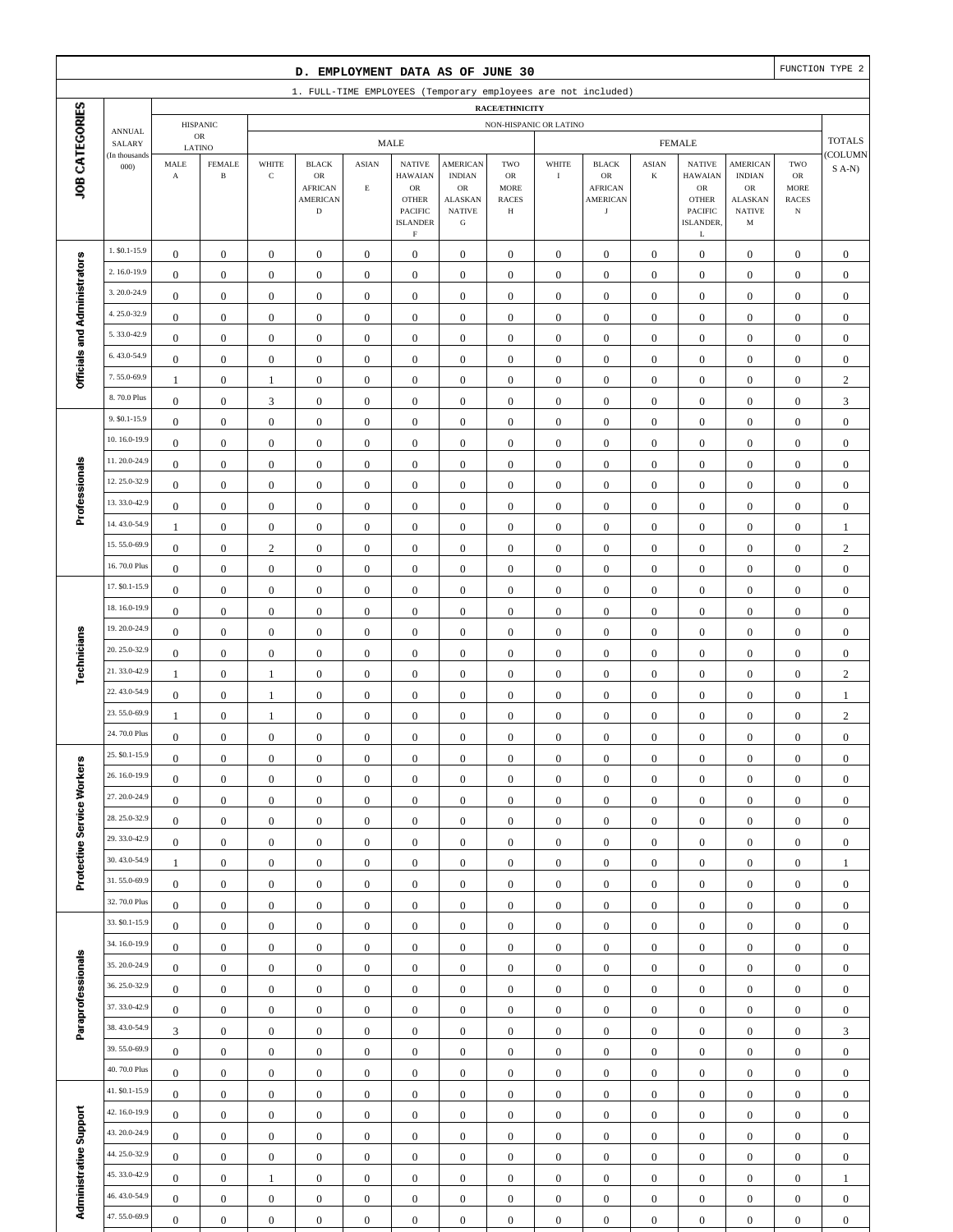| D. EMPLOYMENT DATA AS OF JUNE 30        |                              |                              |                                      |                                      |                                                                           |                                      |                                                              |                                       |                              |                              |                                      | FUNCTION TYPE 2              |                                                  |                                        |                                      |                              |
|-----------------------------------------|------------------------------|------------------------------|--------------------------------------|--------------------------------------|---------------------------------------------------------------------------|--------------------------------------|--------------------------------------------------------------|---------------------------------------|------------------------------|------------------------------|--------------------------------------|------------------------------|--------------------------------------------------|----------------------------------------|--------------------------------------|------------------------------|
|                                         |                              |                              |                                      |                                      | 1. FULL-TIME EMPLOYEES (Temporary employees are not included)             |                                      |                                                              |                                       |                              |                              |                                      |                              |                                                  |                                        |                                      |                              |
|                                         |                              |                              |                                      |                                      |                                                                           |                                      |                                                              |                                       | <b>RACE/ETHNICITY</b>        |                              |                                      |                              |                                                  |                                        |                                      |                              |
|                                         | <b>ANNUAL</b>                |                              | <b>HISPANIC</b><br>${\sf OR}$        |                                      |                                                                           |                                      | <b>MALE</b>                                                  |                                       | NON-HISPANIC OR LATINO       |                              |                                      |                              | <b>FEMALE</b>                                    |                                        |                                      | <b>TOTALS</b>                |
|                                         | SALARY<br>(In thousands      |                              | LATINO                               |                                      |                                                                           |                                      |                                                              |                                       |                              |                              |                                      |                              |                                                  |                                        |                                      | (COLUMN                      |
| JOB CATEGORIES                          | 000)                         | MALE<br>$\boldsymbol{A}$     | <b>FEMALE</b><br>$\, {\bf B}$        | WHITE<br>$\mathbf C$                 | <b>BLACK</b><br>OR<br><b>AFRICAN</b>                                      | $\operatorname{ASIAN}$<br>Е          | <b>NATIVE</b><br><b>HAWAIAN</b><br>${\rm OR}$                | AMERICAN<br><b>INDIAN</b><br>OR       | TWO<br>OR<br><b>MORE</b>     | WHITE<br>$\bf{I}$            | <b>BLACK</b><br>OR<br><b>AFRICAN</b> | <b>ASIAN</b><br>$\bf K$      | <b>NATIVE</b><br><b>HAWAIAN</b><br>$_{\rm OR}$   | <b>AMERICAN</b><br><b>INDIAN</b><br>OR | TWO<br>OR<br><b>MORE</b>             | $S(A-N)$                     |
|                                         |                              |                              |                                      |                                      | <b>AMERICAN</b><br>$\mathbf D$                                            |                                      | <b>OTHER</b><br><b>PACIFIC</b><br><b>ISLANDER</b><br>$\rm F$ | ALASKAN<br><b>NATIVE</b><br>${\bf G}$ | <b>RACES</b><br>$_{\rm H}$   |                              | <b>AMERICAN</b><br>J                 |                              | <b>OTHER</b><br><b>PACIFIC</b><br>ISLANDER,<br>L | <b>ALASKAN</b><br><b>NATIVE</b><br>M   | <b>RACES</b><br>$_{\rm N}$           |                              |
|                                         | 49. \$0.1-15.9               | $\mathbf{0}$                 | $\boldsymbol{0}$                     | $\boldsymbol{0}$                     | $\boldsymbol{0}$                                                          | $\boldsymbol{0}$                     | $\boldsymbol{0}$                                             | $\boldsymbol{0}$                      | $\boldsymbol{0}$             | $\boldsymbol{0}$             | $\boldsymbol{0}$                     | $\boldsymbol{0}$             | $\boldsymbol{0}$                                 | $\boldsymbol{0}$                       | $\boldsymbol{0}$                     | $\boldsymbol{0}$             |
|                                         | 50.16.0-19.9                 | $\boldsymbol{0}$             | $\boldsymbol{0}$                     | $\boldsymbol{0}$                     | $\boldsymbol{0}$                                                          | $\boldsymbol{0}$                     | $\boldsymbol{0}$                                             | $\boldsymbol{0}$                      | $\boldsymbol{0}$             | $\boldsymbol{0}$             | $\boldsymbol{0}$                     | $\mathbf{0}$                 | $\boldsymbol{0}$                                 | $\boldsymbol{0}$                       | $\boldsymbol{0}$                     | $\boldsymbol{0}$             |
| Skilled Craft Workers                   | 51.20.0-24.9                 | $\mathbf{0}$                 | $\boldsymbol{0}$                     | 1                                    | $\boldsymbol{0}$                                                          | $\boldsymbol{0}$                     | $\boldsymbol{0}$                                             | $\boldsymbol{0}$                      | $\boldsymbol{0}$             | $\boldsymbol{0}$             | $\boldsymbol{0}$                     | $\boldsymbol{0}$             | $\boldsymbol{0}$                                 | $\boldsymbol{0}$                       | $\boldsymbol{0}$                     | 1                            |
|                                         | 52.25.0-32.9                 | $\mathbf{0}$                 | $\boldsymbol{0}$                     | $\boldsymbol{0}$                     | $\boldsymbol{0}$                                                          | $\boldsymbol{0}$                     | $\boldsymbol{0}$                                             | $\mathbf{0}$                          | $\boldsymbol{0}$             | $\boldsymbol{0}$             | $\boldsymbol{0}$                     | $\mathbf{0}$                 | $\boldsymbol{0}$                                 | $\boldsymbol{0}$                       | $\boldsymbol{0}$                     | $\boldsymbol{0}$             |
|                                         | 53.33.0-42.9                 | 14                           | $\boldsymbol{0}$                     | 27                                   | $\sqrt{2}$                                                                | $\boldsymbol{0}$                     | $\boldsymbol{0}$                                             | $\boldsymbol{0}$                      | $\boldsymbol{0}$             | 1                            | $\boldsymbol{0}$                     | $\boldsymbol{0}$             | $\boldsymbol{0}$                                 | $\boldsymbol{0}$                       | $\boldsymbol{0}$                     | 44                           |
|                                         | 54.43.0-54.9                 | 5                            | $\boldsymbol{0}$                     | 9                                    | $\sqrt{2}$                                                                | $\mathbf{0}$                         | $\boldsymbol{0}$                                             | 1                                     | $\boldsymbol{0}$             | $\boldsymbol{0}$             | $\mathbf{0}$                         | $\mathbf{0}$                 | $\boldsymbol{0}$                                 | $\boldsymbol{0}$                       | $\boldsymbol{0}$                     | 17                           |
|                                         | 55.55.0-69.9                 | $\overline{2}$               | $\boldsymbol{0}$                     | 4                                    | $\boldsymbol{0}$                                                          | $\mathbf{0}$                         | $\mathbf{0}$                                                 | $\boldsymbol{0}$                      | $\boldsymbol{0}$             | $\boldsymbol{0}$             | $\boldsymbol{0}$                     | $\boldsymbol{0}$             | $\boldsymbol{0}$                                 | $\boldsymbol{0}$                       | $\boldsymbol{0}$                     | 6                            |
|                                         | 56.70.0 Plus                 | $\mathbf{0}$                 | $\boldsymbol{0}$                     | $\boldsymbol{0}$                     | $\boldsymbol{0}$                                                          | $\boldsymbol{0}$                     | $\mathbf{0}$                                                 | $\mathbf{0}$                          | $\boldsymbol{0}$             | $\boldsymbol{0}$             | $\boldsymbol{0}$                     | $\boldsymbol{0}$             | $\boldsymbol{0}$                                 | $\boldsymbol{0}$                       | $\boldsymbol{0}$                     | $\boldsymbol{0}$             |
|                                         | 57. \$0.1-15.9               | $\boldsymbol{0}$             | $\boldsymbol{0}$                     | $\boldsymbol{0}$                     | $\boldsymbol{0}$                                                          | $\mathbf{0}$                         | $\boldsymbol{0}$                                             | $\boldsymbol{0}$                      | $\boldsymbol{0}$             | $\boldsymbol{0}$             | $\boldsymbol{0}$                     | $\boldsymbol{0}$             | $\boldsymbol{0}$                                 | $\boldsymbol{0}$                       | $\boldsymbol{0}$                     | $\boldsymbol{0}$             |
|                                         | 58.16.0-19.9                 | $\mathbf{0}$                 | $\boldsymbol{0}$                     | $\boldsymbol{0}$                     | $\boldsymbol{0}$                                                          | $\mathbf{0}$                         | $\boldsymbol{0}$                                             | $\boldsymbol{0}$                      | $\boldsymbol{0}$             | $\boldsymbol{0}$             | $\mathbf{0}$                         | $\boldsymbol{0}$             | $\boldsymbol{0}$                                 | $\boldsymbol{0}$                       | $\boldsymbol{0}$                     | $\boldsymbol{0}$             |
|                                         | 59.20.0-24.9                 | $\overline{0}$               | $\boldsymbol{0}$                     | $\boldsymbol{0}$                     | $\boldsymbol{0}$                                                          | $\mathbf{0}$                         | $\mathbf{0}$                                                 | $\boldsymbol{0}$                      | $\boldsymbol{0}$             | $\boldsymbol{0}$             | $\boldsymbol{0}$                     | $\boldsymbol{0}$             | $\boldsymbol{0}$                                 | $\boldsymbol{0}$                       | $\boldsymbol{0}$                     | $\boldsymbol{0}$             |
|                                         | 60.25.0-32.9                 | $\boldsymbol{0}$             | $\boldsymbol{0}$                     | $\boldsymbol{0}$                     | $\boldsymbol{0}$                                                          | $\boldsymbol{0}$                     | $\mathbf{0}$                                                 | $\boldsymbol{0}$                      | $\boldsymbol{0}$             | $\boldsymbol{0}$             | $\boldsymbol{0}$                     | $\boldsymbol{0}$             | $\boldsymbol{0}$                                 | $\boldsymbol{0}$                       | $\boldsymbol{0}$                     | $\boldsymbol{0}$             |
|                                         | 61.33.0-42.9                 | 3                            | $\boldsymbol{0}$                     | 1                                    | $\boldsymbol{0}$                                                          | $\boldsymbol{0}$                     | $\boldsymbol{0}$                                             | 1                                     | $\boldsymbol{0}$             | $\boldsymbol{0}$             | $\boldsymbol{0}$                     | $\boldsymbol{0}$             | $\boldsymbol{0}$                                 | $\boldsymbol{0}$                       | $\boldsymbol{0}$                     | 5                            |
| Service-Maintenance                     | 62.43.0-54.9                 | $\mathbf{1}$                 | $\boldsymbol{0}$                     | $\boldsymbol{0}$                     | $\boldsymbol{0}$                                                          | $\boldsymbol{0}$                     | $\boldsymbol{0}$                                             | $\boldsymbol{0}$                      | $\boldsymbol{0}$             | $\boldsymbol{0}$             | $\boldsymbol{0}$                     | $\mathbf{0}$                 | $\boldsymbol{0}$                                 | $\boldsymbol{0}$                       | $\boldsymbol{0}$                     | $\mathbf{1}$                 |
|                                         | 63.55.0-69.9                 | $\mathbf{0}$                 | $\boldsymbol{0}$                     | $\boldsymbol{0}$                     | $\mathbf{0}$                                                              | $\boldsymbol{0}$                     | $\boldsymbol{0}$                                             | $\boldsymbol{0}$                      | $\boldsymbol{0}$             | $\boldsymbol{0}$             | $\boldsymbol{0}$                     | $\boldsymbol{0}$             | $\boldsymbol{0}$                                 | $\boldsymbol{0}$                       | $\boldsymbol{0}$                     | $\boldsymbol{0}$             |
|                                         | 64.70.0 Plus                 | $\mathbf{0}$                 | $\boldsymbol{0}$                     | $\boldsymbol{0}$                     | $\boldsymbol{0}$                                                          | $\boldsymbol{0}$                     | $\boldsymbol{0}$                                             | $\boldsymbol{0}$                      | $\boldsymbol{0}$             | $\boldsymbol{0}$             | $\boldsymbol{0}$                     | $\boldsymbol{0}$             | $\boldsymbol{0}$                                 | $\boldsymbol{0}$                       | $\boldsymbol{0}$                     | $\boldsymbol{0}$             |
| 65. TOTAL FULL TIME                     |                              | 33                           | $\boldsymbol{0}$                     | 52                                   | $\overline{4}$                                                            | $\boldsymbol{0}$                     | $\boldsymbol{0}$                                             | $\sqrt{2}$                            | $\boldsymbol{0}$             | $\mathbf{1}$                 | $\boldsymbol{0}$                     | $\boldsymbol{0}$             | $\boldsymbol{0}$                                 | $\boldsymbol{0}$                       | $\boldsymbol{0}$                     | 92                           |
| (Lines 1-64)                            |                              |                              |                                      |                                      |                                                                           |                                      |                                                              |                                       |                              |                              |                                      |                              |                                                  |                                        |                                      |                              |
| 66.OFFICIALS/ADMIN                      |                              |                              | $2$ .                                |                                      | OTHER THAN FULLTIME                                                       |                                      | <b>EMPLOYEES</b>                                             |                                       |                              |                              | (Including temporary                 |                              | employees)                                       |                                        |                                      |                              |
| 67.PROFESSIONALS                        |                              | $\mathbf{0}$<br>$\mathbf{0}$ | $\boldsymbol{0}$                     | $\boldsymbol{0}$                     | $\boldsymbol{0}$                                                          | $\boldsymbol{0}$                     | $\boldsymbol{0}$                                             | $\boldsymbol{0}$                      | $\boldsymbol{0}$             | $\boldsymbol{0}$             | $\boldsymbol{0}$                     | $\mathbf{0}$<br>$\mathbf{0}$ | $\boldsymbol{0}$<br>$\boldsymbol{0}$             | $\boldsymbol{0}$                       | $\boldsymbol{0}$                     | $\boldsymbol{0}$             |
| 68.TECHNICIANS                          |                              | $\mathbf{0}$                 | $\boldsymbol{0}$                     | $\boldsymbol{0}$<br>$\boldsymbol{0}$ | $\boldsymbol{0}$                                                          | $\boldsymbol{0}$<br>$\boldsymbol{0}$ | $\boldsymbol{0}$                                             | $\boldsymbol{0}$                      | $\boldsymbol{0}$             | $\boldsymbol{0}$             | $\boldsymbol{0}$<br>$\boldsymbol{0}$ |                              | $\boldsymbol{0}$                                 | $\boldsymbol{0}$                       | $\boldsymbol{0}$                     | $\boldsymbol{0}$             |
|                                         | <b>69.PROTECTIVE SERVICE</b> | $\boldsymbol{0}$             | $\boldsymbol{0}$<br>$\boldsymbol{0}$ |                                      | $\boldsymbol{0}$                                                          | $\boldsymbol{0}$                     | $\boldsymbol{0}$<br>$\boldsymbol{0}$                         | $\boldsymbol{0}$                      | $\boldsymbol{0}$             | $\boldsymbol{0}$             | $\boldsymbol{0}$                     | $\boldsymbol{0}$             | $\boldsymbol{0}$                                 | $\boldsymbol{0}$                       | $\boldsymbol{0}$<br>$\boldsymbol{0}$ | $\boldsymbol{0}$             |
|                                         | 70.PARA-PROFESSIONAL         | $\mathbf{0}$                 | $\boldsymbol{0}$                     | $\boldsymbol{0}$                     | $\boldsymbol{0}$                                                          |                                      | $\mathbf{0}$                                                 | $\boldsymbol{0}$<br>$\boldsymbol{0}$  | $\boldsymbol{0}$             | $\boldsymbol{0}$             |                                      | $\mathbf{0}$                 | $\boldsymbol{0}$                                 | $\boldsymbol{0}$                       | $\boldsymbol{0}$                     | $\boldsymbol{0}$             |
| 71.ADMIN. SUPPORT                       |                              | $\Omega$                     | $\theta$                             | $\boldsymbol{0}$<br>$\Omega$         | $\boldsymbol{0}$<br>$\Omega$                                              | $\boldsymbol{0}$<br>$\Omega$         | $\mathbf{0}$                                                 | $\theta$                              | $\boldsymbol{0}$<br>$\Omega$ | $\boldsymbol{0}$<br>$\Omega$ | $\boldsymbol{0}$<br>$\Omega$         | $\mathbf{0}$<br>$\theta$     | $\theta$                                         | $\boldsymbol{0}$<br>$\Omega$           | $\Omega$                             | $\boldsymbol{0}$<br>$\Omega$ |
| 72.SKILLED CRAFT                        |                              | $\mathbf{0}$                 | $\boldsymbol{0}$                     | 1                                    | $\boldsymbol{0}$                                                          | $\mathbf{0}$                         | $\boldsymbol{0}$                                             | $\boldsymbol{0}$                      | $\mathbf{0}$                 | $\boldsymbol{0}$             | $\mathbf{0}$                         | $\boldsymbol{0}$             | $\mathbf{0}$                                     | $\boldsymbol{0}$                       | $\overline{0}$                       | 1                            |
|                                         | 73.SERVICE/MAINTENAN         | $\overline{0}$               | $\boldsymbol{0}$                     | $\mathbf{0}$                         | $\mathbf{0}$                                                              | $\boldsymbol{0}$                     | $\mathbf{0}$                                                 | $\boldsymbol{0}$                      | $\boldsymbol{0}$             | $\boldsymbol{0}$             | $\mathbf{0}$                         | $\mathbf{0}$                 | $\boldsymbol{0}$                                 | $\mathbf{0}$                           | $\boldsymbol{0}$                     | $\mathbf{0}$                 |
| CE<br><b>FULL TIME</b><br>(Lines 66-73) | 74. TOTAL OTHER THAN         | $\mathbf{0}$                 | $\boldsymbol{0}$                     | 1                                    | $\mathbf{0}$                                                              | $\mathbf{0}$                         | $\mathbf{0}$                                                 | $\mathbf{0}$                          | $\boldsymbol{0}$             | $\boldsymbol{0}$             | $\mathbf{0}$                         | $\mathbf{0}$                 | $\boldsymbol{0}$                                 | $\boldsymbol{0}$                       | $\boldsymbol{0}$                     | $\mathbf{1}$                 |
|                                         |                              |                              |                                      |                                      | 3. NEW HIRES DURING FISCAL YEAR Permanent full time only JULY 1 - JUNE 30 |                                      |                                                              |                                       |                              |                              |                                      |                              |                                                  |                                        |                                      |                              |
| 75.OFFICIALS/ADMIN                      |                              | $\overline{0}$               | $\boldsymbol{0}$                     | $\boldsymbol{0}$                     | $\mathbf{0}$                                                              | $\boldsymbol{0}$                     | $\mathbf{0}$                                                 | $\boldsymbol{0}$                      | $\boldsymbol{0}$             | $\mathbf{0}$                 | $\overline{0}$                       | $\mathbf{0}$                 | $\boldsymbol{0}$                                 | $\boldsymbol{0}$                       | $\overline{0}$                       | $\boldsymbol{0}$             |
| 76.PROFESSIONALS                        |                              | $\boldsymbol{0}$             | $\boldsymbol{0}$                     | $\boldsymbol{0}$                     | $\boldsymbol{0}$                                                          | $\mathbf{0}$                         | $\mathbf{0}$                                                 | $\mathbf{0}$                          | $\boldsymbol{0}$             | $\mathbf{0}$                 | $\mathbf{0}$                         | $\overline{0}$               | $\mathbf{0}$                                     | $\boldsymbol{0}$                       | $\mathbf{0}$                         | $\boldsymbol{0}$             |
| 77.TECHNICIANS                          |                              | $\boldsymbol{0}$             | $\boldsymbol{0}$                     | $\boldsymbol{0}$                     | $\boldsymbol{0}$                                                          | $\boldsymbol{0}$                     | $\boldsymbol{0}$                                             | $\boldsymbol{0}$                      | $\overline{0}$               | $\boldsymbol{0}$             | $\boldsymbol{0}$                     | $\boldsymbol{0}$             | $\boldsymbol{0}$                                 | $\overline{0}$                         | $\boldsymbol{0}$                     | $\boldsymbol{0}$             |
|                                         | 78. PROTECTIVE SERVICE       | $\boldsymbol{0}$             | $\boldsymbol{0}$                     | $\overline{0}$                       | $\boldsymbol{0}$                                                          | $\boldsymbol{0}$                     | $\boldsymbol{0}$                                             | $\boldsymbol{0}$                      | $\overline{0}$               | $\boldsymbol{0}$             | $\boldsymbol{0}$                     | $\boldsymbol{0}$             | $\mathbf{0}$                                     | $\overline{0}$                         | $\mathbf{0}$                         | $\boldsymbol{0}$             |
|                                         | 79.PARA-PROFESSIONAL         | $\overline{0}$               | $\boldsymbol{0}$                     | $\overline{0}$                       | $\mathbf{0}$                                                              | $\overline{0}$                       | $\boldsymbol{0}$                                             | $\mathbf{0}$                          | $\overline{0}$               | $\overline{0}$               | $\overline{0}$                       | $\mathbf{0}$                 | $\mathbf{0}$                                     | $\overline{0}$                         | $\overline{0}$                       | $\boldsymbol{0}$             |
| 80.ADMIN. SUPPORT                       |                              | $\mathbf{0}$                 | $\boldsymbol{0}$                     | $\boldsymbol{0}$                     | $\boldsymbol{0}$                                                          | $\mathbf{0}$                         | $\boldsymbol{0}$                                             | $\mathbf{0}$                          | $\boldsymbol{0}$             | $\mathbf{0}$                 | $\boldsymbol{0}$                     | $\mathbf{0}$                 | $\mathbf{0}$                                     | $\boldsymbol{0}$                       | $\overline{0}$                       | $\boldsymbol{0}$             |
| 81.SKILLED CRAFT                        |                              | $\overline{4}$               | $\boldsymbol{0}$                     | 13                                   | $\mathbf{1}$                                                              | $\boldsymbol{0}$                     | $\boldsymbol{0}$                                             | $\boldsymbol{0}$                      | $\boldsymbol{0}$             | $\boldsymbol{0}$             | $\boldsymbol{0}$                     | $\boldsymbol{0}$             | $\boldsymbol{0}$                                 | $\boldsymbol{0}$                       | $\boldsymbol{0}$                     | 18                           |
|                                         | 82.SERVICE/MAINTENAN         | $\mathbf{1}$                 | $\boldsymbol{0}$                     | $\boldsymbol{0}$                     | $\mathbf{0}$                                                              | $\boldsymbol{0}$                     | $\boldsymbol{0}$                                             | $\boldsymbol{0}$                      | $\mathbf{0}$                 | $\boldsymbol{0}$             | $\mathbf{0}$                         | $\mathbf{0}$                 | $\boldsymbol{0}$                                 | $\boldsymbol{0}$                       | $\boldsymbol{0}$                     | $\mathbf{1}$                 |
| CЕ<br>83. TOTAL NEW HIRES               |                              | 5                            | $\boldsymbol{0}$                     | 13                                   | $\mathbf{1}$                                                              | $\boldsymbol{0}$                     | $\boldsymbol{0}$                                             | $\boldsymbol{0}$                      | $\boldsymbol{0}$             | $\boldsymbol{0}$             | $\boldsymbol{0}$                     | $\boldsymbol{0}$             | $\boldsymbol{0}$                                 | $\boldsymbol{0}$                       | $\boldsymbol{0}$                     | 19                           |
| (Lines 75-82)                           |                              |                              |                                      |                                      |                                                                           |                                      |                                                              |                                       |                              |                              |                                      |                              |                                                  |                                        |                                      |                              |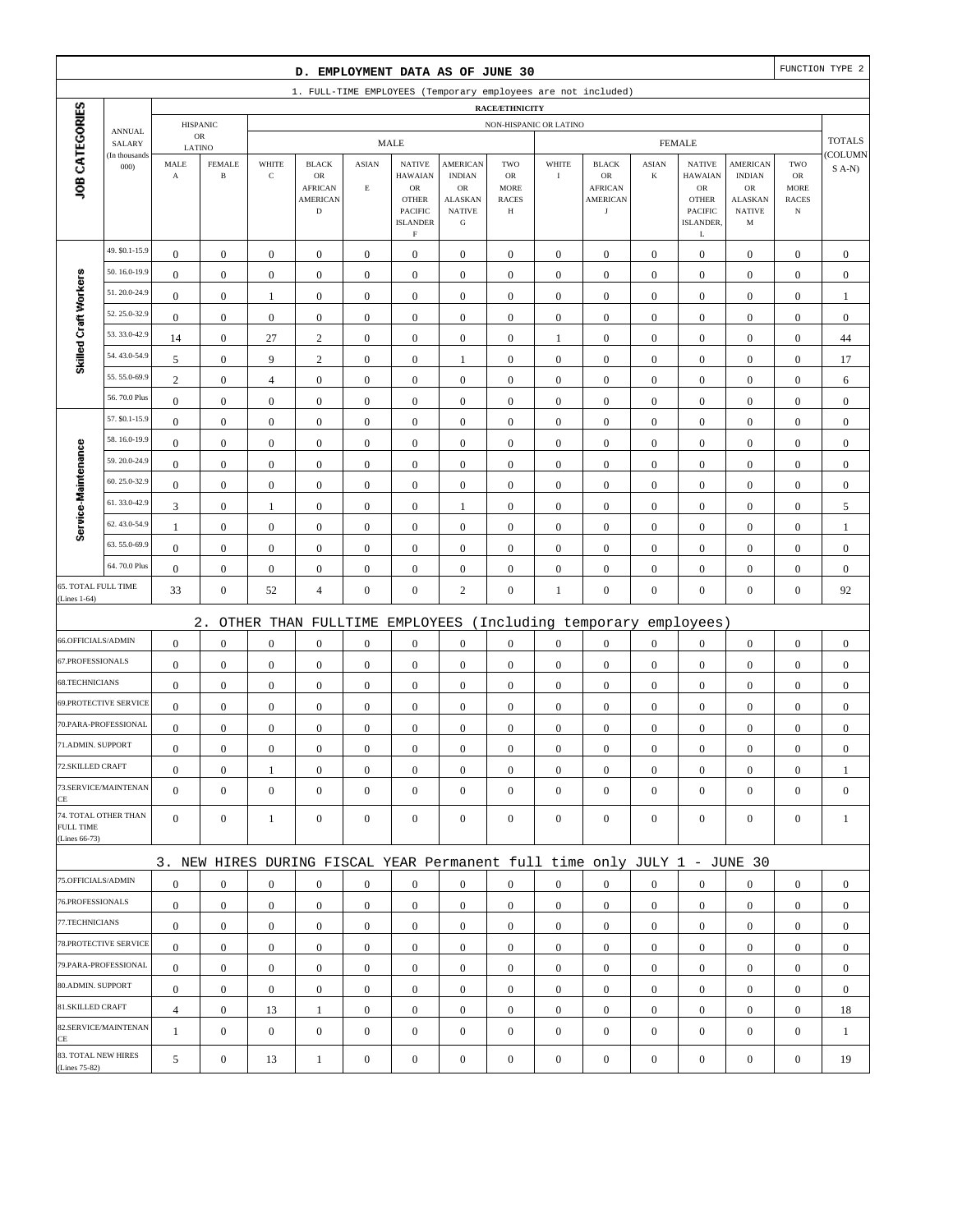|                              |                                |                                  |                                      |                                      |                                                                        |                                                   |                                                                                                        | D. EMPLOYMENT DATA AS OF JUNE 30                                                               |                                                       |                                      |                                                               |                                      |                                                                                                    |                                                                                  |                                                                | FUNCTION TYPE 3                      |
|------------------------------|--------------------------------|----------------------------------|--------------------------------------|--------------------------------------|------------------------------------------------------------------------|---------------------------------------------------|--------------------------------------------------------------------------------------------------------|------------------------------------------------------------------------------------------------|-------------------------------------------------------|--------------------------------------|---------------------------------------------------------------|--------------------------------------|----------------------------------------------------------------------------------------------------|----------------------------------------------------------------------------------|----------------------------------------------------------------|--------------------------------------|
|                              |                                |                                  |                                      |                                      |                                                                        |                                                   |                                                                                                        |                                                                                                | <b>RACE/ETHNICITY</b>                                 |                                      | 1. FULL-TIME EMPLOYEES (Temporary employees are not included) |                                      |                                                                                                    |                                                                                  |                                                                |                                      |
|                              | <b>ANNUAL</b>                  |                                  | <b>HISPANIC</b>                      |                                      |                                                                        |                                                   |                                                                                                        |                                                                                                |                                                       | NON-HISPANIC OR LATINO               |                                                               |                                      |                                                                                                    |                                                                                  |                                                                |                                      |
|                              | SALARY                         |                                  | ${\rm OR}$<br>LATINO                 |                                      |                                                                        |                                                   | <b>MALE</b>                                                                                            |                                                                                                |                                                       |                                      |                                                               |                                      | <b>FEMALE</b>                                                                                      |                                                                                  |                                                                | <b>TOTALS</b><br>COLUMN              |
| JOB CATEGORIES               | In thousands<br>000)           | MALE<br>$\mathbf A$              | <b>FEMALE</b><br>$\, {\bf B}$        | WHITE<br>$\mathbf C$                 | <b>BLACK</b><br>OR<br><b>AFRICAN</b><br><b>AMERICAN</b><br>$\mathbf D$ | $\operatorname{ASIAN}$<br>$\mathop{\hbox{\bf E}}$ | <b>NATIVE</b><br><b>HAWAIAN</b><br>${\rm OR}$<br><b>OTHER</b><br>PACIFIC<br><b>ISLANDER</b><br>$\rm F$ | <b>AMERICAN</b><br><b>INDIAN</b><br>${\sf OR}$<br><b>ALASKAN</b><br><b>NATIVE</b><br>${\bf G}$ | TWO<br>${\sf OR}$<br><b>MORE</b><br><b>RACES</b><br>H | WHITE<br>$\rm I$                     | <b>BLACK</b><br>OR<br><b>AFRICAN</b><br><b>AMERICAN</b><br>J  | <b>ASIAN</b><br>$\bf K$              | <b>NATIVE</b><br><b>HAWAIAN</b><br>$_{\rm OR}$<br><b>OTHER</b><br><b>PACIFIC</b><br>ISLANDER,<br>L | AMERICAN<br><b>INDIAN</b><br>OR<br><b>ALASKAN</b><br><b>NATIVE</b><br>$_{\rm M}$ | TWO<br>${\sf OR}$<br><b>MORE</b><br><b>RACES</b><br>$_{\rm N}$ | $S(A-N)$                             |
|                              | 1. \$0.1-15.9                  | $\boldsymbol{0}$                 | $\boldsymbol{0}$                     | $\boldsymbol{0}$                     | $\boldsymbol{0}$                                                       | $\boldsymbol{0}$                                  | $\boldsymbol{0}$                                                                                       | $\boldsymbol{0}$                                                                               | $\boldsymbol{0}$                                      | $\boldsymbol{0}$                     | $\boldsymbol{0}$                                              | $\boldsymbol{0}$                     | $\boldsymbol{0}$                                                                                   | $\boldsymbol{0}$                                                                 | $\boldsymbol{0}$                                               | $\boldsymbol{0}$                     |
| Officials and Administrators | 2.16.0-19.9                    | $\boldsymbol{0}$                 | $\boldsymbol{0}$                     | $\boldsymbol{0}$                     | $\boldsymbol{0}$                                                       | $\mathbf{0}$                                      | $\boldsymbol{0}$                                                                                       | $\boldsymbol{0}$                                                                               | $\boldsymbol{0}$                                      | $\boldsymbol{0}$                     | $\boldsymbol{0}$                                              | $\boldsymbol{0}$                     | $\boldsymbol{0}$                                                                                   | $\mathbf{0}$                                                                     | $\boldsymbol{0}$                                               | $\boldsymbol{0}$                     |
|                              | 3.20.0-24.9                    | $\boldsymbol{0}$                 | $\boldsymbol{0}$                     | $\boldsymbol{0}$                     | $\boldsymbol{0}$                                                       | $\boldsymbol{0}$                                  | $\boldsymbol{0}$                                                                                       | $\boldsymbol{0}$                                                                               | $\boldsymbol{0}$                                      | $\boldsymbol{0}$                     | $\boldsymbol{0}$                                              | $\mathbf{0}$                         | $\boldsymbol{0}$                                                                                   | $\boldsymbol{0}$                                                                 | $\boldsymbol{0}$                                               | $\boldsymbol{0}$                     |
|                              | 4.25.0-32.9                    | $\boldsymbol{0}$                 | $\boldsymbol{0}$                     | $\boldsymbol{0}$                     | $\boldsymbol{0}$                                                       | $\boldsymbol{0}$                                  | $\mathbf{0}$                                                                                           | $\boldsymbol{0}$                                                                               | $\boldsymbol{0}$                                      | $\boldsymbol{0}$                     | $\boldsymbol{0}$                                              | $\boldsymbol{0}$                     | $\boldsymbol{0}$                                                                                   | $\boldsymbol{0}$                                                                 | $\boldsymbol{0}$                                               | $\boldsymbol{0}$                     |
|                              | 5.33.0-42.9                    | $\boldsymbol{0}$                 | $\boldsymbol{0}$                     | $\boldsymbol{0}$                     | $\boldsymbol{0}$                                                       | $\boldsymbol{0}$                                  | $\boldsymbol{0}$                                                                                       | $\boldsymbol{0}$                                                                               | $\boldsymbol{0}$                                      | $\boldsymbol{0}$                     | $\boldsymbol{0}$                                              | $\boldsymbol{0}$                     | $\boldsymbol{0}$                                                                                   | $\boldsymbol{0}$                                                                 | $\boldsymbol{0}$                                               | $\boldsymbol{0}$                     |
|                              | 6.43.0-54.9                    | $\mathbf{0}$                     | $\boldsymbol{0}$                     | $\boldsymbol{0}$                     | $\boldsymbol{0}$                                                       | $\mathbf{0}$                                      | $\boldsymbol{0}$                                                                                       | $\boldsymbol{0}$                                                                               | $\boldsymbol{0}$                                      | $\boldsymbol{0}$                     | $\boldsymbol{0}$                                              | $\boldsymbol{0}$                     | $\mathbf{0}$                                                                                       | $\overline{0}$                                                                   | $\boldsymbol{0}$                                               | $\boldsymbol{0}$                     |
|                              | 7.55.0-69.9                    | $\boldsymbol{0}$                 | $\mathbf{0}$                         | $\boldsymbol{0}$                     | $\boldsymbol{0}$                                                       | $\mathbf{0}$                                      | $\boldsymbol{0}$                                                                                       | $\boldsymbol{0}$                                                                               | $\boldsymbol{0}$                                      | $\boldsymbol{0}$                     | $\boldsymbol{0}$                                              | $\boldsymbol{0}$                     | $\mathbf{0}$                                                                                       | $\boldsymbol{0}$                                                                 | $\boldsymbol{0}$                                               | $\boldsymbol{0}$                     |
|                              | 8.70.0 Plus                    | $\boldsymbol{0}$                 | $\boldsymbol{0}$                     | $\boldsymbol{0}$                     | $\boldsymbol{0}$                                                       | $\boldsymbol{0}$                                  | $\boldsymbol{0}$                                                                                       | $\boldsymbol{0}$                                                                               | $\boldsymbol{0}$                                      | $\boldsymbol{0}$                     | $\boldsymbol{0}$                                              | $\boldsymbol{0}$                     | $\mathbf{0}$                                                                                       | $\boldsymbol{0}$                                                                 | $\boldsymbol{0}$                                               | $\boldsymbol{0}$                     |
|                              | 9. \$0.1-15.9                  | $\boldsymbol{0}$                 | $\boldsymbol{0}$                     | $\boldsymbol{0}$                     | $\boldsymbol{0}$                                                       | $\boldsymbol{0}$                                  | $\boldsymbol{0}$                                                                                       | $\boldsymbol{0}$                                                                               | $\boldsymbol{0}$                                      | $\boldsymbol{0}$                     | $\boldsymbol{0}$                                              | $\boldsymbol{0}$                     | $\mathbf{0}$                                                                                       | $\boldsymbol{0}$                                                                 | $\boldsymbol{0}$                                               | $\boldsymbol{0}$                     |
|                              | 10.16.0-19.9                   | $\overline{0}$                   | $\boldsymbol{0}$                     | $\mathbf{0}$                         | $\boldsymbol{0}$                                                       | $\boldsymbol{0}$                                  | $\boldsymbol{0}$                                                                                       | $\boldsymbol{0}$                                                                               | $\boldsymbol{0}$                                      | $\boldsymbol{0}$                     | $\boldsymbol{0}$                                              | $\mathbf{0}$                         | $\mathbf{0}$                                                                                       | $\boldsymbol{0}$                                                                 | $\boldsymbol{0}$                                               | $\boldsymbol{0}$                     |
|                              | 11.20.0-24.9                   | $\boldsymbol{0}$                 | $\boldsymbol{0}$                     | $\boldsymbol{0}$                     | $\boldsymbol{0}$                                                       | $\mathbf{0}$                                      | $\boldsymbol{0}$                                                                                       | $\boldsymbol{0}$                                                                               | $\boldsymbol{0}$                                      | $\boldsymbol{0}$                     | $\boldsymbol{0}$                                              | $\mathbf{0}$                         | $\mathbf{0}$                                                                                       | $\boldsymbol{0}$                                                                 | $\boldsymbol{0}$                                               | $\boldsymbol{0}$                     |
| Professionals                | 12.25.0-32.9                   | $\boldsymbol{0}$                 | $\boldsymbol{0}$                     | $\boldsymbol{0}$                     | $\boldsymbol{0}$                                                       | $\boldsymbol{0}$                                  | $\boldsymbol{0}$                                                                                       | $\boldsymbol{0}$                                                                               | $\boldsymbol{0}$                                      | $\boldsymbol{0}$                     | $\boldsymbol{0}$                                              | $\boldsymbol{0}$                     | $\boldsymbol{0}$                                                                                   | $\boldsymbol{0}$                                                                 | $\boldsymbol{0}$                                               | $\boldsymbol{0}$                     |
|                              | 13.33.0-42.9                   | $\boldsymbol{0}$                 | $\boldsymbol{0}$                     | $\boldsymbol{0}$                     | $\boldsymbol{0}$                                                       | $\boldsymbol{0}$                                  | $\boldsymbol{0}$                                                                                       | $\boldsymbol{0}$                                                                               | $\boldsymbol{0}$                                      | $\boldsymbol{0}$                     | $\boldsymbol{0}$                                              | $\boldsymbol{0}$                     | $\boldsymbol{0}$                                                                                   | $\boldsymbol{0}$                                                                 | $\boldsymbol{0}$                                               | $\boldsymbol{0}$                     |
|                              | 14.43.0-54.9                   | $\overline{0}$                   | $\boldsymbol{0}$                     | $\mathbf{0}$                         | $\boldsymbol{0}$                                                       | $\boldsymbol{0}$                                  | $\boldsymbol{0}$                                                                                       | $\boldsymbol{0}$                                                                               | $\boldsymbol{0}$                                      | $\boldsymbol{0}$                     | $\boldsymbol{0}$                                              | $\mathbf{0}$                         | $\mathbf{0}$                                                                                       | $\overline{0}$                                                                   | $\boldsymbol{0}$                                               | $\boldsymbol{0}$                     |
|                              | 15.55.0-69.9                   | $\boldsymbol{0}$                 | $\mathbf{0}$                         | $\boldsymbol{0}$                     | $\boldsymbol{0}$                                                       | $\boldsymbol{0}$                                  | $\boldsymbol{0}$                                                                                       | $\boldsymbol{0}$                                                                               | $\boldsymbol{0}$                                      | $\boldsymbol{0}$                     | $\boldsymbol{0}$                                              | $\mathbf{0}$                         | $\mathbf{0}$                                                                                       | $\boldsymbol{0}$                                                                 | $\boldsymbol{0}$                                               | $\boldsymbol{0}$                     |
|                              | 16.70.0 Plus                   | $\boldsymbol{0}$                 | $\boldsymbol{0}$                     | $\boldsymbol{0}$                     | $\boldsymbol{0}$                                                       | $\boldsymbol{0}$                                  | $\mathbf{0}$                                                                                           | $\boldsymbol{0}$                                                                               | $\boldsymbol{0}$                                      | $\boldsymbol{0}$                     | $\boldsymbol{0}$                                              | $\boldsymbol{0}$                     | $\mathbf{0}$                                                                                       | $\boldsymbol{0}$                                                                 | $\boldsymbol{0}$                                               | $\boldsymbol{0}$                     |
|                              | 17. \$0.1-15.9                 | $\boldsymbol{0}$                 | $\boldsymbol{0}$                     | $\boldsymbol{0}$                     | $\boldsymbol{0}$                                                       | $\boldsymbol{0}$                                  | $\boldsymbol{0}$                                                                                       | $\boldsymbol{0}$                                                                               | $\boldsymbol{0}$                                      | $\boldsymbol{0}$                     | $\boldsymbol{0}$                                              | $\boldsymbol{0}$                     | $\boldsymbol{0}$                                                                                   | $\boldsymbol{0}$                                                                 | $\boldsymbol{0}$                                               | $\boldsymbol{0}$                     |
|                              | 18.16.0-19.9                   | $\overline{0}$                   | $\boldsymbol{0}$                     | $\boldsymbol{0}$                     | $\boldsymbol{0}$                                                       | $\boldsymbol{0}$                                  | $\boldsymbol{0}$                                                                                       | $\boldsymbol{0}$                                                                               | $\boldsymbol{0}$                                      | $\boldsymbol{0}$                     | $\boldsymbol{0}$                                              | $\mathbf{0}$                         | $\mathbf{0}$                                                                                       | $\boldsymbol{0}$                                                                 | $\boldsymbol{0}$                                               | $\boldsymbol{0}$                     |
|                              | 19.20.0-24.9                   | $\boldsymbol{0}$                 | $\boldsymbol{0}$                     | $\boldsymbol{0}$                     | $\boldsymbol{0}$                                                       | $\boldsymbol{0}$                                  | $\boldsymbol{0}$                                                                                       | $\boldsymbol{0}$                                                                               | $\boldsymbol{0}$                                      | $\boldsymbol{0}$                     | $\boldsymbol{0}$                                              | $\mathbf{0}$                         | $\mathbf{0}$                                                                                       | $\boldsymbol{0}$                                                                 | $\boldsymbol{0}$                                               | $\boldsymbol{0}$                     |
| Technicians                  | 20.25.0-32.9                   | $\boldsymbol{0}$                 | $\boldsymbol{0}$                     | $\boldsymbol{0}$                     | $\boldsymbol{0}$                                                       | $\boldsymbol{0}$                                  | $\mathbf{0}$                                                                                           | $\boldsymbol{0}$                                                                               | $\boldsymbol{0}$                                      | $\boldsymbol{0}$                     | $\boldsymbol{0}$                                              | $\boldsymbol{0}$                     | $\boldsymbol{0}$                                                                                   | $\boldsymbol{0}$                                                                 | $\mathbf{0}$                                                   | $\boldsymbol{0}$                     |
|                              | 21.33.0-42.9                   | $\boldsymbol{0}$                 | $\boldsymbol{0}$                     | $\boldsymbol{0}$                     | $\boldsymbol{0}$                                                       | $\boldsymbol{0}$                                  | $\boldsymbol{0}$                                                                                       | $\boldsymbol{0}$                                                                               | $\boldsymbol{0}$                                      | $\boldsymbol{0}$                     | $\boldsymbol{0}$                                              | $\boldsymbol{0}$                     | $\boldsymbol{0}$                                                                                   | $\boldsymbol{0}$                                                                 | $\boldsymbol{0}$                                               | $\boldsymbol{0}$                     |
|                              | 22.43.0-54.9                   | $\overline{0}$                   | $\boldsymbol{0}$                     | $\boldsymbol{0}$                     | $\boldsymbol{0}$                                                       | $\mathbf{0}$                                      | $\boldsymbol{0}$                                                                                       | $\boldsymbol{0}$                                                                               | $\boldsymbol{0}$                                      | $\boldsymbol{0}$                     | $\boldsymbol{0}$                                              | $\mathbf{0}$                         | $\mathbf{0}$                                                                                       | $\overline{0}$                                                                   | $\boldsymbol{0}$                                               | $\boldsymbol{0}$                     |
|                              | 23.55.0-69.9                   | $\boldsymbol{0}$                 | $\boldsymbol{0}$                     | $\boldsymbol{0}$                     | $\boldsymbol{0}$                                                       | $\boldsymbol{0}$                                  | $\boldsymbol{0}$                                                                                       | $\boldsymbol{0}$                                                                               | $\boldsymbol{0}$                                      | $\boldsymbol{0}$                     | $\boldsymbol{0}$                                              | $\boldsymbol{0}$                     | $\mathbf{0}$                                                                                       | $\boldsymbol{0}$                                                                 | $\boldsymbol{0}$                                               | $\boldsymbol{0}$                     |
|                              | 24.70.0 Plus                   | $\mathbf{0}$                     | $\boldsymbol{0}$                     | $\boldsymbol{0}$                     | $\boldsymbol{0}$                                                       | $\boldsymbol{0}$                                  | $\boldsymbol{0}$                                                                                       | $\boldsymbol{0}$                                                                               | $\boldsymbol{0}$                                      | $\boldsymbol{0}$                     | $\mathbf{0}$                                                  | $\boldsymbol{0}$                     | $\mathbf{0}$                                                                                       | $\boldsymbol{0}$                                                                 | $\boldsymbol{0}$                                               | $\boldsymbol{0}$                     |
|                              | 25. \$0.1-15.9                 | $\boldsymbol{0}$                 | $\boldsymbol{0}$                     | $\boldsymbol{0}$                     | $\boldsymbol{0}$                                                       | $\boldsymbol{0}$                                  | $\boldsymbol{0}$                                                                                       | $\boldsymbol{0}$                                                                               | $\boldsymbol{0}$                                      | $\boldsymbol{0}$                     | $\boldsymbol{0}$                                              | $\boldsymbol{0}$                     | $\boldsymbol{0}$                                                                                   | $\boldsymbol{0}$                                                                 | $\boldsymbol{0}$                                               | $\boldsymbol{0}$                     |
|                              | 26.16.0-19.9                   | $\overline{0}$                   | $\boldsymbol{0}$                     | $\boldsymbol{0}$                     | $\mathbf{0}$                                                           | $\mathbf{0}$                                      | $\mathbf{0}$                                                                                           | $\boldsymbol{0}$                                                                               | $\overline{0}$                                        | $\boldsymbol{0}$                     | $\overline{0}$                                                | $\boldsymbol{0}$                     | $\mathbf{0}$                                                                                       | $\overline{0}$                                                                   | $\boldsymbol{0}$                                               | $\boldsymbol{0}$                     |
|                              | 27.20.0-24.9                   | $\mathbf{0}$                     | $\mathbf{0}$                         | $\boldsymbol{0}$                     | $\mathbf{0}$                                                           | $\mathbf{0}$                                      | $\boldsymbol{0}$                                                                                       | $\boldsymbol{0}$                                                                               | $\boldsymbol{0}$                                      | $\boldsymbol{0}$                     | $\mathbf{0}$                                                  | $\boldsymbol{0}$                     | $\boldsymbol{0}$                                                                                   | $\boldsymbol{0}$                                                                 | $\boldsymbol{0}$                                               | $\boldsymbol{0}$                     |
| Protective Service Workers   | 28.25.0-32.9                   | $\boldsymbol{0}$                 | $\boldsymbol{0}$                     | $\boldsymbol{0}$                     | $\boldsymbol{0}$                                                       | $\mathbf{0}$                                      | $\boldsymbol{0}$                                                                                       | $\boldsymbol{0}$                                                                               | $\boldsymbol{0}$                                      | $\boldsymbol{0}$                     | $\boldsymbol{0}$                                              | $\boldsymbol{0}$                     | $\boldsymbol{0}$                                                                                   | $\boldsymbol{0}$                                                                 | $\boldsymbol{0}$                                               | $\boldsymbol{0}$                     |
|                              | 29.33.0-42.9                   | $\boldsymbol{0}$                 | $\boldsymbol{0}$                     | $\boldsymbol{0}$                     | $\boldsymbol{0}$                                                       | $\boldsymbol{0}$                                  | $\boldsymbol{0}$                                                                                       | $\boldsymbol{0}$                                                                               | $\boldsymbol{0}$                                      | $\boldsymbol{0}$                     | $\boldsymbol{0}$                                              | $\boldsymbol{0}$                     | $\boldsymbol{0}$                                                                                   | $\boldsymbol{0}$                                                                 | $\boldsymbol{0}$                                               | $\boldsymbol{0}$                     |
|                              | 30.43.0-54.9                   | $\mathbf{1}$                     | $\boldsymbol{0}$                     | $\boldsymbol{0}$                     | $\boldsymbol{0}$                                                       | $\mathbf{0}$                                      | $\boldsymbol{0}$                                                                                       | $\boldsymbol{0}$                                                                               | $\boldsymbol{0}$                                      | $\boldsymbol{0}$                     | $\overline{0}$                                                | $\boldsymbol{0}$                     | $\boldsymbol{0}$                                                                                   | $\boldsymbol{0}$                                                                 | $\boldsymbol{0}$                                               | 1                                    |
|                              | 31.55.0-69.9                   | $\boldsymbol{0}$                 | $\mathbf{0}$                         | $\boldsymbol{0}$                     | $\boldsymbol{0}$                                                       | $\mathbf{0}$                                      | $\boldsymbol{0}$                                                                                       | $\boldsymbol{0}$                                                                               | $\boldsymbol{0}$                                      | $\boldsymbol{0}$                     | $\boldsymbol{0}$                                              | $\boldsymbol{0}$                     | $\boldsymbol{0}$                                                                                   | $\boldsymbol{0}$                                                                 | $\boldsymbol{0}$                                               | $\boldsymbol{0}$                     |
|                              | 32.70.0 Plus<br>33. \$0.1-15.9 | $\boldsymbol{0}$                 | $\boldsymbol{0}$                     | $\boldsymbol{0}$                     | $\boldsymbol{0}$                                                       | $\mathbf{0}$                                      | $\boldsymbol{0}$                                                                                       | $\boldsymbol{0}$                                                                               | $\boldsymbol{0}$                                      | $\boldsymbol{0}$                     | $\boldsymbol{0}$                                              | $\boldsymbol{0}$                     | $\boldsymbol{0}$                                                                                   | $\boldsymbol{0}$                                                                 | $\boldsymbol{0}$                                               | $\boldsymbol{0}$                     |
|                              | 34.16.0-19.9                   | $\mathbf{0}$                     | $\boldsymbol{0}$                     | $\boldsymbol{0}$                     | $\boldsymbol{0}$                                                       | $\boldsymbol{0}$                                  | $\boldsymbol{0}$                                                                                       | $\boldsymbol{0}$                                                                               | $\boldsymbol{0}$                                      | $\boldsymbol{0}$                     | $\boldsymbol{0}$                                              | $\boldsymbol{0}$                     | $\boldsymbol{0}$                                                                                   | $\boldsymbol{0}$                                                                 | $\boldsymbol{0}$                                               | $\boldsymbol{0}$                     |
|                              | 35.20.0-24.9                   | $\mathbf{0}$                     | $\mathbf{0}$                         | $\boldsymbol{0}$                     | $\boldsymbol{0}$                                                       | $\mathbf{0}$                                      | $\boldsymbol{0}$                                                                                       | $\boldsymbol{0}$                                                                               | $\boldsymbol{0}$                                      | $\boldsymbol{0}$                     | $\overline{0}$                                                | $\boldsymbol{0}$                     | $\boldsymbol{0}$                                                                                   | $\boldsymbol{0}$                                                                 | $\boldsymbol{0}$                                               | $\boldsymbol{0}$                     |
|                              | 36.25.0-32.9                   | $\mathbf{0}$                     | $\boldsymbol{0}$                     | $\boldsymbol{0}$                     | $\boldsymbol{0}$                                                       | $\mathbf{0}$                                      | $\boldsymbol{0}$                                                                                       | $\boldsymbol{0}$                                                                               | $\boldsymbol{0}$                                      | $\boldsymbol{0}$                     | $\mathbf{0}$                                                  | $\boldsymbol{0}$                     | $\boldsymbol{0}$                                                                                   | $\boldsymbol{0}$                                                                 | $\boldsymbol{0}$                                               | $\boldsymbol{0}$                     |
|                              | 37.33.0-42.9                   | $\boldsymbol{0}$                 | $\boldsymbol{0}$                     | $\boldsymbol{0}$                     | $\boldsymbol{0}$                                                       | $\mathbf{0}$                                      | $\boldsymbol{0}$                                                                                       | $\boldsymbol{0}$                                                                               | $\boldsymbol{0}$                                      | $\boldsymbol{0}$                     | $\boldsymbol{0}$                                              | $\boldsymbol{0}$                     | $\boldsymbol{0}$                                                                                   | $\boldsymbol{0}$                                                                 | $\boldsymbol{0}$                                               | $\boldsymbol{0}$                     |
| Paraprofessionals            | 38.43.0-54.9                   | $\mathbf{0}$                     | $\boldsymbol{0}$                     | $\boldsymbol{0}$                     | $\boldsymbol{0}$                                                       | $\boldsymbol{0}$                                  | $\boldsymbol{0}$                                                                                       | $\boldsymbol{0}$                                                                               | $\boldsymbol{0}$                                      | $\boldsymbol{0}$                     | $\boldsymbol{0}$                                              | $\boldsymbol{0}$                     | $\boldsymbol{0}$                                                                                   | $\boldsymbol{0}$                                                                 | $\boldsymbol{0}$                                               | $\boldsymbol{0}$                     |
|                              | 39.55.0-69.9                   | $\boldsymbol{0}$                 | $\mathbf{0}$                         | $\boldsymbol{0}$                     | $\boldsymbol{0}$                                                       | $\mathbf{0}$                                      | $\boldsymbol{0}$                                                                                       | $\boldsymbol{0}$                                                                               | $\boldsymbol{0}$                                      | $\boldsymbol{0}$                     | $\overline{0}$                                                | $\boldsymbol{0}$                     | $\boldsymbol{0}$                                                                                   | $\boldsymbol{0}$                                                                 | $\boldsymbol{0}$                                               | $\boldsymbol{0}$                     |
|                              | 40.70.0 Plus                   | $\mathbf{0}$                     | $\mathbf{0}$                         | $\boldsymbol{0}$                     | $\boldsymbol{0}$                                                       | $\mathbf{0}$                                      | $\boldsymbol{0}$                                                                                       | $\boldsymbol{0}$                                                                               | $\boldsymbol{0}$                                      | $\boldsymbol{0}$                     | $\mathbf{0}$                                                  | $\boldsymbol{0}$                     | $\boldsymbol{0}$                                                                                   | $\boldsymbol{0}$                                                                 | $\boldsymbol{0}$                                               | $\boldsymbol{0}$                     |
|                              | 41. \$0.1-15.9                 | $\boldsymbol{0}$                 | $\boldsymbol{0}$                     | $\boldsymbol{0}$                     | $\boldsymbol{0}$                                                       | $\boldsymbol{0}$                                  | $\boldsymbol{0}$                                                                                       | $\boldsymbol{0}$                                                                               | $\boldsymbol{0}$                                      | $\boldsymbol{0}$                     | $\boldsymbol{0}$                                              | $\boldsymbol{0}$                     | $\boldsymbol{0}$                                                                                   | $\boldsymbol{0}$                                                                 | $\boldsymbol{0}$                                               | $\boldsymbol{0}$                     |
|                              | 42.16.0-19.9                   | $\mathbf{0}$<br>$\boldsymbol{0}$ | $\boldsymbol{0}$<br>$\mathbf{0}$     | $\boldsymbol{0}$                     | $\boldsymbol{0}$                                                       | $\boldsymbol{0}$                                  | $\boldsymbol{0}$                                                                                       | $\boldsymbol{0}$                                                                               | $\boldsymbol{0}$                                      | $\boldsymbol{0}$                     | $\boldsymbol{0}$                                              | $\boldsymbol{0}$                     | $\boldsymbol{0}$                                                                                   | $\boldsymbol{0}$<br>$\overline{0}$                                               | $\boldsymbol{0}$                                               | $\boldsymbol{0}$                     |
|                              | 43.20.0-24.9                   | $\mathbf{0}$                     | $\mathbf{0}$                         | $\boldsymbol{0}$                     | $\boldsymbol{0}$                                                       | $\mathbf{0}$<br>$\mathbf{0}$                      | $\boldsymbol{0}$                                                                                       | $\boldsymbol{0}$                                                                               | $\boldsymbol{0}$                                      | $\boldsymbol{0}$                     | $\overline{0}$                                                | $\boldsymbol{0}$                     | $\boldsymbol{0}$                                                                                   |                                                                                  | $\boldsymbol{0}$                                               | $\boldsymbol{0}$                     |
|                              | 44.25.0-32.9                   | $\boldsymbol{0}$                 |                                      | $\boldsymbol{0}$                     | $\boldsymbol{0}$                                                       | $\mathbf{0}$                                      | $\boldsymbol{0}$<br>$\boldsymbol{0}$                                                                   | $\boldsymbol{0}$                                                                               | $\boldsymbol{0}$                                      | $\boldsymbol{0}$                     | $\mathbf{0}$                                                  | $\boldsymbol{0}$                     | $\boldsymbol{0}$                                                                                   | $\boldsymbol{0}$                                                                 | $\boldsymbol{0}$                                               | $\boldsymbol{0}$                     |
| Administrative Support       | 45.33.0-42.9                   | $\mathbf{0}$                     | $\boldsymbol{0}$<br>$\boldsymbol{0}$ | $\boldsymbol{0}$<br>$\boldsymbol{0}$ | $\boldsymbol{0}$<br>$\boldsymbol{0}$                                   | $\boldsymbol{0}$                                  | $\boldsymbol{0}$                                                                                       | $\boldsymbol{0}$<br>$\boldsymbol{0}$                                                           | $\boldsymbol{0}$<br>$\boldsymbol{0}$                  | $\boldsymbol{0}$<br>$\boldsymbol{0}$ | $\boldsymbol{0}$<br>$\boldsymbol{0}$                          | $\boldsymbol{0}$<br>$\boldsymbol{0}$ | $\boldsymbol{0}$<br>$\boldsymbol{0}$                                                               | $\boldsymbol{0}$<br>$\boldsymbol{0}$                                             | $\boldsymbol{0}$<br>$\boldsymbol{0}$                           | $\boldsymbol{0}$<br>$\boldsymbol{0}$ |
|                              | 46.43.0-54.9                   | $\boldsymbol{0}$                 | $\boldsymbol{0}$                     | $\boldsymbol{0}$                     | $\boldsymbol{0}$                                                       | $\mathbf{0}$                                      | $\boldsymbol{0}$                                                                                       | $\boldsymbol{0}$                                                                               | $\boldsymbol{0}$                                      | $\boldsymbol{0}$                     | $\boldsymbol{0}$                                              | $\boldsymbol{0}$                     | $\boldsymbol{0}$                                                                                   | $\boldsymbol{0}$                                                                 | $\boldsymbol{0}$                                               | $\boldsymbol{0}$                     |
|                              | 47.55.0-69.9                   | $\boldsymbol{0}$                 | $\boldsymbol{0}$                     | $\boldsymbol{0}$                     | $\boldsymbol{0}$                                                       | $\boldsymbol{0}$                                  | $\boldsymbol{0}$                                                                                       | $\boldsymbol{0}$                                                                               | $\boldsymbol{0}$                                      | $\boldsymbol{0}$                     | $\boldsymbol{0}$                                              | $\boldsymbol{0}$                     | $\boldsymbol{0}$                                                                                   | $\boldsymbol{0}$                                                                 | $\boldsymbol{0}$                                               | $\boldsymbol{0}$                     |
|                              |                                |                                  |                                      |                                      |                                                                        |                                                   |                                                                                                        |                                                                                                |                                                       |                                      |                                                               |                                      |                                                                                                    |                                                                                  |                                                                |                                      |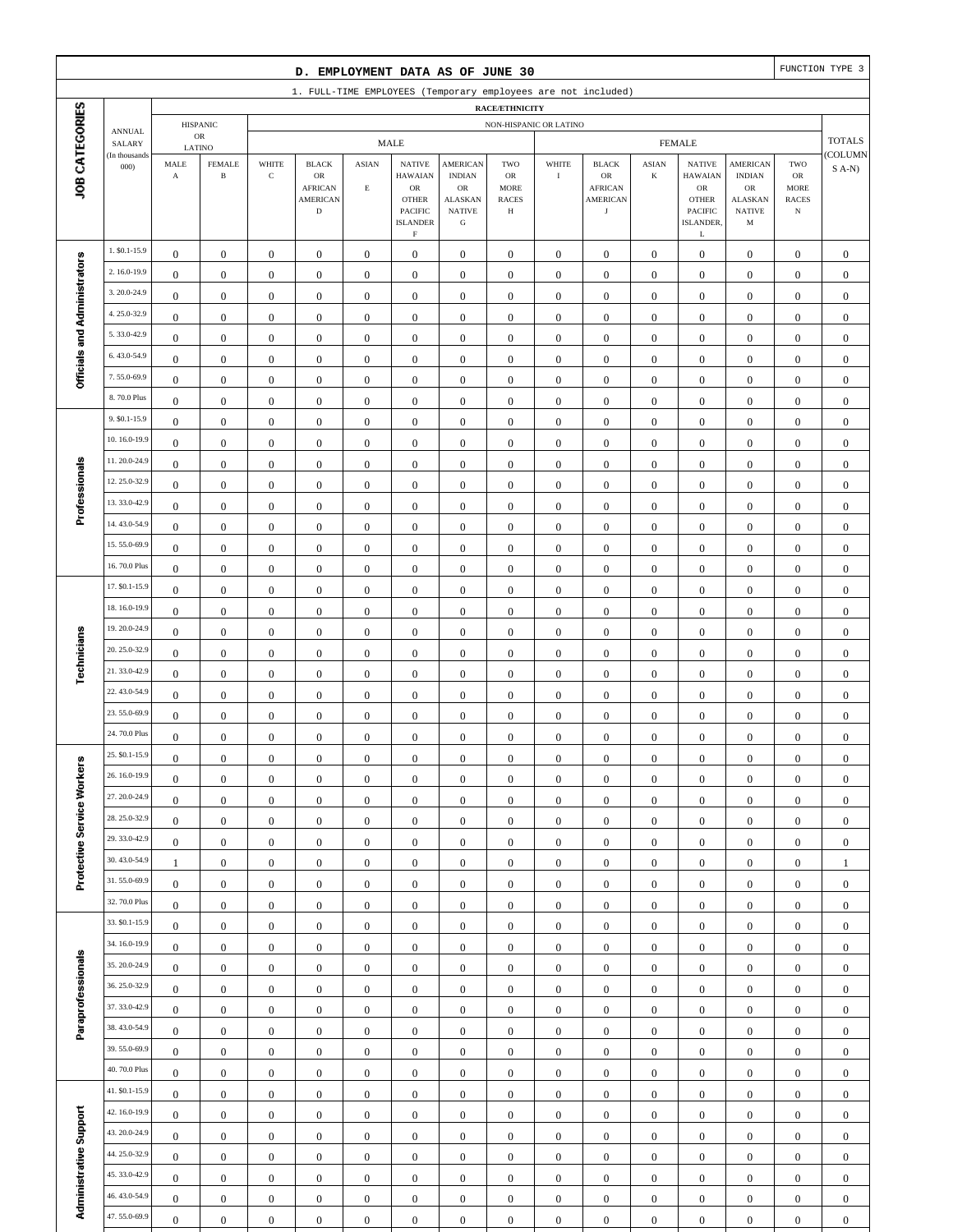| FUNCTION TYPE 3<br>D. EMPLOYMENT DATA AS OF JUNE 30 |                              |                          |                               |                      |                                                                           |                        |                                 |                           |                             |                   |                                   |                         |                                 |                           |                             |                  |
|-----------------------------------------------------|------------------------------|--------------------------|-------------------------------|----------------------|---------------------------------------------------------------------------|------------------------|---------------------------------|---------------------------|-----------------------------|-------------------|-----------------------------------|-------------------------|---------------------------------|---------------------------|-----------------------------|------------------|
|                                                     |                              |                          |                               |                      | 1. FULL-TIME EMPLOYEES (Temporary employees are not included)             |                        |                                 |                           |                             |                   |                                   |                         |                                 |                           |                             |                  |
| JOB CATEGORIES                                      |                              |                          |                               |                      |                                                                           |                        |                                 |                           | <b>RACE/ETHNICITY</b>       |                   |                                   |                         |                                 |                           |                             |                  |
|                                                     | <b>ANNUAL</b><br>SALARY      |                          | <b>HISPANIC</b><br>${\sf OR}$ |                      |                                                                           |                        | <b>MALE</b>                     |                           | NON-HISPANIC OR LATINO      |                   |                                   |                         | <b>FEMALE</b>                   |                           |                             | <b>TOTALS</b>    |
|                                                     | (In thousands                |                          | LATINO                        |                      |                                                                           |                        |                                 |                           |                             |                   |                                   |                         |                                 |                           |                             | (COLUMN          |
|                                                     | 000)                         | MALE<br>$\boldsymbol{A}$ | <b>FEMALE</b><br>$\, {\bf B}$ | WHITE<br>$\mathbf C$ | <b>BLACK</b><br>OR                                                        | $\operatorname{ASIAN}$ | <b>NATIVE</b><br><b>HAWAIAN</b> | AMERICAN<br><b>INDIAN</b> | TWO<br>OR                   | WHITE<br>$\bf{I}$ | <b>BLACK</b><br>OR                | <b>ASIAN</b><br>$\bf K$ | <b>NATIVE</b><br><b>HAWAIAN</b> | AMERICAN<br><b>INDIAN</b> | TWO<br>OR                   | $S(A-N)$         |
|                                                     |                              |                          |                               |                      | <b>AFRICAN</b><br><b>AMERICAN</b>                                         | Е                      | ${\rm OR}$<br><b>OTHER</b>      | OR<br>ALASKAN             | <b>MORE</b><br><b>RACES</b> |                   | <b>AFRICAN</b><br><b>AMERICAN</b> |                         | $_{\rm OR}$<br><b>OTHER</b>     | OR<br><b>ALASKAN</b>      | <b>MORE</b><br><b>RACES</b> |                  |
|                                                     |                              |                          |                               |                      | $\mathbf D$                                                               |                        | <b>PACIFIC</b>                  | <b>NATIVE</b>             | $_{\rm H}$                  |                   | J                                 |                         | <b>PACIFIC</b>                  | <b>NATIVE</b>             | $_{\rm N}$                  |                  |
|                                                     |                              |                          |                               |                      |                                                                           |                        | <b>ISLANDER</b><br>$\rm F$      | ${\bf G}$                 |                             |                   |                                   |                         | ISLANDER,<br>L                  | M                         |                             |                  |
|                                                     | 49. \$0.1-15.9               | $\mathbf{0}$             | $\boldsymbol{0}$              | $\boldsymbol{0}$     | $\boldsymbol{0}$                                                          | $\boldsymbol{0}$       | $\boldsymbol{0}$                | $\boldsymbol{0}$          | $\boldsymbol{0}$            | $\boldsymbol{0}$  | $\boldsymbol{0}$                  | $\boldsymbol{0}$        | $\boldsymbol{0}$                | $\boldsymbol{0}$          | $\boldsymbol{0}$            | $\boldsymbol{0}$ |
|                                                     | 50.16.0-19.9                 | $\boldsymbol{0}$         | $\boldsymbol{0}$              | $\boldsymbol{0}$     | $\boldsymbol{0}$                                                          | $\boldsymbol{0}$       | $\boldsymbol{0}$                | $\boldsymbol{0}$          | $\boldsymbol{0}$            | $\boldsymbol{0}$  | $\mathbf{0}$                      | $\mathbf{0}$            | $\boldsymbol{0}$                | $\boldsymbol{0}$          | $\boldsymbol{0}$            | $\boldsymbol{0}$ |
| Skilled Craft Workers                               | 51.20.0-24.9                 | $\mathbf{0}$             | $\boldsymbol{0}$              | $\boldsymbol{0}$     | $\boldsymbol{0}$                                                          | $\boldsymbol{0}$       | $\boldsymbol{0}$                | $\boldsymbol{0}$          | $\boldsymbol{0}$            | $\boldsymbol{0}$  | $\boldsymbol{0}$                  | $\boldsymbol{0}$        | $\boldsymbol{0}$                | $\boldsymbol{0}$          | $\boldsymbol{0}$            | $\boldsymbol{0}$ |
|                                                     | 52.25.0-32.9                 | $\mathbf{0}$             | $\boldsymbol{0}$              | $\boldsymbol{0}$     | $\boldsymbol{0}$                                                          | $\boldsymbol{0}$       | $\boldsymbol{0}$                | $\boldsymbol{0}$          | $\boldsymbol{0}$            | $\boldsymbol{0}$  | $\boldsymbol{0}$                  | $\mathbf{0}$            | $\boldsymbol{0}$                | $\boldsymbol{0}$          | $\boldsymbol{0}$            | $\boldsymbol{0}$ |
|                                                     | 53.33.0-42.9                 | $\boldsymbol{0}$         | $\boldsymbol{0}$              | $\boldsymbol{0}$     | $\boldsymbol{0}$                                                          | $\boldsymbol{0}$       | $\boldsymbol{0}$                | $\boldsymbol{0}$          | $\boldsymbol{0}$            | $\boldsymbol{0}$  | $\boldsymbol{0}$                  | $\boldsymbol{0}$        | $\boldsymbol{0}$                | $\boldsymbol{0}$          | $\boldsymbol{0}$            | $\boldsymbol{0}$ |
|                                                     | 54.43.0-54.9                 | $\boldsymbol{0}$         | $\boldsymbol{0}$              | $\boldsymbol{0}$     | $\boldsymbol{0}$                                                          | $\boldsymbol{0}$       | $\boldsymbol{0}$                | $\boldsymbol{0}$          | $\boldsymbol{0}$            | $\boldsymbol{0}$  | $\mathbf{0}$                      | $\mathbf{0}$            | $\boldsymbol{0}$                | $\boldsymbol{0}$          | $\boldsymbol{0}$            | $\boldsymbol{0}$ |
|                                                     | 55.55.0-69.9                 | $\overline{0}$           | $\boldsymbol{0}$              | $\boldsymbol{0}$     | $\boldsymbol{0}$                                                          | $\boldsymbol{0}$       | $\boldsymbol{0}$                | $\boldsymbol{0}$          | $\boldsymbol{0}$            | $\boldsymbol{0}$  | $\boldsymbol{0}$                  | $\boldsymbol{0}$        | $\boldsymbol{0}$                | $\boldsymbol{0}$          | $\boldsymbol{0}$            | $\boldsymbol{0}$ |
|                                                     | 56.70.0 Plus                 | $\mathbf{0}$             | $\boldsymbol{0}$              | $\boldsymbol{0}$     | $\boldsymbol{0}$                                                          | $\boldsymbol{0}$       | $\boldsymbol{0}$                | $\mathbf{0}$              | $\boldsymbol{0}$            | $\boldsymbol{0}$  | $\boldsymbol{0}$                  | $\mathbf{0}$            | $\boldsymbol{0}$                | $\boldsymbol{0}$          | $\boldsymbol{0}$            | $\boldsymbol{0}$ |
|                                                     | 57. \$0.1-15.9               | $\boldsymbol{0}$         | $\boldsymbol{0}$              | $\boldsymbol{0}$     | $\boldsymbol{0}$                                                          | $\boldsymbol{0}$       | $\boldsymbol{0}$                | $\boldsymbol{0}$          | $\boldsymbol{0}$            | $\boldsymbol{0}$  | $\boldsymbol{0}$                  | $\mathbf{0}$            | $\boldsymbol{0}$                | $\boldsymbol{0}$          | $\boldsymbol{0}$            | $\boldsymbol{0}$ |
|                                                     | 58.16.0-19.9                 | $\overline{0}$           | $\boldsymbol{0}$              | $\boldsymbol{0}$     | $\boldsymbol{0}$                                                          | $\boldsymbol{0}$       | $\boldsymbol{0}$                | $\boldsymbol{0}$          | $\boldsymbol{0}$            | $\boldsymbol{0}$  | $\mathbf{0}$                      | $\mathbf{0}$            | $\boldsymbol{0}$                | $\boldsymbol{0}$          | $\boldsymbol{0}$            | $\boldsymbol{0}$ |
|                                                     | 59.20.0-24.9                 | $\overline{0}$           | $\boldsymbol{0}$              | $\boldsymbol{0}$     | $\boldsymbol{0}$                                                          | $\boldsymbol{0}$       | $\boldsymbol{0}$                | $\boldsymbol{0}$          | $\boldsymbol{0}$            | $\boldsymbol{0}$  | $\boldsymbol{0}$                  | $\boldsymbol{0}$        | $\mathbf{0}$                    | $\boldsymbol{0}$          | $\boldsymbol{0}$            | $\boldsymbol{0}$ |
|                                                     | 60.25.0-32.9                 | $\boldsymbol{0}$         | $\boldsymbol{0}$              | $\boldsymbol{0}$     | $\boldsymbol{0}$                                                          | $\boldsymbol{0}$       | $\boldsymbol{0}$                | $\boldsymbol{0}$          | $\boldsymbol{0}$            | $\boldsymbol{0}$  | $\boldsymbol{0}$                  | $\boldsymbol{0}$        | $\boldsymbol{0}$                | $\boldsymbol{0}$          | $\boldsymbol{0}$            | $\boldsymbol{0}$ |
| Service-Maintenance                                 | 61.33.0-42.9                 | $\boldsymbol{0}$         | $\boldsymbol{0}$              | $\boldsymbol{0}$     | $\boldsymbol{0}$                                                          | $\boldsymbol{0}$       | $\boldsymbol{0}$                | $\boldsymbol{0}$          | $\boldsymbol{0}$            | $\boldsymbol{0}$  | $\boldsymbol{0}$                  | $\boldsymbol{0}$        | $\boldsymbol{0}$                | $\boldsymbol{0}$          | $\boldsymbol{0}$            | $\boldsymbol{0}$ |
|                                                     | 62.43.0-54.9                 | $\mathbf{0}$             | $\boldsymbol{0}$              | $\boldsymbol{0}$     | $\boldsymbol{0}$                                                          | $\mathbf{0}$           | $\boldsymbol{0}$                | $\boldsymbol{0}$          | $\boldsymbol{0}$            | $\boldsymbol{0}$  | $\mathbf{0}$                      | $\boldsymbol{0}$        | $\boldsymbol{0}$                | $\boldsymbol{0}$          | $\boldsymbol{0}$            | $\boldsymbol{0}$ |
|                                                     | 63.55.0-69.9                 | $\overline{0}$           | $\boldsymbol{0}$              | $\boldsymbol{0}$     | $\mathbf{0}$                                                              | $\mathbf{0}$           | $\boldsymbol{0}$                | $\boldsymbol{0}$          | $\boldsymbol{0}$            | $\boldsymbol{0}$  | $\boldsymbol{0}$                  | $\boldsymbol{0}$        | $\mathbf{0}$                    | $\boldsymbol{0}$          | $\boldsymbol{0}$            | $\boldsymbol{0}$ |
|                                                     | 64.70.0 Plus                 | $\mathbf{0}$             | $\boldsymbol{0}$              | $\boldsymbol{0}$     | $\boldsymbol{0}$                                                          | $\boldsymbol{0}$       | $\mathbf{0}$                    | $\boldsymbol{0}$          | $\boldsymbol{0}$            | $\boldsymbol{0}$  | $\boldsymbol{0}$                  | $\boldsymbol{0}$        | $\boldsymbol{0}$                | $\boldsymbol{0}$          | $\boldsymbol{0}$            | $\boldsymbol{0}$ |
| 65. TOTAL FULL TIME                                 |                              | $\mathbf{1}$             | $\boldsymbol{0}$              | $\boldsymbol{0}$     | $\boldsymbol{0}$                                                          | $\boldsymbol{0}$       | $\boldsymbol{0}$                | $\boldsymbol{0}$          | $\boldsymbol{0}$            | $\boldsymbol{0}$  | $\boldsymbol{0}$                  | $\boldsymbol{0}$        | $\boldsymbol{0}$                | $\boldsymbol{0}$          | $\boldsymbol{0}$            | $\mathbf{1}$     |
| (Lines 1-64)                                        |                              |                          |                               |                      |                                                                           |                        |                                 |                           |                             |                   |                                   |                         |                                 |                           |                             |                  |
|                                                     |                              |                          | $2$ .                         |                      | OTHER THAN FULLTIME                                                       |                        | EMPLOYEES                       |                           |                             |                   | (Including temporary              |                         | employees)                      |                           |                             |                  |
| 66.OFFICIALS/ADMIN                                  |                              | $\mathbf{0}$             | $\boldsymbol{0}$              | $\boldsymbol{0}$     | $\boldsymbol{0}$                                                          | $\boldsymbol{0}$       | $\boldsymbol{0}$                | $\boldsymbol{0}$          | $\boldsymbol{0}$            | $\boldsymbol{0}$  | $\boldsymbol{0}$                  | $\mathbf{0}$            | $\boldsymbol{0}$                | $\boldsymbol{0}$          | $\boldsymbol{0}$            | $\boldsymbol{0}$ |
| 67.PROFESSIONALS                                    |                              | $\mathbf{0}$             | $\boldsymbol{0}$              | $\boldsymbol{0}$     | $\boldsymbol{0}$                                                          | $\boldsymbol{0}$       | $\boldsymbol{0}$                | $\boldsymbol{0}$          | $\boldsymbol{0}$            | $\boldsymbol{0}$  | $\boldsymbol{0}$                  | $\mathbf{0}$            | $\boldsymbol{0}$                | $\boldsymbol{0}$          | $\boldsymbol{0}$            | $\boldsymbol{0}$ |
| 68.TECHNICIANS                                      |                              | $\mathbf{0}$             | $\boldsymbol{0}$              | $\boldsymbol{0}$     | $\boldsymbol{0}$                                                          | $\boldsymbol{0}$       | $\boldsymbol{0}$                | $\boldsymbol{0}$          | $\boldsymbol{0}$            | $\boldsymbol{0}$  | $\mathbf{0}$                      | $\boldsymbol{0}$        | $\boldsymbol{0}$                | $\boldsymbol{0}$          | $\boldsymbol{0}$            | $\boldsymbol{0}$ |
|                                                     | <b>69.PROTECTIVE SERVICE</b> | $\boldsymbol{0}$         | $\boldsymbol{0}$              | $\boldsymbol{0}$     | $\boldsymbol{0}$                                                          | $\boldsymbol{0}$       | $\boldsymbol{0}$                | $\boldsymbol{0}$          | $\boldsymbol{0}$            | $\boldsymbol{0}$  | $\boldsymbol{0}$                  | $\mathbf{0}$            | $\boldsymbol{0}$                | $\boldsymbol{0}$          | $\boldsymbol{0}$            | $\boldsymbol{0}$ |
|                                                     | 70.PARA-PROFESSIONAL         | $\boldsymbol{0}$         | $\boldsymbol{0}$              | $\boldsymbol{0}$     | $\boldsymbol{0}$                                                          | $\boldsymbol{0}$       | $\boldsymbol{0}$                | $\boldsymbol{0}$          | $\boldsymbol{0}$            | $\boldsymbol{0}$  | $\boldsymbol{0}$                  | $\mathbf{0}$            | $\boldsymbol{0}$                | $\boldsymbol{0}$          | $\boldsymbol{0}$            | $\boldsymbol{0}$ |
| 71.ADMIN. SUPPORT                                   |                              | $\Omega$                 | $\theta$                      | $\Omega$             | $\Omega$                                                                  | $\Omega$               | $\boldsymbol{0}$                | $\theta$                  | $\Omega$                    | $\Omega$          | $\Omega$                          | $\theta$                | $\theta$                        | $\Omega$                  | $\Omega$                    | $\Omega$         |
| 72.SKILLED CRAFT                                    |                              | $\mathbf{0}$             | $\boldsymbol{0}$              | $\boldsymbol{0}$     | $\mathbf{0}$                                                              | $\mathbf{0}$           | $\boldsymbol{0}$                | $\boldsymbol{0}$          | $\mathbf{0}$                | $\boldsymbol{0}$  | $\boldsymbol{0}$                  | $\boldsymbol{0}$        | $\mathbf{0}$                    | $\boldsymbol{0}$          | $\mathbf{0}$                | $\boldsymbol{0}$ |
| CE                                                  | 73.SERVICE/MAINTENAN         | $\overline{0}$           | $\boldsymbol{0}$              | $\boldsymbol{0}$     | $\mathbf{0}$                                                              | $\mathbf{0}$           | $\boldsymbol{0}$                | $\mathbf{0}$              | $\boldsymbol{0}$            | $\boldsymbol{0}$  | $\mathbf{0}$                      | $\mathbf{0}$            | $\boldsymbol{0}$                | $\mathbf{0}$              | $\boldsymbol{0}$            | $\boldsymbol{0}$ |
|                                                     | 74. TOTAL OTHER THAN         | $\overline{0}$           | $\boldsymbol{0}$              | $\boldsymbol{0}$     | $\mathbf{0}$                                                              | $\mathbf{0}$           | $\boldsymbol{0}$                | $\mathbf{0}$              | $\boldsymbol{0}$            | $\boldsymbol{0}$  | $\mathbf{0}$                      | $\mathbf{0}$            | $\boldsymbol{0}$                | $\boldsymbol{0}$          | $\boldsymbol{0}$            | $\mathbf{0}$     |
| <b>FULL TIME</b><br>(Lines 66-73)                   |                              |                          |                               |                      |                                                                           |                        |                                 |                           |                             |                   |                                   |                         |                                 |                           |                             |                  |
|                                                     |                              |                          |                               |                      | 3. NEW HIRES DURING FISCAL YEAR Permanent full time only JULY 1 - JUNE 30 |                        |                                 |                           |                             |                   |                                   |                         |                                 |                           |                             |                  |
| 75.OFFICIALS/ADMIN                                  |                              | $\overline{0}$           | $\boldsymbol{0}$              | $\boldsymbol{0}$     | $\mathbf{0}$                                                              | $\mathbf{0}$           | $\boldsymbol{0}$                | $\boldsymbol{0}$          | $\boldsymbol{0}$            | $\mathbf{0}$      | $\overline{0}$                    | $\mathbf{0}$            | $\boldsymbol{0}$                | $\boldsymbol{0}$          | $\overline{0}$              | $\boldsymbol{0}$ |
| 76.PROFESSIONALS                                    |                              | $\mathbf{0}$             | $\boldsymbol{0}$              | $\boldsymbol{0}$     | $\boldsymbol{0}$                                                          | $\mathbf{0}$           | $\mathbf{0}$                    | $\mathbf{0}$              | $\boldsymbol{0}$            | $\mathbf{0}$      | $\boldsymbol{0}$                  | $\overline{0}$          | $\mathbf{0}$                    | $\boldsymbol{0}$          | $\overline{0}$              | $\boldsymbol{0}$ |
| 77.TECHNICIANS                                      |                              | $\boldsymbol{0}$         | $\boldsymbol{0}$              | $\boldsymbol{0}$     | $\boldsymbol{0}$                                                          | $\bf{0}$               | $\boldsymbol{0}$                | $\boldsymbol{0}$          | $\overline{0}$              | $\boldsymbol{0}$  | $\boldsymbol{0}$                  | $\boldsymbol{0}$        | $\boldsymbol{0}$                | $\overline{0}$            | $\boldsymbol{0}$            | $\boldsymbol{0}$ |
|                                                     | 78. PROTECTIVE SERVICE       | $\boldsymbol{0}$         | $\boldsymbol{0}$              | $\overline{0}$       | $\boldsymbol{0}$                                                          | $\boldsymbol{0}$       | $\boldsymbol{0}$                | $\boldsymbol{0}$          | $\overline{0}$              | $\boldsymbol{0}$  | $\boldsymbol{0}$                  | $\boldsymbol{0}$        | $\mathbf{0}$                    | $\overline{0}$            | $\mathbf{0}$                | $\boldsymbol{0}$ |
|                                                     | 79.PARA-PROFESSIONAL         | $\mathbf{0}$             | $\mathbf{0}$                  | $\overline{0}$       | $\mathbf{0}$                                                              | $\overline{0}$         | $\boldsymbol{0}$                | $\mathbf{0}$              | $\overline{0}$              | $\overline{0}$    | $\overline{0}$                    | $\mathbf{0}$            | $\boldsymbol{0}$                | $\overline{0}$            | $\overline{0}$              | $\boldsymbol{0}$ |
| 80.ADMIN. SUPPORT                                   |                              | $\boldsymbol{0}$         | $\boldsymbol{0}$              | $\boldsymbol{0}$     | $\boldsymbol{0}$                                                          | $\mathbf{0}$           | $\boldsymbol{0}$                | $\mathbf{0}$              | $\boldsymbol{0}$            | $\mathbf{0}$      | $\boldsymbol{0}$                  | $\mathbf{0}$            | $\mathbf{0}$                    | $\boldsymbol{0}$          | $\overline{0}$              | $\boldsymbol{0}$ |
| 81.SKILLED CRAFT                                    |                              | $\boldsymbol{0}$         | $\boldsymbol{0}$              | $\boldsymbol{0}$     | $\boldsymbol{0}$                                                          | $\boldsymbol{0}$       | $\boldsymbol{0}$                | $\boldsymbol{0}$          | $\boldsymbol{0}$            | $\boldsymbol{0}$  | $\boldsymbol{0}$                  | $\boldsymbol{0}$        | $\boldsymbol{0}$                | $\boldsymbol{0}$          | $\boldsymbol{0}$            | $\boldsymbol{0}$ |
|                                                     | 82.SERVICE/MAINTENAN         | $\mathbf{0}$             | $\boldsymbol{0}$              | $\boldsymbol{0}$     | $\boldsymbol{0}$                                                          | $\mathbf{0}$           | $\mathbf{0}$                    | $\boldsymbol{0}$          | $\boldsymbol{0}$            | $\boldsymbol{0}$  | $\mathbf{0}$                      | $\boldsymbol{0}$        | $\boldsymbol{0}$                | $\boldsymbol{0}$          | $\boldsymbol{0}$            | $\boldsymbol{0}$ |
| CЕ                                                  |                              |                          |                               |                      |                                                                           |                        |                                 |                           |                             |                   |                                   |                         |                                 |                           |                             |                  |
| 83. TOTAL NEW HIRES<br>(Lines 75-82)                |                              | $\mathbf{0}$             | $\boldsymbol{0}$              | $\boldsymbol{0}$     | $\boldsymbol{0}$                                                          | $\boldsymbol{0}$       | $\boldsymbol{0}$                | $\boldsymbol{0}$          | $\boldsymbol{0}$            | $\boldsymbol{0}$  | $\boldsymbol{0}$                  | $\boldsymbol{0}$        | $\boldsymbol{0}$                | $\boldsymbol{0}$          | $\boldsymbol{0}$            | $\boldsymbol{0}$ |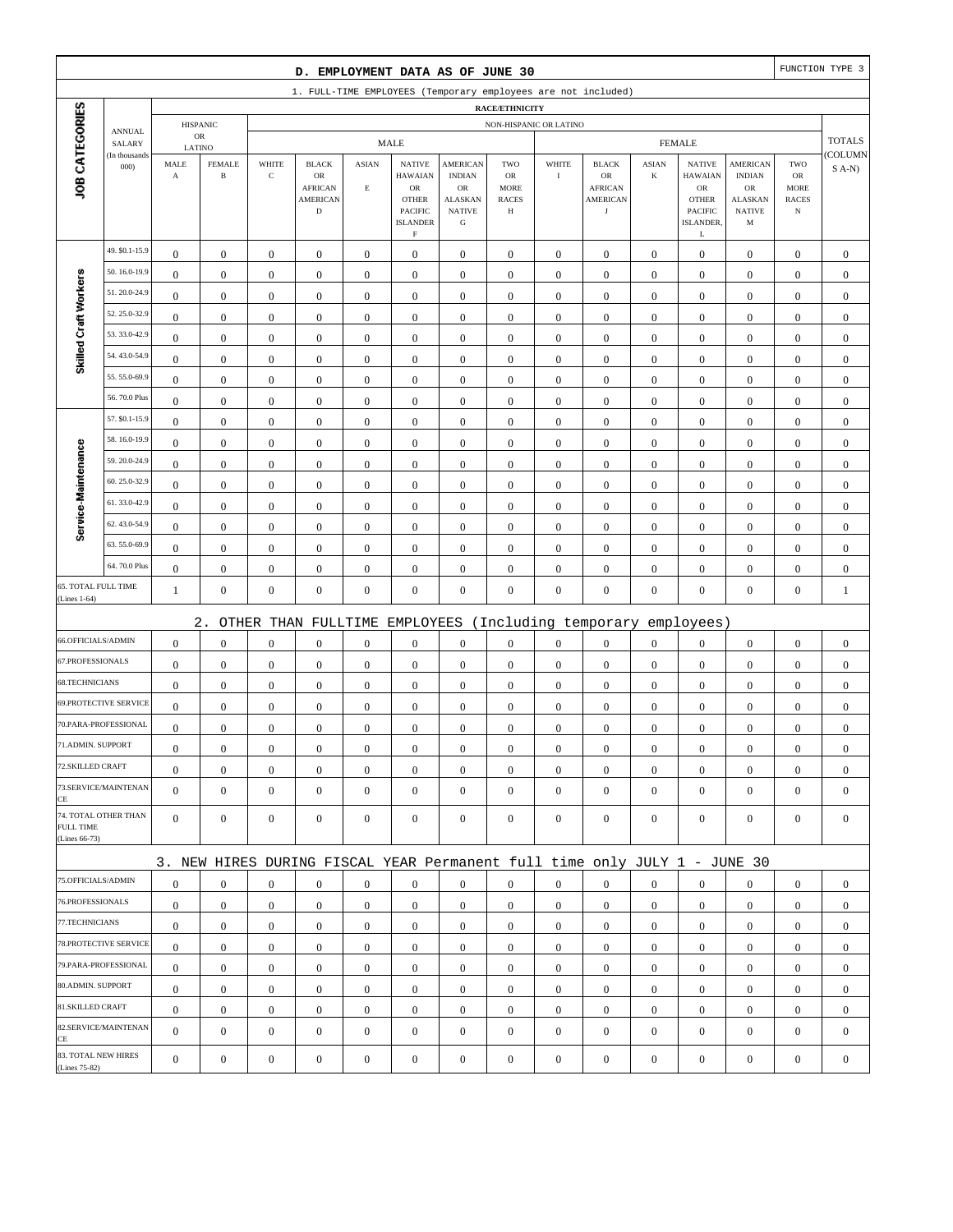|                              |                        |                     |                               |                      | D. EMPLOYMENT DATA AS OF JUNE 30                                       |                                                   |                                                                                                        |                                                                                                |                                                       |                        |                                                               |                         |                                                                                             |                                                                                          |                                                                | FUNCTION TYPE 4                |
|------------------------------|------------------------|---------------------|-------------------------------|----------------------|------------------------------------------------------------------------|---------------------------------------------------|--------------------------------------------------------------------------------------------------------|------------------------------------------------------------------------------------------------|-------------------------------------------------------|------------------------|---------------------------------------------------------------|-------------------------|---------------------------------------------------------------------------------------------|------------------------------------------------------------------------------------------|----------------------------------------------------------------|--------------------------------|
|                              |                        |                     |                               |                      |                                                                        |                                                   |                                                                                                        |                                                                                                | <b>RACE/ETHNICITY</b>                                 |                        | 1. FULL-TIME EMPLOYEES (Temporary employees are not included) |                         |                                                                                             |                                                                                          |                                                                |                                |
|                              | <b>ANNUAL</b>          |                     | <b>HISPANIC</b>               |                      |                                                                        |                                                   |                                                                                                        |                                                                                                |                                                       | NON-HISPANIC OR LATINO |                                                               |                         |                                                                                             |                                                                                          |                                                                |                                |
|                              | SALARY<br>In thousands |                     | ${\rm OR}$<br>LATINO          |                      |                                                                        |                                                   | <b>MALE</b>                                                                                            |                                                                                                |                                                       |                        |                                                               |                         | <b>FEMALE</b>                                                                               |                                                                                          |                                                                | <b>TOTALS</b><br><b>COLUMN</b> |
| JOB CATEGORIES               | 000)                   | MALE<br>$\mathbf A$ | <b>FEMALE</b><br>$\, {\bf B}$ | WHITE<br>$\mathbf C$ | <b>BLACK</b><br>OR<br><b>AFRICAN</b><br><b>AMERICAN</b><br>$\mathbf D$ | $\operatorname{ASIAN}$<br>$\mathop{\hbox{\bf E}}$ | <b>NATIVE</b><br><b>HAWAIAN</b><br>${\rm OR}$<br><b>OTHER</b><br>PACIFIC<br><b>ISLANDER</b><br>$\rm F$ | <b>AMERICAN</b><br><b>INDIAN</b><br>${\sf OR}$<br><b>ALASKAN</b><br><b>NATIVE</b><br>${\bf G}$ | TWO<br>${\sf OR}$<br><b>MORE</b><br><b>RACES</b><br>H | WHITE<br>$\rm I$       | <b>BLACK</b><br>OR<br><b>AFRICAN</b><br><b>AMERICAN</b><br>J  | <b>ASIAN</b><br>$\bf K$ | <b>NATIVE</b><br><b>HAWAIAN</b><br>$_{\rm OR}$<br><b>OTHER</b><br>PACIFIC<br>ISLANDER,<br>L | AMERICAN<br><b>INDIAN</b><br>${\sf OR}$<br><b>ALASKAN</b><br><b>NATIVE</b><br>$_{\rm M}$ | TWO<br>${\sf OR}$<br><b>MORE</b><br><b>RACES</b><br>$_{\rm N}$ | $S(A-N)$                       |
|                              | 1. \$0.1-15.9          | $\boldsymbol{0}$    | $\boldsymbol{0}$              | $\boldsymbol{0}$     | $\boldsymbol{0}$                                                       | $\boldsymbol{0}$                                  | $\boldsymbol{0}$                                                                                       | $\boldsymbol{0}$                                                                               | $\boldsymbol{0}$                                      | $\boldsymbol{0}$       | $\boldsymbol{0}$                                              | $\boldsymbol{0}$        | $\boldsymbol{0}$                                                                            | $\boldsymbol{0}$                                                                         | $\boldsymbol{0}$                                               | $\boldsymbol{0}$               |
| Officials and Administrators | 2.16.0-19.9            | $\boldsymbol{0}$    | $\boldsymbol{0}$              | $\mathbf{0}$         | $\boldsymbol{0}$                                                       | $\mathbf{0}$                                      | $\boldsymbol{0}$                                                                                       | $\boldsymbol{0}$                                                                               | $\boldsymbol{0}$                                      | $\boldsymbol{0}$       | $\boldsymbol{0}$                                              | $\boldsymbol{0}$        | $\boldsymbol{0}$                                                                            | $\mathbf{0}$                                                                             | $\boldsymbol{0}$                                               | $\boldsymbol{0}$               |
|                              | 3.20.0-24.9            | $\boldsymbol{0}$    | $\boldsymbol{0}$              | $\boldsymbol{0}$     | $\boldsymbol{0}$                                                       | $\mathbf{0}$                                      | $\boldsymbol{0}$                                                                                       | $\boldsymbol{0}$                                                                               | $\boldsymbol{0}$                                      | $\boldsymbol{0}$       | $\boldsymbol{0}$                                              | $\mathbf{0}$            | $\mathbf{0}$                                                                                | $\boldsymbol{0}$                                                                         | $\boldsymbol{0}$                                               | $\boldsymbol{0}$               |
|                              | 4.25.0-32.9            | $\boldsymbol{0}$    | $\boldsymbol{0}$              | $\boldsymbol{0}$     | $\boldsymbol{0}$                                                       | $\boldsymbol{0}$                                  | $\mathbf{0}$                                                                                           | $\boldsymbol{0}$                                                                               | $\boldsymbol{0}$                                      | $\boldsymbol{0}$       | $\boldsymbol{0}$                                              | $\boldsymbol{0}$        | $\boldsymbol{0}$                                                                            | $\boldsymbol{0}$                                                                         | $\boldsymbol{0}$                                               | $\boldsymbol{0}$               |
|                              | 5.33.0-42.9            | $\boldsymbol{0}$    | $\boldsymbol{0}$              | $\boldsymbol{0}$     | $\boldsymbol{0}$                                                       | $\boldsymbol{0}$                                  | $\boldsymbol{0}$                                                                                       | $\boldsymbol{0}$                                                                               | $\boldsymbol{0}$                                      | $\boldsymbol{0}$       | $\boldsymbol{0}$                                              | $\boldsymbol{0}$        | $\boldsymbol{0}$                                                                            | $\boldsymbol{0}$                                                                         | $\boldsymbol{0}$                                               | $\boldsymbol{0}$               |
|                              | 6.43.0-54.9            | $\mathbf{1}$        | $\boldsymbol{0}$              | $\mathbf{0}$         | $\boldsymbol{0}$                                                       | $\boldsymbol{0}$                                  | $\boldsymbol{0}$                                                                                       | $\boldsymbol{0}$                                                                               | $\boldsymbol{0}$                                      | $\boldsymbol{0}$       | $\boldsymbol{0}$                                              | $\boldsymbol{0}$        | $\mathbf{0}$                                                                                | $\overline{0}$                                                                           | $\boldsymbol{0}$                                               | 1                              |
|                              | 7.55.0-69.9            | $\boldsymbol{0}$    | $\mathbf{0}$                  | $\boldsymbol{0}$     | $\mathbf{1}$                                                           | $\mathbf{0}$                                      | $\boldsymbol{0}$                                                                                       | $\boldsymbol{0}$                                                                               | $\boldsymbol{0}$                                      | $\boldsymbol{0}$       | $\boldsymbol{0}$                                              | $\boldsymbol{0}$        | $\mathbf{0}$                                                                                | $\boldsymbol{0}$                                                                         | $\boldsymbol{0}$                                               | $\mathbf{1}$                   |
|                              | 8.70.0 Plus            | $\boldsymbol{0}$    | $\boldsymbol{0}$              | $\overline{c}$       | $\boldsymbol{0}$                                                       | $\boldsymbol{0}$                                  | $\mathbf{0}$                                                                                           | $\boldsymbol{0}$                                                                               | $\boldsymbol{0}$                                      | $\boldsymbol{0}$       | $\boldsymbol{0}$                                              | $\boldsymbol{0}$        | $\mathbf{0}$                                                                                | $\boldsymbol{0}$                                                                         | $\boldsymbol{0}$                                               | $\sqrt{2}$                     |
|                              | 9. \$0.1-15.9          | $\boldsymbol{0}$    | $\boldsymbol{0}$              | $\boldsymbol{0}$     | $\boldsymbol{0}$                                                       | $\boldsymbol{0}$                                  | $\boldsymbol{0}$                                                                                       | $\boldsymbol{0}$                                                                               | $\boldsymbol{0}$                                      | $\boldsymbol{0}$       | $\boldsymbol{0}$                                              | $\boldsymbol{0}$        | $\mathbf{0}$                                                                                | $\boldsymbol{0}$                                                                         | $\boldsymbol{0}$                                               | $\boldsymbol{0}$               |
|                              | 10.16.0-19.9           | $\overline{0}$      | $\boldsymbol{0}$              | $\boldsymbol{0}$     | $\boldsymbol{0}$                                                       | $\boldsymbol{0}$                                  | $\boldsymbol{0}$                                                                                       | $\mathbf{0}$                                                                                   | $\boldsymbol{0}$                                      | $\boldsymbol{0}$       | $\boldsymbol{0}$                                              | $\boldsymbol{0}$        | $\mathbf{0}$                                                                                | $\boldsymbol{0}$                                                                         | $\boldsymbol{0}$                                               | $\boldsymbol{0}$               |
|                              | 11.20.0-24.9           | $\boldsymbol{0}$    | $\boldsymbol{0}$              | $\boldsymbol{0}$     | $\boldsymbol{0}$                                                       | $\boldsymbol{0}$                                  | $\boldsymbol{0}$                                                                                       | $\mathbf{0}$                                                                                   | $\boldsymbol{0}$                                      | $\boldsymbol{0}$       | $\boldsymbol{0}$                                              | $\mathbf{0}$            | $\mathbf{0}$                                                                                | $\boldsymbol{0}$                                                                         | $\boldsymbol{0}$                                               | $\boldsymbol{0}$               |
| Professionals                | 12.25.0-32.9           | $\boldsymbol{0}$    | $\boldsymbol{0}$              | $\boldsymbol{0}$     | $\boldsymbol{0}$                                                       | $\boldsymbol{0}$                                  | $\mathbf{0}$                                                                                           | $\boldsymbol{0}$                                                                               | $\boldsymbol{0}$                                      | $\boldsymbol{0}$       | $\boldsymbol{0}$                                              | $\boldsymbol{0}$        | $\boldsymbol{0}$                                                                            | $\boldsymbol{0}$                                                                         | $\boldsymbol{0}$                                               | $\boldsymbol{0}$               |
|                              | 13.33.0-42.9           | $\boldsymbol{0}$    | $\boldsymbol{0}$              | $\boldsymbol{0}$     | $\boldsymbol{0}$                                                       | $\boldsymbol{0}$                                  | $\boldsymbol{0}$                                                                                       | $\boldsymbol{0}$                                                                               | $\boldsymbol{0}$                                      | $\boldsymbol{0}$       | $\boldsymbol{0}$                                              | $\boldsymbol{0}$        | $\boldsymbol{0}$                                                                            | $\boldsymbol{0}$                                                                         | $\boldsymbol{0}$                                               | $\boldsymbol{0}$               |
|                              | 14.43.0-54.9           | $\mathbf{1}$        | $\mathbf{1}$                  | $\sqrt{2}$           | $\boldsymbol{0}$                                                       | $\boldsymbol{0}$                                  | $\boldsymbol{0}$                                                                                       | $\boldsymbol{0}$                                                                               | $\boldsymbol{0}$                                      | $\mathbf{1}$           | $\boldsymbol{0}$                                              | $\mathbf{0}$            | $\mathbf{0}$                                                                                | $\overline{0}$                                                                           | $\boldsymbol{0}$                                               | 5                              |
|                              | 15.55.0-69.9           | $\boldsymbol{0}$    | $\mathbf{1}$                  | $\boldsymbol{0}$     | $\mathbf{1}$                                                           | $\boldsymbol{0}$                                  | $\boldsymbol{0}$                                                                                       | $\boldsymbol{0}$                                                                               | $\boldsymbol{0}$                                      | $\sqrt{2}$             | 1                                                             | $\mathbf{0}$            | $\mathbf{0}$                                                                                | $\boldsymbol{0}$                                                                         | $\boldsymbol{0}$                                               | 5                              |
|                              | 16.70.0 Plus           | $\boldsymbol{0}$    | $\boldsymbol{0}$              | $\overline{c}$       | $\mathbf{1}$                                                           | $\boldsymbol{0}$                                  | $\mathbf{0}$                                                                                           | $\boldsymbol{0}$                                                                               | $\boldsymbol{0}$                                      | $\mathbf{1}$           | $\boldsymbol{0}$                                              | $\boldsymbol{0}$        | $\mathbf{0}$                                                                                | $\boldsymbol{0}$                                                                         | $\boldsymbol{0}$                                               | $\overline{4}$                 |
|                              | 17. \$0.1-15.9         | $\boldsymbol{0}$    | $\boldsymbol{0}$              | $\boldsymbol{0}$     | $\boldsymbol{0}$                                                       | $\boldsymbol{0}$                                  | $\boldsymbol{0}$                                                                                       | $\boldsymbol{0}$                                                                               | $\boldsymbol{0}$                                      | $\boldsymbol{0}$       | $\boldsymbol{0}$                                              | $\boldsymbol{0}$        | $\boldsymbol{0}$                                                                            | $\boldsymbol{0}$                                                                         | $\boldsymbol{0}$                                               | $\boldsymbol{0}$               |
|                              | 18.16.0-19.9           | $\overline{0}$      | $\boldsymbol{0}$              | $\boldsymbol{0}$     | $\boldsymbol{0}$                                                       | $\boldsymbol{0}$                                  | $\boldsymbol{0}$                                                                                       | $\boldsymbol{0}$                                                                               | $\boldsymbol{0}$                                      | $\boldsymbol{0}$       | $\boldsymbol{0}$                                              | $\mathbf{0}$            | $\mathbf{0}$                                                                                | $\boldsymbol{0}$                                                                         | $\boldsymbol{0}$                                               | $\boldsymbol{0}$               |
|                              | 19.20.0-24.9           | $\boldsymbol{0}$    | $\boldsymbol{0}$              | $\boldsymbol{0}$     | $\boldsymbol{0}$                                                       | $\boldsymbol{0}$                                  | $\boldsymbol{0}$                                                                                       | $\boldsymbol{0}$                                                                               | $\boldsymbol{0}$                                      | $\boldsymbol{0}$       | $\boldsymbol{0}$                                              | $\boldsymbol{0}$        | $\mathbf{0}$                                                                                | $\boldsymbol{0}$                                                                         | $\boldsymbol{0}$                                               | $\boldsymbol{0}$               |
| Technicians                  | 20.25.0-32.9           | $\boldsymbol{0}$    | $\boldsymbol{0}$              | $\boldsymbol{0}$     | $\boldsymbol{0}$                                                       | $\boldsymbol{0}$                                  | $\mathbf{0}$                                                                                           | $\boldsymbol{0}$                                                                               | $\boldsymbol{0}$                                      | $\boldsymbol{0}$       | $\boldsymbol{0}$                                              | $\boldsymbol{0}$        | $\boldsymbol{0}$                                                                            | $\boldsymbol{0}$                                                                         | $\boldsymbol{0}$                                               | $\boldsymbol{0}$               |
|                              | 21.33.0-42.9           | $\mathbf{1}$        | $\boldsymbol{0}$              | $\mathbf{1}$         | $\boldsymbol{0}$                                                       | $\boldsymbol{0}$                                  | $\boldsymbol{0}$                                                                                       | $\boldsymbol{0}$                                                                               | $\boldsymbol{0}$                                      | $\mathfrak{Z}$         | 1                                                             | $\boldsymbol{0}$        | $\boldsymbol{0}$                                                                            | $\boldsymbol{0}$                                                                         | $\boldsymbol{0}$                                               | 6                              |
|                              | 22.43.0-54.9           | $\mathbf{1}$        | $\boldsymbol{0}$              | $\mathbf{1}$         | $\boldsymbol{0}$                                                       | $\boldsymbol{0}$                                  | $\boldsymbol{0}$                                                                                       | $\boldsymbol{0}$                                                                               | $\boldsymbol{0}$                                      | $\mathbf{1}$           | $\boldsymbol{0}$                                              | $\mathbf{0}$            | $\mathbf{0}$                                                                                | $\overline{0}$                                                                           | $\boldsymbol{0}$                                               | 3                              |
|                              | 23.55.0-69.9           | $\mathfrak{Z}$      | $\boldsymbol{0}$              | 6                    | $\boldsymbol{0}$                                                       | $\boldsymbol{0}$                                  | $\boldsymbol{0}$                                                                                       | $\boldsymbol{0}$                                                                               | $\boldsymbol{0}$                                      | $\boldsymbol{0}$       | $\boldsymbol{0}$                                              | $\boldsymbol{0}$        | $\mathbf{0}$                                                                                | $\boldsymbol{0}$                                                                         | $\boldsymbol{0}$                                               | 9                              |
|                              | 24.70.0 Plus           | $\mathbf{1}$        | $\mathbf{0}$                  | 6                    | $\boldsymbol{0}$                                                       | $\boldsymbol{0}$                                  | $\boldsymbol{0}$                                                                                       | $\boldsymbol{0}$                                                                               | $\boldsymbol{0}$                                      | $\boldsymbol{0}$       | $\mathbf{0}$                                                  | $\boldsymbol{0}$        | $\mathbf{0}$                                                                                | $\boldsymbol{0}$                                                                         | $\boldsymbol{0}$                                               | $\tau$                         |
|                              | 25. \$0.1-15.9         | $\mathbf{1}$        | $\boldsymbol{0}$              | $\overline{c}$       | $\boldsymbol{0}$                                                       | $\boldsymbol{0}$                                  | $\boldsymbol{0}$                                                                                       | $\boldsymbol{0}$                                                                               | $\boldsymbol{0}$                                      | $\boldsymbol{0}$       | $\boldsymbol{0}$                                              | $\boldsymbol{0}$        | $\boldsymbol{0}$                                                                            | $\boldsymbol{0}$                                                                         | $\boldsymbol{0}$                                               | 3                              |
|                              | 26.16.0-19.9           | $\boldsymbol{0}$    | $\mathbf{0}$                  | $\mathbf{0}$         | $\mathbf{0}$                                                           | $\overline{0}$                                    | $\mathbf{0}$                                                                                           | $\boldsymbol{0}$                                                                               | $\boldsymbol{0}$                                      | $\boldsymbol{0}$       | $\overline{0}$                                                | $\boldsymbol{0}$        | $\mathbf{0}$                                                                                | $\overline{0}$                                                                           | $\boldsymbol{0}$                                               | $\boldsymbol{0}$               |
|                              | 27.20.0-24.9           | $\mathbf{0}$        | $\boldsymbol{0}$              | $\boldsymbol{0}$     | $\boldsymbol{0}$                                                       | $\mathbf{0}$                                      | $\mathbf{0}$                                                                                           | $\boldsymbol{0}$                                                                               | $\boldsymbol{0}$                                      | $\boldsymbol{0}$       | $\mathbf{0}$                                                  | $\boldsymbol{0}$        | $\boldsymbol{0}$                                                                            | $\boldsymbol{0}$                                                                         | $\boldsymbol{0}$                                               | $\boldsymbol{0}$               |
| Protective Service Workers   | 28.25.0-32.9           | $\boldsymbol{0}$    | $\mathbf{1}$                  | 1                    | $\boldsymbol{0}$                                                       | $\mathbf{0}$                                      | $\boldsymbol{0}$                                                                                       | $\boldsymbol{0}$                                                                               | $\boldsymbol{0}$                                      | $\boldsymbol{0}$       | $\boldsymbol{0}$                                              | $\boldsymbol{0}$        | $\boldsymbol{0}$                                                                            | $\boldsymbol{0}$                                                                         | $\boldsymbol{0}$                                               | $\sqrt{2}$                     |
|                              | 29.33.0-42.9           | 6                   | 6                             | 3                    | 3                                                                      | $\mathbf{1}$                                      | $\boldsymbol{0}$                                                                                       | $\boldsymbol{0}$                                                                               | $\boldsymbol{0}$                                      | $\tau$                 | $\mathbf{1}$                                                  | $\boldsymbol{0}$        | $\boldsymbol{0}$                                                                            | $\boldsymbol{0}$                                                                         | $\boldsymbol{0}$                                               | 27                             |
|                              | 30.43.0-54.9           | 61                  | 17                            | 85                   | 9                                                                      | 3                                                 | $\boldsymbol{0}$                                                                                       | 1                                                                                              | $\boldsymbol{0}$                                      | 12                     | 3                                                             | $\boldsymbol{0}$        | $\boldsymbol{0}$                                                                            | $\boldsymbol{0}$                                                                         | $\boldsymbol{0}$                                               | 191                            |
|                              | 31.55.0-69.9           | 23                  | $\mathfrak{Z}$                | 49                   | $\mathfrak{Z}$                                                         | $\mathbf{1}$                                      | $\boldsymbol{0}$                                                                                       | $\mathbf{1}$                                                                                   | $\boldsymbol{0}$                                      | $\mathfrak{Z}$         | $\mathbf{1}$                                                  | $\boldsymbol{0}$        | $\boldsymbol{0}$                                                                            | $\boldsymbol{0}$                                                                         | $\boldsymbol{0}$                                               | 84                             |
|                              | 32.70.0 Plus           | 3                   | $\boldsymbol{0}$              | 7                    | $\mathbf{1}$                                                           | $\mathbf{0}$                                      | $\boldsymbol{0}$                                                                                       | $\boldsymbol{0}$                                                                               | $\boldsymbol{0}$                                      | $\boldsymbol{0}$       | $\boldsymbol{0}$                                              | $\boldsymbol{0}$        | $\boldsymbol{0}$                                                                            | $\boldsymbol{0}$                                                                         | $\boldsymbol{0}$                                               | 11                             |
|                              | 33. \$0.1-15.9         | $\mathbf{0}$        | $\boldsymbol{0}$              | $\boldsymbol{0}$     | $\boldsymbol{0}$                                                       | $\boldsymbol{0}$                                  | $\boldsymbol{0}$                                                                                       | $\boldsymbol{0}$                                                                               | $\boldsymbol{0}$                                      | $\boldsymbol{0}$       | $\boldsymbol{0}$                                              | $\boldsymbol{0}$        | $\boldsymbol{0}$                                                                            | $\boldsymbol{0}$                                                                         | $\boldsymbol{0}$                                               | $\boldsymbol{0}$               |
|                              | 34.16.0-19.9           | $\mathbf{0}$        | $\mathbf{0}$                  | $\boldsymbol{0}$     | $\boldsymbol{0}$                                                       | $\mathbf{0}$                                      | $\boldsymbol{0}$                                                                                       | $\boldsymbol{0}$                                                                               | $\boldsymbol{0}$                                      | $\boldsymbol{0}$       | $\overline{0}$                                                | $\boldsymbol{0}$        | $\boldsymbol{0}$                                                                            | $\boldsymbol{0}$                                                                         | $\boldsymbol{0}$                                               | $\boldsymbol{0}$               |
| Paraprofessionals            | 35.20.0-24.9           | $\mathbf{0}$        | $\boldsymbol{0}$              | $\boldsymbol{0}$     | $\boldsymbol{0}$                                                       | $\mathbf{0}$                                      | $\mathbf{0}$                                                                                           | $\boldsymbol{0}$                                                                               | $\boldsymbol{0}$                                      | $\boldsymbol{0}$       | $\mathbf{0}$                                                  | $\boldsymbol{0}$        | $\boldsymbol{0}$                                                                            | $\boldsymbol{0}$                                                                         | $\boldsymbol{0}$                                               | $\boldsymbol{0}$               |
|                              | 36.25.0-32.9           | $\boldsymbol{0}$    | $\boldsymbol{0}$              | $\boldsymbol{0}$     | $\boldsymbol{0}$                                                       | $\mathbf{0}$                                      | $\boldsymbol{0}$                                                                                       | $\boldsymbol{0}$                                                                               | $\boldsymbol{0}$                                      | $\boldsymbol{0}$       | $\boldsymbol{0}$                                              | $\boldsymbol{0}$        | $\boldsymbol{0}$                                                                            | $\boldsymbol{0}$                                                                         | $\boldsymbol{0}$                                               | $\boldsymbol{0}$               |
|                              | 37.33.0-42.9           | $\mathbf{0}$        | $\boldsymbol{0}$              | $\boldsymbol{0}$     | $\boldsymbol{0}$                                                       | $\boldsymbol{0}$                                  | $\boldsymbol{0}$                                                                                       | $\boldsymbol{0}$                                                                               | $\boldsymbol{0}$                                      | $\boldsymbol{0}$       | $\boldsymbol{0}$                                              | $\boldsymbol{0}$        | $\boldsymbol{0}$                                                                            | $\boldsymbol{0}$                                                                         | $\boldsymbol{0}$                                               | $\boldsymbol{0}$               |
|                              | 38.43.0-54.9           | $\boldsymbol{0}$    | $\mathbf{0}$                  | $\boldsymbol{0}$     | $\boldsymbol{0}$                                                       | $\mathbf{0}$                                      | $\boldsymbol{0}$                                                                                       | $\boldsymbol{0}$                                                                               | $\boldsymbol{0}$                                      | $\boldsymbol{0}$       | $\overline{0}$                                                | $\boldsymbol{0}$        | $\boldsymbol{0}$                                                                            | $\boldsymbol{0}$                                                                         | $\boldsymbol{0}$                                               | $\boldsymbol{0}$               |
|                              | 39.55.0-69.9           | $\mathbf{0}$        | $\mathbf{0}$                  | $\boldsymbol{0}$     | $\boldsymbol{0}$                                                       | $\mathbf{0}$                                      | $\boldsymbol{0}$                                                                                       | $\boldsymbol{0}$                                                                               | $\boldsymbol{0}$                                      | $\boldsymbol{0}$       | $\mathbf{0}$                                                  | $\boldsymbol{0}$        | $\boldsymbol{0}$                                                                            | $\boldsymbol{0}$                                                                         | $\boldsymbol{0}$                                               | $\boldsymbol{0}$               |
|                              | 40.70.0 Plus           | $\boldsymbol{0}$    | $\boldsymbol{0}$              | $\boldsymbol{0}$     | $\boldsymbol{0}$                                                       | $\boldsymbol{0}$                                  | $\boldsymbol{0}$                                                                                       | $\boldsymbol{0}$                                                                               | $\boldsymbol{0}$                                      | $\boldsymbol{0}$       | $\boldsymbol{0}$                                              | $\boldsymbol{0}$        | $\boldsymbol{0}$                                                                            | $\boldsymbol{0}$                                                                         | $\boldsymbol{0}$                                               | $\boldsymbol{0}$               |
|                              | 41. \$0.1-15.9         | $\mathbf{0}$        | $\boldsymbol{0}$              | $\boldsymbol{0}$     | $\boldsymbol{0}$                                                       | $\boldsymbol{0}$                                  | $\boldsymbol{0}$                                                                                       | $\boldsymbol{0}$                                                                               | $\boldsymbol{0}$                                      | $\boldsymbol{0}$       | $\boldsymbol{0}$                                              | $\boldsymbol{0}$        | $\boldsymbol{0}$                                                                            | $\boldsymbol{0}$                                                                         | $\boldsymbol{0}$                                               | $\boldsymbol{0}$               |
|                              | 42.16.0-19.9           | $\boldsymbol{0}$    | $\mathbf{0}$                  | $\boldsymbol{0}$     | $\boldsymbol{0}$                                                       | $\mathbf{0}$                                      | $\boldsymbol{0}$                                                                                       | $\boldsymbol{0}$                                                                               | $\boldsymbol{0}$                                      | $\boldsymbol{0}$       | $\overline{0}$                                                | $\boldsymbol{0}$        | $\boldsymbol{0}$                                                                            | $\overline{0}$                                                                           | $\boldsymbol{0}$                                               | $\boldsymbol{0}$               |
|                              | 43.20.0-24.9           | $\mathbf{0}$        | $\boldsymbol{0}$              | $\boldsymbol{0}$     | $\boldsymbol{0}$                                                       | $\mathbf{0}$                                      | $\boldsymbol{0}$                                                                                       | $\boldsymbol{0}$                                                                               | $\boldsymbol{0}$                                      | $\boldsymbol{0}$       | $\mathbf{0}$                                                  | $\boldsymbol{0}$        | $\boldsymbol{0}$                                                                            | $\boldsymbol{0}$                                                                         | $\boldsymbol{0}$                                               | $\boldsymbol{0}$               |
|                              | 44.25.0-32.9           | 1                   | $\boldsymbol{0}$              | $\boldsymbol{0}$     | $\boldsymbol{0}$                                                       | $\mathbf{0}$                                      | $\boldsymbol{0}$                                                                                       | $\boldsymbol{0}$                                                                               | $\boldsymbol{0}$                                      | $\mathbf{1}$           | $\boldsymbol{0}$                                              | $\boldsymbol{0}$        | $\boldsymbol{0}$                                                                            | $\boldsymbol{0}$                                                                         | $\boldsymbol{0}$                                               | $\sqrt{2}$                     |
| Administrative Support       | 45.33.0-42.9           | $\mathbf{0}$        | $\boldsymbol{0}$              | $\mathbf{1}$         | $\boldsymbol{0}$                                                       | $\boldsymbol{0}$                                  | $\boldsymbol{0}$                                                                                       | $\boldsymbol{0}$                                                                               | $\boldsymbol{0}$                                      | $\overline{4}$         | $\boldsymbol{0}$                                              | $\boldsymbol{0}$        | $\boldsymbol{0}$                                                                            | $\boldsymbol{0}$                                                                         | $\boldsymbol{0}$                                               | $5\phantom{.0}$                |
|                              | 46.43.0-54.9           | $\boldsymbol{0}$    | $\overline{4}$                | 3                    | $\boldsymbol{0}$                                                       | $\mathbf{0}$                                      | $\boldsymbol{0}$                                                                                       | $\boldsymbol{0}$                                                                               | $\boldsymbol{0}$                                      | $\boldsymbol{0}$       | $\boldsymbol{0}$                                              | $\boldsymbol{0}$        | $\boldsymbol{0}$                                                                            | $\boldsymbol{0}$                                                                         | $\boldsymbol{0}$                                               | $\tau$                         |
|                              | 47.55.0-69.9           | $\boldsymbol{0}$    | $\mathbf{1}$                  | $\mathbf{1}$         | $\boldsymbol{0}$                                                       | $\boldsymbol{0}$                                  | $\boldsymbol{0}$                                                                                       | $\boldsymbol{0}$                                                                               | $\boldsymbol{0}$                                      | $\sqrt{2}$             | $\boldsymbol{0}$                                              | $\boldsymbol{0}$        | $\boldsymbol{0}$                                                                            | $\boldsymbol{0}$                                                                         | $\boldsymbol{0}$                                               | $\overline{4}$                 |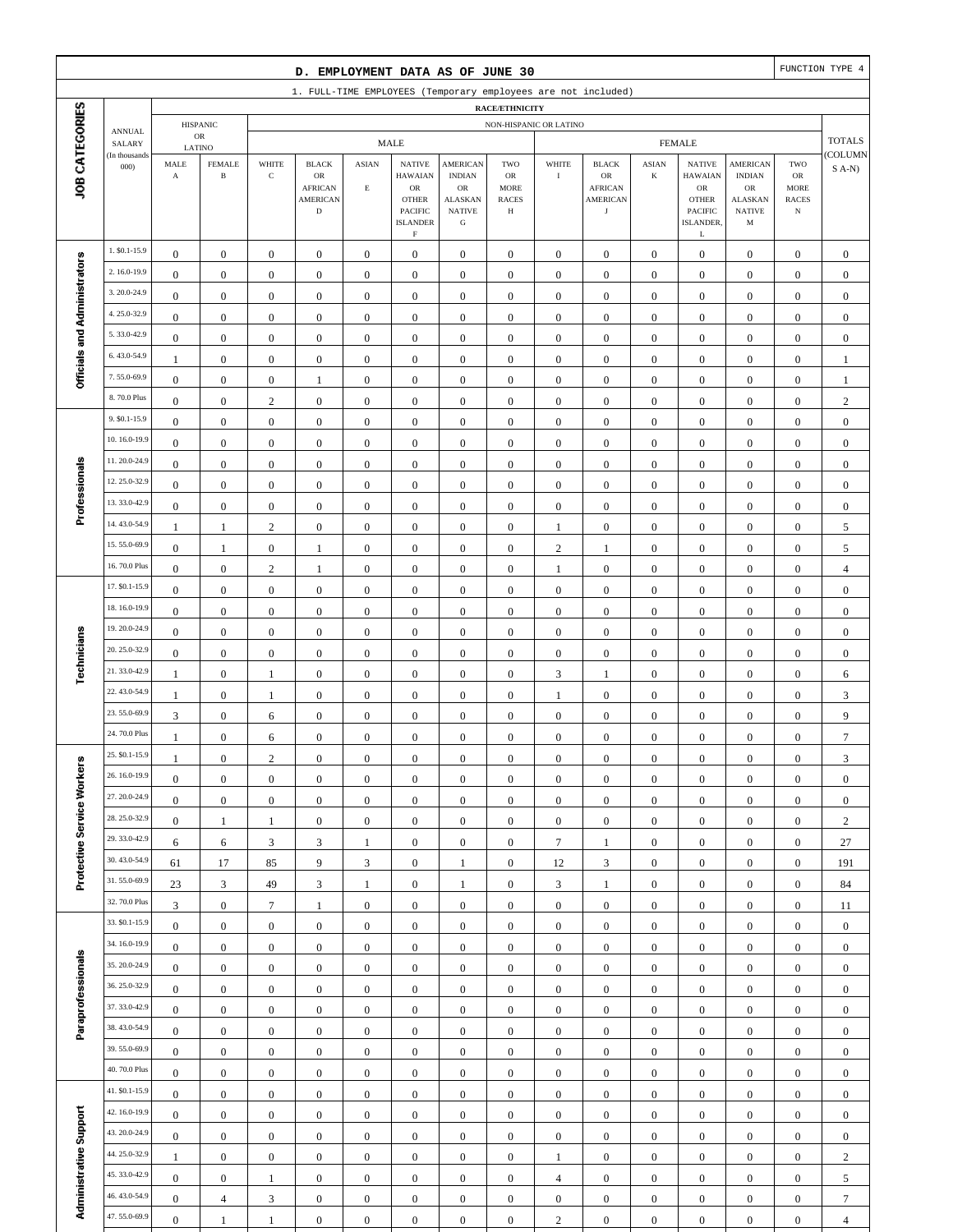|                                      |                              |                          |                               |                      | D. EMPLOYMENT DATA AS OF JUNE 30                                          |                        |                                 |                           |                             |                   |                                   |                         |                                 |                                  |                             | FUNCTION TYPE 4  |
|--------------------------------------|------------------------------|--------------------------|-------------------------------|----------------------|---------------------------------------------------------------------------|------------------------|---------------------------------|---------------------------|-----------------------------|-------------------|-----------------------------------|-------------------------|---------------------------------|----------------------------------|-----------------------------|------------------|
|                                      |                              |                          |                               |                      | 1. FULL-TIME EMPLOYEES (Temporary employees are not included)             |                        |                                 |                           |                             |                   |                                   |                         |                                 |                                  |                             |                  |
| JOB CATEGORIES                       |                              |                          |                               |                      |                                                                           |                        |                                 |                           | <b>RACE/ETHNICITY</b>       |                   |                                   |                         |                                 |                                  |                             |                  |
|                                      | <b>ANNUAL</b>                |                          | <b>HISPANIC</b><br>${\sf OR}$ |                      |                                                                           |                        | <b>MALE</b>                     |                           | NON-HISPANIC OR LATINO      |                   |                                   |                         | <b>FEMALE</b>                   |                                  |                             | <b>TOTALS</b>    |
|                                      | SALARY<br>(In thousands      |                          | LATINO                        |                      |                                                                           |                        |                                 |                           |                             |                   |                                   |                         |                                 |                                  |                             | (COLUMN          |
|                                      | 000)                         | MALE<br>$\boldsymbol{A}$ | <b>FEMALE</b><br>$\, {\bf B}$ | WHITE<br>$\mathbf C$ | <b>BLACK</b><br>OR                                                        | $\operatorname{ASIAN}$ | <b>NATIVE</b><br><b>HAWAIAN</b> | AMERICAN<br><b>INDIAN</b> | TWO<br>OR                   | WHITE<br>$\bf{I}$ | <b>BLACK</b><br>OR                | <b>ASIAN</b><br>$\bf K$ | <b>NATIVE</b><br><b>HAWAIAN</b> | <b>AMERICAN</b><br><b>INDIAN</b> | TWO<br>OR                   | $S(A-N)$         |
|                                      |                              |                          |                               |                      | <b>AFRICAN</b><br><b>AMERICAN</b>                                         | Е                      | ${\rm OR}$<br><b>OTHER</b>      | OR<br>ALASKAN             | <b>MORE</b><br><b>RACES</b> |                   | <b>AFRICAN</b><br><b>AMERICAN</b> |                         | $_{\rm OR}$<br><b>OTHER</b>     | OR<br><b>ALASKAN</b>             | <b>MORE</b><br><b>RACES</b> |                  |
|                                      |                              |                          |                               |                      | $\mathbf D$                                                               |                        | <b>PACIFIC</b>                  | <b>NATIVE</b>             | $_{\rm H}$                  |                   | J                                 |                         | <b>PACIFIC</b>                  | <b>NATIVE</b>                    | $_{\rm N}$                  |                  |
|                                      |                              |                          |                               |                      |                                                                           |                        | <b>ISLANDER</b><br>$\rm F$      | ${\bf G}$                 |                             |                   |                                   |                         | ISLANDER,<br>L                  | M                                |                             |                  |
|                                      | 49. \$0.1-15.9               | $\mathbf{0}$             | $\boldsymbol{0}$              | $\boldsymbol{0}$     | $\boldsymbol{0}$                                                          | $\boldsymbol{0}$       | $\boldsymbol{0}$                | $\boldsymbol{0}$          | $\boldsymbol{0}$            | $\boldsymbol{0}$  | $\boldsymbol{0}$                  | $\boldsymbol{0}$        | $\boldsymbol{0}$                | $\boldsymbol{0}$                 | $\boldsymbol{0}$            | $\boldsymbol{0}$ |
|                                      | 50.16.0-19.9                 | $\boldsymbol{0}$         | $\boldsymbol{0}$              | $\boldsymbol{0}$     | $\boldsymbol{0}$                                                          | $\boldsymbol{0}$       | $\boldsymbol{0}$                | $\boldsymbol{0}$          | $\boldsymbol{0}$            | $\boldsymbol{0}$  | $\mathbf{0}$                      | $\mathbf{0}$            | $\boldsymbol{0}$                | $\boldsymbol{0}$                 | $\boldsymbol{0}$            | $\boldsymbol{0}$ |
| Skilled Craft Workers                | 51.20.0-24.9                 | $\mathbf{0}$             | $\boldsymbol{0}$              | $\boldsymbol{0}$     | $\boldsymbol{0}$                                                          | $\boldsymbol{0}$       | $\boldsymbol{0}$                | $\boldsymbol{0}$          | $\boldsymbol{0}$            | $\boldsymbol{0}$  | $\boldsymbol{0}$                  | $\boldsymbol{0}$        | $\boldsymbol{0}$                | $\boldsymbol{0}$                 | $\boldsymbol{0}$            | $\boldsymbol{0}$ |
|                                      | 52.25.0-32.9                 | $\boldsymbol{0}$         | $\boldsymbol{0}$              | $\boldsymbol{0}$     | $\boldsymbol{0}$                                                          | $\boldsymbol{0}$       | $\boldsymbol{0}$                | $\boldsymbol{0}$          | $\boldsymbol{0}$            | $\boldsymbol{0}$  | $\boldsymbol{0}$                  | $\mathbf{0}$            | $\boldsymbol{0}$                | $\boldsymbol{0}$                 | $\boldsymbol{0}$            | $\boldsymbol{0}$ |
|                                      | 53.33.0-42.9                 | $\boldsymbol{0}$         | $\boldsymbol{0}$              | $\boldsymbol{0}$     | $\boldsymbol{0}$                                                          | $\boldsymbol{0}$       | $\boldsymbol{0}$                | $\boldsymbol{0}$          | $\boldsymbol{0}$            | $\boldsymbol{0}$  | $\boldsymbol{0}$                  | $\boldsymbol{0}$        | $\boldsymbol{0}$                | $\boldsymbol{0}$                 | $\boldsymbol{0}$            | $\boldsymbol{0}$ |
|                                      | 54.43.0-54.9                 | $\boldsymbol{0}$         | $\boldsymbol{0}$              | $\boldsymbol{0}$     | $\boldsymbol{0}$                                                          | $\boldsymbol{0}$       | $\boldsymbol{0}$                | $\boldsymbol{0}$          | $\boldsymbol{0}$            | $\boldsymbol{0}$  | $\mathbf{0}$                      | $\mathbf{0}$            | $\boldsymbol{0}$                | $\boldsymbol{0}$                 | $\boldsymbol{0}$            | $\boldsymbol{0}$ |
|                                      | 55.55.0-69.9                 | $\overline{0}$           | $\boldsymbol{0}$              | $\boldsymbol{0}$     | $\boldsymbol{0}$                                                          | $\boldsymbol{0}$       | $\boldsymbol{0}$                | $\boldsymbol{0}$          | $\boldsymbol{0}$            | $\boldsymbol{0}$  | $\boldsymbol{0}$                  | $\boldsymbol{0}$        | $\boldsymbol{0}$                | $\boldsymbol{0}$                 | $\boldsymbol{0}$            | $\boldsymbol{0}$ |
|                                      | 56.70.0 Plus                 | $\mathbf{0}$             | $\boldsymbol{0}$              | $\boldsymbol{0}$     | $\boldsymbol{0}$                                                          | $\boldsymbol{0}$       | $\boldsymbol{0}$                | $\mathbf{0}$              | $\boldsymbol{0}$            | $\boldsymbol{0}$  | $\boldsymbol{0}$                  | $\mathbf{0}$            | $\boldsymbol{0}$                | $\boldsymbol{0}$                 | $\boldsymbol{0}$            | $\boldsymbol{0}$ |
|                                      | 57. \$0.1-15.9               | $\boldsymbol{0}$         | $\boldsymbol{0}$              | $\boldsymbol{0}$     | $\boldsymbol{0}$                                                          | $\boldsymbol{0}$       | $\boldsymbol{0}$                | $\boldsymbol{0}$          | $\boldsymbol{0}$            | $\boldsymbol{0}$  | $\boldsymbol{0}$                  | $\mathbf{0}$            | $\boldsymbol{0}$                | $\boldsymbol{0}$                 | $\boldsymbol{0}$            | $\boldsymbol{0}$ |
|                                      | 58.16.0-19.9                 | $\overline{0}$           | $\boldsymbol{0}$              | $\boldsymbol{0}$     | $\boldsymbol{0}$                                                          | $\boldsymbol{0}$       | $\boldsymbol{0}$                | $\boldsymbol{0}$          | $\boldsymbol{0}$            | $\boldsymbol{0}$  | $\mathbf{0}$                      | $\boldsymbol{0}$        | $\boldsymbol{0}$                | $\boldsymbol{0}$                 | $\boldsymbol{0}$            | $\boldsymbol{0}$ |
|                                      | 59.20.0-24.9                 | $\overline{0}$           | $\boldsymbol{0}$              | $\boldsymbol{0}$     | $\boldsymbol{0}$                                                          | $\mathbf{0}$           | $\mathbf{0}$                    | $\boldsymbol{0}$          | $\boldsymbol{0}$            | $\boldsymbol{0}$  | $\boldsymbol{0}$                  | $\boldsymbol{0}$        | $\boldsymbol{0}$                | $\boldsymbol{0}$                 | $\boldsymbol{0}$            | $\boldsymbol{0}$ |
|                                      | 60.25.0-32.9                 | $\boldsymbol{0}$         | $\boldsymbol{0}$              | $\boldsymbol{0}$     | $\boldsymbol{0}$                                                          | $\boldsymbol{0}$       | $\boldsymbol{0}$                | $\boldsymbol{0}$          | $\boldsymbol{0}$            | $\boldsymbol{0}$  | $\boldsymbol{0}$                  | $\boldsymbol{0}$        | $\boldsymbol{0}$                | $\boldsymbol{0}$                 | $\boldsymbol{0}$            | $\boldsymbol{0}$ |
|                                      | 61.33.0-42.9                 | $\boldsymbol{0}$         | $\boldsymbol{0}$              | $\boldsymbol{0}$     | $\boldsymbol{0}$                                                          | $\boldsymbol{0}$       | $\boldsymbol{0}$                | $\boldsymbol{0}$          | $\boldsymbol{0}$            | $\boldsymbol{0}$  | $\boldsymbol{0}$                  | $\boldsymbol{0}$        | $\boldsymbol{0}$                | $\boldsymbol{0}$                 | $\boldsymbol{0}$            | $\boldsymbol{0}$ |
| Service-Maintenance                  | 62.43.0-54.9                 | $\mathbf{0}$             | $\boldsymbol{0}$              | $\boldsymbol{0}$     | $\boldsymbol{0}$                                                          | $\mathbf{0}$           | $\boldsymbol{0}$                | $\boldsymbol{0}$          | $\boldsymbol{0}$            | $\boldsymbol{0}$  | $\boldsymbol{0}$                  | $\boldsymbol{0}$        | $\boldsymbol{0}$                | $\boldsymbol{0}$                 | $\boldsymbol{0}$            | $\boldsymbol{0}$ |
|                                      | 63.55.0-69.9                 | $\overline{0}$           | $\boldsymbol{0}$              | $\boldsymbol{0}$     | $\boldsymbol{0}$                                                          | $\mathbf{0}$           | $\boldsymbol{0}$                | $\boldsymbol{0}$          | $\boldsymbol{0}$            | $\boldsymbol{0}$  | $\boldsymbol{0}$                  | $\boldsymbol{0}$        | $\boldsymbol{0}$                | $\boldsymbol{0}$                 | $\boldsymbol{0}$            | $\boldsymbol{0}$ |
|                                      | 64.70.0 Plus                 | $\mathbf{0}$             | $\boldsymbol{0}$              | $\boldsymbol{0}$     | $\boldsymbol{0}$                                                          | $\boldsymbol{0}$       | $\boldsymbol{0}$                | $\boldsymbol{0}$          | $\boldsymbol{0}$            | $\boldsymbol{0}$  | $\boldsymbol{0}$                  | $\boldsymbol{0}$        | $\boldsymbol{0}$                | $\boldsymbol{0}$                 | $\boldsymbol{0}$            | $\boldsymbol{0}$ |
| 65. TOTAL FULL TIME                  |                              | 103                      | 34                            | 172                  | 19                                                                        | 5                      | $\mathbf{0}$                    | $\sqrt{2}$                | $\boldsymbol{0}$            | 37                | $\tau$                            | $\boldsymbol{0}$        | $\boldsymbol{0}$                | $\boldsymbol{0}$                 | $\boldsymbol{0}$            | 379              |
| (Lines 1-64)                         |                              |                          |                               |                      |                                                                           |                        |                                 |                           |                             |                   |                                   |                         |                                 |                                  |                             |                  |
|                                      |                              |                          | $2$ .                         |                      | OTHER THAN FULLTIME                                                       |                        | <b>EMPLOYEES</b>                |                           |                             |                   | (Including temporary              |                         | employees)                      |                                  |                             |                  |
| 66.OFFICIALS/ADMIN                   |                              | $\mathbf{0}$             | $\boldsymbol{0}$              | $\boldsymbol{0}$     | $\boldsymbol{0}$                                                          | $\boldsymbol{0}$       | $\boldsymbol{0}$                | $\boldsymbol{0}$          | $\boldsymbol{0}$            | $\boldsymbol{0}$  | $\boldsymbol{0}$                  | $\boldsymbol{0}$        | $\boldsymbol{0}$                | $\boldsymbol{0}$                 | $\boldsymbol{0}$            | $\boldsymbol{0}$ |
| 67.PROFESSIONALS                     |                              | $\mathbf{0}$             | $\boldsymbol{0}$              | $\boldsymbol{0}$     | $\boldsymbol{0}$                                                          | $\boldsymbol{0}$       | $\boldsymbol{0}$                | $\boldsymbol{0}$          | $\boldsymbol{0}$            | $\boldsymbol{0}$  | $\boldsymbol{0}$                  | $\boldsymbol{0}$        | $\boldsymbol{0}$                | $\boldsymbol{0}$                 | $\boldsymbol{0}$            | $\boldsymbol{0}$ |
| 68.TECHNICIANS                       |                              | $\mathbf{0}$             | $\boldsymbol{0}$              | $\boldsymbol{0}$     | $\boldsymbol{0}$                                                          | $\mathbf{0}$           | $\boldsymbol{0}$                | $\boldsymbol{0}$          | $\boldsymbol{0}$            | $\boldsymbol{0}$  | $\mathbf{0}$                      | $\boldsymbol{0}$        | $\boldsymbol{0}$                | $\boldsymbol{0}$                 | $\boldsymbol{0}$            | $\boldsymbol{0}$ |
|                                      | <b>69.PROTECTIVE SERVICE</b> | $\mathbf{0}$             | $\boldsymbol{0}$              | $\boldsymbol{0}$     | $\boldsymbol{0}$                                                          | $\boldsymbol{0}$       | $\boldsymbol{0}$                | $\boldsymbol{0}$          | $\boldsymbol{0}$            | $\boldsymbol{0}$  | $\boldsymbol{0}$                  | $\mathbf{0}$            | $\boldsymbol{0}$                | $\boldsymbol{0}$                 | $\boldsymbol{0}$            | $\boldsymbol{0}$ |
|                                      | 70.PARA-PROFESSIONAL         | $\boldsymbol{0}$         | $\boldsymbol{0}$              | $\boldsymbol{0}$     | $\boldsymbol{0}$                                                          | $\boldsymbol{0}$       | $\boldsymbol{0}$                | $\boldsymbol{0}$          | $\boldsymbol{0}$            | $\boldsymbol{0}$  | $\boldsymbol{0}$                  | $\mathbf{0}$            | $\boldsymbol{0}$                | $\boldsymbol{0}$                 | $\boldsymbol{0}$            | $\boldsymbol{0}$ |
| 71.ADMIN. SUPPORT                    |                              | $\Omega$                 | $\theta$                      | $\Omega$             | $\Omega$                                                                  | $\Omega$               | $\boldsymbol{0}$                | $\theta$                  | $\Omega$                    | $\Omega$          | $\Omega$                          | $\theta$                | $\theta$                        | $\Omega$                         | $\Omega$                    | $\Omega$         |
| 72.SKILLED CRAFT                     |                              | $\mathbf{0}$             | $\boldsymbol{0}$              | $\boldsymbol{0}$     | $\mathbf{0}$                                                              | $\mathbf{0}$           | $\boldsymbol{0}$                | $\boldsymbol{0}$          | $\mathbf{0}$                | $\boldsymbol{0}$  | $\boldsymbol{0}$                  | $\boldsymbol{0}$        | $\mathbf{0}$                    | $\boldsymbol{0}$                 | $\mathbf{0}$                | $\boldsymbol{0}$ |
| CE                                   | 73.SERVICE/MAINTENAN         | $\overline{0}$           | $\boldsymbol{0}$              | $\boldsymbol{0}$     | $\mathbf{0}$                                                              | $\mathbf{0}$           | $\boldsymbol{0}$                | $\mathbf{0}$              | $\boldsymbol{0}$            | $\boldsymbol{0}$  | $\mathbf{0}$                      | $\overline{0}$          | $\boldsymbol{0}$                | $\mathbf{0}$                     | $\boldsymbol{0}$            | $\boldsymbol{0}$ |
|                                      | 74. TOTAL OTHER THAN         | $\overline{0}$           | $\boldsymbol{0}$              | $\boldsymbol{0}$     | $\mathbf{0}$                                                              | $\mathbf{0}$           | $\boldsymbol{0}$                | $\mathbf{0}$              | $\boldsymbol{0}$            | $\boldsymbol{0}$  | $\mathbf{0}$                      | $\mathbf{0}$            | $\boldsymbol{0}$                | $\boldsymbol{0}$                 | $\boldsymbol{0}$            | $\mathbf{0}$     |
| <b>FULL TIME</b><br>(Lines 66-73)    |                              |                          |                               |                      |                                                                           |                        |                                 |                           |                             |                   |                                   |                         |                                 |                                  |                             |                  |
|                                      |                              |                          |                               |                      | 3. NEW HIRES DURING FISCAL YEAR Permanent full time only JULY 1 - JUNE 30 |                        |                                 |                           |                             |                   |                                   |                         |                                 |                                  |                             |                  |
| 75.OFFICIALS/ADMIN                   |                              | $\overline{0}$           | $\boldsymbol{0}$              | $\boldsymbol{0}$     | $\mathbf{0}$                                                              | $\mathbf{0}$           | $\boldsymbol{0}$                | $\boldsymbol{0}$          | $\boldsymbol{0}$            | $\mathbf{0}$      | $\overline{0}$                    | $\mathbf{0}$            | $\boldsymbol{0}$                | $\boldsymbol{0}$                 | $\overline{0}$              | $\boldsymbol{0}$ |
| 76.PROFESSIONALS                     |                              | $\mathbf{0}$             | $\boldsymbol{0}$              | $\boldsymbol{0}$     | $\boldsymbol{0}$                                                          | $\mathbf{0}$           | $\mathbf{0}$                    | $\mathbf{0}$              | $\boldsymbol{0}$            | $\mathbf{0}$      | $\overline{0}$                    | $\overline{0}$          | $\mathbf{0}$                    | $\boldsymbol{0}$                 | $\overline{0}$              | $\boldsymbol{0}$ |
| 77.TECHNICIANS                       |                              | $\bf{0}$                 | $\boldsymbol{0}$              | $\boldsymbol{0}$     | $\boldsymbol{0}$                                                          | $\boldsymbol{0}$       | $\boldsymbol{0}$                | $\boldsymbol{0}$          | $\overline{0}$              | 1                 | 1                                 | $\boldsymbol{0}$        | $\boldsymbol{0}$                | $\overline{0}$                   | $\boldsymbol{0}$            | $\overline{2}$   |
|                                      | 78. PROTECTIVE SERVICE       | $\tau$                   | $\overline{4}$                | 5                    | $\overline{4}$                                                            | $\mathbf{1}$           | $\boldsymbol{0}$                | $\boldsymbol{0}$          | $\overline{0}$              | 5                 | $\boldsymbol{0}$                  | $\boldsymbol{0}$        | $\mathbf{0}$                    | $\overline{0}$                   | $\mathbf{0}$                | 26               |
|                                      | 79.PARA-PROFESSIONAL         | $\overline{0}$           | $\mathbf{0}$                  | $\overline{0}$       | $\mathbf{0}$                                                              | $\overline{0}$         | $\boldsymbol{0}$                | $\mathbf{0}$              | $\overline{0}$              | $\mathbf{0}$      | $\overline{0}$                    | $\mathbf{0}$            | $\mathbf{0}$                    | $\overline{0}$                   | $\mathbf{0}$                | $\boldsymbol{0}$ |
| 80.ADMIN. SUPPORT                    |                              | $\mathbf{0}$             | $\boldsymbol{0}$              | $\boldsymbol{0}$     | $\boldsymbol{0}$                                                          | $\mathbf{0}$           | $\boldsymbol{0}$                | $\mathbf{0}$              | $\boldsymbol{0}$            | $\mathbf{1}$      | $\boldsymbol{0}$                  | $\mathbf{0}$            | $\mathbf{0}$                    | $\boldsymbol{0}$                 | $\overline{0}$              | 1                |
| 81.SKILLED CRAFT                     |                              | $\mathbf{0}$             | $\boldsymbol{0}$              | $\boldsymbol{0}$     | $\boldsymbol{0}$                                                          | $\boldsymbol{0}$       | $\boldsymbol{0}$                | $\boldsymbol{0}$          | $\boldsymbol{0}$            | $\boldsymbol{0}$  | $\boldsymbol{0}$                  | $\boldsymbol{0}$        | $\boldsymbol{0}$                | $\boldsymbol{0}$                 | $\boldsymbol{0}$            | $\boldsymbol{0}$ |
|                                      | 82.SERVICE/MAINTENAN         | $\overline{0}$           | $\boldsymbol{0}$              | $\boldsymbol{0}$     | $\boldsymbol{0}$                                                          | $\mathbf{0}$           | $\boldsymbol{0}$                | $\boldsymbol{0}$          | $\mathbf{0}$                | $\boldsymbol{0}$  | $\mathbf{0}$                      | $\mathbf{0}$            | $\boldsymbol{0}$                | $\boldsymbol{0}$                 | $\boldsymbol{0}$            | $\boldsymbol{0}$ |
| CЕ                                   |                              |                          |                               |                      |                                                                           |                        |                                 |                           |                             |                   |                                   |                         |                                 |                                  |                             |                  |
| 83. TOTAL NEW HIRES<br>(Lines 75-82) |                              | $\tau$                   | 4                             | 5                    | $\overline{4}$                                                            | $\mathbf{1}$           | $\boldsymbol{0}$                | $\boldsymbol{0}$          | $\boldsymbol{0}$            | $\boldsymbol{7}$  | $\mathbf{1}$                      | $\boldsymbol{0}$        | $\boldsymbol{0}$                | $\boldsymbol{0}$                 | $\boldsymbol{0}$            | 29               |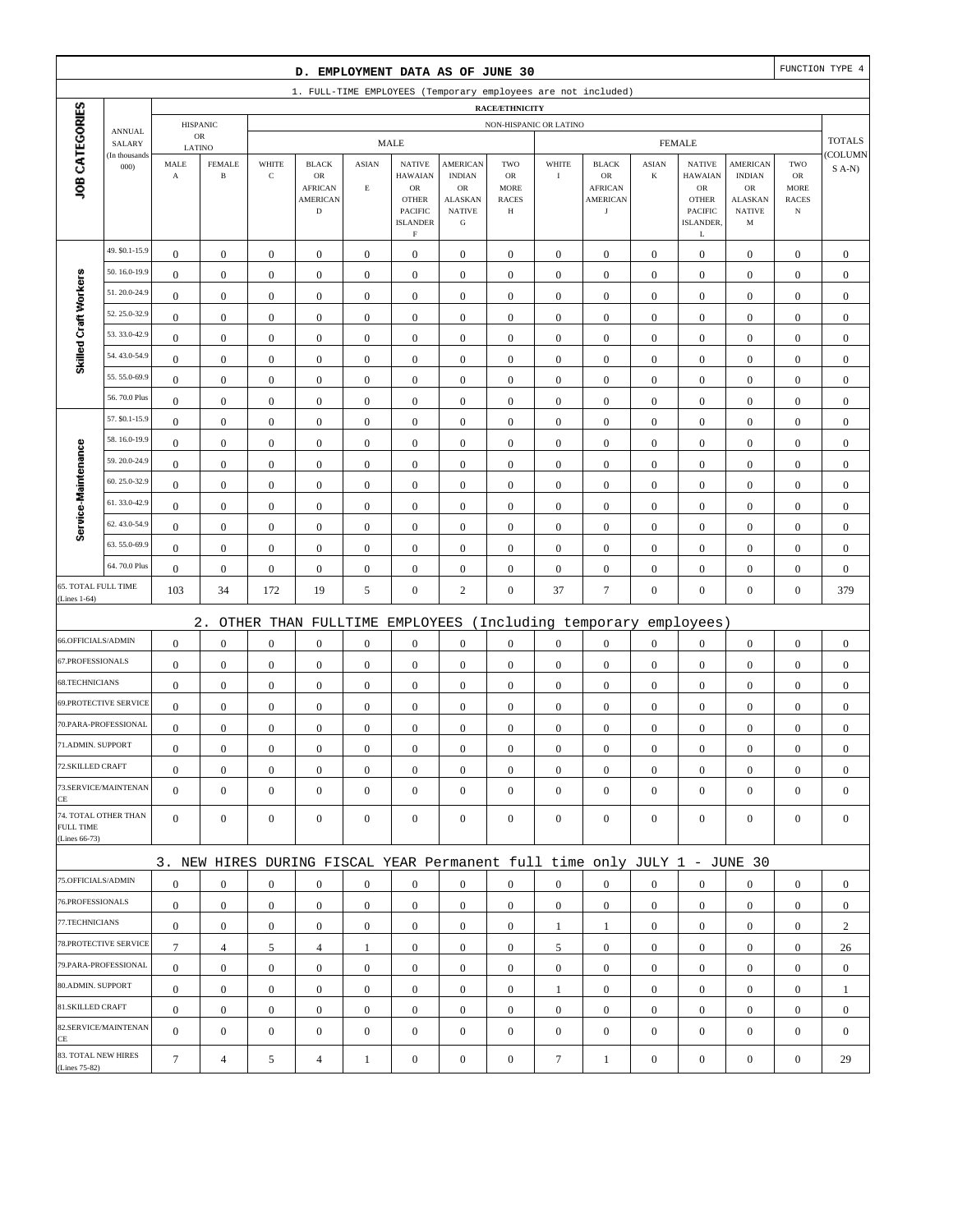|                              |                              |                                    |                                      |                                      | D. EMPLOYMENT DATA AS OF JUNE 30                                       |                                                   |                                                                                                        |                                                                                                |                                                       |                                  |                                                               |                                      |                                                                                                    |                                                                                          |                                                                | FUNCTION TYPE 6                      |
|------------------------------|------------------------------|------------------------------------|--------------------------------------|--------------------------------------|------------------------------------------------------------------------|---------------------------------------------------|--------------------------------------------------------------------------------------------------------|------------------------------------------------------------------------------------------------|-------------------------------------------------------|----------------------------------|---------------------------------------------------------------|--------------------------------------|----------------------------------------------------------------------------------------------------|------------------------------------------------------------------------------------------|----------------------------------------------------------------|--------------------------------------|
|                              |                              |                                    |                                      |                                      |                                                                        |                                                   |                                                                                                        |                                                                                                | <b>RACE/ETHNICITY</b>                                 |                                  | 1. FULL-TIME EMPLOYEES (Temporary employees are not included) |                                      |                                                                                                    |                                                                                          |                                                                |                                      |
|                              | <b>ANNUAL</b>                |                                    | <b>HISPANIC</b><br>${\rm OR}$        |                                      |                                                                        |                                                   |                                                                                                        |                                                                                                | NON-HISPANIC OR LATINO                                |                                  |                                                               |                                      |                                                                                                    |                                                                                          |                                                                |                                      |
|                              | SALARY<br>In thousands       |                                    | LATINO                               |                                      |                                                                        |                                                   | <b>MALE</b>                                                                                            |                                                                                                |                                                       |                                  |                                                               |                                      | <b>FEMALE</b>                                                                                      |                                                                                          |                                                                | <b>TOTALS</b><br>COLUMN              |
| JOB CATEGORIES               | 000)                         | MALE<br>$\mathbf A$                | <b>FEMALE</b><br>$\, {\bf B}$        | WHITE<br>$\mathbf C$                 | <b>BLACK</b><br>OR<br><b>AFRICAN</b><br><b>AMERICAN</b><br>$\mathbf D$ | $\operatorname{ASIAN}$<br>$\mathop{\hbox{\bf E}}$ | <b>NATIVE</b><br><b>HAWAIAN</b><br>${\rm OR}$<br><b>OTHER</b><br>PACIFIC<br><b>ISLANDER</b><br>$\rm F$ | <b>AMERICAN</b><br><b>INDIAN</b><br>${\sf OR}$<br><b>ALASKAN</b><br><b>NATIVE</b><br>${\bf G}$ | TWO<br>${\sf OR}$<br><b>MORE</b><br><b>RACES</b><br>H | WHITE<br>$\rm I$                 | <b>BLACK</b><br>OR<br><b>AFRICAN</b><br><b>AMERICAN</b><br>J  | <b>ASIAN</b><br>$\bf K$              | <b>NATIVE</b><br><b>HAWAIAN</b><br>$_{\rm OR}$<br><b>OTHER</b><br><b>PACIFIC</b><br>ISLANDER,<br>L | AMERICAN<br><b>INDIAN</b><br>${\sf OR}$<br><b>ALASKAN</b><br><b>NATIVE</b><br>$_{\rm M}$ | TWO<br>${\sf OR}$<br><b>MORE</b><br><b>RACES</b><br>$_{\rm N}$ | $S(A-N)$                             |
|                              | 1. \$0.1-15.9                | $\boldsymbol{0}$                   | $\boldsymbol{0}$                     | $\boldsymbol{0}$                     | $\boldsymbol{0}$                                                       | $\boldsymbol{0}$                                  | $\boldsymbol{0}$                                                                                       | $\boldsymbol{0}$                                                                               | $\boldsymbol{0}$                                      | $\boldsymbol{0}$                 | $\boldsymbol{0}$                                              | $\boldsymbol{0}$                     | $\boldsymbol{0}$                                                                                   | $\boldsymbol{0}$                                                                         | $\boldsymbol{0}$                                               | $\boldsymbol{0}$                     |
| Officials and Administrators | 2.16.0-19.9                  | $\boldsymbol{0}$                   | $\boldsymbol{0}$                     | $\boldsymbol{0}$                     | $\boldsymbol{0}$                                                       | $\mathbf{0}$                                      | $\boldsymbol{0}$                                                                                       | $\boldsymbol{0}$                                                                               | $\boldsymbol{0}$                                      | $\boldsymbol{0}$                 | $\boldsymbol{0}$                                              | $\boldsymbol{0}$                     | $\boldsymbol{0}$                                                                                   | $\mathbf{0}$                                                                             | $\boldsymbol{0}$                                               | $\boldsymbol{0}$                     |
|                              | 3.20.0-24.9                  | $\boldsymbol{0}$                   | $\boldsymbol{0}$                     | $\boldsymbol{0}$                     | $\boldsymbol{0}$                                                       | $\boldsymbol{0}$                                  | $\boldsymbol{0}$                                                                                       | $\boldsymbol{0}$                                                                               | $\boldsymbol{0}$                                      | $\boldsymbol{0}$                 | $\boldsymbol{0}$                                              | $\mathbf{0}$                         | $\boldsymbol{0}$                                                                                   | $\boldsymbol{0}$                                                                         | $\boldsymbol{0}$                                               | $\boldsymbol{0}$                     |
|                              | 4.25.0-32.9                  | $\boldsymbol{0}$                   | $\boldsymbol{0}$                     | $\boldsymbol{0}$                     | $\boldsymbol{0}$                                                       | $\boldsymbol{0}$                                  | $\mathbf{0}$                                                                                           | $\boldsymbol{0}$                                                                               | $\boldsymbol{0}$                                      | $\boldsymbol{0}$                 | $\boldsymbol{0}$                                              | $\boldsymbol{0}$                     | $\boldsymbol{0}$                                                                                   | $\boldsymbol{0}$                                                                         | $\boldsymbol{0}$                                               | $\boldsymbol{0}$                     |
|                              | 5.33.0-42.9                  | $\boldsymbol{0}$                   | $\boldsymbol{0}$                     | $\boldsymbol{0}$                     | $\boldsymbol{0}$                                                       | $\boldsymbol{0}$                                  | $\boldsymbol{0}$                                                                                       | $\boldsymbol{0}$                                                                               | $\boldsymbol{0}$                                      | $\boldsymbol{0}$                 | $\boldsymbol{0}$                                              | $\boldsymbol{0}$                     | $\boldsymbol{0}$                                                                                   | $\boldsymbol{0}$                                                                         | $\boldsymbol{0}$                                               | $\boldsymbol{0}$                     |
|                              | 6.43.0-54.9                  | $\mathbf{0}$                       | $\boldsymbol{0}$                     | $\boldsymbol{0}$                     | $\boldsymbol{0}$                                                       | $\mathbf{0}$                                      | $\boldsymbol{0}$                                                                                       | $\boldsymbol{0}$                                                                               | $\boldsymbol{0}$                                      | $\boldsymbol{0}$                 | $\boldsymbol{0}$                                              | $\boldsymbol{0}$                     | $\mathbf{0}$                                                                                       | $\overline{0}$                                                                           | $\boldsymbol{0}$                                               | $\boldsymbol{0}$                     |
|                              | 7.55.0-69.9                  | $\boldsymbol{0}$                   | $\mathbf{0}$                         | $\boldsymbol{0}$                     | $\boldsymbol{0}$                                                       | $\boldsymbol{0}$                                  | $\boldsymbol{0}$                                                                                       | $\boldsymbol{0}$                                                                               | $\boldsymbol{0}$                                      | $\boldsymbol{0}$                 | $\boldsymbol{0}$                                              | $\boldsymbol{0}$                     | $\mathbf{0}$                                                                                       | $\boldsymbol{0}$                                                                         | $\boldsymbol{0}$                                               | $\boldsymbol{0}$                     |
|                              | 8.70.0 Plus                  | $\boldsymbol{0}$                   | $\boldsymbol{0}$                     | $\mathbf{1}$                         | $\boldsymbol{0}$                                                       | $\boldsymbol{0}$                                  | $\mathbf{0}$                                                                                           | $\boldsymbol{0}$                                                                               | $\boldsymbol{0}$                                      | $\boldsymbol{0}$                 | $\boldsymbol{0}$                                              | $\boldsymbol{0}$                     | $\mathbf{0}$                                                                                       | $\boldsymbol{0}$                                                                         | $\boldsymbol{0}$                                               | 1                                    |
|                              | 9. \$0.1-15.9                | $\boldsymbol{0}$                   | $\boldsymbol{0}$                     | $\boldsymbol{0}$                     | $\boldsymbol{0}$                                                       | $\boldsymbol{0}$                                  | $\boldsymbol{0}$                                                                                       | $\boldsymbol{0}$                                                                               | $\boldsymbol{0}$                                      | $\boldsymbol{0}$                 | $\boldsymbol{0}$                                              | $\boldsymbol{0}$                     | $\mathbf{0}$                                                                                       | $\boldsymbol{0}$                                                                         | $\boldsymbol{0}$                                               | $\boldsymbol{0}$                     |
|                              | 10.16.0-19.9                 | $\overline{0}$                     | $\boldsymbol{0}$                     | $\boldsymbol{0}$                     | $\boldsymbol{0}$                                                       | $\boldsymbol{0}$                                  | $\boldsymbol{0}$                                                                                       | $\boldsymbol{0}$                                                                               | $\boldsymbol{0}$                                      | $\boldsymbol{0}$                 | $\boldsymbol{0}$                                              | $\mathbf{0}$                         | $\mathbf{0}$                                                                                       | $\boldsymbol{0}$                                                                         | $\boldsymbol{0}$                                               | $\boldsymbol{0}$                     |
|                              | 11.20.0-24.9                 | $\boldsymbol{0}$                   | $\boldsymbol{0}$                     | $\boldsymbol{0}$                     | $\boldsymbol{0}$                                                       | $\boldsymbol{0}$                                  | $\boldsymbol{0}$                                                                                       | $\boldsymbol{0}$                                                                               | $\boldsymbol{0}$                                      | $\boldsymbol{0}$                 | $\boldsymbol{0}$                                              | $\mathbf{0}$                         | $\mathbf{0}$                                                                                       | $\boldsymbol{0}$                                                                         | $\boldsymbol{0}$                                               | $\boldsymbol{0}$                     |
|                              | 12.25.0-32.9                 | $\boldsymbol{0}$                   | $\boldsymbol{0}$                     | $\boldsymbol{0}$                     | $\boldsymbol{0}$                                                       | $\boldsymbol{0}$                                  | $\boldsymbol{0}$                                                                                       | $\boldsymbol{0}$                                                                               | $\boldsymbol{0}$                                      | $\boldsymbol{0}$                 | $\boldsymbol{0}$                                              | $\boldsymbol{0}$                     | $\boldsymbol{0}$                                                                                   | $\boldsymbol{0}$                                                                         | $\boldsymbol{0}$                                               | $\boldsymbol{0}$                     |
| Professionals                | 13.33.0-42.9                 | $\boldsymbol{0}$                   | $\boldsymbol{0}$                     | $\boldsymbol{0}$                     | $\boldsymbol{0}$                                                       | $\boldsymbol{0}$                                  | $\boldsymbol{0}$                                                                                       | $\boldsymbol{0}$                                                                               | $\boldsymbol{0}$                                      | $\boldsymbol{0}$                 | $\boldsymbol{0}$                                              | $\boldsymbol{0}$                     | $\boldsymbol{0}$                                                                                   | $\boldsymbol{0}$                                                                         | $\boldsymbol{0}$                                               | $\boldsymbol{0}$                     |
|                              | 14.43.0-54.9                 | $\overline{0}$                     | $\boldsymbol{0}$                     | $\boldsymbol{0}$                     | $\boldsymbol{0}$                                                       | $\boldsymbol{0}$                                  | $\boldsymbol{0}$                                                                                       | $\boldsymbol{0}$                                                                               | $\boldsymbol{0}$                                      | $\boldsymbol{0}$                 | $\boldsymbol{0}$                                              | $\mathbf{0}$                         | $\mathbf{0}$                                                                                       | $\overline{0}$                                                                           | $\boldsymbol{0}$                                               | $\boldsymbol{0}$                     |
|                              | 15.55.0-69.9                 | $\boldsymbol{0}$                   | $\mathbf{0}$                         | $\boldsymbol{0}$                     | $\boldsymbol{0}$                                                       | $\boldsymbol{0}$                                  | $\boldsymbol{0}$                                                                                       | $\boldsymbol{0}$                                                                               | $\boldsymbol{0}$                                      | $\boldsymbol{0}$                 | $\boldsymbol{0}$                                              | $\mathbf{0}$                         | $\mathbf{0}$                                                                                       | $\boldsymbol{0}$                                                                         | $\boldsymbol{0}$                                               | $\boldsymbol{0}$                     |
|                              | 16.70.0 Plus                 | $\boldsymbol{0}$                   | $\boldsymbol{0}$                     | $\boldsymbol{0}$                     | $\boldsymbol{0}$                                                       | $\boldsymbol{0}$                                  | $\boldsymbol{0}$                                                                                       | $\boldsymbol{0}$                                                                               | $\boldsymbol{0}$                                      | $\boldsymbol{0}$                 | $\boldsymbol{0}$                                              | $\boldsymbol{0}$                     | $\mathbf{0}$                                                                                       | $\boldsymbol{0}$                                                                         | $\boldsymbol{0}$                                               | $\boldsymbol{0}$                     |
|                              | 17. \$0.1-15.9               | $\boldsymbol{0}$                   | $\boldsymbol{0}$                     | $\boldsymbol{0}$                     | $\boldsymbol{0}$                                                       | $\boldsymbol{0}$                                  | $\boldsymbol{0}$                                                                                       | $\boldsymbol{0}$                                                                               | $\boldsymbol{0}$                                      | $\boldsymbol{0}$                 | $\boldsymbol{0}$                                              | $\boldsymbol{0}$                     | $\boldsymbol{0}$                                                                                   | $\boldsymbol{0}$                                                                         | $\boldsymbol{0}$                                               | $\boldsymbol{0}$                     |
|                              | 18.16.0-19.9                 | $\overline{0}$                     | $\boldsymbol{0}$                     | $\boldsymbol{0}$                     | $\boldsymbol{0}$                                                       | $\boldsymbol{0}$                                  | $\boldsymbol{0}$                                                                                       | $\boldsymbol{0}$                                                                               | $\boldsymbol{0}$                                      | $\boldsymbol{0}$                 | $\boldsymbol{0}$                                              | $\mathbf{0}$                         | $\mathbf{0}$                                                                                       | $\boldsymbol{0}$                                                                         | $\boldsymbol{0}$                                               | $\boldsymbol{0}$                     |
|                              | 19.20.0-24.9                 | $\boldsymbol{0}$                   | $\boldsymbol{0}$                     | $\boldsymbol{0}$                     | $\boldsymbol{0}$                                                       | $\boldsymbol{0}$                                  | $\boldsymbol{0}$                                                                                       | $\boldsymbol{0}$                                                                               | $\boldsymbol{0}$                                      | $\boldsymbol{0}$                 | $\boldsymbol{0}$                                              | $\boldsymbol{0}$                     | $\mathbf{0}$                                                                                       | $\boldsymbol{0}$                                                                         | $\boldsymbol{0}$                                               | $\boldsymbol{0}$                     |
| Technicians                  | 20.25.0-32.9                 | $\boldsymbol{0}$                   | $\boldsymbol{0}$                     | $\boldsymbol{0}$                     | $\boldsymbol{0}$                                                       | $\boldsymbol{0}$                                  | $\boldsymbol{0}$                                                                                       | $\boldsymbol{0}$                                                                               | $\boldsymbol{0}$                                      | $\boldsymbol{0}$                 | $\boldsymbol{0}$                                              | $\boldsymbol{0}$                     | $\boldsymbol{0}$                                                                                   | $\boldsymbol{0}$                                                                         | $\mathbf{0}$                                                   | $\boldsymbol{0}$                     |
|                              | 21.33.0-42.9<br>22.43.0-54.9 | $\boldsymbol{0}$                   | $\boldsymbol{0}$                     | $\boldsymbol{0}$                     | $\boldsymbol{0}$                                                       | $\boldsymbol{0}$                                  | $\boldsymbol{0}$                                                                                       | $\boldsymbol{0}$                                                                               | $\boldsymbol{0}$                                      | $\boldsymbol{0}$                 | $\boldsymbol{0}$                                              | $\boldsymbol{0}$                     | $\boldsymbol{0}$                                                                                   | $\boldsymbol{0}$                                                                         | $\boldsymbol{0}$                                               | $\boldsymbol{0}$                     |
|                              | 23.55.0-69.9                 | $\overline{0}$                     | $\boldsymbol{0}$                     | $\boldsymbol{0}$                     | $\boldsymbol{0}$                                                       | $\mathbf{0}$                                      | $\boldsymbol{0}$                                                                                       | $\boldsymbol{0}$                                                                               | $\boldsymbol{0}$                                      | $\boldsymbol{0}$                 | $\boldsymbol{0}$                                              | $\mathbf{0}$                         | $\mathbf{0}$                                                                                       | $\overline{0}$                                                                           | $\boldsymbol{0}$                                               | $\boldsymbol{0}$                     |
|                              | 24.70.0 Plus                 | $\boldsymbol{0}$                   | $\boldsymbol{0}$                     | $\boldsymbol{0}$                     | $\boldsymbol{0}$                                                       | $\boldsymbol{0}$                                  | $\boldsymbol{0}$                                                                                       | $\boldsymbol{0}$                                                                               | $\boldsymbol{0}$                                      | $\boldsymbol{0}$                 | $\boldsymbol{0}$                                              | $\mathbf{0}$                         | $\mathbf{0}$                                                                                       | $\boldsymbol{0}$                                                                         | $\boldsymbol{0}$                                               | $\boldsymbol{0}$                     |
|                              | 25. \$0.1-15.9               | $\mathbf{0}$                       | $\boldsymbol{0}$                     | $\boldsymbol{0}$                     | $\boldsymbol{0}$                                                       | $\boldsymbol{0}$                                  | $\boldsymbol{0}$                                                                                       | $\boldsymbol{0}$                                                                               | $\boldsymbol{0}$                                      | $\boldsymbol{0}$                 | $\mathbf{0}$                                                  | $\boldsymbol{0}$                     | $\mathbf{0}$                                                                                       | $\boldsymbol{0}$                                                                         | $\boldsymbol{0}$                                               | $\boldsymbol{0}$                     |
|                              | 26.16.0-19.9                 | $\boldsymbol{0}$<br>$\overline{0}$ | $\boldsymbol{0}$<br>$\boldsymbol{0}$ | $\boldsymbol{0}$<br>$\boldsymbol{0}$ | $\boldsymbol{0}$<br>$\mathbf{0}$                                       | $\boldsymbol{0}$<br>$\mathbf{0}$                  | $\boldsymbol{0}$<br>$\mathbf{0}$                                                                       | $\boldsymbol{0}$<br>$\boldsymbol{0}$                                                           | $\boldsymbol{0}$<br>$\overline{0}$                    | $\boldsymbol{0}$<br>$\mathbf{0}$ | $\boldsymbol{0}$<br>$\overline{0}$                            | $\boldsymbol{0}$<br>$\boldsymbol{0}$ | $\boldsymbol{0}$<br>$\mathbf{0}$                                                                   | $\boldsymbol{0}$<br>$\overline{0}$                                                       | $\boldsymbol{0}$<br>$\mathbf{0}$                               | $\boldsymbol{0}$<br>$\boldsymbol{0}$ |
|                              | 27.20.0-24.9                 | $\mathbf{0}$                       | $\mathbf{0}$                         | $\boldsymbol{0}$                     | $\boldsymbol{0}$                                                       | $\mathbf{0}$                                      | $\boldsymbol{0}$                                                                                       | $\boldsymbol{0}$                                                                               | $\boldsymbol{0}$                                      | $\boldsymbol{0}$                 | $\mathbf{0}$                                                  | $\boldsymbol{0}$                     | $\boldsymbol{0}$                                                                                   | $\boldsymbol{0}$                                                                         | $\boldsymbol{0}$                                               | $\boldsymbol{0}$                     |
| Protective Service Workers   | 28.25.0-32.9                 | $\boldsymbol{0}$                   | $\boldsymbol{0}$                     | $\boldsymbol{0}$                     | $\boldsymbol{0}$                                                       | $\mathbf{0}$                                      | $\boldsymbol{0}$                                                                                       | $\boldsymbol{0}$                                                                               | $\boldsymbol{0}$                                      | $\boldsymbol{0}$                 | $\boldsymbol{0}$                                              | $\boldsymbol{0}$                     | $\boldsymbol{0}$                                                                                   | $\boldsymbol{0}$                                                                         | $\boldsymbol{0}$                                               | $\boldsymbol{0}$                     |
|                              | 29.33.0-42.9                 | $\boldsymbol{0}$                   | $\boldsymbol{0}$                     | $\boldsymbol{0}$                     | $\boldsymbol{0}$                                                       | $\boldsymbol{0}$                                  | $\boldsymbol{0}$                                                                                       | $\boldsymbol{0}$                                                                               | $\boldsymbol{0}$                                      | $\boldsymbol{0}$                 | $\boldsymbol{0}$                                              | $\boldsymbol{0}$                     | $\boldsymbol{0}$                                                                                   | $\boldsymbol{0}$                                                                         | $\boldsymbol{0}$                                               | $\boldsymbol{0}$                     |
|                              | 30.43.0-54.9                 | $\boldsymbol{0}$                   | $\mathbf{0}$                         | $\boldsymbol{0}$                     | $\boldsymbol{0}$                                                       | $\mathbf{0}$                                      | $\boldsymbol{0}$                                                                                       | $\boldsymbol{0}$                                                                               | $\boldsymbol{0}$                                      | $\boldsymbol{0}$                 | $\overline{0}$                                                | $\boldsymbol{0}$                     | $\boldsymbol{0}$                                                                                   | $\boldsymbol{0}$                                                                         | $\boldsymbol{0}$                                               | $\boldsymbol{0}$                     |
|                              | 31.55.0-69.9                 | $\boldsymbol{0}$                   | $\mathbf{0}$                         | $\boldsymbol{0}$                     | $\boldsymbol{0}$                                                       | $\mathbf{0}$                                      | $\boldsymbol{0}$                                                                                       | $\boldsymbol{0}$                                                                               | $\boldsymbol{0}$                                      | $\boldsymbol{0}$                 | $\boldsymbol{0}$                                              | $\boldsymbol{0}$                     | $\boldsymbol{0}$                                                                                   | $\boldsymbol{0}$                                                                         | $\boldsymbol{0}$                                               | $\boldsymbol{0}$                     |
|                              | 32.70.0 Plus                 | $\boldsymbol{0}$                   | $\boldsymbol{0}$                     | $\boldsymbol{0}$                     | $\boldsymbol{0}$                                                       | $\mathbf{0}$                                      | $\boldsymbol{0}$                                                                                       | $\boldsymbol{0}$                                                                               | $\boldsymbol{0}$                                      | $\boldsymbol{0}$                 | $\boldsymbol{0}$                                              | $\boldsymbol{0}$                     | $\boldsymbol{0}$                                                                                   | $\boldsymbol{0}$                                                                         | $\boldsymbol{0}$                                               | $\boldsymbol{0}$                     |
|                              | 33. \$0.1-15.9               | $\mathbf{0}$                       | $\boldsymbol{0}$                     | $\boldsymbol{0}$                     | $\boldsymbol{0}$                                                       | $\boldsymbol{0}$                                  | $\boldsymbol{0}$                                                                                       | $\boldsymbol{0}$                                                                               | $\boldsymbol{0}$                                      | $\boldsymbol{0}$                 | $\boldsymbol{0}$                                              | $\boldsymbol{0}$                     | $\boldsymbol{0}$                                                                                   | $\boldsymbol{0}$                                                                         | $\boldsymbol{0}$                                               | $\boldsymbol{0}$                     |
|                              | 34.16.0-19.9                 | $\mathbf{0}$                       | $\mathbf{0}$                         | $\boldsymbol{0}$                     | $\boldsymbol{0}$                                                       | $\mathbf{0}$                                      | $\boldsymbol{0}$                                                                                       | $\boldsymbol{0}$                                                                               | $\boldsymbol{0}$                                      | $\boldsymbol{0}$                 | $\overline{0}$                                                | $\boldsymbol{0}$                     | $\boldsymbol{0}$                                                                                   | $\boldsymbol{0}$                                                                         | $\boldsymbol{0}$                                               | $\boldsymbol{0}$                     |
| Paraprofessionals            | 35.20.0-24.9                 | $\mathbf{0}$                       | $\boldsymbol{0}$                     | $\boldsymbol{0}$                     | $\boldsymbol{0}$                                                       | $\mathbf{0}$                                      | $\boldsymbol{0}$                                                                                       | $\boldsymbol{0}$                                                                               | $\boldsymbol{0}$                                      | $\boldsymbol{0}$                 | $\mathbf{0}$                                                  | $\boldsymbol{0}$                     | $\boldsymbol{0}$                                                                                   | $\boldsymbol{0}$                                                                         | $\boldsymbol{0}$                                               | $\boldsymbol{0}$                     |
|                              | 36.25.0-32.9                 | $\boldsymbol{0}$                   | $\boldsymbol{0}$                     | $\boldsymbol{0}$                     | $\boldsymbol{0}$                                                       | $\mathbf{0}$                                      | $\boldsymbol{0}$                                                                                       | $\boldsymbol{0}$                                                                               | $\boldsymbol{0}$                                      | $\boldsymbol{0}$                 | $\boldsymbol{0}$                                              | $\boldsymbol{0}$                     | $\boldsymbol{0}$                                                                                   | $\boldsymbol{0}$                                                                         | $\boldsymbol{0}$                                               | $\boldsymbol{0}$                     |
|                              | 37.33.0-42.9                 | $\mathbf{0}$                       | $\boldsymbol{0}$                     | $\boldsymbol{0}$                     | $\boldsymbol{0}$                                                       | $\boldsymbol{0}$                                  | $\boldsymbol{0}$                                                                                       | $\boldsymbol{0}$                                                                               | $\boldsymbol{0}$                                      | $\boldsymbol{0}$                 | $\boldsymbol{0}$                                              | $\boldsymbol{0}$                     | $\boldsymbol{0}$                                                                                   | $\boldsymbol{0}$                                                                         | $\boldsymbol{0}$                                               | $\boldsymbol{0}$                     |
|                              | 38.43.0-54.9                 | $\boldsymbol{0}$                   | $\mathbf{0}$                         | $\boldsymbol{0}$                     | $\boldsymbol{0}$                                                       | $\mathbf{0}$                                      | $\boldsymbol{0}$                                                                                       | $\boldsymbol{0}$                                                                               | $\boldsymbol{0}$                                      | $\boldsymbol{0}$                 | $\overline{0}$                                                | $\boldsymbol{0}$                     | $\boldsymbol{0}$                                                                                   | $\boldsymbol{0}$                                                                         | $\boldsymbol{0}$                                               | $\boldsymbol{0}$                     |
|                              | 39.55.0-69.9                 | $\mathbf{0}$                       | $\mathbf{0}$                         | $\boldsymbol{0}$                     | $\boldsymbol{0}$                                                       | $\mathbf{0}$                                      | $\boldsymbol{0}$                                                                                       | $\boldsymbol{0}$                                                                               | $\boldsymbol{0}$                                      | $\boldsymbol{0}$                 | $\mathbf{0}$                                                  | $\boldsymbol{0}$                     | $\boldsymbol{0}$                                                                                   | $\boldsymbol{0}$                                                                         | $\boldsymbol{0}$                                               | $\boldsymbol{0}$                     |
|                              | 40.70.0 Plus                 | $\boldsymbol{0}$                   | $\boldsymbol{0}$                     | $\boldsymbol{0}$                     | $\boldsymbol{0}$                                                       | $\boldsymbol{0}$                                  | $\boldsymbol{0}$                                                                                       | $\boldsymbol{0}$                                                                               | $\boldsymbol{0}$                                      | $\boldsymbol{0}$                 | $\boldsymbol{0}$                                              | $\boldsymbol{0}$                     | $\boldsymbol{0}$                                                                                   | $\boldsymbol{0}$                                                                         | $\boldsymbol{0}$                                               | $\boldsymbol{0}$                     |
|                              | 41. \$0.1-15.9               | $\mathbf{0}$                       | $\boldsymbol{0}$                     | $\boldsymbol{0}$                     | $\boldsymbol{0}$                                                       | $\boldsymbol{0}$                                  | $\boldsymbol{0}$                                                                                       | $\boldsymbol{0}$                                                                               | $\boldsymbol{0}$                                      | $\boldsymbol{0}$                 | $\boldsymbol{0}$                                              | $\boldsymbol{0}$                     | $\boldsymbol{0}$                                                                                   | $\boldsymbol{0}$                                                                         | $\boldsymbol{0}$                                               | $\boldsymbol{0}$                     |
|                              | 42.16.0-19.9                 | $\boldsymbol{0}$                   | $\mathbf{0}$                         | $\boldsymbol{0}$                     | $\boldsymbol{0}$                                                       | $\mathbf{0}$                                      | $\boldsymbol{0}$                                                                                       | $\boldsymbol{0}$                                                                               | $\boldsymbol{0}$                                      | $\boldsymbol{0}$                 | $\overline{0}$                                                | $\boldsymbol{0}$                     | $\boldsymbol{0}$                                                                                   | $\overline{0}$                                                                           | $\boldsymbol{0}$                                               | $\boldsymbol{0}$                     |
|                              | 43.20.0-24.9                 | $\mathbf{0}$                       | $\boldsymbol{0}$                     | $\boldsymbol{0}$                     | $\boldsymbol{0}$                                                       | $\mathbf{0}$                                      | $\boldsymbol{0}$                                                                                       | $\boldsymbol{0}$                                                                               | $\boldsymbol{0}$                                      | $\boldsymbol{0}$                 | $\mathbf{0}$                                                  | $\boldsymbol{0}$                     | $\boldsymbol{0}$                                                                                   | $\boldsymbol{0}$                                                                         | $\boldsymbol{0}$                                               | $\boldsymbol{0}$                     |
|                              | 44.25.0-32.9                 | $\boldsymbol{0}$                   | $\boldsymbol{0}$                     | $\boldsymbol{0}$                     | $\boldsymbol{0}$                                                       | $\mathbf{0}$                                      | $\boldsymbol{0}$                                                                                       | $\boldsymbol{0}$                                                                               | $\boldsymbol{0}$                                      | $\boldsymbol{0}$                 | $\boldsymbol{0}$                                              | $\boldsymbol{0}$                     | $\boldsymbol{0}$                                                                                   | $\boldsymbol{0}$                                                                         | $\boldsymbol{0}$                                               | $\boldsymbol{0}$                     |
| Administrative Support       | 45.33.0-42.9                 | $\mathbf{0}$                       | $\boldsymbol{0}$                     | $\boldsymbol{0}$                     | $\boldsymbol{0}$                                                       | $\boldsymbol{0}$                                  | $\boldsymbol{0}$                                                                                       | $\boldsymbol{0}$                                                                               | $\boldsymbol{0}$                                      | $\boldsymbol{0}$                 | $\boldsymbol{0}$                                              | $\boldsymbol{0}$                     | $\boldsymbol{0}$                                                                                   | $\boldsymbol{0}$                                                                         | $\boldsymbol{0}$                                               | $\boldsymbol{0}$                     |
|                              | 46.43.0-54.9                 | $\boldsymbol{0}$                   | $\boldsymbol{0}$                     | $\boldsymbol{0}$                     | $\boldsymbol{0}$                                                       | $\mathbf{0}$                                      | $\boldsymbol{0}$                                                                                       | $\boldsymbol{0}$                                                                               | $\boldsymbol{0}$                                      | $\boldsymbol{0}$                 | $\boldsymbol{0}$                                              | $\boldsymbol{0}$                     | $\boldsymbol{0}$                                                                                   | $\boldsymbol{0}$                                                                         | $\boldsymbol{0}$                                               | $\boldsymbol{0}$                     |
|                              | 47.55.0-69.9                 | $\boldsymbol{0}$                   | $\boldsymbol{0}$                     | $\boldsymbol{0}$                     | $\boldsymbol{0}$                                                       | $\boldsymbol{0}$                                  | $\boldsymbol{0}$                                                                                       | $\boldsymbol{0}$                                                                               | $\boldsymbol{0}$                                      | $\boldsymbol{0}$                 | $\boldsymbol{0}$                                              | $\boldsymbol{0}$                     | $\boldsymbol{0}$                                                                                   | $\boldsymbol{0}$                                                                         | $\boldsymbol{0}$                                               | $\boldsymbol{0}$                     |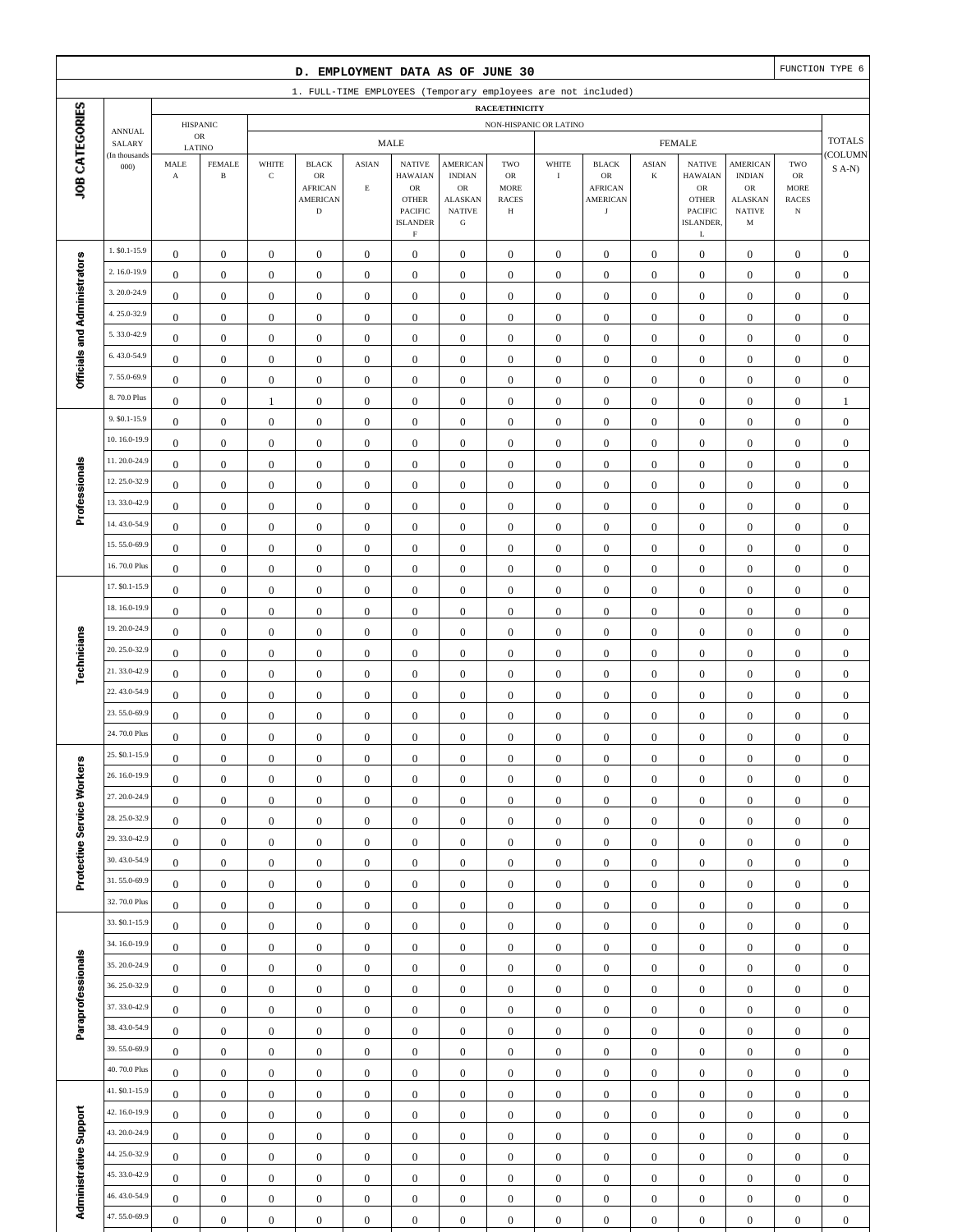| D. EMPLOYMENT DATA AS OF JUNE 30    |                              |                              |                                      |                                      |                                                                           |                              |                                      |                                  |                              |                              |                                   | FUNCTION TYPE 6                  |                                 |                                  |                              |                                      |
|-------------------------------------|------------------------------|------------------------------|--------------------------------------|--------------------------------------|---------------------------------------------------------------------------|------------------------------|--------------------------------------|----------------------------------|------------------------------|------------------------------|-----------------------------------|----------------------------------|---------------------------------|----------------------------------|------------------------------|--------------------------------------|
|                                     |                              |                              |                                      |                                      | 1. FULL-TIME EMPLOYEES (Temporary employees are not included)             |                              |                                      |                                  |                              |                              |                                   |                                  |                                 |                                  |                              |                                      |
| JOB CATEGORIES                      |                              |                              |                                      |                                      |                                                                           |                              |                                      |                                  | <b>RACE/ETHNICITY</b>        |                              |                                   |                                  |                                 |                                  |                              |                                      |
|                                     | <b>ANNUAL</b><br>SALARY      |                              | <b>HISPANIC</b><br>${\sf OR}$        |                                      |                                                                           |                              | <b>MALE</b>                          |                                  | NON-HISPANIC OR LATINO       |                              |                                   |                                  | <b>FEMALE</b>                   |                                  |                              | <b>TOTALS</b>                        |
|                                     | (In thousands                | LATINO                       |                                      |                                      |                                                                           |                              |                                      |                                  |                              |                              |                                   |                                  |                                 |                                  |                              | (COLUMN                              |
|                                     | 000)                         | MALE<br>$\boldsymbol{A}$     | <b>FEMALE</b><br>$\, {\bf B}$        | WHITE<br>$\mathbf C$                 | <b>BLACK</b><br>OR                                                        | $\operatorname{ASIAN}$       | <b>NATIVE</b><br><b>HAWAIAN</b>      | AMERICAN<br><b>INDIAN</b>        | TWO<br>OR                    | WHITE<br>$\bf{I}$            | <b>BLACK</b><br>OR                | <b>ASIAN</b><br>$\bf K$          | <b>NATIVE</b><br><b>HAWAIAN</b> | AMERICAN<br><b>INDIAN</b>        | TWO<br>OR                    | $S(A-N)$                             |
|                                     |                              |                              |                                      |                                      | <b>AFRICAN</b><br><b>AMERICAN</b>                                         | Е                            | ${\rm OR}$<br><b>OTHER</b>           | OR<br>ALASKAN                    | <b>MORE</b><br><b>RACES</b>  |                              | <b>AFRICAN</b><br><b>AMERICAN</b> |                                  | $_{\rm OR}$<br><b>OTHER</b>     | OR<br><b>ALASKAN</b>             | <b>MORE</b><br><b>RACES</b>  |                                      |
|                                     |                              |                              |                                      |                                      | $\mathbf D$                                                               |                              | <b>PACIFIC</b><br><b>ISLANDER</b>    | <b>NATIVE</b><br>${\bf G}$       | $_{\rm H}$                   |                              | J                                 |                                  | <b>PACIFIC</b><br>ISLANDER,     | <b>NATIVE</b><br>M               | $_{\rm N}$                   |                                      |
|                                     |                              |                              |                                      |                                      |                                                                           |                              | $\rm F$                              |                                  |                              |                              |                                   |                                  | L                               |                                  |                              |                                      |
|                                     | 49. \$0.1-15.9               | $\mathbf{0}$                 | $\boldsymbol{0}$                     | $\boldsymbol{0}$                     | $\boldsymbol{0}$                                                          | $\boldsymbol{0}$             | $\boldsymbol{0}$                     | $\boldsymbol{0}$                 | $\boldsymbol{0}$             | $\boldsymbol{0}$             | $\boldsymbol{0}$                  | $\boldsymbol{0}$                 | $\boldsymbol{0}$                | $\boldsymbol{0}$                 | $\boldsymbol{0}$             | $\boldsymbol{0}$                     |
|                                     | 50.16.0-19.9                 | $\boldsymbol{0}$             | $\boldsymbol{0}$                     | $\boldsymbol{0}$                     | $\boldsymbol{0}$                                                          | $\boldsymbol{0}$             | $\boldsymbol{0}$                     | $\boldsymbol{0}$                 | $\boldsymbol{0}$             | $\boldsymbol{0}$             | $\boldsymbol{0}$                  | $\mathbf{0}$                     | $\boldsymbol{0}$                | $\boldsymbol{0}$                 | $\boldsymbol{0}$             | $\boldsymbol{0}$                     |
| Skilled Craft Workers               | 51.20.0-24.9                 | $\mathbf{0}$                 | $\boldsymbol{0}$                     | $\boldsymbol{0}$                     | $\boldsymbol{0}$                                                          | $\boldsymbol{0}$             | $\boldsymbol{0}$                     | $\boldsymbol{0}$                 | $\boldsymbol{0}$             | $\boldsymbol{0}$             | $\boldsymbol{0}$                  | $\boldsymbol{0}$                 | $\boldsymbol{0}$                | $\boldsymbol{0}$                 | $\boldsymbol{0}$             | $\boldsymbol{0}$                     |
|                                     | 52.25.0-32.9                 | $\mathbf{0}$                 | $\boldsymbol{0}$                     | $\boldsymbol{0}$                     | $\boldsymbol{0}$                                                          | $\boldsymbol{0}$             | $\boldsymbol{0}$                     | $\boldsymbol{0}$                 | $\boldsymbol{0}$             | $\boldsymbol{0}$             | $\boldsymbol{0}$                  | $\mathbf{0}$                     | $\boldsymbol{0}$                | $\boldsymbol{0}$                 | $\boldsymbol{0}$             | $\boldsymbol{0}$                     |
|                                     | 53.33.0-42.9                 | $\boldsymbol{0}$             | $\boldsymbol{0}$                     | $\boldsymbol{0}$                     | $\boldsymbol{0}$                                                          | $\boldsymbol{0}$             | $\boldsymbol{0}$                     | $\boldsymbol{0}$                 | $\boldsymbol{0}$             | $\boldsymbol{0}$             | $\boldsymbol{0}$                  | $\boldsymbol{0}$                 | $\boldsymbol{0}$                | $\boldsymbol{0}$                 | $\boldsymbol{0}$             | $\boldsymbol{0}$                     |
|                                     | 54.43.0-54.9                 | $\boldsymbol{0}$             | $\boldsymbol{0}$                     | $\boldsymbol{0}$                     | $\boldsymbol{0}$                                                          | $\boldsymbol{0}$             | $\boldsymbol{0}$                     | $\boldsymbol{0}$                 | $\boldsymbol{0}$             | $\boldsymbol{0}$             | $\mathbf{0}$                      | $\mathbf{0}$                     | $\boldsymbol{0}$                | $\boldsymbol{0}$                 | $\boldsymbol{0}$             | $\boldsymbol{0}$                     |
|                                     | 55.55.0-69.9                 | $\overline{0}$               | $\boldsymbol{0}$                     | $\boldsymbol{0}$                     | $\boldsymbol{0}$                                                          | $\boldsymbol{0}$             | $\boldsymbol{0}$                     | $\boldsymbol{0}$                 | $\boldsymbol{0}$             | $\boldsymbol{0}$             | $\boldsymbol{0}$                  | $\boldsymbol{0}$                 | $\boldsymbol{0}$                | $\boldsymbol{0}$                 | $\boldsymbol{0}$             | $\boldsymbol{0}$                     |
|                                     | 56.70.0 Plus                 | $\mathbf{0}$                 | $\boldsymbol{0}$                     | $\boldsymbol{0}$                     | $\boldsymbol{0}$                                                          | $\boldsymbol{0}$             | $\boldsymbol{0}$                     | $\mathbf{0}$                     | $\boldsymbol{0}$             | $\boldsymbol{0}$             | $\boldsymbol{0}$                  | $\mathbf{0}$                     | $\boldsymbol{0}$                | $\boldsymbol{0}$                 | $\boldsymbol{0}$             | $\boldsymbol{0}$                     |
|                                     | 57. \$0.1-15.9               | $\boldsymbol{0}$             | $\boldsymbol{0}$                     | $\boldsymbol{0}$                     | $\boldsymbol{0}$                                                          | $\boldsymbol{0}$             | $\boldsymbol{0}$                     | $\boldsymbol{0}$                 | $\boldsymbol{0}$             | $\boldsymbol{0}$             | $\boldsymbol{0}$                  | $\mathbf{0}$                     | $\boldsymbol{0}$                | $\boldsymbol{0}$                 | $\boldsymbol{0}$             | $\boldsymbol{0}$                     |
|                                     | 58.16.0-19.9                 | $\overline{0}$               | $\boldsymbol{0}$                     | $\boldsymbol{0}$                     | $\boldsymbol{0}$                                                          | $\boldsymbol{0}$             | $\boldsymbol{0}$                     | $\boldsymbol{0}$                 | $\boldsymbol{0}$             | $\boldsymbol{0}$             | $\mathbf{0}$                      | $\mathbf{0}$                     | $\boldsymbol{0}$                | $\boldsymbol{0}$                 | $\boldsymbol{0}$             | $\boldsymbol{0}$                     |
|                                     | 59.20.0-24.9                 | $\overline{0}$               | $\boldsymbol{0}$                     | $\boldsymbol{0}$                     | $\boldsymbol{0}$                                                          | $\boldsymbol{0}$             | $\boldsymbol{0}$                     | $\boldsymbol{0}$                 | $\boldsymbol{0}$             | $\boldsymbol{0}$             | $\boldsymbol{0}$                  | $\boldsymbol{0}$                 | $\boldsymbol{0}$                | $\boldsymbol{0}$                 | $\boldsymbol{0}$             | $\boldsymbol{0}$                     |
| Service-Maintenance                 | 60.25.0-32.9                 | $\boldsymbol{0}$             | $\boldsymbol{0}$                     | $\boldsymbol{0}$                     | $\boldsymbol{0}$                                                          | $\boldsymbol{0}$             | $\boldsymbol{0}$                     | $\boldsymbol{0}$                 | $\boldsymbol{0}$             | $\boldsymbol{0}$             | $\boldsymbol{0}$                  | $\boldsymbol{0}$                 | $\boldsymbol{0}$                | $\boldsymbol{0}$                 | $\boldsymbol{0}$             | $\boldsymbol{0}$                     |
|                                     | 61.33.0-42.9                 | $\boldsymbol{0}$             | $\boldsymbol{0}$                     | $\boldsymbol{0}$                     | $\boldsymbol{0}$                                                          | $\boldsymbol{0}$             | $\boldsymbol{0}$                     | $\boldsymbol{0}$                 | $\boldsymbol{0}$             | $\boldsymbol{0}$             | $\boldsymbol{0}$                  | $\boldsymbol{0}$                 | $\boldsymbol{0}$                | $\boldsymbol{0}$                 | $\boldsymbol{0}$             | $\boldsymbol{0}$                     |
|                                     | 62.43.0-54.9                 | $\mathbf{0}$                 | $\boldsymbol{0}$                     | $\boldsymbol{0}$                     | $\boldsymbol{0}$                                                          | $\mathbf{0}$                 | $\boldsymbol{0}$                     | $\boldsymbol{0}$                 | $\boldsymbol{0}$             | $\boldsymbol{0}$             | $\mathbf{0}$                      | $\boldsymbol{0}$                 | $\boldsymbol{0}$                | $\boldsymbol{0}$                 | $\boldsymbol{0}$             | $\boldsymbol{0}$                     |
|                                     | 63.55.0-69.9                 | $\overline{0}$               | $\boldsymbol{0}$                     | $\boldsymbol{0}$                     | $\mathbf{0}$                                                              | $\mathbf{0}$                 | $\boldsymbol{0}$                     | $\boldsymbol{0}$                 | $\boldsymbol{0}$             | $\boldsymbol{0}$             | $\boldsymbol{0}$                  | $\boldsymbol{0}$                 | $\boldsymbol{0}$                | $\boldsymbol{0}$                 | $\boldsymbol{0}$             | $\boldsymbol{0}$                     |
|                                     | 64.70.0 Plus                 | $\mathbf{0}$                 | $\boldsymbol{0}$                     | $\boldsymbol{0}$                     | $\boldsymbol{0}$                                                          | $\boldsymbol{0}$             | $\mathbf{0}$                         | $\boldsymbol{0}$                 | $\boldsymbol{0}$             | $\boldsymbol{0}$             | $\boldsymbol{0}$                  | $\boldsymbol{0}$                 | $\boldsymbol{0}$                | $\boldsymbol{0}$                 | $\boldsymbol{0}$             | $\boldsymbol{0}$                     |
| 65. TOTAL FULL TIME<br>(Lines 1-64) |                              | $\boldsymbol{0}$             | $\boldsymbol{0}$                     | $\mathbf{1}$                         | $\boldsymbol{0}$                                                          | $\boldsymbol{0}$             | $\boldsymbol{0}$                     | $\boldsymbol{0}$                 | $\boldsymbol{0}$             | $\boldsymbol{0}$             | $\boldsymbol{0}$                  | $\boldsymbol{0}$                 | $\boldsymbol{0}$                | $\boldsymbol{0}$                 | $\boldsymbol{0}$             | $\mathbf{1}$                         |
|                                     |                              |                              |                                      |                                      |                                                                           |                              |                                      |                                  |                              |                              |                                   |                                  |                                 |                                  |                              |                                      |
| 66.OFFICIALS/ADMIN                  |                              |                              | $2$ .                                |                                      | OTHER THAN FULLTIME                                                       |                              | EMPLOYEES                            |                                  |                              |                              | (Including temporary              |                                  | employees)                      |                                  |                              |                                      |
| 67.PROFESSIONALS                    |                              | $\mathbf{0}$                 | $\boldsymbol{0}$                     | $\boldsymbol{0}$                     | $\boldsymbol{0}$                                                          | $\boldsymbol{0}$             | $\boldsymbol{0}$                     | $\boldsymbol{0}$                 | $\boldsymbol{0}$             | $\boldsymbol{0}$             | $\boldsymbol{0}$                  | $\mathbf{0}$                     | $\boldsymbol{0}$                | $\boldsymbol{0}$                 | $\boldsymbol{0}$             | $\boldsymbol{0}$                     |
| 68.TECHNICIANS                      |                              | $\mathbf{0}$                 | $\boldsymbol{0}$                     | $\boldsymbol{0}$                     | $\boldsymbol{0}$                                                          | $\boldsymbol{0}$             | $\boldsymbol{0}$                     | $\boldsymbol{0}$                 | $\boldsymbol{0}$             | $\boldsymbol{0}$             | $\boldsymbol{0}$                  | $\mathbf{0}$                     | $\mathbf{0}$                    | $\boldsymbol{0}$                 | $\boldsymbol{0}$             | $\boldsymbol{0}$                     |
|                                     | <b>69.PROTECTIVE SERVICE</b> | $\mathbf{0}$                 | $\boldsymbol{0}$                     | $\boldsymbol{0}$                     | $\boldsymbol{0}$                                                          | $\boldsymbol{0}$             | $\boldsymbol{0}$                     | $\boldsymbol{0}$                 | $\boldsymbol{0}$             | $\boldsymbol{0}$             | $\mathbf{0}$                      | $\boldsymbol{0}$                 | $\mathbf{0}$                    | $\boldsymbol{0}$                 | $\boldsymbol{0}$             | $\boldsymbol{0}$                     |
|                                     | 70.PARA-PROFESSIONAL         | $\boldsymbol{0}$             | $\boldsymbol{0}$                     | $\boldsymbol{0}$                     | $\boldsymbol{0}$                                                          | $\boldsymbol{0}$             | $\boldsymbol{0}$                     | $\boldsymbol{0}$                 | $\boldsymbol{0}$             | $\boldsymbol{0}$             | $\boldsymbol{0}$                  | $\mathbf{0}$                     | $\mathbf{0}$                    | $\boldsymbol{0}$                 | $\boldsymbol{0}$             | $\boldsymbol{0}$                     |
| 71.ADMIN. SUPPORT                   |                              | $\boldsymbol{0}$<br>$\Omega$ | $\boldsymbol{0}$<br>$\theta$         | $\boldsymbol{0}$<br>$\Omega$         | $\boldsymbol{0}$<br>$\Omega$                                              | $\boldsymbol{0}$<br>$\Omega$ | $\boldsymbol{0}$<br>$\boldsymbol{0}$ | $\mathbf{0}$<br>$\theta$         | $\boldsymbol{0}$<br>$\Omega$ | $\boldsymbol{0}$<br>$\Omega$ | $\boldsymbol{0}$<br>$\Omega$      | $\mathbf{0}$<br>$\theta$         | $\boldsymbol{0}$<br>$\theta$    | $\boldsymbol{0}$<br>$\Omega$     | $\boldsymbol{0}$<br>$\Omega$ | $\boldsymbol{0}$<br>$\Omega$         |
| 72.SKILLED CRAFT                    |                              | $\mathbf{0}$                 |                                      |                                      | $\mathbf{0}$                                                              |                              |                                      |                                  |                              | $\boldsymbol{0}$             |                                   |                                  |                                 |                                  | $\mathbf{0}$                 |                                      |
|                                     | 73.SERVICE/MAINTENAN         | $\overline{0}$               | $\boldsymbol{0}$<br>$\boldsymbol{0}$ | $\boldsymbol{0}$<br>$\boldsymbol{0}$ | $\mathbf{0}$                                                              | $\mathbf{0}$<br>$\mathbf{0}$ | $\boldsymbol{0}$<br>$\boldsymbol{0}$ | $\boldsymbol{0}$<br>$\mathbf{0}$ | $\mathbf{0}$                 | $\boldsymbol{0}$             | $\boldsymbol{0}$<br>$\mathbf{0}$  | $\boldsymbol{0}$<br>$\mathbf{0}$ | $\mathbf{0}$<br>$\mathbf{0}$    | $\boldsymbol{0}$<br>$\mathbf{0}$ | $\boldsymbol{0}$             | $\boldsymbol{0}$<br>$\boldsymbol{0}$ |
| CE                                  |                              |                              |                                      |                                      |                                                                           |                              |                                      |                                  | $\boldsymbol{0}$             |                              |                                   |                                  |                                 |                                  |                              |                                      |
| <b>FULL TIME</b>                    | 74. TOTAL OTHER THAN         | $\overline{0}$               | $\boldsymbol{0}$                     | $\boldsymbol{0}$                     | $\mathbf{0}$                                                              | $\mathbf{0}$                 | $\boldsymbol{0}$                     | $\mathbf{0}$                     | $\boldsymbol{0}$             | $\boldsymbol{0}$             | $\mathbf{0}$                      | $\mathbf{0}$                     | $\boldsymbol{0}$                | $\boldsymbol{0}$                 | $\boldsymbol{0}$             | $\mathbf{0}$                         |
| (Lines 66-73)                       |                              |                              |                                      |                                      |                                                                           |                              |                                      |                                  |                              |                              |                                   |                                  |                                 |                                  |                              |                                      |
|                                     |                              |                              |                                      |                                      | 3. NEW HIRES DURING FISCAL YEAR Permanent full time only JULY 1 - JUNE 30 |                              |                                      |                                  |                              |                              |                                   |                                  |                                 |                                  |                              |                                      |
| 75.OFFICIALS/ADMIN                  |                              | $\overline{0}$               | $\boldsymbol{0}$                     | $\boldsymbol{0}$                     | $\mathbf{0}$                                                              | $\mathbf{0}$                 | $\boldsymbol{0}$                     | $\boldsymbol{0}$                 | $\boldsymbol{0}$             | $\mathbf{0}$                 | $\overline{0}$                    | $\mathbf{0}$                     | $\boldsymbol{0}$                | $\boldsymbol{0}$                 | $\overline{0}$               | $\boldsymbol{0}$                     |
| 76.PROFESSIONALS                    |                              | $\mathbf{0}$                 | $\boldsymbol{0}$                     | $\boldsymbol{0}$                     | $\boldsymbol{0}$                                                          | $\mathbf{0}$                 | $\mathbf{0}$                         | $\mathbf{0}$                     | $\boldsymbol{0}$             | $\mathbf{0}$                 | $\boldsymbol{0}$                  | $\overline{0}$                   | $\mathbf{0}$                    | $\boldsymbol{0}$                 | $\overline{0}$               | $\boldsymbol{0}$                     |
| 77.TECHNICIANS                      |                              | $\boldsymbol{0}$             | $\boldsymbol{0}$                     | $\boldsymbol{0}$                     | $\boldsymbol{0}$                                                          | $\bf{0}$                     | $\boldsymbol{0}$                     | $\boldsymbol{0}$                 | $\overline{0}$               | $\boldsymbol{0}$             | $\boldsymbol{0}$                  | $\boldsymbol{0}$                 | $\boldsymbol{0}$                | $\overline{0}$                   | $\boldsymbol{0}$             | $\boldsymbol{0}$                     |
|                                     | 78. PROTECTIVE SERVICE       | $\mathbf{0}$                 | $\boldsymbol{0}$                     | $\overline{0}$                       | $\boldsymbol{0}$                                                          | $\mathbf{0}$                 | $\boldsymbol{0}$                     | $\boldsymbol{0}$                 | $\overline{0}$               | $\boldsymbol{0}$             | $\boldsymbol{0}$                  | $\boldsymbol{0}$                 | $\mathbf{0}$                    | $\overline{0}$                   | $\mathbf{0}$                 | $\boldsymbol{0}$                     |
|                                     | 79.PARA-PROFESSIONAL         | $\overline{0}$               | $\mathbf{0}$                         | $\overline{0}$                       | $\mathbf{0}$                                                              | $\overline{0}$               | $\boldsymbol{0}$                     | $\mathbf{0}$                     | $\overline{0}$               | $\overline{0}$               | $\overline{0}$                    | $\mathbf{0}$                     | $\mathbf{0}$                    | $\overline{0}$                   | $\overline{0}$               | $\boldsymbol{0}$                     |
| 80.ADMIN. SUPPORT                   |                              | $\boldsymbol{0}$             | $\boldsymbol{0}$                     | $\boldsymbol{0}$                     | $\boldsymbol{0}$                                                          | $\mathbf{0}$                 | $\boldsymbol{0}$                     | $\mathbf{0}$                     | $\boldsymbol{0}$             | $\mathbf{0}$                 | $\boldsymbol{0}$                  | $\mathbf{0}$                     | $\mathbf{0}$                    | $\boldsymbol{0}$                 | $\overline{0}$               | $\boldsymbol{0}$                     |
| 81.SKILLED CRAFT                    |                              | $\boldsymbol{0}$             | $\boldsymbol{0}$                     | $\boldsymbol{0}$                     | $\boldsymbol{0}$                                                          | $\boldsymbol{0}$             | $\boldsymbol{0}$                     | $\boldsymbol{0}$                 | $\boldsymbol{0}$             | $\boldsymbol{0}$             | $\boldsymbol{0}$                  | $\boldsymbol{0}$                 | $\boldsymbol{0}$                | $\boldsymbol{0}$                 | $\boldsymbol{0}$             | $\boldsymbol{0}$                     |
| CЕ                                  | 82.SERVICE/MAINTENAN         | $\mathbf{0}$                 | $\boldsymbol{0}$                     | $\boldsymbol{0}$                     | $\boldsymbol{0}$                                                          | $\mathbf{0}$                 | $\mathbf{0}$                         | $\boldsymbol{0}$                 | $\boldsymbol{0}$             | $\boldsymbol{0}$             | $\mathbf{0}$                      | $\boldsymbol{0}$                 | $\mathbf{0}$                    | $\boldsymbol{0}$                 | $\boldsymbol{0}$             | $\boldsymbol{0}$                     |
| 83. TOTAL NEW HIRES                 |                              | $\mathbf{0}$                 | $\boldsymbol{0}$                     | $\boldsymbol{0}$                     | $\boldsymbol{0}$                                                          | $\boldsymbol{0}$             | $\boldsymbol{0}$                     | $\boldsymbol{0}$                 | $\boldsymbol{0}$             | $\boldsymbol{0}$             | $\boldsymbol{0}$                  | $\boldsymbol{0}$                 | $\boldsymbol{0}$                | $\boldsymbol{0}$                 | $\boldsymbol{0}$             | $\boldsymbol{0}$                     |
| (Lines 75-82)                       |                              |                              |                                      |                                      |                                                                           |                              |                                      |                                  |                              |                              |                                   |                                  |                                 |                                  |                              |                                      |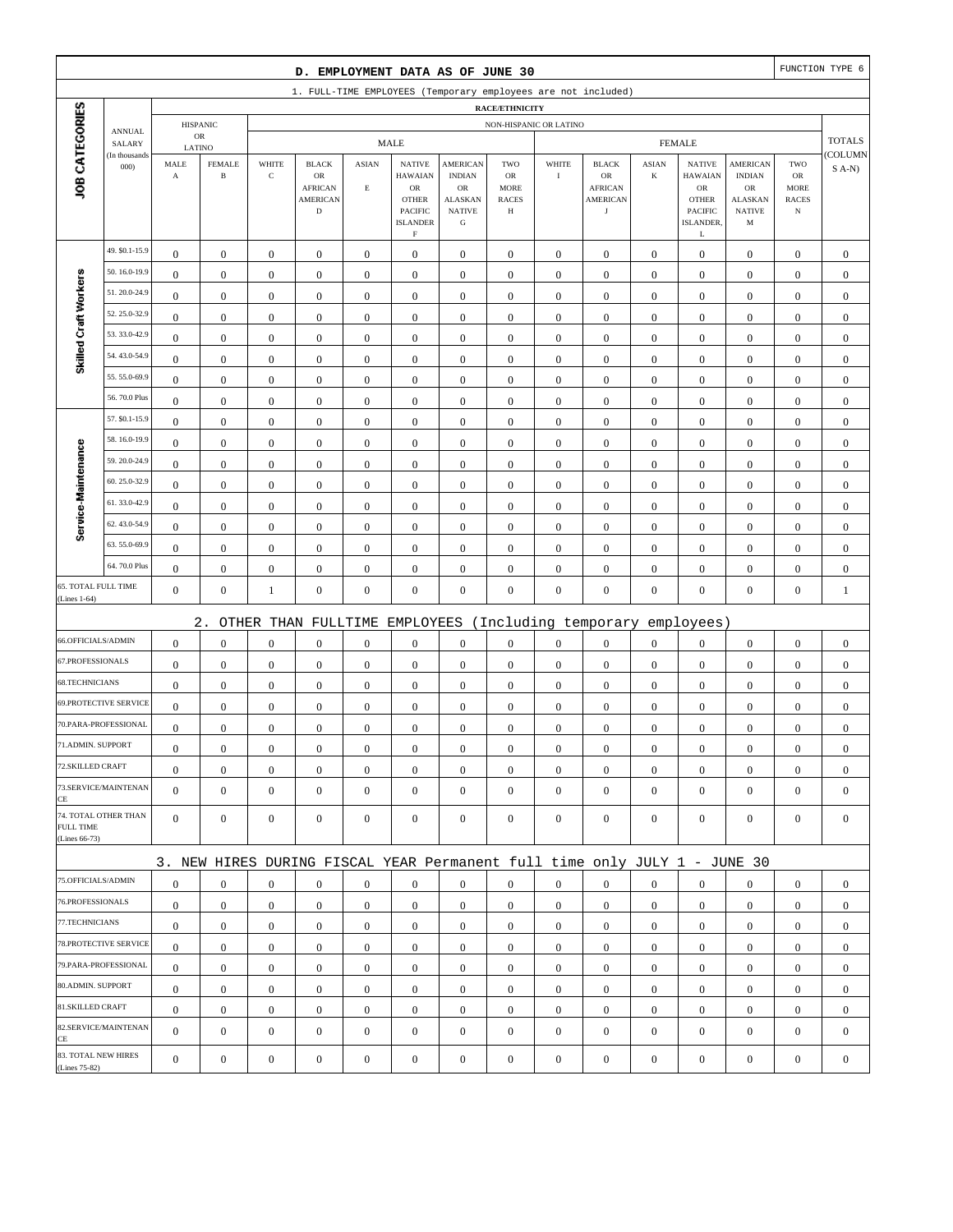|                              |                                |                                  |                                  |                                      |                                                                        |                                                   |                                                                                                        | D. EMPLOYMENT DATA AS OF JUNE 30                                                               |                                                       |                                  |                                                               |                                      |                                                                                             |                                                                                          |                                                                | FUNCTION TYPE 8                |
|------------------------------|--------------------------------|----------------------------------|----------------------------------|--------------------------------------|------------------------------------------------------------------------|---------------------------------------------------|--------------------------------------------------------------------------------------------------------|------------------------------------------------------------------------------------------------|-------------------------------------------------------|----------------------------------|---------------------------------------------------------------|--------------------------------------|---------------------------------------------------------------------------------------------|------------------------------------------------------------------------------------------|----------------------------------------------------------------|--------------------------------|
|                              |                                |                                  |                                  |                                      |                                                                        |                                                   |                                                                                                        |                                                                                                | <b>RACE/ETHNICITY</b>                                 |                                  | 1. FULL-TIME EMPLOYEES (Temporary employees are not included) |                                      |                                                                                             |                                                                                          |                                                                |                                |
|                              | <b>ANNUAL</b>                  |                                  | <b>HISPANIC</b>                  |                                      |                                                                        |                                                   |                                                                                                        |                                                                                                | NON-HISPANIC OR LATINO                                |                                  |                                                               |                                      |                                                                                             |                                                                                          |                                                                |                                |
|                              | SALARY                         |                                  | ${\rm OR}$<br>LATINO             |                                      |                                                                        |                                                   | <b>MALE</b>                                                                                            |                                                                                                |                                                       |                                  |                                                               |                                      | <b>FEMALE</b>                                                                               |                                                                                          |                                                                | <b>TOTALS</b><br><b>COLUMN</b> |
| JOB CATEGORIES               | In thousands<br>000)           | MALE<br>$\mathbf A$              | <b>FEMALE</b><br>$\, {\bf B}$    | WHITE<br>$\mathbf C$                 | <b>BLACK</b><br>OR<br><b>AFRICAN</b><br><b>AMERICAN</b><br>$\mathbf D$ | $\operatorname{ASIAN}$<br>$\mathop{\hbox{\bf E}}$ | <b>NATIVE</b><br><b>HAWAIAN</b><br>${\rm OR}$<br><b>OTHER</b><br>PACIFIC<br><b>ISLANDER</b><br>$\rm F$ | <b>AMERICAN</b><br><b>INDIAN</b><br>${\sf OR}$<br><b>ALASKAN</b><br><b>NATIVE</b><br>${\bf G}$ | TWO<br>${\sf OR}$<br><b>MORE</b><br><b>RACES</b><br>H | WHITE<br>$\rm I$                 | <b>BLACK</b><br>OR<br><b>AFRICAN</b><br><b>AMERICAN</b><br>J  | <b>ASIAN</b><br>$\bf K$              | <b>NATIVE</b><br><b>HAWAIAN</b><br>$_{\rm OR}$<br><b>OTHER</b><br>PACIFIC<br>ISLANDER,<br>L | AMERICAN<br><b>INDIAN</b><br>${\sf OR}$<br><b>ALASKAN</b><br><b>NATIVE</b><br>$_{\rm M}$ | TWO<br>${\sf OR}$<br><b>MORE</b><br><b>RACES</b><br>$_{\rm N}$ | $S(A-N)$                       |
|                              | 1. \$0.1-15.9                  | $\boldsymbol{0}$                 | $\boldsymbol{0}$                 | $\boldsymbol{0}$                     | $\boldsymbol{0}$                                                       | $\boldsymbol{0}$                                  | $\boldsymbol{0}$                                                                                       | $\boldsymbol{0}$                                                                               | $\boldsymbol{0}$                                      | $\boldsymbol{0}$                 | $\boldsymbol{0}$                                              | $\boldsymbol{0}$                     | $\boldsymbol{0}$                                                                            | $\boldsymbol{0}$                                                                         | $\boldsymbol{0}$                                               | $\boldsymbol{0}$               |
|                              | 2.16.0-19.9                    | $\boldsymbol{0}$                 | $\boldsymbol{0}$                 | $\boldsymbol{0}$                     | $\boldsymbol{0}$                                                       | $\mathbf{0}$                                      | $\boldsymbol{0}$                                                                                       | $\boldsymbol{0}$                                                                               | $\boldsymbol{0}$                                      | $\boldsymbol{0}$                 | $\boldsymbol{0}$                                              | $\boldsymbol{0}$                     | $\boldsymbol{0}$                                                                            | $\mathbf{0}$                                                                             | $\boldsymbol{0}$                                               | $\boldsymbol{0}$               |
|                              | 3.20.0-24.9                    | $\boldsymbol{0}$                 | $\boldsymbol{0}$                 | $\boldsymbol{0}$                     | $\boldsymbol{0}$                                                       | $\boldsymbol{0}$                                  | $\boldsymbol{0}$                                                                                       | $\boldsymbol{0}$                                                                               | $\boldsymbol{0}$                                      | $\boldsymbol{0}$                 | $\boldsymbol{0}$                                              | $\mathbf{0}$                         | $\boldsymbol{0}$                                                                            | $\boldsymbol{0}$                                                                         | $\boldsymbol{0}$                                               | $\boldsymbol{0}$               |
|                              | 4.25.0-32.9                    | $\boldsymbol{0}$                 | $\boldsymbol{0}$                 | $\boldsymbol{0}$                     | $\boldsymbol{0}$                                                       | $\boldsymbol{0}$                                  | $\mathbf{0}$                                                                                           | $\boldsymbol{0}$                                                                               | $\boldsymbol{0}$                                      | $\boldsymbol{0}$                 | $\boldsymbol{0}$                                              | $\boldsymbol{0}$                     | $\boldsymbol{0}$                                                                            | $\boldsymbol{0}$                                                                         | $\boldsymbol{0}$                                               | $\boldsymbol{0}$               |
| Officials and Administrators | 5.33.0-42.9                    | $\boldsymbol{0}$                 | $\boldsymbol{0}$                 | $\boldsymbol{0}$                     | $\boldsymbol{0}$                                                       | $\boldsymbol{0}$                                  | $\boldsymbol{0}$                                                                                       | $\boldsymbol{0}$                                                                               | $\boldsymbol{0}$                                      | $\boldsymbol{0}$                 | $\boldsymbol{0}$                                              | $\boldsymbol{0}$                     | $\boldsymbol{0}$                                                                            | $\boldsymbol{0}$                                                                         | $\boldsymbol{0}$                                               | $\boldsymbol{0}$               |
|                              | 6.43.0-54.9                    | $\overline{0}$                   | $\mathbf{1}$                     | $\boldsymbol{0}$                     | $\boldsymbol{0}$                                                       | $\mathbf{0}$                                      | $\boldsymbol{0}$                                                                                       | $\boldsymbol{0}$                                                                               | $\boldsymbol{0}$                                      | $\mathbf{1}$                     | $\boldsymbol{0}$                                              | $\boldsymbol{0}$                     | $\mathbf{0}$                                                                                | $\overline{0}$                                                                           | $\boldsymbol{0}$                                               | $\sqrt{2}$                     |
|                              | 7.55.0-69.9                    | $\mathbf{1}$                     | $\mathbf{1}$                     | $\mathbf{1}$                         | $\boldsymbol{0}$                                                       | $\boldsymbol{0}$                                  | $\boldsymbol{0}$                                                                                       | $\boldsymbol{0}$                                                                               | $\boldsymbol{0}$                                      | $\mathbf{1}$                     | $\boldsymbol{0}$                                              | $\mathbf{0}$                         | $\mathbf{0}$                                                                                | $\boldsymbol{0}$                                                                         | $\boldsymbol{0}$                                               | $\overline{4}$                 |
|                              | 8.70.0 Plus                    | $\boldsymbol{0}$                 | 3                                | $\overline{c}$                       | $\boldsymbol{0}$                                                       | $\boldsymbol{0}$                                  | $\boldsymbol{0}$                                                                                       | $\boldsymbol{0}$                                                                               | $\boldsymbol{0}$                                      | $\boldsymbol{2}$                 | $\boldsymbol{0}$                                              | $\boldsymbol{0}$                     | $\mathbf{0}$                                                                                | $\boldsymbol{0}$                                                                         | $\boldsymbol{0}$                                               | 7                              |
|                              | 9. \$0.1-15.9                  | $\boldsymbol{0}$                 | $\boldsymbol{0}$                 | $\boldsymbol{0}$                     | $\boldsymbol{0}$                                                       | $\boldsymbol{0}$                                  | $\boldsymbol{0}$                                                                                       | $\boldsymbol{0}$                                                                               | $\boldsymbol{0}$                                      | $\boldsymbol{0}$                 | $\boldsymbol{0}$                                              | $\boldsymbol{0}$                     | $\mathbf{0}$                                                                                | $\boldsymbol{0}$                                                                         | $\boldsymbol{0}$                                               | $\boldsymbol{0}$               |
|                              | 10.16.0-19.9                   | $\overline{0}$                   | $\boldsymbol{0}$                 | $\boldsymbol{0}$                     | $\boldsymbol{0}$                                                       | $\boldsymbol{0}$                                  | $\boldsymbol{0}$                                                                                       | $\boldsymbol{0}$                                                                               | $\boldsymbol{0}$                                      | $\boldsymbol{0}$                 | $\boldsymbol{0}$                                              | $\boldsymbol{0}$                     | $\mathbf{0}$                                                                                | $\boldsymbol{0}$                                                                         | $\boldsymbol{0}$                                               | $\boldsymbol{0}$               |
|                              | 11.20.0-24.9                   | $\boldsymbol{0}$                 | $\boldsymbol{0}$                 | $\boldsymbol{0}$                     | $\boldsymbol{0}$                                                       | $\boldsymbol{0}$                                  | $\boldsymbol{0}$                                                                                       | $\boldsymbol{0}$                                                                               | $\boldsymbol{0}$                                      | $\boldsymbol{0}$                 | $\boldsymbol{0}$                                              | $\mathbf{0}$                         | $\mathbf{0}$                                                                                | $\boldsymbol{0}$                                                                         | $\boldsymbol{0}$                                               | $\boldsymbol{0}$               |
| Professionals                | 12.25.0-32.9                   | $\boldsymbol{0}$                 | $\boldsymbol{0}$                 | $\boldsymbol{0}$                     | $\boldsymbol{0}$                                                       | $\boldsymbol{0}$                                  | $\boldsymbol{0}$                                                                                       | $\boldsymbol{0}$                                                                               | $\boldsymbol{0}$                                      | $\boldsymbol{0}$                 | $\boldsymbol{0}$                                              | $\boldsymbol{0}$                     | $\boldsymbol{0}$                                                                            | $\boldsymbol{0}$                                                                         | $\boldsymbol{0}$                                               | $\boldsymbol{0}$               |
|                              | 13.33.0-42.9                   | $\boldsymbol{0}$                 | $\tau$                           | $\boldsymbol{0}$                     | $\boldsymbol{0}$                                                       | $\boldsymbol{0}$                                  | $\boldsymbol{0}$                                                                                       | $\boldsymbol{0}$                                                                               | $\boldsymbol{0}$                                      | $\mathbf{1}$                     | $\boldsymbol{0}$                                              | $\boldsymbol{0}$                     | $\boldsymbol{0}$                                                                            | $\boldsymbol{0}$                                                                         | $\boldsymbol{0}$                                               | 8                              |
|                              | 14.43.0-54.9                   | $\sqrt{2}$                       | $\,8\,$                          | $\sqrt{2}$                           | $\boldsymbol{0}$                                                       | $\boldsymbol{0}$                                  | $\boldsymbol{0}$                                                                                       | $\boldsymbol{0}$                                                                               | $\boldsymbol{0}$                                      | 9                                | 1                                                             | $\boldsymbol{0}$                     | $\mathbf{0}$                                                                                | $\overline{0}$                                                                           | $\boldsymbol{0}$                                               | 22                             |
|                              | 15.55.0-69.9                   | $\overline{c}$                   | $\sqrt{2}$                       | $\mathbf{1}$                         | $\boldsymbol{0}$                                                       | $\boldsymbol{0}$                                  | $\boldsymbol{0}$                                                                                       | $\mathbf{0}$                                                                                   | $\boldsymbol{0}$                                      | 6                                | $\boldsymbol{0}$                                              | $\boldsymbol{0}$                     | $\mathbf{0}$                                                                                | $\boldsymbol{0}$                                                                         | $\boldsymbol{0}$                                               | 11                             |
|                              | 16.70.0 Plus                   | $\boldsymbol{0}$                 | $\boldsymbol{0}$                 | $\boldsymbol{0}$                     | $\boldsymbol{0}$                                                       | $\boldsymbol{0}$                                  | $\boldsymbol{0}$                                                                                       | $\boldsymbol{0}$                                                                               | $\boldsymbol{0}$                                      | $\overline{4}$                   | $\boldsymbol{0}$                                              | $\boldsymbol{0}$                     | $\mathbf{0}$                                                                                | $\boldsymbol{0}$                                                                         | $\boldsymbol{0}$                                               | $\overline{4}$                 |
|                              | 17. \$0.1-15.9                 | $\boldsymbol{0}$                 | $\boldsymbol{0}$                 | $\boldsymbol{0}$                     | $\boldsymbol{0}$                                                       | $\boldsymbol{0}$                                  | $\boldsymbol{0}$                                                                                       | $\boldsymbol{0}$                                                                               | $\boldsymbol{0}$                                      | $\boldsymbol{0}$                 | $\boldsymbol{0}$                                              | $\boldsymbol{0}$                     | $\boldsymbol{0}$                                                                            | $\boldsymbol{0}$                                                                         | $\boldsymbol{0}$                                               | $\boldsymbol{0}$               |
|                              | 18.16.0-19.9                   | $\overline{0}$                   | $\boldsymbol{0}$                 | $\boldsymbol{0}$                     | $\boldsymbol{0}$                                                       | $\boldsymbol{0}$                                  | $\boldsymbol{0}$                                                                                       | $\mathbf{0}$                                                                                   | $\boldsymbol{0}$                                      | $\boldsymbol{0}$                 | $\boldsymbol{0}$                                              | $\mathbf{0}$                         | $\mathbf{0}$                                                                                | $\boldsymbol{0}$                                                                         | $\boldsymbol{0}$                                               | $\boldsymbol{0}$               |
|                              | 19.20.0-24.9                   | $\boldsymbol{0}$                 | $\boldsymbol{0}$                 | $\boldsymbol{0}$                     | $\boldsymbol{0}$                                                       | $\boldsymbol{0}$                                  | $\boldsymbol{0}$                                                                                       | $\mathbf{0}$                                                                                   | $\boldsymbol{0}$                                      | $\boldsymbol{0}$                 | $\boldsymbol{0}$                                              | $\boldsymbol{0}$                     | $\mathbf{0}$                                                                                | $\boldsymbol{0}$                                                                         | $\boldsymbol{0}$                                               | $\boldsymbol{0}$               |
| Technicians                  | 20.25.0-32.9                   | $\boldsymbol{0}$                 | $\boldsymbol{0}$                 | $\boldsymbol{0}$                     | $\boldsymbol{0}$                                                       | $\boldsymbol{0}$                                  | $\mathbf{0}$                                                                                           | $\boldsymbol{0}$                                                                               | $\boldsymbol{0}$                                      | $\boldsymbol{0}$                 | $\boldsymbol{0}$                                              | $\boldsymbol{0}$                     | $\boldsymbol{0}$                                                                            | $\boldsymbol{0}$                                                                         | $\boldsymbol{0}$                                               | $\boldsymbol{0}$               |
|                              | 21.33.0-42.9                   | $\boldsymbol{0}$                 | $\boldsymbol{0}$                 | $\boldsymbol{0}$                     | $\boldsymbol{0}$                                                       | $\boldsymbol{0}$                                  | $\boldsymbol{0}$                                                                                       | $\boldsymbol{0}$                                                                               | $\boldsymbol{0}$                                      | $\mathbf{1}$                     | $\boldsymbol{0}$                                              | $\boldsymbol{0}$                     | $\boldsymbol{0}$                                                                            | $\boldsymbol{0}$                                                                         | $\boldsymbol{0}$                                               | $\mathbf{1}$                   |
|                              | 22.43.0-54.9                   | $\overline{0}$                   | $\boldsymbol{0}$                 | $\sqrt{2}$                           | $\boldsymbol{0}$                                                       | $\boldsymbol{0}$                                  | $\boldsymbol{0}$                                                                                       | $\boldsymbol{0}$                                                                               | $\boldsymbol{0}$                                      | $\mathbf{1}$                     | $\boldsymbol{0}$                                              | $\mathbf{0}$                         | $\mathbf{0}$                                                                                | $\overline{0}$                                                                           | $\boldsymbol{0}$                                               | 3                              |
|                              | 23.55.0-69.9                   | $\boldsymbol{0}$                 | $\mathbf{1}$                     | $\sqrt{2}$                           | $\boldsymbol{0}$                                                       | $\boldsymbol{0}$                                  | $\boldsymbol{0}$                                                                                       | $\boldsymbol{0}$                                                                               | $\boldsymbol{0}$                                      | $\sqrt{2}$                       | $\boldsymbol{0}$                                              | $\boldsymbol{0}$                     | $\mathbf{0}$                                                                                | $\boldsymbol{0}$                                                                         | $\boldsymbol{0}$                                               | $\sqrt{5}$                     |
|                              | 24.70.0 Plus                   | $\mathbf{0}$                     | $\boldsymbol{0}$                 | $\boldsymbol{0}$                     | $\boldsymbol{0}$                                                       | $\boldsymbol{0}$                                  | $\boldsymbol{0}$                                                                                       | $\boldsymbol{0}$                                                                               | $\boldsymbol{0}$                                      | $\mathbf{2}$                     | $\mathbf{0}$                                                  | $\boldsymbol{0}$                     | $\mathbf{0}$                                                                                | $\boldsymbol{0}$                                                                         | $\boldsymbol{0}$                                               | $\mathbf{2}$                   |
|                              | 25. \$0.1-15.9                 | $\boldsymbol{0}$                 | $\boldsymbol{0}$                 | $\boldsymbol{0}$                     | $\boldsymbol{0}$                                                       | $\boldsymbol{0}$                                  | $\boldsymbol{0}$                                                                                       | $\boldsymbol{0}$                                                                               | $\boldsymbol{0}$                                      | $\boldsymbol{0}$                 | $\boldsymbol{0}$                                              | $\boldsymbol{0}$                     | $\boldsymbol{0}$                                                                            | $\boldsymbol{0}$                                                                         | $\boldsymbol{0}$                                               | $\boldsymbol{0}$               |
|                              | 26.16.0-19.9                   | $\overline{0}$                   | $\mathbf{0}$                     | $\mathbf{0}$                         | $\mathbf{0}$                                                           | $\mathbf{0}$                                      | $\mathbf{0}$                                                                                           | $\boldsymbol{0}$                                                                               | $\overline{0}$                                        | $\mathbf{0}$                     | $\overline{0}$                                                | $\boldsymbol{0}$                     | $\mathbf{0}$                                                                                | $\overline{0}$                                                                           | $\mathbf{0}$                                                   | $\boldsymbol{0}$               |
|                              | 27.20.0-24.9                   | $\mathbf{0}$                     | $\mathbf{0}$                     | $\boldsymbol{0}$                     | $\mathbf{0}$                                                           | $\mathbf{0}$                                      | $\boldsymbol{0}$                                                                                       | $\boldsymbol{0}$                                                                               | $\boldsymbol{0}$                                      | $\boldsymbol{0}$                 | $\mathbf{0}$                                                  | $\boldsymbol{0}$                     | $\boldsymbol{0}$                                                                            | $\boldsymbol{0}$                                                                         | $\boldsymbol{0}$                                               | $\boldsymbol{0}$               |
| Protective Service Workers   | 28.25.0-32.9                   | $\boldsymbol{0}$                 | $\boldsymbol{0}$                 | $\boldsymbol{0}$                     | $\boldsymbol{0}$                                                       | $\mathbf{0}$                                      | $\boldsymbol{0}$                                                                                       | $\boldsymbol{0}$                                                                               | $\boldsymbol{0}$                                      | $\boldsymbol{0}$                 | $\boldsymbol{0}$                                              | $\boldsymbol{0}$                     | $\boldsymbol{0}$                                                                            | $\boldsymbol{0}$                                                                         | $\boldsymbol{0}$                                               | $\boldsymbol{0}$               |
|                              | 29.33.0-42.9                   | $\boldsymbol{0}$                 | $\boldsymbol{0}$                 | $\boldsymbol{0}$                     | $\boldsymbol{0}$                                                       | $\boldsymbol{0}$                                  | $\boldsymbol{0}$                                                                                       | $\boldsymbol{0}$                                                                               | $\boldsymbol{0}$                                      | $\boldsymbol{0}$                 | $\boldsymbol{0}$                                              | $\boldsymbol{0}$                     | $\boldsymbol{0}$                                                                            | $\boldsymbol{0}$                                                                         | $\boldsymbol{0}$                                               | $\boldsymbol{0}$               |
|                              | 30.43.0-54.9                   | $\boldsymbol{0}$                 | $\mathbf{0}$                     | $\boldsymbol{0}$                     | $\boldsymbol{0}$                                                       | $\mathbf{0}$                                      | $\boldsymbol{0}$                                                                                       | $\boldsymbol{0}$                                                                               | $\boldsymbol{0}$                                      | $\boldsymbol{0}$                 | $\overline{0}$                                                | $\boldsymbol{0}$                     | $\boldsymbol{0}$                                                                            | $\boldsymbol{0}$                                                                         | $\boldsymbol{0}$                                               | $\boldsymbol{0}$               |
|                              | 31.55.0-69.9                   | $\boldsymbol{0}$                 | $\mathbf{0}$                     | $\boldsymbol{0}$                     | $\boldsymbol{0}$                                                       | $\mathbf{0}$                                      | $\boldsymbol{0}$                                                                                       | $\boldsymbol{0}$                                                                               | $\boldsymbol{0}$                                      | $\boldsymbol{0}$                 | $\boldsymbol{0}$                                              | $\boldsymbol{0}$                     | $\boldsymbol{0}$                                                                            | $\boldsymbol{0}$                                                                         | $\boldsymbol{0}$                                               | $\boldsymbol{0}$               |
|                              | 32.70.0 Plus<br>33. \$0.1-15.9 | $\boldsymbol{0}$                 | $\boldsymbol{0}$                 | $\boldsymbol{0}$                     | $\boldsymbol{0}$                                                       | $\mathbf{0}$                                      | $\boldsymbol{0}$                                                                                       | $\boldsymbol{0}$                                                                               | $\boldsymbol{0}$                                      | $\boldsymbol{0}$                 | $\boldsymbol{0}$                                              | $\boldsymbol{0}$                     | $\boldsymbol{0}$                                                                            | $\boldsymbol{0}$                                                                         | $\boldsymbol{0}$                                               | $\boldsymbol{0}$               |
|                              | 34.16.0-19.9                   | $\mathbf{0}$                     | $\boldsymbol{0}$                 | $\boldsymbol{0}$                     | $\boldsymbol{0}$                                                       | $\boldsymbol{0}$                                  | $\boldsymbol{0}$                                                                                       | $\boldsymbol{0}$                                                                               | $\boldsymbol{0}$                                      | $\boldsymbol{0}$                 | $\boldsymbol{0}$                                              | $\boldsymbol{0}$                     | $\boldsymbol{0}$                                                                            | $\boldsymbol{0}$                                                                         | $\boldsymbol{0}$                                               | $\boldsymbol{0}$               |
|                              | 35.20.0-24.9                   | $\mathbf{0}$                     | $\mathbf{0}$                     | $\boldsymbol{0}$                     | $\boldsymbol{0}$                                                       | $\mathbf{0}$                                      | $\boldsymbol{0}$                                                                                       | $\boldsymbol{0}$                                                                               | $\boldsymbol{0}$                                      | $\boldsymbol{0}$                 | $\overline{0}$                                                | $\boldsymbol{0}$                     | $\boldsymbol{0}$                                                                            | $\boldsymbol{0}$                                                                         | $\boldsymbol{0}$                                               | $\boldsymbol{0}$               |
| Paraprofessionals            | 36.25.0-32.9                   | $\mathbf{0}$                     | $\boldsymbol{0}$                 | $\boldsymbol{0}$                     | $\boldsymbol{0}$                                                       | $\mathbf{0}$                                      | $\boldsymbol{0}$                                                                                       | $\boldsymbol{0}$                                                                               | $\boldsymbol{0}$                                      | $\boldsymbol{0}$                 | $\mathbf{0}$                                                  | $\boldsymbol{0}$                     | $\boldsymbol{0}$                                                                            | $\boldsymbol{0}$                                                                         | $\boldsymbol{0}$                                               | $\boldsymbol{0}$               |
|                              | 37.33.0-42.9                   | $\boldsymbol{0}$                 | $\,8\,$                          | $\boldsymbol{0}$                     | $\mathbf{1}$                                                           | $\mathbf{0}$                                      | $\boldsymbol{0}$                                                                                       | $\boldsymbol{0}$                                                                               | $\boldsymbol{0}$                                      | $\overline{4}$                   | $\boldsymbol{0}$                                              | $\boldsymbol{0}$                     | $\boldsymbol{0}$                                                                            | $\boldsymbol{0}$                                                                         | $\boldsymbol{0}$                                               | 13                             |
|                              | 38.43.0-54.9                   | $\mathbf{0}$                     | 3                                | $\boldsymbol{0}$                     | $\boldsymbol{0}$                                                       | $\boldsymbol{0}$                                  | $\boldsymbol{0}$                                                                                       | $\boldsymbol{0}$                                                                               | $\boldsymbol{0}$                                      | $\mathbf{1}$                     | $\boldsymbol{0}$                                              | $\boldsymbol{0}$                     | $\boldsymbol{0}$                                                                            | $\boldsymbol{0}$                                                                         | $\boldsymbol{0}$                                               | $\overline{4}$                 |
|                              | 39.55.0-69.9                   | $\boldsymbol{0}$                 | $\mathbf{0}$                     | $\boldsymbol{0}$                     | $\boldsymbol{0}$                                                       | $\mathbf{0}$                                      | $\boldsymbol{0}$                                                                                       | $\boldsymbol{0}$                                                                               | $\boldsymbol{0}$                                      | $\sqrt{2}$                       | $\overline{0}$                                                | $\boldsymbol{0}$                     | $\boldsymbol{0}$                                                                            | $\boldsymbol{0}$                                                                         | $\boldsymbol{0}$                                               | $\sqrt{2}$                     |
|                              | 40.70.0 Plus                   | $\mathbf{0}$                     | $\mathbf{0}$                     | $\boldsymbol{0}$                     | $\boldsymbol{0}$                                                       | $\mathbf{0}$                                      | $\boldsymbol{0}$                                                                                       | $\boldsymbol{0}$                                                                               | $\boldsymbol{0}$                                      | $\boldsymbol{0}$                 | $\boldsymbol{0}$                                              | $\boldsymbol{0}$                     | $\boldsymbol{0}$                                                                            | $\boldsymbol{0}$                                                                         | $\boldsymbol{0}$                                               | $\boldsymbol{0}$               |
|                              | 41. \$0.1-15.9                 | $\boldsymbol{0}$                 | $\boldsymbol{0}$                 | $\boldsymbol{0}$                     | $\boldsymbol{0}$                                                       | $\boldsymbol{0}$                                  | $\boldsymbol{0}$                                                                                       | $\boldsymbol{0}$                                                                               | $\boldsymbol{0}$                                      | $\boldsymbol{0}$                 | $\boldsymbol{0}$                                              | $\boldsymbol{0}$                     | $\boldsymbol{0}$                                                                            | $\boldsymbol{0}$                                                                         | $\boldsymbol{0}$                                               | $\boldsymbol{0}$               |
|                              | 42.16.0-19.9                   | $\mathbf{0}$<br>$\boldsymbol{0}$ | $\boldsymbol{0}$<br>$\mathbf{0}$ | $\boldsymbol{0}$                     | $\boldsymbol{0}$                                                       | $\boldsymbol{0}$                                  | $\boldsymbol{0}$                                                                                       | $\boldsymbol{0}$                                                                               | $\boldsymbol{0}$                                      | $\boldsymbol{0}$                 | $\boldsymbol{0}$                                              | $\boldsymbol{0}$                     | $\boldsymbol{0}$                                                                            | $\boldsymbol{0}$<br>$\overline{0}$                                                       | $\boldsymbol{0}$                                               | $\boldsymbol{0}$               |
|                              | 43.20.0-24.9                   | $\mathbf{0}$                     |                                  | $\boldsymbol{0}$                     | $\boldsymbol{0}$                                                       | $\mathbf{0}$<br>$\mathbf{0}$                      | $\boldsymbol{0}$                                                                                       | $\boldsymbol{0}$                                                                               | $\boldsymbol{0}$                                      | $\boldsymbol{0}$                 | $\overline{0}$                                                | $\boldsymbol{0}$                     | $\boldsymbol{0}$                                                                            |                                                                                          | $\boldsymbol{0}$                                               | $\boldsymbol{0}$               |
|                              | 44.25.0-32.9                   | $\boldsymbol{0}$                 | $\boldsymbol{0}$                 | $\boldsymbol{0}$                     | $\boldsymbol{0}$                                                       | $\mathbf{0}$                                      | $\boldsymbol{0}$<br>$\boldsymbol{0}$                                                                   | $\boldsymbol{0}$                                                                               | $\boldsymbol{0}$                                      | $\boldsymbol{0}$                 | $\mathbf{0}$                                                  | $\boldsymbol{0}$                     | $\boldsymbol{0}$                                                                            | $\boldsymbol{0}$                                                                         | $\boldsymbol{0}$                                               | $\boldsymbol{0}$               |
| Administrative Support       | 45.33.0-42.9                   | $\mathbf{0}$                     | $\mathbf{1}$                     | $\boldsymbol{0}$<br>$\boldsymbol{0}$ | $\boldsymbol{0}$<br>$\boldsymbol{0}$                                   | $\boldsymbol{0}$                                  | $\boldsymbol{0}$                                                                                       | $\boldsymbol{0}$<br>$\boldsymbol{0}$                                                           | $\boldsymbol{0}$<br>$\boldsymbol{0}$                  | $\mathbf{1}$<br>$\boldsymbol{0}$ | $\boldsymbol{0}$<br>$\boldsymbol{0}$                          | $\boldsymbol{0}$<br>$\boldsymbol{0}$ | $\boldsymbol{0}$<br>$\boldsymbol{0}$                                                        | $\boldsymbol{0}$<br>$\boldsymbol{0}$                                                     | $\boldsymbol{0}$<br>$\boldsymbol{0}$                           | $\sqrt{2}$<br>$\mathbf{1}$     |
|                              | 46.43.0-54.9                   | $\boldsymbol{0}$                 | $\mathbf{1}$<br>$\boldsymbol{0}$ | $\boldsymbol{0}$                     | $\boldsymbol{0}$                                                       | $\mathbf{0}$                                      | $\boldsymbol{0}$                                                                                       | $\boldsymbol{0}$                                                                               | $\boldsymbol{0}$                                      | $\boldsymbol{0}$                 | $\boldsymbol{0}$                                              | $\boldsymbol{0}$                     | $\boldsymbol{0}$                                                                            | $\boldsymbol{0}$                                                                         | $\mathbf{0}$                                                   | $\boldsymbol{0}$               |
|                              | 47.55.0-69.9                   | $\boldsymbol{0}$                 | $\boldsymbol{0}$                 | $\boldsymbol{0}$                     | $\boldsymbol{0}$                                                       | $\boldsymbol{0}$                                  | $\boldsymbol{0}$                                                                                       | $\boldsymbol{0}$                                                                               | $\boldsymbol{0}$                                      | $\boldsymbol{0}$                 | $\boldsymbol{0}$                                              | $\boldsymbol{0}$                     | $\boldsymbol{0}$                                                                            | $\boldsymbol{0}$                                                                         | $\boldsymbol{0}$                                               | $\boldsymbol{0}$               |
|                              |                                |                                  |                                  |                                      |                                                                        |                                                   |                                                                                                        |                                                                                                |                                                       |                                  |                                                               |                                      |                                                                                             |                                                                                          |                                                                |                                |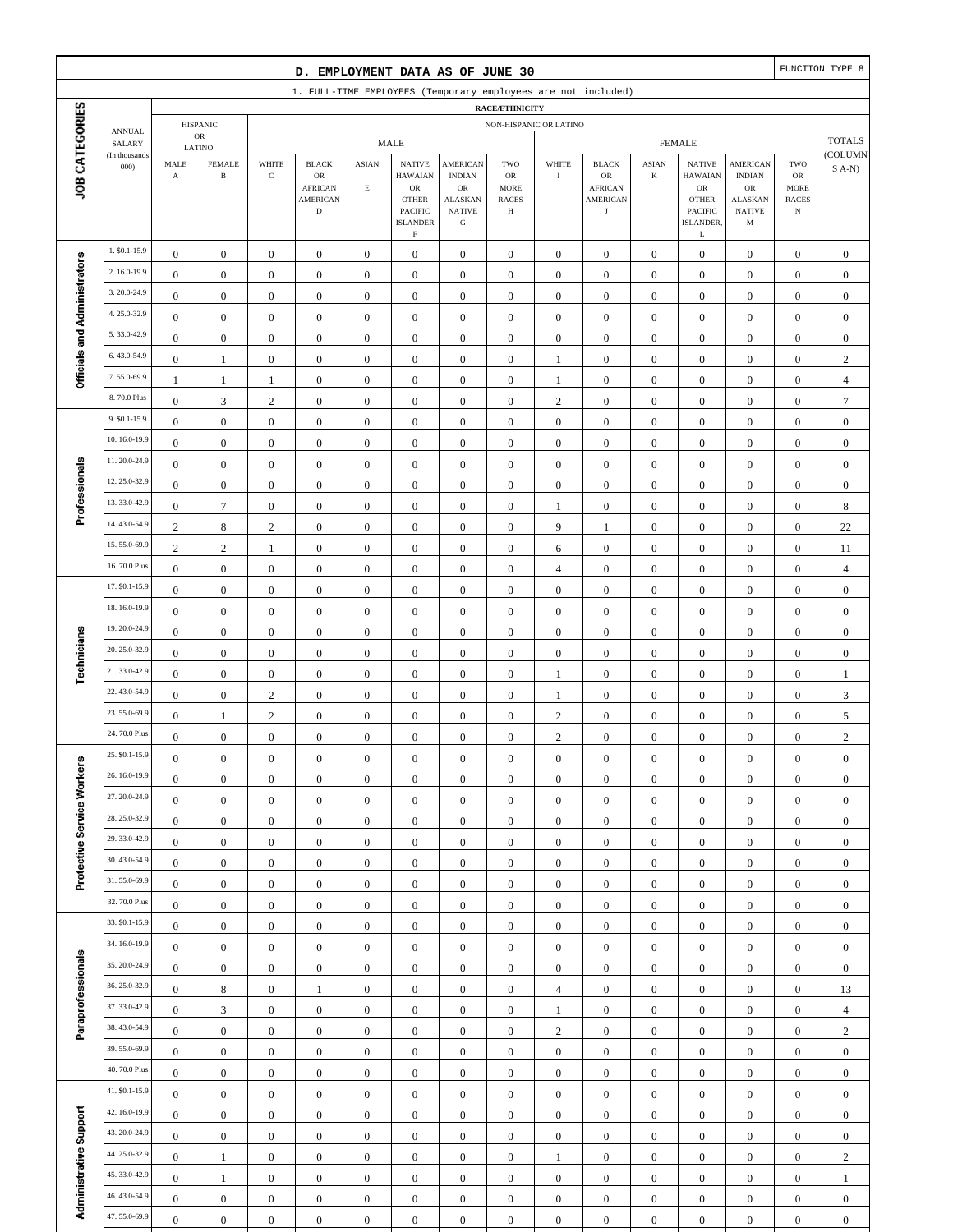|                                     |                              |                          |                               |                      | D. EMPLOYMENT DATA AS OF JUNE 30                                          |                        |                                   |                            |                             |                   |                                   |                         |                                 |                                  |                             | FUNCTION TYPE 8             |
|-------------------------------------|------------------------------|--------------------------|-------------------------------|----------------------|---------------------------------------------------------------------------|------------------------|-----------------------------------|----------------------------|-----------------------------|-------------------|-----------------------------------|-------------------------|---------------------------------|----------------------------------|-----------------------------|-----------------------------|
|                                     |                              |                          |                               |                      | 1. FULL-TIME EMPLOYEES (Temporary employees are not included)             |                        |                                   |                            |                             |                   |                                   |                         |                                 |                                  |                             |                             |
|                                     |                              |                          |                               |                      |                                                                           |                        |                                   |                            | <b>RACE/ETHNICITY</b>       |                   |                                   |                         |                                 |                                  |                             |                             |
|                                     | <b>ANNUAL</b>                |                          | <b>HISPANIC</b><br>${\sf OR}$ |                      |                                                                           |                        | <b>MALE</b>                       |                            | NON-HISPANIC OR LATINO      |                   |                                   |                         | <b>FEMALE</b>                   |                                  |                             | <b>TOTALS</b>               |
|                                     | SALARY<br>(In thousands      |                          | LATINO                        |                      |                                                                           |                        |                                   |                            |                             |                   |                                   |                         |                                 |                                  |                             | (COLUMN                     |
| JOB CATEGORIES                      | 000)                         | MALE<br>$\boldsymbol{A}$ | <b>FEMALE</b><br>$\, {\bf B}$ | WHITE<br>$\mathbf C$ | <b>BLACK</b><br>OR                                                        | $\operatorname{ASIAN}$ | <b>NATIVE</b><br><b>HAWAIAN</b>   | AMERICAN<br><b>INDIAN</b>  | TWO<br>OR                   | WHITE<br>$\bf{I}$ | <b>BLACK</b><br>OR                | <b>ASIAN</b><br>$\bf K$ | <b>NATIVE</b><br><b>HAWAIAN</b> | <b>AMERICAN</b><br><b>INDIAN</b> | TWO<br>OR                   | $S(A-N)$                    |
|                                     |                              |                          |                               |                      | <b>AFRICAN</b><br><b>AMERICAN</b>                                         | Е                      | ${\rm OR}$<br><b>OTHER</b>        | OR<br>ALASKAN              | <b>MORE</b><br><b>RACES</b> |                   | <b>AFRICAN</b><br><b>AMERICAN</b> |                         | $_{\rm OR}$<br><b>OTHER</b>     | OR<br><b>ALASKAN</b>             | <b>MORE</b><br><b>RACES</b> |                             |
|                                     |                              |                          |                               |                      | $\mathbf D$                                                               |                        | <b>PACIFIC</b><br><b>ISLANDER</b> | <b>NATIVE</b><br>${\bf G}$ | $_{\rm H}$                  |                   | J                                 |                         | <b>PACIFIC</b><br>ISLANDER,     | <b>NATIVE</b><br>M               | $_{\rm N}$                  |                             |
|                                     |                              |                          |                               |                      |                                                                           |                        | $\rm F$                           |                            |                             |                   |                                   |                         | L                               |                                  |                             |                             |
|                                     | 49. \$0.1-15.9               | $\boldsymbol{0}$         | $\boldsymbol{0}$              | $\boldsymbol{0}$     | $\boldsymbol{0}$                                                          | $\boldsymbol{0}$       | $\boldsymbol{0}$                  | $\boldsymbol{0}$           | $\boldsymbol{0}$            | $\boldsymbol{0}$  | $\boldsymbol{0}$                  | $\boldsymbol{0}$        | $\boldsymbol{0}$                | $\boldsymbol{0}$                 | $\boldsymbol{0}$            | $\boldsymbol{0}$            |
| Skilled Craft Workers               | 50.16.0-19.9                 | $\boldsymbol{0}$         | $\boldsymbol{0}$              | $\boldsymbol{0}$     | $\boldsymbol{0}$                                                          | $\boldsymbol{0}$       | $\boldsymbol{0}$                  | $\boldsymbol{0}$           | $\boldsymbol{0}$            | $\boldsymbol{0}$  | $\boldsymbol{0}$                  | $\mathbf{0}$            | $\mathbf{0}$                    | $\boldsymbol{0}$                 | $\boldsymbol{0}$            | $\boldsymbol{0}$            |
|                                     | 51.20.0-24.9                 | $\mathbf{0}$             | $\boldsymbol{0}$              | $\boldsymbol{0}$     | $\boldsymbol{0}$                                                          | $\boldsymbol{0}$       | $\boldsymbol{0}$                  | $\mathbf{0}$               | $\boldsymbol{0}$            | $\boldsymbol{0}$  | $\boldsymbol{0}$                  | $\boldsymbol{0}$        | $\mathbf{0}$                    | $\boldsymbol{0}$                 | $\boldsymbol{0}$            | $\boldsymbol{0}$            |
|                                     | 52.25.0-32.9                 | $\mathbf{0}$             | $\boldsymbol{0}$              | $\boldsymbol{0}$     | $\boldsymbol{0}$                                                          | $\boldsymbol{0}$       | $\boldsymbol{0}$                  | $\boldsymbol{0}$           | $\boldsymbol{0}$            | $\boldsymbol{0}$  | $\boldsymbol{0}$                  | $\mathbf{0}$            | $\mathbf{0}$                    | $\boldsymbol{0}$                 | $\boldsymbol{0}$            | $\boldsymbol{0}$            |
|                                     | 53.33.0-42.9                 | $\boldsymbol{0}$         | $\boldsymbol{0}$              | $\boldsymbol{0}$     | $\boldsymbol{0}$                                                          | $\boldsymbol{0}$       | $\boldsymbol{0}$                  | $\boldsymbol{0}$           | $\boldsymbol{0}$            | $\boldsymbol{0}$  | $\boldsymbol{0}$                  | $\boldsymbol{0}$        | $\boldsymbol{0}$                | $\boldsymbol{0}$                 | $\boldsymbol{0}$            | $\boldsymbol{0}$            |
|                                     | 54.43.0-54.9                 | $\boldsymbol{0}$         | $\boldsymbol{0}$              | $\boldsymbol{0}$     | $\boldsymbol{0}$                                                          | $\boldsymbol{0}$       | $\boldsymbol{0}$                  | $\boldsymbol{0}$           | $\boldsymbol{0}$            | $\boldsymbol{0}$  | $\mathbf{0}$                      | $\mathbf{0}$            | $\boldsymbol{0}$                | $\boldsymbol{0}$                 | $\boldsymbol{0}$            | $\boldsymbol{0}$            |
|                                     | 55.55.0-69.9                 | $\overline{0}$           | $\boldsymbol{0}$              | $\boldsymbol{0}$     | $\boldsymbol{0}$                                                          | $\mathbf{0}$           | $\mathbf{0}$                      | $\boldsymbol{0}$           | $\boldsymbol{0}$            | $\boldsymbol{0}$  | $\boldsymbol{0}$                  | $\boldsymbol{0}$        | $\mathbf{0}$                    | $\boldsymbol{0}$                 | $\boldsymbol{0}$            | $\boldsymbol{0}$            |
|                                     | 56.70.0 Plus                 | $\mathbf{0}$             | $\boldsymbol{0}$              | $\boldsymbol{0}$     | $\boldsymbol{0}$                                                          | $\boldsymbol{0}$       | $\mathbf{0}$                      | $\mathbf{0}$               | $\boldsymbol{0}$            | $\boldsymbol{0}$  | $\boldsymbol{0}$                  | $\boldsymbol{0}$        | $\mathbf{0}$                    | $\boldsymbol{0}$                 | $\boldsymbol{0}$            | $\boldsymbol{0}$            |
|                                     | 57. \$0.1-15.9               | $\boldsymbol{0}$         | $\boldsymbol{0}$              | $\boldsymbol{0}$     | $\boldsymbol{0}$                                                          | $\boldsymbol{0}$       | $\boldsymbol{0}$                  | $\boldsymbol{0}$           | $\boldsymbol{0}$            | $\boldsymbol{0}$  | $\boldsymbol{0}$                  | $\boldsymbol{0}$        | $\boldsymbol{0}$                | $\boldsymbol{0}$                 | $\boldsymbol{0}$            | $\boldsymbol{0}$            |
|                                     | 58.16.0-19.9                 | $\mathbf{0}$             | $\boldsymbol{0}$              | $\boldsymbol{0}$     | $\boldsymbol{0}$                                                          | $\mathbf{0}$           | $\boldsymbol{0}$                  | $\boldsymbol{0}$           | $\boldsymbol{0}$            | $\boldsymbol{0}$  | $\mathbf{0}$                      | $\boldsymbol{0}$        | $\boldsymbol{0}$                | $\boldsymbol{0}$                 | $\boldsymbol{0}$            | $\boldsymbol{0}$            |
|                                     | 59.20.0-24.9                 | $\overline{0}$           | $\boldsymbol{0}$              | $\boldsymbol{0}$     | $\boldsymbol{0}$                                                          | $\boldsymbol{0}$       | $\boldsymbol{0}$                  | $\boldsymbol{0}$           | $\boldsymbol{0}$            | $\boldsymbol{0}$  | $\boldsymbol{0}$                  | $\boldsymbol{0}$        | $\boldsymbol{0}$                | $\boldsymbol{0}$                 | $\boldsymbol{0}$            | $\boldsymbol{0}$            |
|                                     | 60.25.0-32.9                 | $\boldsymbol{0}$         | $\mathbf{1}$                  | $\boldsymbol{0}$     | $\boldsymbol{0}$                                                          | $\boldsymbol{0}$       | $\boldsymbol{0}$                  | $\boldsymbol{0}$           | $\boldsymbol{0}$            | $\boldsymbol{0}$  | $\boldsymbol{0}$                  | $\boldsymbol{0}$        | $\boldsymbol{0}$                | $\boldsymbol{0}$                 | $\boldsymbol{0}$            | $\mathbf{1}$                |
| Service-Maintenance                 | 61.33.0-42.9                 | $\overline{2}$           | $\boldsymbol{0}$              | $\boldsymbol{0}$     | $\boldsymbol{0}$                                                          | $\boldsymbol{0}$       | $\boldsymbol{0}$                  | $\boldsymbol{0}$           | $\boldsymbol{0}$            | $\sqrt{2}$        | $\boldsymbol{0}$                  | $\boldsymbol{0}$        | $\boldsymbol{0}$                | $\boldsymbol{0}$                 | $\boldsymbol{0}$            | $\overline{4}$              |
|                                     | 62.43.0-54.9                 | $\boldsymbol{0}$         | $\boldsymbol{0}$              | $\boldsymbol{0}$     | $\boldsymbol{0}$                                                          | $\boldsymbol{0}$       | $\boldsymbol{0}$                  | $\boldsymbol{0}$           | $\boldsymbol{0}$            | $\boldsymbol{0}$  | $\mathbf{0}$                      | $\mathbf{0}$            | $\boldsymbol{0}$                | $\boldsymbol{0}$                 | $\boldsymbol{0}$            | $\boldsymbol{0}$            |
|                                     | 63.55.0-69.9                 | $\overline{0}$           | $\boldsymbol{0}$              | $\boldsymbol{0}$     | $\boldsymbol{0}$                                                          | $\boldsymbol{0}$       | $\boldsymbol{0}$                  | $\boldsymbol{0}$           | $\boldsymbol{0}$            | $\boldsymbol{0}$  | $\boldsymbol{0}$                  | $\boldsymbol{0}$        | $\boldsymbol{0}$                | $\boldsymbol{0}$                 | $\boldsymbol{0}$            | $\boldsymbol{0}$            |
|                                     | 64.70.0 Plus                 | $\mathbf{0}$             | $\boldsymbol{0}$              | $\boldsymbol{0}$     | $\boldsymbol{0}$                                                          | $\boldsymbol{0}$       | $\boldsymbol{0}$                  | $\boldsymbol{0}$           | $\boldsymbol{0}$            | $\boldsymbol{0}$  | $\boldsymbol{0}$                  | $\boldsymbol{0}$        | $\boldsymbol{0}$                | $\boldsymbol{0}$                 | $\boldsymbol{0}$            | $\boldsymbol{0}$            |
| 65. TOTAL FULL TIME<br>(Lines 1-64) |                              | $\tau$                   | 37                            | 10                   | $\mathbf{1}$                                                              | $\boldsymbol{0}$       | $\boldsymbol{0}$                  | $\boldsymbol{0}$           | $\boldsymbol{0}$            | 40                | $\mathbf{1}$                      | $\boldsymbol{0}$        | $\boldsymbol{0}$                | $\boldsymbol{0}$                 | $\boldsymbol{0}$            | 96                          |
|                                     |                              |                          |                               |                      |                                                                           |                        |                                   |                            |                             |                   |                                   |                         |                                 |                                  |                             |                             |
| 66.OFFICIALS/ADMIN                  |                              |                          | $2$ .                         |                      | OTHER THAN FULLTIME                                                       |                        | <b>EMPLOYEES</b>                  |                            |                             |                   | (Including temporary              |                         | employees)                      |                                  |                             |                             |
| 67.PROFESSIONALS                    |                              | $\mathbf{0}$             | $\boldsymbol{0}$              | $\boldsymbol{0}$     | $\boldsymbol{0}$                                                          | $\boldsymbol{0}$       | $\boldsymbol{0}$                  | $\boldsymbol{0}$           | $\boldsymbol{0}$            | $\boldsymbol{0}$  | $\boldsymbol{0}$                  | $\mathbf{0}$            | $\boldsymbol{0}$                | $\boldsymbol{0}$                 | $\boldsymbol{0}$            | $\boldsymbol{0}$            |
| 68.TECHNICIANS                      |                              | $\mathbf{0}$             | $\boldsymbol{0}$              | $\overline{c}$       | $\boldsymbol{0}$                                                          | $\boldsymbol{0}$       | $\boldsymbol{0}$                  | $\boldsymbol{0}$           | $\boldsymbol{0}$            | 1                 | $\boldsymbol{0}$                  | $\mathbf{0}$            | $\boldsymbol{0}$                | $\boldsymbol{0}$                 | $\boldsymbol{0}$            | $\ensuremath{\mathfrak{Z}}$ |
|                                     | <b>69.PROTECTIVE SERVICE</b> | $\mathbf{0}$             | $\boldsymbol{0}$              | $\boldsymbol{0}$     | $\boldsymbol{0}$                                                          | $\boldsymbol{0}$       | $\boldsymbol{0}$                  | $\boldsymbol{0}$           | $\boldsymbol{0}$            | $\boldsymbol{0}$  | $\boldsymbol{0}$                  | $\boldsymbol{0}$        | $\boldsymbol{0}$                | $\boldsymbol{0}$                 | $\boldsymbol{0}$            | $\boldsymbol{0}$            |
|                                     | 70.PARA-PROFESSIONAL         | $\boldsymbol{0}$         | $\boldsymbol{0}$              | $\boldsymbol{0}$     | $\boldsymbol{0}$                                                          | $\boldsymbol{0}$       | $\boldsymbol{0}$                  | $\boldsymbol{0}$           | $\boldsymbol{0}$            | $\boldsymbol{0}$  | $\boldsymbol{0}$                  | $\boldsymbol{0}$        | $\mathbf{0}$                    | $\boldsymbol{0}$                 | $\boldsymbol{0}$            | $\boldsymbol{0}$            |
| 71.ADMIN. SUPPORT                   |                              | $\boldsymbol{0}$         | $\boldsymbol{0}$              | $\boldsymbol{0}$     | $\boldsymbol{0}$                                                          | $\boldsymbol{0}$       | $\boldsymbol{0}$                  | $\mathbf{0}$               | $\boldsymbol{0}$            | $\boldsymbol{0}$  | $\boldsymbol{0}$                  | $\boldsymbol{0}$        | $\boldsymbol{0}$                | $\boldsymbol{0}$                 | $\boldsymbol{0}$            | $\boldsymbol{0}$            |
| 72.SKILLED CRAFT                    |                              | $\Omega$                 | $\theta$                      | $\Omega$             | $\Omega$                                                                  | $\Omega$               | $\boldsymbol{0}$                  | $\theta$                   | $\Omega$                    | $\Omega$          | $\Omega$                          | $\theta$                | $\theta$                        | $\Omega$                         | $\Omega$                    | $\Omega$                    |
|                                     | 73.SERVICE/MAINTENAN         | $\boldsymbol{0}$         | $\boldsymbol{0}$              | $\boldsymbol{0}$     | $\mathbf{0}$                                                              | $\boldsymbol{0}$       | $\boldsymbol{0}$                  | $\boldsymbol{0}$           | $\boldsymbol{0}$            | $\boldsymbol{0}$  | $\mathbf{0}$                      | $\boldsymbol{0}$        | $\mathbf{0}$                    | $\boldsymbol{0}$                 | $\mathbf{0}$                | $\boldsymbol{0}$            |
| CE                                  |                              | $\mathbf{0}$             | $\boldsymbol{0}$              | $\mathbf{0}$         | $\mathbf{0}$                                                              | $\boldsymbol{0}$       | $\mathbf{0}$                      | $\boldsymbol{0}$           | $\boldsymbol{0}$            | $\boldsymbol{0}$  | $\mathbf{0}$                      | $\overline{0}$          | $\mathbf{0}$                    | $\mathbf{0}$                     | $\boldsymbol{0}$            | $\boldsymbol{0}$            |
| <b>FULL TIME</b>                    | 74. TOTAL OTHER THAN         | $\mathbf{0}$             | $\boldsymbol{0}$              | $\overline{c}$       | $\mathbf{0}$                                                              | $\mathbf{0}$           | $\mathbf{0}$                      | $\mathbf{0}$               | $\boldsymbol{0}$            | $\mathbf{1}$      | $\mathbf{0}$                      | $\mathbf{0}$            | $\boldsymbol{0}$                | $\boldsymbol{0}$                 | $\boldsymbol{0}$            | 3                           |
| (Lines 66-73)                       |                              |                          |                               |                      |                                                                           |                        |                                   |                            |                             |                   |                                   |                         |                                 |                                  |                             |                             |
|                                     |                              |                          |                               |                      | 3. NEW HIRES DURING FISCAL YEAR Permanent full time only JULY 1 - JUNE 30 |                        |                                   |                            |                             |                   |                                   |                         |                                 |                                  |                             |                             |
| 75.OFFICIALS/ADMIN                  |                              | $\boldsymbol{0}$         | 1                             | $\boldsymbol{0}$     | $\mathbf{0}$                                                              | $\boldsymbol{0}$       | $\mathbf{0}$                      | $\boldsymbol{0}$           | $\boldsymbol{0}$            | $\mathbf{0}$      | $\overline{0}$                    | $\mathbf{0}$            | $\boldsymbol{0}$                | $\boldsymbol{0}$                 | $\overline{0}$              | 1                           |
| 76.PROFESSIONALS                    |                              | $\boldsymbol{0}$         | $\sqrt{2}$                    | $\boldsymbol{0}$     | $\boldsymbol{0}$                                                          | $\mathbf{0}$           | $\mathbf{0}$                      | $\mathbf{0}$               | $\boldsymbol{0}$            | 1                 | $\mathbf{0}$                      | $\overline{0}$          | $\mathbf{0}$                    | $\boldsymbol{0}$                 | $\overline{0}$              | $\mathfrak{Z}$              |
| 77.TECHNICIANS                      |                              | $\boldsymbol{0}$         | $\boldsymbol{0}$              | $\boldsymbol{0}$     | $\boldsymbol{0}$                                                          | $\bf{0}$               | $\boldsymbol{0}$                  | $\boldsymbol{0}$           | $\overline{0}$              | $\boldsymbol{0}$  | $\boldsymbol{0}$                  | $\boldsymbol{0}$        | $\boldsymbol{0}$                | $\overline{0}$                   | $\boldsymbol{0}$            | $\boldsymbol{0}$            |
|                                     | 78. PROTECTIVE SERVICE       | $\mathbf{0}$             | $\boldsymbol{0}$              | $\overline{0}$       | $\boldsymbol{0}$                                                          | $\mathbf{0}$           | $\boldsymbol{0}$                  | $\boldsymbol{0}$           | $\overline{0}$              | $\boldsymbol{0}$  | $\boldsymbol{0}$                  | $\boldsymbol{0}$        | $\boldsymbol{0}$                | $\overline{0}$                   | $\boldsymbol{0}$            | $\boldsymbol{0}$            |
|                                     | 79.PARA-PROFESSIONAL         | $\overline{0}$           | $\tau$                        | $\overline{0}$       | $\mathbf{0}$                                                              | $\overline{0}$         | $\mathbf{0}$                      | $\mathbf{0}$               | $\overline{0}$              | 3                 | $\overline{0}$                    | $\mathbf{0}$            | $\mathbf{0}$                    | $\overline{0}$                   | $\mathbf{0}$                | 10                          |
| 80.ADMIN. SUPPORT                   |                              | $\mathbf{0}$             | $\boldsymbol{0}$              | $\boldsymbol{0}$     | $\boldsymbol{0}$                                                          | $\mathbf{0}$           | $\boldsymbol{0}$                  | $\mathbf{0}$               | $\boldsymbol{0}$            | $\boldsymbol{0}$  | $\boldsymbol{0}$                  | $\mathbf{0}$            | $\mathbf{0}$                    | $\boldsymbol{0}$                 | $\overline{0}$              | $\boldsymbol{0}$            |
| 81.SKILLED CRAFT                    |                              | $\mathbf{0}$             | $\boldsymbol{0}$              | $\boldsymbol{0}$     | $\boldsymbol{0}$                                                          | $\boldsymbol{0}$       | $\boldsymbol{0}$                  | $\boldsymbol{0}$           | $\boldsymbol{0}$            | $\boldsymbol{0}$  | $\boldsymbol{0}$                  | $\boldsymbol{0}$        | $\boldsymbol{0}$                | $\boldsymbol{0}$                 | $\boldsymbol{0}$            | $\boldsymbol{0}$            |
|                                     | 82.SERVICE/MAINTENAN         | $\overline{0}$           | $\boldsymbol{0}$              | $\boldsymbol{0}$     | $\boldsymbol{0}$                                                          | $\boldsymbol{0}$       | $\boldsymbol{0}$                  | $\boldsymbol{0}$           | $\boldsymbol{0}$            | $\boldsymbol{0}$  | $\mathbf{0}$                      | $\mathbf{0}$            | $\mathbf{0}$                    | $\boldsymbol{0}$                 | $\boldsymbol{0}$            | $\boldsymbol{0}$            |
| CЕ<br>83. TOTAL NEW HIRES           |                              | $\mathbf{0}$             |                               |                      |                                                                           |                        |                                   |                            |                             |                   |                                   |                         |                                 |                                  |                             |                             |
| (Lines 75-82)                       |                              |                          | 10                            | $\boldsymbol{0}$     | $\boldsymbol{0}$                                                          | $\boldsymbol{0}$       | $\boldsymbol{0}$                  | $\boldsymbol{0}$           | $\boldsymbol{0}$            | $\overline{4}$    | $\boldsymbol{0}$                  | $\boldsymbol{0}$        | $\boldsymbol{0}$                | $\boldsymbol{0}$                 | $\boldsymbol{0}$            | 14                          |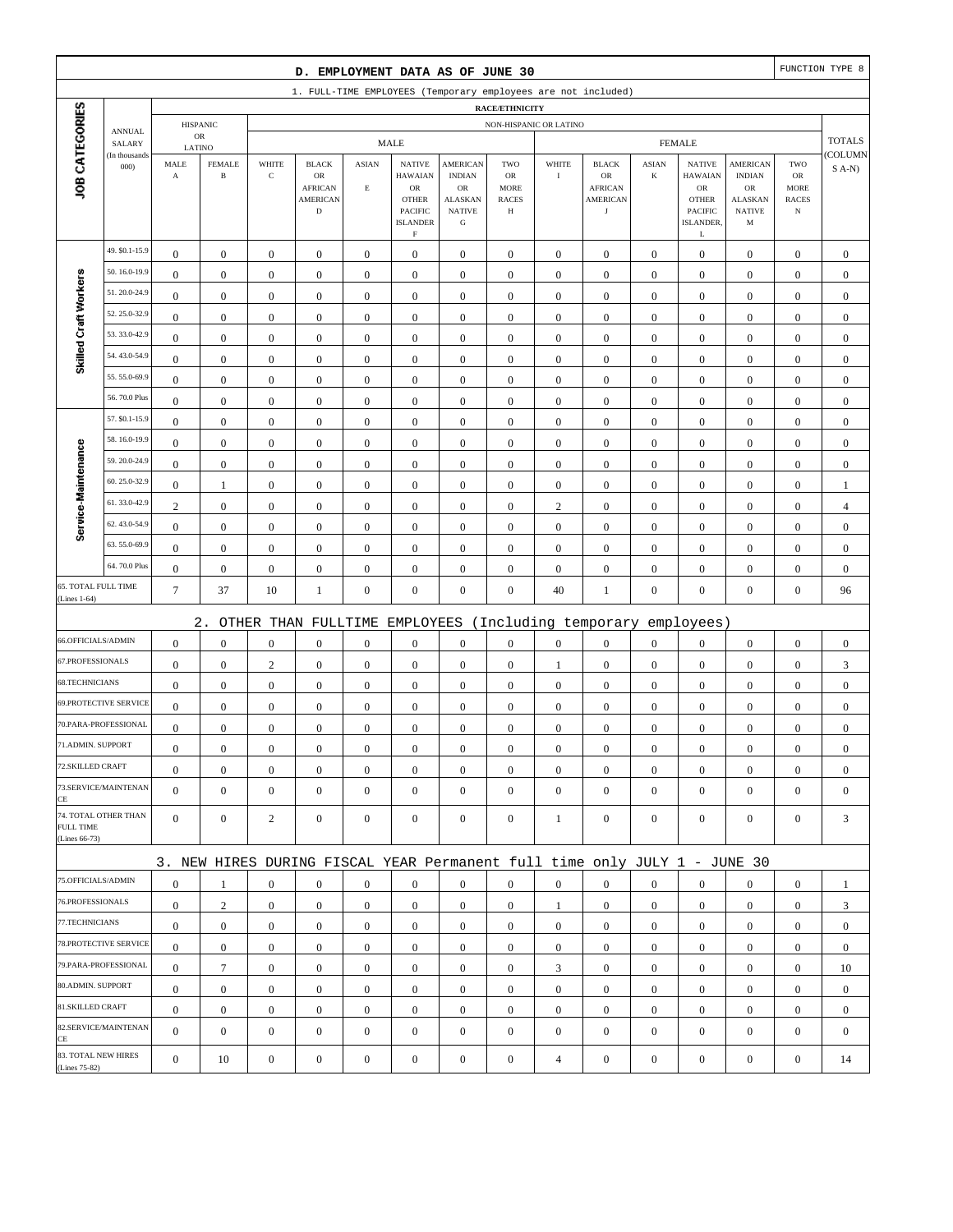|                              |                                |                                  |                                  |                                      |                                                                        |                                                   |                                                                                                        | D. EMPLOYMENT DATA AS OF JUNE 30                                                               |                                                       |                                      |                                                               |                                      |                                                                                                    |                                                                                          |                                                                | FUNCTION TYPE 9                    |
|------------------------------|--------------------------------|----------------------------------|----------------------------------|--------------------------------------|------------------------------------------------------------------------|---------------------------------------------------|--------------------------------------------------------------------------------------------------------|------------------------------------------------------------------------------------------------|-------------------------------------------------------|--------------------------------------|---------------------------------------------------------------|--------------------------------------|----------------------------------------------------------------------------------------------------|------------------------------------------------------------------------------------------|----------------------------------------------------------------|------------------------------------|
|                              |                                |                                  |                                  |                                      |                                                                        |                                                   |                                                                                                        |                                                                                                | <b>RACE/ETHNICITY</b>                                 |                                      | 1. FULL-TIME EMPLOYEES (Temporary employees are not included) |                                      |                                                                                                    |                                                                                          |                                                                |                                    |
|                              | <b>ANNUAL</b>                  |                                  | <b>HISPANIC</b>                  |                                      |                                                                        |                                                   |                                                                                                        |                                                                                                |                                                       | NON-HISPANIC OR LATINO               |                                                               |                                      |                                                                                                    |                                                                                          |                                                                |                                    |
|                              | SALARY                         |                                  | ${\rm OR}$<br>LATINO             |                                      |                                                                        |                                                   | <b>MALE</b>                                                                                            |                                                                                                |                                                       |                                      |                                                               |                                      | <b>FEMALE</b>                                                                                      |                                                                                          |                                                                | <b>TOTALS</b><br>COLUMN            |
| JOB CATEGORIES               | In thousands<br>000)           | MALE<br>$\mathbf A$              | <b>FEMALE</b><br>$\, {\bf B}$    | WHITE<br>$\mathbf C$                 | <b>BLACK</b><br>OR<br><b>AFRICAN</b><br><b>AMERICAN</b><br>$\mathbf D$ | $\operatorname{ASIAN}$<br>$\mathop{\hbox{\bf E}}$ | <b>NATIVE</b><br><b>HAWAIAN</b><br>${\rm OR}$<br><b>OTHER</b><br>PACIFIC<br><b>ISLANDER</b><br>$\rm F$ | <b>AMERICAN</b><br><b>INDIAN</b><br>${\sf OR}$<br><b>ALASKAN</b><br><b>NATIVE</b><br>${\bf G}$ | TWO<br>${\sf OR}$<br><b>MORE</b><br><b>RACES</b><br>H | WHITE<br>$\rm I$                     | <b>BLACK</b><br>OR<br><b>AFRICAN</b><br><b>AMERICAN</b><br>J  | <b>ASIAN</b><br>$\bf K$              | <b>NATIVE</b><br><b>HAWAIAN</b><br>$_{\rm OR}$<br><b>OTHER</b><br><b>PACIFIC</b><br>ISLANDER,<br>L | AMERICAN<br><b>INDIAN</b><br>${\sf OR}$<br><b>ALASKAN</b><br><b>NATIVE</b><br>$_{\rm M}$ | TWO<br>${\sf OR}$<br><b>MORE</b><br><b>RACES</b><br>$_{\rm N}$ | $S(A-N)$                           |
|                              | 1. \$0.1-15.9                  | $\boldsymbol{0}$                 | $\boldsymbol{0}$                 | $\boldsymbol{0}$                     | $\boldsymbol{0}$                                                       | $\boldsymbol{0}$                                  | $\boldsymbol{0}$                                                                                       | $\boldsymbol{0}$                                                                               | $\boldsymbol{0}$                                      | $\boldsymbol{0}$                     | $\boldsymbol{0}$                                              | $\boldsymbol{0}$                     | $\boldsymbol{0}$                                                                                   | $\boldsymbol{0}$                                                                         | $\boldsymbol{0}$                                               | $\boldsymbol{0}$                   |
| Officials and Administrators | 2.16.0-19.9                    | $\boldsymbol{0}$                 | $\boldsymbol{0}$                 | $\boldsymbol{0}$                     | $\boldsymbol{0}$                                                       | $\mathbf{0}$                                      | $\boldsymbol{0}$                                                                                       | $\boldsymbol{0}$                                                                               | $\boldsymbol{0}$                                      | $\boldsymbol{0}$                     | $\boldsymbol{0}$                                              | $\boldsymbol{0}$                     | $\boldsymbol{0}$                                                                                   | $\mathbf{0}$                                                                             | $\boldsymbol{0}$                                               | $\boldsymbol{0}$                   |
|                              | 3.20.0-24.9                    | $\boldsymbol{0}$                 | $\boldsymbol{0}$                 | $\boldsymbol{0}$                     | $\boldsymbol{0}$                                                       | $\boldsymbol{0}$                                  | $\boldsymbol{0}$                                                                                       | $\boldsymbol{0}$                                                                               | $\boldsymbol{0}$                                      | $\boldsymbol{0}$                     | $\boldsymbol{0}$                                              | $\mathbf{0}$                         | $\boldsymbol{0}$                                                                                   | $\boldsymbol{0}$                                                                         | $\boldsymbol{0}$                                               | $\boldsymbol{0}$                   |
|                              | 4.25.0-32.9                    | $\boldsymbol{0}$                 | $\boldsymbol{0}$                 | $\boldsymbol{0}$                     | $\boldsymbol{0}$                                                       | $\boldsymbol{0}$                                  | $\mathbf{0}$                                                                                           | $\boldsymbol{0}$                                                                               | $\boldsymbol{0}$                                      | $\boldsymbol{0}$                     | $\boldsymbol{0}$                                              | $\boldsymbol{0}$                     | $\boldsymbol{0}$                                                                                   | $\boldsymbol{0}$                                                                         | $\boldsymbol{0}$                                               | $\boldsymbol{0}$                   |
|                              | 5.33.0-42.9                    | $\boldsymbol{0}$                 | $\boldsymbol{0}$                 | $\boldsymbol{0}$                     | $\boldsymbol{0}$                                                       | $\boldsymbol{0}$                                  | $\boldsymbol{0}$                                                                                       | $\boldsymbol{0}$                                                                               | $\boldsymbol{0}$                                      | $\boldsymbol{0}$                     | $\boldsymbol{0}$                                              | $\boldsymbol{0}$                     | $\boldsymbol{0}$                                                                                   | $\boldsymbol{0}$                                                                         | $\boldsymbol{0}$                                               | $\boldsymbol{0}$                   |
|                              | 6.43.0-54.9                    | $\mathbf{0}$                     | $\boldsymbol{0}$                 | $\boldsymbol{0}$                     | $\boldsymbol{0}$                                                       | $\mathbf{0}$                                      | $\boldsymbol{0}$                                                                                       | $\boldsymbol{0}$                                                                               | $\boldsymbol{0}$                                      | $\boldsymbol{0}$                     | $\boldsymbol{0}$                                              | $\boldsymbol{0}$                     | $\mathbf{0}$                                                                                       | $\overline{0}$                                                                           | $\boldsymbol{0}$                                               | $\boldsymbol{0}$                   |
|                              | 7.55.0-69.9                    | $\boldsymbol{0}$                 | $\mathbf{0}$                     | $\boldsymbol{0}$                     | $\boldsymbol{0}$                                                       | $\boldsymbol{0}$                                  | $\boldsymbol{0}$                                                                                       | $\boldsymbol{0}$                                                                               | $\boldsymbol{0}$                                      | $\boldsymbol{0}$                     | $\boldsymbol{0}$                                              | $\boldsymbol{0}$                     | $\mathbf{0}$                                                                                       | $\boldsymbol{0}$                                                                         | $\boldsymbol{0}$                                               | $\boldsymbol{0}$                   |
|                              | 8.70.0 Plus                    | $\boldsymbol{0}$                 | $\boldsymbol{0}$                 | $\boldsymbol{0}$                     | $\boldsymbol{0}$                                                       | $\boldsymbol{0}$                                  | $\boldsymbol{0}$                                                                                       | $\boldsymbol{0}$                                                                               | $\boldsymbol{0}$                                      | $\mathbf{1}$                         | $\boldsymbol{0}$                                              | $\boldsymbol{0}$                     | $\mathbf{0}$                                                                                       | $\boldsymbol{0}$                                                                         | $\boldsymbol{0}$                                               | 1                                  |
|                              | 9. \$0.1-15.9                  | $\boldsymbol{0}$                 | $\boldsymbol{0}$                 | $\boldsymbol{0}$                     | $\boldsymbol{0}$                                                       | $\boldsymbol{0}$                                  | $\boldsymbol{0}$                                                                                       | $\boldsymbol{0}$                                                                               | $\boldsymbol{0}$                                      | $\boldsymbol{0}$                     | $\boldsymbol{0}$                                              | $\boldsymbol{0}$                     | $\mathbf{0}$                                                                                       | $\boldsymbol{0}$                                                                         | $\boldsymbol{0}$                                               | $\boldsymbol{0}$                   |
|                              | 10.16.0-19.9                   | $\overline{0}$                   | $\boldsymbol{0}$                 | $\mathbf{0}$                         | $\boldsymbol{0}$                                                       | $\boldsymbol{0}$                                  | $\boldsymbol{0}$                                                                                       | $\boldsymbol{0}$                                                                               | $\boldsymbol{0}$                                      | $\boldsymbol{0}$                     | $\boldsymbol{0}$                                              | $\boldsymbol{0}$                     | $\mathbf{0}$                                                                                       | $\boldsymbol{0}$                                                                         | $\boldsymbol{0}$                                               | $\boldsymbol{0}$                   |
|                              | 11.20.0-24.9                   | $\boldsymbol{0}$                 | $\boldsymbol{0}$                 | $\boldsymbol{0}$                     | $\boldsymbol{0}$                                                       | $\mathbf{0}$                                      | $\boldsymbol{0}$                                                                                       | $\boldsymbol{0}$                                                                               | $\boldsymbol{0}$                                      | $\boldsymbol{0}$                     | $\boldsymbol{0}$                                              | $\mathbf{0}$                         | $\mathbf{0}$                                                                                       | $\boldsymbol{0}$                                                                         | $\boldsymbol{0}$                                               | $\boldsymbol{0}$                   |
| Professionals                | 12.25.0-32.9                   | $\boldsymbol{0}$                 | $\boldsymbol{0}$                 | $\boldsymbol{0}$                     | $\boldsymbol{0}$                                                       | $\boldsymbol{0}$                                  | $\boldsymbol{0}$                                                                                       | $\boldsymbol{0}$                                                                               | $\boldsymbol{0}$                                      | $\boldsymbol{0}$                     | $\boldsymbol{0}$                                              | $\boldsymbol{0}$                     | $\boldsymbol{0}$                                                                                   | $\boldsymbol{0}$                                                                         | $\boldsymbol{0}$                                               | $\boldsymbol{0}$                   |
|                              | 13.33.0-42.9                   | $\boldsymbol{0}$                 | $\boldsymbol{0}$                 | $\boldsymbol{0}$                     | $\boldsymbol{0}$                                                       | $\boldsymbol{0}$                                  | $\boldsymbol{0}$                                                                                       | $\boldsymbol{0}$                                                                               | $\boldsymbol{0}$                                      | $\boldsymbol{0}$                     | $\boldsymbol{0}$                                              | $\boldsymbol{0}$                     | $\boldsymbol{0}$                                                                                   | $\boldsymbol{0}$                                                                         | $\boldsymbol{0}$                                               | $\boldsymbol{0}$                   |
|                              | 14.43.0-54.9                   | $\overline{0}$                   | $\boldsymbol{0}$                 | $\mathbf{0}$                         | $\boldsymbol{0}$                                                       | $\boldsymbol{0}$                                  | $\boldsymbol{0}$                                                                                       | $\boldsymbol{0}$                                                                               | $\boldsymbol{0}$                                      | $\boldsymbol{0}$                     | $\boldsymbol{0}$                                              | $\boldsymbol{0}$                     | $\mathbf{0}$                                                                                       | $\overline{0}$                                                                           | $\boldsymbol{0}$                                               | $\boldsymbol{0}$                   |
|                              | 15.55.0-69.9                   | $\boldsymbol{0}$                 | $\mathbf{0}$                     | $\boldsymbol{0}$                     | $\boldsymbol{0}$                                                       | $\boldsymbol{0}$                                  | $\boldsymbol{0}$                                                                                       | $\boldsymbol{0}$                                                                               | $\boldsymbol{0}$                                      | $\boldsymbol{0}$                     | $\boldsymbol{0}$                                              | $\boldsymbol{0}$                     | $\mathbf{0}$                                                                                       | $\boldsymbol{0}$                                                                         | $\boldsymbol{0}$                                               | $\boldsymbol{0}$                   |
|                              | 16.70.0 Plus                   | $\boldsymbol{0}$                 | $\boldsymbol{0}$                 | $\boldsymbol{0}$                     | $\boldsymbol{0}$                                                       | $\boldsymbol{0}$                                  | $\boldsymbol{0}$                                                                                       | $\boldsymbol{0}$                                                                               | $\boldsymbol{0}$                                      | $\boldsymbol{0}$                     | $\boldsymbol{0}$                                              | $\boldsymbol{0}$                     | $\mathbf{0}$                                                                                       | $\boldsymbol{0}$                                                                         | $\boldsymbol{0}$                                               | $\boldsymbol{0}$                   |
|                              | 17. \$0.1-15.9                 | $\boldsymbol{0}$                 | $\boldsymbol{0}$                 | $\boldsymbol{0}$                     | $\boldsymbol{0}$                                                       | $\boldsymbol{0}$                                  | $\boldsymbol{0}$                                                                                       | $\boldsymbol{0}$                                                                               | $\boldsymbol{0}$                                      | $\boldsymbol{0}$                     | $\boldsymbol{0}$                                              | $\boldsymbol{0}$                     | $\boldsymbol{0}$                                                                                   | $\boldsymbol{0}$                                                                         | $\boldsymbol{0}$                                               | $\boldsymbol{0}$                   |
|                              | 18.16.0-19.9                   | $\overline{0}$                   | $\boldsymbol{0}$                 | $\boldsymbol{0}$                     | $\boldsymbol{0}$                                                       | $\boldsymbol{0}$                                  | $\boldsymbol{0}$                                                                                       | $\boldsymbol{0}$                                                                               | $\boldsymbol{0}$                                      | $\boldsymbol{0}$                     | $\boldsymbol{0}$                                              | $\mathbf{0}$                         | $\mathbf{0}$                                                                                       | $\boldsymbol{0}$                                                                         | $\boldsymbol{0}$                                               | $\boldsymbol{0}$                   |
|                              | 19.20.0-24.9                   | $\boldsymbol{0}$                 | $\boldsymbol{0}$                 | $\boldsymbol{0}$                     | $\boldsymbol{0}$                                                       | $\boldsymbol{0}$                                  | $\boldsymbol{0}$                                                                                       | $\boldsymbol{0}$                                                                               | $\boldsymbol{0}$                                      | $\boldsymbol{0}$                     | $\boldsymbol{0}$                                              | $\boldsymbol{0}$                     | $\mathbf{0}$                                                                                       | $\boldsymbol{0}$                                                                         | $\boldsymbol{0}$                                               | $\boldsymbol{0}$                   |
| Technicians                  | 20.25.0-32.9                   | $\boldsymbol{0}$                 | $\boldsymbol{0}$                 | $\boldsymbol{0}$                     | $\boldsymbol{0}$                                                       | $\boldsymbol{0}$                                  | $\mathbf{0}$                                                                                           | $\boldsymbol{0}$                                                                               | $\boldsymbol{0}$                                      | $\boldsymbol{0}$                     | $\boldsymbol{0}$                                              | $\boldsymbol{0}$                     | $\boldsymbol{0}$                                                                                   | $\boldsymbol{0}$                                                                         | $\boldsymbol{0}$                                               | $\boldsymbol{0}$                   |
|                              | 21.33.0-42.9                   | $\boldsymbol{0}$                 | $\mathbf{1}$                     | $\boldsymbol{0}$                     | $\boldsymbol{0}$                                                       | $\boldsymbol{0}$                                  | $\boldsymbol{0}$                                                                                       | $\boldsymbol{0}$                                                                               | $\boldsymbol{0}$                                      | $\boldsymbol{0}$                     | $\boldsymbol{0}$                                              | $\boldsymbol{0}$                     | $\boldsymbol{0}$                                                                                   | $\boldsymbol{0}$                                                                         | $\boldsymbol{0}$                                               | $\mathbf{1}$                       |
|                              | 22.43.0-54.9                   | $\boldsymbol{0}$                 | $\boldsymbol{0}$                 | $\boldsymbol{0}$                     | $\boldsymbol{0}$                                                       | $\mathbf{0}$                                      | $\boldsymbol{0}$                                                                                       | $\boldsymbol{0}$                                                                               | $\boldsymbol{0}$                                      | $\boldsymbol{0}$                     | $\boldsymbol{0}$                                              | $\mathbf{0}$                         | $\mathbf{0}$                                                                                       | $\overline{0}$                                                                           | $\boldsymbol{0}$                                               | $\boldsymbol{0}$                   |
|                              | 23.55.0-69.9                   | $\boldsymbol{0}$                 | $\boldsymbol{0}$                 | $\boldsymbol{0}$                     | $\boldsymbol{0}$                                                       | $\boldsymbol{0}$                                  | $\boldsymbol{0}$                                                                                       | $\boldsymbol{0}$                                                                               | $\boldsymbol{0}$                                      | $\boldsymbol{0}$                     | $\boldsymbol{0}$                                              | $\boldsymbol{0}$                     | $\mathbf{0}$                                                                                       | $\boldsymbol{0}$                                                                         | $\boldsymbol{0}$                                               | $\boldsymbol{0}$                   |
|                              | 24.70.0 Plus                   | $\mathbf{0}$                     | $\boldsymbol{0}$                 | $\boldsymbol{0}$                     | $\boldsymbol{0}$                                                       | $\boldsymbol{0}$                                  | $\boldsymbol{0}$                                                                                       | $\boldsymbol{0}$                                                                               | $\boldsymbol{0}$                                      | $\boldsymbol{0}$                     | $\mathbf{0}$                                                  | $\boldsymbol{0}$                     | $\mathbf{0}$                                                                                       | $\boldsymbol{0}$                                                                         | $\boldsymbol{0}$                                               | $\boldsymbol{0}$                   |
|                              | 25. \$0.1-15.9                 | $\boldsymbol{0}$                 | $\boldsymbol{0}$                 | $\boldsymbol{0}$                     | $\boldsymbol{0}$                                                       | $\boldsymbol{0}$                                  | $\boldsymbol{0}$                                                                                       | $\boldsymbol{0}$                                                                               | $\boldsymbol{0}$                                      | $\boldsymbol{0}$                     | $\boldsymbol{0}$                                              | $\boldsymbol{0}$                     | $\boldsymbol{0}$                                                                                   | $\boldsymbol{0}$                                                                         | $\boldsymbol{0}$                                               | $\boldsymbol{0}$                   |
|                              | 26.16.0-19.9                   | $\overline{0}$                   | $\boldsymbol{0}$                 | $\boldsymbol{0}$                     | $\mathbf{0}$                                                           | $\mathbf{0}$                                      | $\mathbf{0}$                                                                                           | $\boldsymbol{0}$                                                                               | $\overline{0}$                                        | $\mathbf{0}$                         | $\overline{0}$                                                | $\boldsymbol{0}$                     | $\mathbf{0}$                                                                                       | $\overline{0}$                                                                           | $\mathbf{0}$                                                   | $\boldsymbol{0}$                   |
|                              | 27.20.0-24.9                   | $\mathbf{0}$                     | $\mathbf{0}$                     | $\boldsymbol{0}$                     | $\mathbf{0}$                                                           | $\mathbf{0}$                                      | $\boldsymbol{0}$                                                                                       | $\boldsymbol{0}$                                                                               | $\boldsymbol{0}$                                      | $\boldsymbol{0}$                     | $\mathbf{0}$                                                  | $\boldsymbol{0}$                     | $\boldsymbol{0}$                                                                                   | $\boldsymbol{0}$                                                                         | $\boldsymbol{0}$                                               | $\boldsymbol{0}$                   |
| Protective Service Workers   | 28.25.0-32.9                   | $\boldsymbol{0}$                 | $\boldsymbol{0}$                 | $\boldsymbol{0}$                     | $\boldsymbol{0}$                                                       | $\mathbf{0}$                                      | $\boldsymbol{0}$                                                                                       | $\boldsymbol{0}$                                                                               | $\boldsymbol{0}$                                      | $\boldsymbol{0}$                     | $\boldsymbol{0}$                                              | $\boldsymbol{0}$                     | $\boldsymbol{0}$                                                                                   | $\boldsymbol{0}$                                                                         | $\boldsymbol{0}$                                               | $\boldsymbol{0}$                   |
|                              | 29.33.0-42.9                   | $\boldsymbol{0}$                 | $\boldsymbol{0}$                 | $\boldsymbol{0}$                     | $\boldsymbol{0}$                                                       | $\boldsymbol{0}$                                  | $\boldsymbol{0}$                                                                                       | $\boldsymbol{0}$                                                                               | $\boldsymbol{0}$                                      | $\boldsymbol{0}$                     | $\boldsymbol{0}$                                              | $\boldsymbol{0}$                     | $\boldsymbol{0}$                                                                                   | $\boldsymbol{0}$                                                                         | $\boldsymbol{0}$                                               | $\boldsymbol{0}$                   |
|                              | 30.43.0-54.9                   | $\boldsymbol{0}$                 | $\mathbf{0}$                     | $\boldsymbol{0}$                     | $\boldsymbol{0}$                                                       | $\mathbf{0}$                                      | $\boldsymbol{0}$                                                                                       | $\boldsymbol{0}$                                                                               | $\boldsymbol{0}$                                      | $\boldsymbol{0}$                     | $\overline{0}$                                                | $\boldsymbol{0}$                     | $\boldsymbol{0}$                                                                                   | $\boldsymbol{0}$                                                                         | $\boldsymbol{0}$                                               | $\boldsymbol{0}$                   |
|                              | 31.55.0-69.9                   | $\boldsymbol{0}$                 | $\mathbf{0}$                     | $\boldsymbol{0}$                     | $\boldsymbol{0}$                                                       | $\mathbf{0}$                                      | $\boldsymbol{0}$                                                                                       | $\boldsymbol{0}$                                                                               | $\boldsymbol{0}$                                      | $\boldsymbol{0}$                     | $\boldsymbol{0}$                                              | $\boldsymbol{0}$                     | $\boldsymbol{0}$                                                                                   | $\boldsymbol{0}$                                                                         | $\boldsymbol{0}$                                               | $\boldsymbol{0}$                   |
|                              | 32.70.0 Plus<br>33. \$0.1-15.9 | $\boldsymbol{0}$                 | $\boldsymbol{0}$                 | $\boldsymbol{0}$                     | $\boldsymbol{0}$                                                       | $\mathbf{0}$                                      | $\boldsymbol{0}$                                                                                       | $\boldsymbol{0}$                                                                               | $\boldsymbol{0}$                                      | $\boldsymbol{0}$                     | $\boldsymbol{0}$                                              | $\boldsymbol{0}$                     | $\boldsymbol{0}$                                                                                   | $\boldsymbol{0}$                                                                         | $\boldsymbol{0}$                                               | $\boldsymbol{0}$                   |
|                              | 34.16.0-19.9                   | $\mathbf{0}$                     | $\boldsymbol{0}$                 | $\boldsymbol{0}$                     | $\boldsymbol{0}$                                                       | $\boldsymbol{0}$                                  | $\boldsymbol{0}$                                                                                       | $\boldsymbol{0}$                                                                               | $\boldsymbol{0}$                                      | $\boldsymbol{0}$                     | $\boldsymbol{0}$                                              | $\boldsymbol{0}$                     | $\boldsymbol{0}$                                                                                   | $\boldsymbol{0}$                                                                         | $\boldsymbol{0}$                                               | $\boldsymbol{0}$                   |
|                              | 35.20.0-24.9                   | $\mathbf{0}$                     | $\mathbf{0}$                     | $\boldsymbol{0}$                     | $\boldsymbol{0}$                                                       | $\mathbf{0}$                                      | $\boldsymbol{0}$                                                                                       | $\boldsymbol{0}$                                                                               | $\boldsymbol{0}$                                      | $\boldsymbol{0}$                     | $\overline{0}$                                                | $\boldsymbol{0}$                     | $\boldsymbol{0}$                                                                                   | $\boldsymbol{0}$                                                                         | $\boldsymbol{0}$                                               | $\boldsymbol{0}$                   |
| Paraprofessionals            | 36.25.0-32.9                   | $\mathbf{0}$                     | $\boldsymbol{0}$                 | $\boldsymbol{0}$                     | $\boldsymbol{0}$                                                       | $\mathbf{0}$                                      | $\boldsymbol{0}$                                                                                       | $\boldsymbol{0}$                                                                               | $\boldsymbol{0}$                                      | $\boldsymbol{0}$                     | $\mathbf{0}$                                                  | $\boldsymbol{0}$                     | $\boldsymbol{0}$                                                                                   | $\boldsymbol{0}$                                                                         | $\boldsymbol{0}$                                               | $\boldsymbol{0}$                   |
|                              | 37.33.0-42.9                   | $\boldsymbol{0}$                 | $\boldsymbol{0}$                 | $\boldsymbol{0}$                     | $\boldsymbol{0}$                                                       | $\mathbf{0}$                                      | $\boldsymbol{0}$                                                                                       | $\boldsymbol{0}$                                                                               | $\boldsymbol{0}$                                      | $\boldsymbol{0}$                     | $\boldsymbol{0}$                                              | $\boldsymbol{0}$                     | $\boldsymbol{0}$                                                                                   | $\boldsymbol{0}$                                                                         | $\boldsymbol{0}$                                               | $\boldsymbol{0}$                   |
|                              | 38.43.0-54.9                   | $\boldsymbol{0}$                 | $\boldsymbol{0}$                 | $\boldsymbol{0}$                     | $\boldsymbol{0}$                                                       | $\boldsymbol{0}$                                  | $\boldsymbol{0}$                                                                                       | $\boldsymbol{0}$                                                                               | $\boldsymbol{0}$                                      | $\boldsymbol{0}$                     | $\boldsymbol{0}$                                              | $\boldsymbol{0}$                     | $\boldsymbol{0}$                                                                                   | $\boldsymbol{0}$                                                                         | $\boldsymbol{0}$                                               | $\boldsymbol{0}$                   |
|                              | 39.55.0-69.9                   | $\boldsymbol{0}$                 | $\mathbf{0}$                     | $\boldsymbol{0}$                     | $\boldsymbol{0}$                                                       | $\mathbf{0}$                                      | $\boldsymbol{0}$                                                                                       | $\boldsymbol{0}$                                                                               | $\boldsymbol{0}$                                      | $\boldsymbol{0}$                     | $\overline{0}$                                                | $\boldsymbol{0}$                     | $\boldsymbol{0}$                                                                                   | $\boldsymbol{0}$                                                                         | $\boldsymbol{0}$                                               | $\boldsymbol{0}$                   |
|                              | 40.70.0 Plus                   | $\mathbf{0}$                     | $\mathbf{0}$                     | $\boldsymbol{0}$                     | $\boldsymbol{0}$                                                       | $\mathbf{0}$                                      | $\boldsymbol{0}$                                                                                       | $\boldsymbol{0}$                                                                               | $\boldsymbol{0}$                                      | $\boldsymbol{0}$                     | $\mathbf{0}$                                                  | $\boldsymbol{0}$                     | $\boldsymbol{0}$                                                                                   | $\boldsymbol{0}$                                                                         | $\boldsymbol{0}$                                               | $\boldsymbol{0}$                   |
|                              | 41. \$0.1-15.9                 | $\boldsymbol{0}$                 | $\boldsymbol{0}$                 | $\boldsymbol{0}$                     | $\boldsymbol{0}$                                                       | $\boldsymbol{0}$                                  | $\boldsymbol{0}$                                                                                       | $\boldsymbol{0}$                                                                               | $\boldsymbol{0}$                                      | $\boldsymbol{0}$                     | $\boldsymbol{0}$                                              | $\boldsymbol{0}$                     | $\boldsymbol{0}$                                                                                   | $\boldsymbol{0}$                                                                         | $\boldsymbol{0}$                                               | $\boldsymbol{0}$                   |
|                              | 42.16.0-19.9                   | $\mathbf{0}$<br>$\boldsymbol{0}$ | $\boldsymbol{0}$<br>$\mathbf{0}$ | $\boldsymbol{0}$<br>$\boldsymbol{0}$ | $\boldsymbol{0}$<br>$\boldsymbol{0}$                                   | $\boldsymbol{0}$<br>$\mathbf{0}$                  | $\boldsymbol{0}$                                                                                       | $\boldsymbol{0}$<br>$\boldsymbol{0}$                                                           | $\boldsymbol{0}$<br>$\boldsymbol{0}$                  | $\boldsymbol{0}$<br>$\boldsymbol{0}$ | $\boldsymbol{0}$<br>$\overline{0}$                            | $\boldsymbol{0}$                     | $\boldsymbol{0}$<br>$\boldsymbol{0}$                                                               | $\boldsymbol{0}$<br>$\overline{0}$                                                       | $\boldsymbol{0}$<br>$\boldsymbol{0}$                           | $\boldsymbol{0}$                   |
|                              | 43.20.0-24.9                   | $\mathbf{0}$                     | $\mathbf{0}$                     |                                      |                                                                        | $\mathbf{0}$                                      | $\boldsymbol{0}$                                                                                       |                                                                                                |                                                       |                                      |                                                               | $\boldsymbol{0}$                     |                                                                                                    |                                                                                          |                                                                | $\boldsymbol{0}$                   |
|                              | 44.25.0-32.9                   | $\boldsymbol{0}$                 |                                  | $\boldsymbol{0}$                     | $\boldsymbol{0}$                                                       | $\boldsymbol{0}$                                  | $\boldsymbol{0}$<br>$\boldsymbol{0}$                                                                   | $\boldsymbol{0}$                                                                               | $\boldsymbol{0}$                                      | $\boldsymbol{0}$                     | $\mathbf{0}$                                                  | $\boldsymbol{0}$                     | $\boldsymbol{0}$                                                                                   | $\boldsymbol{0}$                                                                         | $\boldsymbol{0}$                                               | $\boldsymbol{0}$                   |
| Administrative Support       | 45.33.0-42.9                   | $\mathbf{0}$                     | $\boldsymbol{0}$                 | $\boldsymbol{0}$<br>$\boldsymbol{0}$ | $\boldsymbol{0}$<br>$\boldsymbol{0}$                                   | $\boldsymbol{0}$                                  | $\boldsymbol{0}$                                                                                       | $\boldsymbol{0}$<br>$\boldsymbol{0}$                                                           | $\boldsymbol{0}$<br>$\boldsymbol{0}$                  | $\boldsymbol{0}$<br>$\mathbf{1}$     | $\boldsymbol{0}$<br>$\boldsymbol{0}$                          | $\boldsymbol{0}$<br>$\boldsymbol{0}$ | $\boldsymbol{0}$<br>$\boldsymbol{0}$                                                               | $\boldsymbol{0}$<br>$\boldsymbol{0}$                                                     | $\boldsymbol{0}$<br>$\boldsymbol{0}$                           | $\boldsymbol{0}$<br>$\overline{c}$ |
|                              | 46.43.0-54.9                   | $\boldsymbol{0}$                 | $\mathbf{1}$<br>$\boldsymbol{0}$ | $\boldsymbol{0}$                     | $\boldsymbol{0}$                                                       | $\mathbf{0}$                                      | $\boldsymbol{0}$                                                                                       | $\boldsymbol{0}$                                                                               | $\boldsymbol{0}$                                      | $\boldsymbol{0}$                     | $\boldsymbol{0}$                                              | $\boldsymbol{0}$                     | $\boldsymbol{0}$                                                                                   | $\boldsymbol{0}$                                                                         | $\boldsymbol{0}$                                               | $\boldsymbol{0}$                   |
|                              | 47.55.0-69.9                   | $\boldsymbol{0}$                 | $\boldsymbol{0}$                 | $\boldsymbol{0}$                     | $\boldsymbol{0}$                                                       | $\boldsymbol{0}$                                  | $\boldsymbol{0}$                                                                                       | $\boldsymbol{0}$                                                                               | $\boldsymbol{0}$                                      | $\boldsymbol{0}$                     | $\boldsymbol{0}$                                              | $\boldsymbol{0}$                     | $\boldsymbol{0}$                                                                                   | $\boldsymbol{0}$                                                                         | $\boldsymbol{0}$                                               | $\boldsymbol{0}$                   |
|                              |                                |                                  |                                  |                                      |                                                                        |                                                   |                                                                                                        |                                                                                                |                                                       |                                      |                                                               |                                      |                                                                                                    |                                                                                          |                                                                |                                    |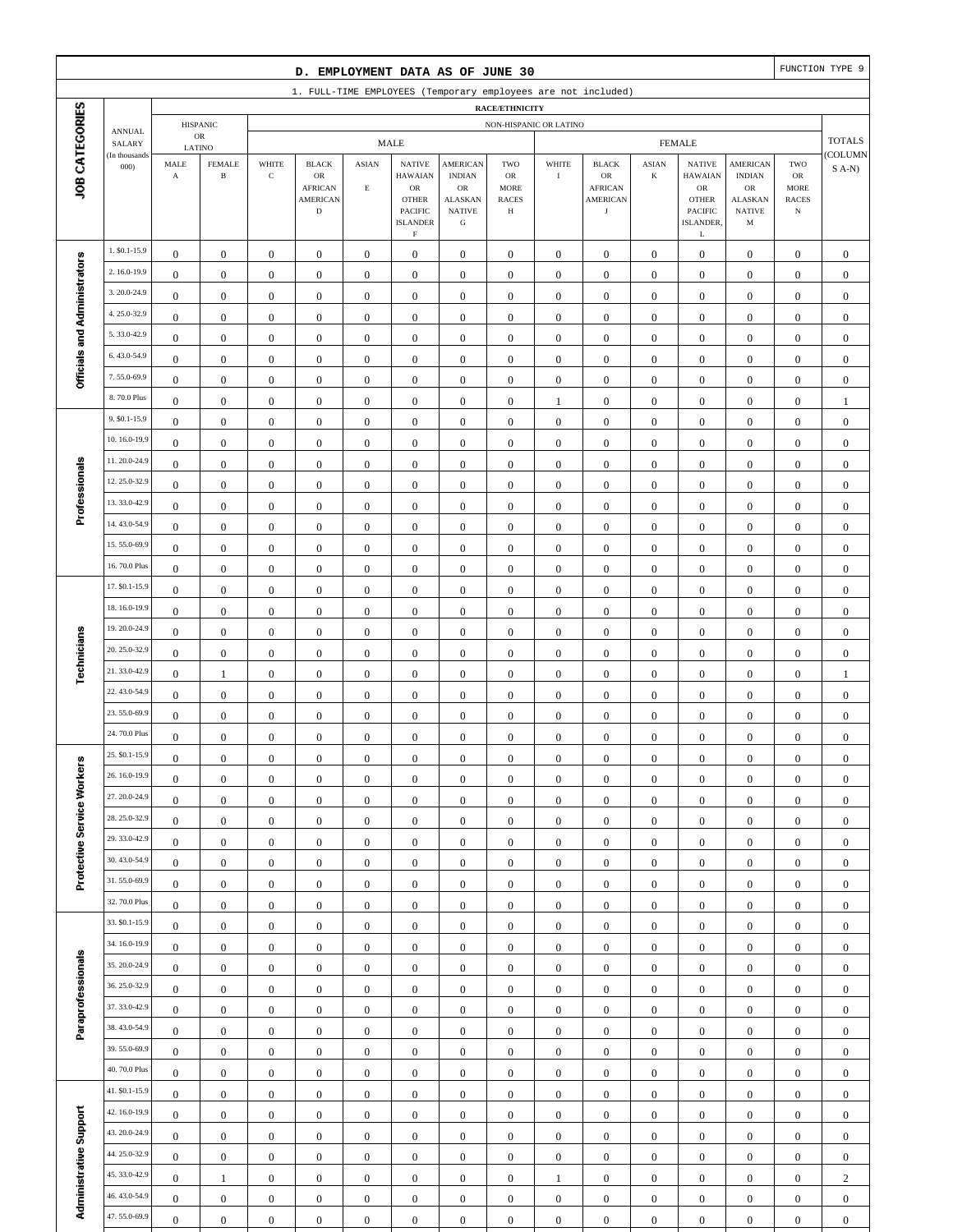| D. EMPLOYMENT DATA AS OF JUNE 30                                                                                                                                                                                            |                                      |                                   |                         |                                 |                                  |                             | FUNCTION TYPE 9  |
|-----------------------------------------------------------------------------------------------------------------------------------------------------------------------------------------------------------------------------|--------------------------------------|-----------------------------------|-------------------------|---------------------------------|----------------------------------|-----------------------------|------------------|
| 1. FULL-TIME EMPLOYEES (Temporary employees are not included)                                                                                                                                                               |                                      |                                   |                         |                                 |                                  |                             |                  |
|                                                                                                                                                                                                                             | <b>RACE/ETHNICITY</b>                |                                   |                         |                                 |                                  |                             |                  |
| <b>HISPANIC</b><br><b>ANNUAL</b><br>${\sf OR}$<br><b>MALE</b>                                                                                                                                                               | NON-HISPANIC OR LATINO               |                                   |                         | <b>FEMALE</b>                   |                                  |                             | <b>TOTALS</b>    |
| SALARY<br>LATINO<br>(In thousands                                                                                                                                                                                           |                                      |                                   |                         |                                 |                                  |                             | (COLUMN          |
| JOB CATEGORIES<br><b>FEMALE</b><br>WHITE<br><b>BLACK</b><br>$\operatorname{ASIAN}$<br><b>NATIVE</b><br>AMERICAN<br>MALE<br>000)<br>$\, {\bf B}$<br>$\mathbf C$<br><b>HAWAIAN</b><br><b>INDIAN</b><br>$\boldsymbol{A}$<br>OR | TWO<br>WHITE<br>OR<br>$\bf{I}$       | <b>BLACK</b><br>OR                | <b>ASIAN</b><br>$\bf K$ | <b>NATIVE</b><br><b>HAWAIAN</b> | <b>AMERICAN</b><br><b>INDIAN</b> | TWO<br>OR                   | $S(A-N)$         |
| ${\rm OR}$<br><b>AFRICAN</b><br>Е<br>OR<br><b>OTHER</b><br><b>AMERICAN</b><br>ALASKAN                                                                                                                                       | <b>MORE</b><br><b>RACES</b>          | <b>AFRICAN</b><br><b>AMERICAN</b> |                         | $_{\rm OR}$<br><b>OTHER</b>     | OR<br><b>ALASKAN</b>             | <b>MORE</b><br><b>RACES</b> |                  |
| <b>PACIFIC</b><br><b>NATIVE</b><br>$\mathbf D$<br><b>ISLANDER</b><br>${\bf G}$                                                                                                                                              | $_{\rm H}$                           | J                                 |                         | <b>PACIFIC</b><br>ISLANDER,     | <b>NATIVE</b><br>M               | $_{\rm N}$                  |                  |
| $\rm F$<br>49. \$0.1-15.9<br>$\boldsymbol{0}$<br>$\boldsymbol{0}$<br>$\boldsymbol{0}$<br>$\boldsymbol{0}$<br>$\boldsymbol{0}$<br>$\boldsymbol{0}$<br>$\boldsymbol{0}$                                                       | $\boldsymbol{0}$<br>$\boldsymbol{0}$ | $\boldsymbol{0}$                  | $\boldsymbol{0}$        | L<br>$\boldsymbol{0}$           | $\boldsymbol{0}$                 | $\boldsymbol{0}$            | $\boldsymbol{0}$ |
| 50.16.0-19.9<br>$\boldsymbol{0}$<br>$\boldsymbol{0}$<br>$\boldsymbol{0}$<br>$\mathbf{0}$<br>$\boldsymbol{0}$<br>$\boldsymbol{0}$<br>$\boldsymbol{0}$                                                                        | $\boldsymbol{0}$<br>$\boldsymbol{0}$ | $\mathbf{0}$                      | $\mathbf{0}$            | $\boldsymbol{0}$                | $\boldsymbol{0}$                 | $\boldsymbol{0}$            | $\boldsymbol{0}$ |
| Skilled Craft Workers<br>51.20.0-24.9<br>$\boldsymbol{0}$<br>$\boldsymbol{0}$<br>$\boldsymbol{0}$<br>$\boldsymbol{0}$<br>$\boldsymbol{0}$<br>$\boldsymbol{0}$<br>$\mathbf{0}$                                               | $\boldsymbol{0}$<br>$\boldsymbol{0}$ | $\boldsymbol{0}$                  | $\boldsymbol{0}$        | $\boldsymbol{0}$                | $\boldsymbol{0}$                 | $\boldsymbol{0}$            | $\boldsymbol{0}$ |
| 52.25.0-32.9<br>$\boldsymbol{0}$<br>$\boldsymbol{0}$<br>$\boldsymbol{0}$<br>$\boldsymbol{0}$<br>$\boldsymbol{0}$<br>$\boldsymbol{0}$<br>$\mathbf{0}$                                                                        | $\boldsymbol{0}$<br>$\boldsymbol{0}$ | $\boldsymbol{0}$                  | $\mathbf{0}$            | $\boldsymbol{0}$                | $\boldsymbol{0}$                 | $\boldsymbol{0}$            | $\boldsymbol{0}$ |
| 53.33.0-42.9<br>$\boldsymbol{0}$<br>$\boldsymbol{0}$<br>$\boldsymbol{0}$<br>$\boldsymbol{0}$<br>$\boldsymbol{0}$<br>$\boldsymbol{0}$<br>$\boldsymbol{0}$                                                                    | $\boldsymbol{0}$<br>$\boldsymbol{0}$ | $\boldsymbol{0}$                  | $\boldsymbol{0}$        | $\boldsymbol{0}$                | $\boldsymbol{0}$                 | $\boldsymbol{0}$            | $\boldsymbol{0}$ |
| 54.43.0-54.9<br>$\boldsymbol{0}$<br>$\boldsymbol{0}$<br>$\boldsymbol{0}$<br>$\boldsymbol{0}$<br>$\boldsymbol{0}$<br>$\boldsymbol{0}$<br>$\boldsymbol{0}$                                                                    | $\boldsymbol{0}$<br>$\boldsymbol{0}$ | $\mathbf{0}$                      | $\mathbf{0}$            | $\boldsymbol{0}$                | $\boldsymbol{0}$                 | $\boldsymbol{0}$            | $\boldsymbol{0}$ |
| 55.55.0-69.9<br>$\overline{0}$<br>$\boldsymbol{0}$<br>$\boldsymbol{0}$<br>$\boldsymbol{0}$<br>$\boldsymbol{0}$<br>$\boldsymbol{0}$<br>$\boldsymbol{0}$                                                                      | $\boldsymbol{0}$<br>$\boldsymbol{0}$ | $\boldsymbol{0}$                  | $\boldsymbol{0}$        | $\boldsymbol{0}$                | $\boldsymbol{0}$                 | $\boldsymbol{0}$            | $\boldsymbol{0}$ |
| 56.70.0 Plus<br>$\mathbf{0}$<br>$\boldsymbol{0}$<br>$\boldsymbol{0}$<br>$\boldsymbol{0}$<br>$\boldsymbol{0}$<br>$\boldsymbol{0}$<br>$\mathbf{0}$                                                                            | $\boldsymbol{0}$<br>$\boldsymbol{0}$ | $\boldsymbol{0}$                  | $\mathbf{0}$            | $\boldsymbol{0}$                | $\boldsymbol{0}$                 | $\boldsymbol{0}$            | $\boldsymbol{0}$ |
| 57. \$0.1-15.9<br>$\boldsymbol{0}$<br>$\boldsymbol{0}$<br>$\boldsymbol{0}$<br>$\boldsymbol{0}$<br>$\boldsymbol{0}$<br>$\boldsymbol{0}$<br>$\boldsymbol{0}$                                                                  | $\boldsymbol{0}$<br>$\boldsymbol{0}$ | $\boldsymbol{0}$                  | $\mathbf{0}$            | $\boldsymbol{0}$                | $\boldsymbol{0}$                 | $\boldsymbol{0}$            | $\boldsymbol{0}$ |
| 58.16.0-19.9<br>$\boldsymbol{0}$<br>$\boldsymbol{0}$<br>$\boldsymbol{0}$<br>$\boldsymbol{0}$<br>$\boldsymbol{0}$<br>$\boldsymbol{0}$<br>$\boldsymbol{0}$                                                                    | $\boldsymbol{0}$<br>$\boldsymbol{0}$ | $\boldsymbol{0}$                  | $\mathbf{0}$            | $\boldsymbol{0}$                | $\boldsymbol{0}$                 | $\boldsymbol{0}$            | $\boldsymbol{0}$ |
| 59.20.0-24.9<br>$\boldsymbol{0}$<br>$\boldsymbol{0}$<br>$\boldsymbol{0}$<br>$\boldsymbol{0}$<br>$\boldsymbol{0}$<br>$\boldsymbol{0}$<br>$\overline{0}$                                                                      | $\boldsymbol{0}$<br>$\boldsymbol{0}$ | $\boldsymbol{0}$                  | $\boldsymbol{0}$        | $\boldsymbol{0}$                | $\boldsymbol{0}$                 | $\boldsymbol{0}$            | $\boldsymbol{0}$ |
| 60.25.0-32.9<br>$\boldsymbol{0}$<br>$\boldsymbol{0}$<br>$\boldsymbol{0}$<br>$\boldsymbol{0}$<br>$\boldsymbol{0}$<br>$\boldsymbol{0}$<br>$\boldsymbol{0}$                                                                    | $\boldsymbol{0}$<br>$\boldsymbol{0}$ | $\boldsymbol{0}$                  | $\boldsymbol{0}$        | $\boldsymbol{0}$                | $\boldsymbol{0}$                 | $\boldsymbol{0}$            | $\boldsymbol{0}$ |
| Service-Maintenance<br>61.33.0-42.9<br>$\boldsymbol{0}$<br>$\boldsymbol{0}$<br>$\boldsymbol{0}$<br>$\boldsymbol{0}$<br>$\boldsymbol{0}$<br>$\boldsymbol{0}$<br>$\boldsymbol{0}$                                             | $\boldsymbol{0}$<br>$\boldsymbol{0}$ | $\boldsymbol{0}$                  | $\boldsymbol{0}$        | $\boldsymbol{0}$                | $\boldsymbol{0}$                 | $\boldsymbol{0}$            | $\boldsymbol{0}$ |
| 62.43.0-54.9<br>$\mathbf{0}$<br>$\boldsymbol{0}$<br>$\boldsymbol{0}$<br>$\boldsymbol{0}$<br>$\mathbf{0}$<br>$\boldsymbol{0}$<br>$\boldsymbol{0}$                                                                            | $\boldsymbol{0}$<br>$\boldsymbol{0}$ | $\boldsymbol{0}$                  | $\boldsymbol{0}$        | $\boldsymbol{0}$                | $\boldsymbol{0}$                 | $\boldsymbol{0}$            | $\boldsymbol{0}$ |
| 63.55.0-69.9<br>$\overline{0}$<br>$\boldsymbol{0}$<br>$\boldsymbol{0}$<br>$\mathbf{0}$<br>$\mathbf{0}$<br>$\boldsymbol{0}$<br>$\boldsymbol{0}$                                                                              | $\boldsymbol{0}$<br>$\boldsymbol{0}$ | $\boldsymbol{0}$                  | $\boldsymbol{0}$        | $\boldsymbol{0}$                | $\boldsymbol{0}$                 | $\boldsymbol{0}$            | $\boldsymbol{0}$ |
| 64.70.0 Plus<br>$\mathbf{0}$<br>$\boldsymbol{0}$<br>$\boldsymbol{0}$<br>$\boldsymbol{0}$<br>$\boldsymbol{0}$<br>$\mathbf{0}$<br>$\boldsymbol{0}$                                                                            | $\boldsymbol{0}$<br>$\boldsymbol{0}$ | $\boldsymbol{0}$                  | $\boldsymbol{0}$        | $\boldsymbol{0}$                | $\boldsymbol{0}$                 | $\boldsymbol{0}$            | $\boldsymbol{0}$ |
| 65. TOTAL FULL TIME<br>$\mathbf{0}$<br>$\sqrt{2}$<br>$\boldsymbol{0}$<br>$\boldsymbol{0}$<br>$\boldsymbol{0}$<br>$\boldsymbol{0}$<br>$\boldsymbol{0}$<br>(Lines 1-64)                                                       | $\boldsymbol{0}$<br>$\sqrt{2}$       | $\boldsymbol{0}$                  | $\boldsymbol{0}$        | $\boldsymbol{0}$                | $\boldsymbol{0}$                 | $\boldsymbol{0}$            | $\overline{4}$   |
| $2$ .<br>EMPLOYEES<br>OTHER THAN FULLTIME                                                                                                                                                                                   | (Including temporary                 |                                   |                         | employees)                      |                                  |                             |                  |
| 66.OFFICIALS/ADMIN<br>$\mathbf{0}$<br>$\boldsymbol{0}$<br>$\boldsymbol{0}$<br>$\boldsymbol{0}$<br>$\boldsymbol{0}$<br>$\boldsymbol{0}$<br>$\boldsymbol{0}$                                                                  | $\boldsymbol{0}$<br>$\boldsymbol{0}$ | $\boldsymbol{0}$                  | $\boldsymbol{0}$        | $\boldsymbol{0}$                | $\boldsymbol{0}$                 | $\boldsymbol{0}$            | $\boldsymbol{0}$ |
| 67.PROFESSIONALS<br>$\mathbf{0}$<br>$\boldsymbol{0}$<br>$\boldsymbol{0}$<br>$\boldsymbol{0}$<br>$\boldsymbol{0}$<br>$\boldsymbol{0}$<br>$\boldsymbol{0}$                                                                    | $\boldsymbol{0}$<br>$\boldsymbol{0}$ | $\boldsymbol{0}$                  | $\mathbf{0}$            | $\boldsymbol{0}$                | $\boldsymbol{0}$                 | $\boldsymbol{0}$            | $\boldsymbol{0}$ |
| 68.TECHNICIANS<br>$\mathbf{0}$<br>$\boldsymbol{0}$<br>$\boldsymbol{0}$<br>$\boldsymbol{0}$<br>$\boldsymbol{0}$<br>$\boldsymbol{0}$<br>$\boldsymbol{0}$                                                                      | $\boldsymbol{0}$<br>$\boldsymbol{0}$ | $\mathbf{0}$                      | $\boldsymbol{0}$        | $\boldsymbol{0}$                | $\boldsymbol{0}$                 | $\boldsymbol{0}$            | $\boldsymbol{0}$ |
| <b>69.PROTECTIVE SERVICE</b><br>$\boldsymbol{0}$<br>$\boldsymbol{0}$<br>$\boldsymbol{0}$<br>$\boldsymbol{0}$<br>$\boldsymbol{0}$<br>$\boldsymbol{0}$<br>$\boldsymbol{0}$                                                    | $\boldsymbol{0}$<br>$\boldsymbol{0}$ | $\boldsymbol{0}$                  | $\mathbf{0}$            | $\boldsymbol{0}$                | $\boldsymbol{0}$                 | $\boldsymbol{0}$            | $\boldsymbol{0}$ |
| 70.PARA-PROFESSIONAL<br>$\boldsymbol{0}$<br>$\boldsymbol{0}$<br>$\boldsymbol{0}$<br>$\boldsymbol{0}$<br>$\boldsymbol{0}$<br>$\boldsymbol{0}$<br>$\boldsymbol{0}$                                                            | $\boldsymbol{0}$<br>$\boldsymbol{0}$ | $\boldsymbol{0}$                  | $\mathbf{0}$            | $\boldsymbol{0}$                | $\boldsymbol{0}$                 | $\boldsymbol{0}$            | $\boldsymbol{0}$ |
| 71.ADMIN. SUPPORT<br>$\Omega$<br>$\theta$<br>$\Omega$<br>$\Omega$<br>$\Omega$<br>$\boldsymbol{0}$<br>$\theta$                                                                                                               | $\Omega$<br>$\Omega$                 | $\Omega$                          | $\theta$                | $\theta$                        | $\Omega$                         | $\Omega$                    | $\Omega$         |
| 72.SKILLED CRAFT<br>$\boldsymbol{0}$<br>$\mathbf{0}$<br>$\boldsymbol{0}$<br>$\boldsymbol{0}$<br>$\boldsymbol{0}$<br>$\boldsymbol{0}$<br>$\boldsymbol{0}$                                                                    | $\boldsymbol{0}$<br>$\mathbf{0}$     | $\mathbf{0}$                      | $\boldsymbol{0}$        | $\mathbf{0}$                    | $\boldsymbol{0}$                 | $\mathbf{0}$                | $\boldsymbol{0}$ |
| 73.SERVICE/MAINTENAN<br>$\mathbf{0}$<br>$\boldsymbol{0}$<br>$\boldsymbol{0}$<br>$\mathbf{0}$<br>$\boldsymbol{0}$<br>$\boldsymbol{0}$<br>$\mathbf{0}$<br>CE                                                                  | $\boldsymbol{0}$<br>$\boldsymbol{0}$ | $\mathbf{0}$                      | $\mathbf{0}$            | $\mathbf{0}$                    | $\mathbf{0}$                     | $\boldsymbol{0}$            | $\boldsymbol{0}$ |
| 74. TOTAL OTHER THAN<br>$\mathbf{0}$<br>$\boldsymbol{0}$<br>$\mathbf{0}$<br>$\mathbf{0}$<br>$\boldsymbol{0}$<br>$\boldsymbol{0}$<br>$\mathbf{0}$<br><b>FULL TIME</b><br>(Lines 66-73)                                       | $\boldsymbol{0}$<br>$\boldsymbol{0}$ | $\mathbf{0}$                      | $\mathbf{0}$            | $\boldsymbol{0}$                | $\boldsymbol{0}$                 | $\boldsymbol{0}$            | $\mathbf{0}$     |
| 3. NEW HIRES DURING FISCAL YEAR Permanent full time only JULY 1 - JUNE 30                                                                                                                                                   |                                      |                                   |                         |                                 |                                  |                             |                  |
| 75.OFFICIALS/ADMIN<br>$\overline{0}$<br>$\boldsymbol{0}$<br>$\mathbf{0}$<br>$\mathbf{0}$<br>$\boldsymbol{0}$<br>$\boldsymbol{0}$<br>$\boldsymbol{0}$                                                                        | $\boldsymbol{0}$<br>$\mathbf{0}$     | $\overline{0}$                    | $\mathbf{0}$            | $\boldsymbol{0}$                | $\boldsymbol{0}$                 | $\overline{0}$              | $\boldsymbol{0}$ |
| 76.PROFESSIONALS<br>$\boldsymbol{0}$<br>$\boldsymbol{0}$<br>$\mathbf{0}$<br>$\mathbf{0}$<br>$\boldsymbol{0}$<br>$\boldsymbol{0}$<br>$\boldsymbol{0}$                                                                        | $\boldsymbol{0}$<br>$\boldsymbol{0}$ | $\mathbf{0}$                      | $\overline{0}$          | $\mathbf{0}$                    | $\boldsymbol{0}$                 | $\overline{0}$              | $\boldsymbol{0}$ |
| 77.TECHNICIANS<br>$\boldsymbol{0}$<br>$\boldsymbol{0}$<br>$\boldsymbol{0}$<br>$\boldsymbol{0}$<br>$\boldsymbol{0}$<br>$\boldsymbol{0}$<br>$\boldsymbol{0}$                                                                  | $\overline{0}$<br>$\boldsymbol{0}$   | $\boldsymbol{0}$                  | $\boldsymbol{0}$        | $\boldsymbol{0}$                | $\overline{0}$                   | $\boldsymbol{0}$            | $\boldsymbol{0}$ |
| 78. PROTECTIVE SERVICE<br>$\boldsymbol{0}$<br>$\boldsymbol{0}$<br>$\overline{0}$<br>$\boldsymbol{0}$<br>$\boldsymbol{0}$<br>$\boldsymbol{0}$<br>$\boldsymbol{0}$                                                            | $\boldsymbol{0}$<br>$\overline{0}$   | $\boldsymbol{0}$                  | $\boldsymbol{0}$        | $\mathbf{0}$                    | $\overline{0}$                   | $\mathbf{0}$                | $\boldsymbol{0}$ |
| 79.PARA-PROFESSIONAL<br>$\mathbf{0}$<br>$\mathbf{0}$<br>$\overline{0}$<br>$\mathbf{0}$<br>$\overline{0}$<br>$\boldsymbol{0}$<br>$\mathbf{0}$                                                                                | $\overline{0}$<br>$\overline{0}$     | $\overline{0}$                    | $\mathbf{0}$            | $\mathbf{0}$                    | $\overline{0}$                   | $\overline{0}$              | $\boldsymbol{0}$ |
| 80.ADMIN. SUPPORT                                                                                                                                                                                                           |                                      |                                   |                         |                                 |                                  |                             |                  |
| $\boldsymbol{0}$<br>$\boldsymbol{0}$<br>$\boldsymbol{0}$<br>$\mathbf{0}$<br>$\boldsymbol{0}$<br>$\boldsymbol{0}$<br>$\boldsymbol{0}$                                                                                        | $\boldsymbol{0}$<br>$\boldsymbol{0}$ | $\boldsymbol{0}$                  | $\mathbf{0}$            | $\mathbf{0}$                    | $\boldsymbol{0}$                 | $\overline{0}$              | $\boldsymbol{0}$ |
| 81.SKILLED CRAFT<br>$\boldsymbol{0}$<br>$\boldsymbol{0}$<br>$\boldsymbol{0}$<br>$\boldsymbol{0}$<br>$\boldsymbol{0}$<br>$\boldsymbol{0}$<br>$\boldsymbol{0}$                                                                | $\boldsymbol{0}$<br>$\boldsymbol{0}$ | $\boldsymbol{0}$                  | $\boldsymbol{0}$        | $\boldsymbol{0}$                | $\boldsymbol{0}$                 | $\boldsymbol{0}$            | $\boldsymbol{0}$ |
| 82.SERVICE/MAINTENAN<br>$\overline{0}$<br>$\boldsymbol{0}$<br>$\boldsymbol{0}$<br>$\boldsymbol{0}$<br>$\mathbf{0}$<br>$\mathbf{0}$<br>$\boldsymbol{0}$<br>CЕ                                                                | $\boldsymbol{0}$<br>$\boldsymbol{0}$ | $\mathbf{0}$                      | $\boldsymbol{0}$        | $\boldsymbol{0}$                | $\boldsymbol{0}$                 | $\boldsymbol{0}$            | $\boldsymbol{0}$ |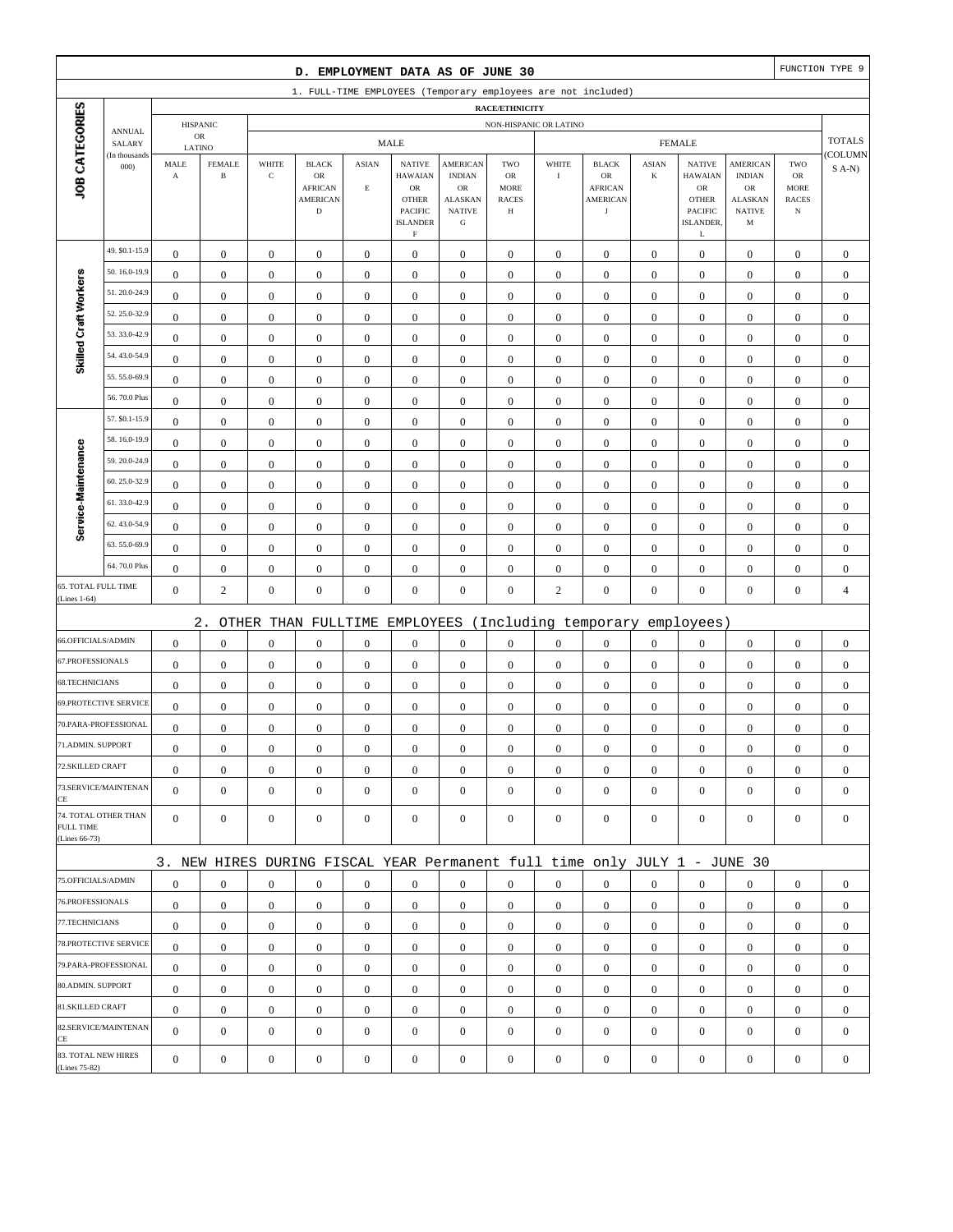|                              |                                |                                      |                                         |                                      | D. EMPLOYMENT DATA AS OF JUNE 30                                                |                                       |                                                                                                            |                                                                                                 |                                                        |                                      |                                                                       |                                      |                                                                                                         |                                                                                         |                                                                | FUNCTION TYPE 10                           |
|------------------------------|--------------------------------|--------------------------------------|-----------------------------------------|--------------------------------------|---------------------------------------------------------------------------------|---------------------------------------|------------------------------------------------------------------------------------------------------------|-------------------------------------------------------------------------------------------------|--------------------------------------------------------|--------------------------------------|-----------------------------------------------------------------------|--------------------------------------|---------------------------------------------------------------------------------------------------------|-----------------------------------------------------------------------------------------|----------------------------------------------------------------|--------------------------------------------|
|                              |                                |                                      |                                         |                                      |                                                                                 |                                       |                                                                                                            |                                                                                                 | <b>RACE/ETHNICITY</b>                                  |                                      | 1. FULL-TIME EMPLOYEES (Temporary employees are not included)         |                                      |                                                                                                         |                                                                                         |                                                                |                                            |
|                              | <b>ANNUAL</b>                  |                                      | <b>HISPANIC</b><br>${\sf OR}$           |                                      |                                                                                 |                                       |                                                                                                            |                                                                                                 |                                                        | NON-HISPANIC OR LATINO               |                                                                       |                                      |                                                                                                         |                                                                                         |                                                                |                                            |
| JOB CATEGORIES               | SALARY<br>In thousands<br>000) | MALE<br>$\mathbf A$                  | LATINO<br><b>FEMALE</b><br>$\, {\bf B}$ | WHITE<br>$\mathsf C$                 | <b>BLACK</b><br>$_{\rm OR}$<br><b>AFRICAN</b><br><b>AMERICAN</b><br>$\mathbf D$ | $\operatorname{ASIAN}$<br>$\mathbf E$ | <b>MALE</b><br><b>NATIVE</b><br><b>HAWAIAN</b><br>${\sf OR}$<br><b>OTHER</b><br>PACIFIC<br><b>ISLANDER</b> | <b>AMERICAN</b><br><b>INDIAN</b><br>$_{\rm OR}$<br><b>ALASKAN</b><br><b>NATIVE</b><br>${\bf G}$ | TWO<br>$_{\rm OR}$<br><b>MORE</b><br><b>RACES</b><br>H | WHITE<br>$\rm I$                     | <b>BLACK</b><br>$_{\rm OR}$<br><b>AFRICAN</b><br><b>AMERICAN</b><br>J | <b>ASIAN</b><br>$\bf K$              | <b>FEMALE</b><br><b>NATIVE</b><br><b>HAWAIAN</b><br>$_{\rm OR}$<br><b>OTHER</b><br>PACIFIC<br>ISLANDER, | <b>AMERICAN</b><br><b>INDIAN</b><br>OR<br><b>ALASKAN</b><br><b>NATIVE</b><br>$_{\rm M}$ | TWO<br>${\sf OR}$<br><b>MORE</b><br><b>RACES</b><br>$_{\rm N}$ | <b>TOTALS</b><br><b>COLUMN</b><br>$S(A-N)$ |
|                              |                                |                                      |                                         |                                      |                                                                                 |                                       | $\rm F$                                                                                                    |                                                                                                 |                                                        |                                      |                                                                       |                                      | L                                                                                                       |                                                                                         |                                                                |                                            |
|                              | 1. \$0.1-15.9<br>2.16.0-19.9   | $\boldsymbol{0}$                     | $\boldsymbol{0}$                        | $\boldsymbol{0}$                     | $\boldsymbol{0}$                                                                | $\boldsymbol{0}$                      | $\boldsymbol{0}$                                                                                           | $\boldsymbol{0}$                                                                                | $\boldsymbol{0}$                                       | $\boldsymbol{0}$                     | $\boldsymbol{0}$                                                      | $\boldsymbol{0}$                     | $\boldsymbol{0}$                                                                                        | $\boldsymbol{0}$                                                                        | $\boldsymbol{0}$                                               | $\boldsymbol{0}$                           |
|                              | 3.20.0-24.9                    | $\boldsymbol{0}$                     | $\boldsymbol{0}$                        | $\boldsymbol{0}$                     | $\boldsymbol{0}$                                                                | $\boldsymbol{0}$                      | $\boldsymbol{0}$                                                                                           | $\boldsymbol{0}$                                                                                | $\boldsymbol{0}$                                       | $\boldsymbol{0}$                     | $\boldsymbol{0}$                                                      | $\boldsymbol{0}$                     | $\boldsymbol{0}$                                                                                        | $\boldsymbol{0}$                                                                        | $\boldsymbol{0}$                                               | $\boldsymbol{0}$                           |
|                              | 4.25.0-32.9                    | $\boldsymbol{0}$<br>$\boldsymbol{0}$ | $\mathbf{0}$<br>$\boldsymbol{0}$        | $\boldsymbol{0}$<br>$\boldsymbol{0}$ | $\boldsymbol{0}$<br>$\boldsymbol{0}$                                            | $\mathbf{0}$<br>$\boldsymbol{0}$      | $\boldsymbol{0}$<br>$\boldsymbol{0}$                                                                       | $\boldsymbol{0}$<br>$\boldsymbol{0}$                                                            | $\boldsymbol{0}$<br>$\boldsymbol{0}$                   | $\boldsymbol{0}$<br>$\boldsymbol{0}$ | $\mathbf{0}$<br>$\boldsymbol{0}$                                      | $\boldsymbol{0}$<br>$\boldsymbol{0}$ | $\boldsymbol{0}$<br>$\boldsymbol{0}$                                                                    | $\boldsymbol{0}$<br>$\boldsymbol{0}$                                                    | $\boldsymbol{0}$<br>$\boldsymbol{0}$                           | $\boldsymbol{0}$<br>$\boldsymbol{0}$       |
|                              | 5.33.0-42.9                    | $\overline{4}$                       | $\mathbf{1}$                            | 3                                    | $\boldsymbol{0}$                                                                | $\boldsymbol{0}$                      | $\mathbf{0}$                                                                                               | $\boldsymbol{0}$                                                                                | $\boldsymbol{0}$                                       | 6                                    | $\boldsymbol{0}$                                                      | $\boldsymbol{0}$                     | $\boldsymbol{0}$                                                                                        | $\boldsymbol{0}$                                                                        | $\boldsymbol{0}$                                               | 14                                         |
| Officials and Administrators | 6.43.0-54.9                    | $\sqrt{2}$                           | $\sqrt{2}$                              | $\sqrt{2}$                           | $\boldsymbol{0}$                                                                | $\boldsymbol{0}$                      | $\boldsymbol{0}$                                                                                           | $\boldsymbol{0}$                                                                                | $\boldsymbol{0}$                                       | 5                                    | $\boldsymbol{0}$                                                      | $\boldsymbol{0}$                     | $\boldsymbol{0}$                                                                                        | $\boldsymbol{0}$                                                                        | $\boldsymbol{0}$                                               | 11                                         |
|                              | 7.55.0-69.9                    | $\boldsymbol{0}$                     | $\mathbf{0}$                            | $\mathbf{1}$                         | $\boldsymbol{0}$                                                                | $\boldsymbol{0}$                      | $\boldsymbol{0}$                                                                                           | $\boldsymbol{0}$                                                                                | $\boldsymbol{0}$                                       | $\mathbf{1}$                         | $\mathbf{0}$                                                          | $\boldsymbol{0}$                     | $\boldsymbol{0}$                                                                                        | $\boldsymbol{0}$                                                                        | $\boldsymbol{0}$                                               | $\sqrt{2}$                                 |
|                              | 8.70.0 Plus                    | 3                                    | $\boldsymbol{0}$                        | $\overline{4}$                       | $\boldsymbol{0}$                                                                | 3                                     | $\boldsymbol{0}$                                                                                           | $\mathbf{0}$                                                                                    | $\boldsymbol{0}$                                       | $\mathbf{1}$                         | $\boldsymbol{0}$                                                      | $\boldsymbol{0}$                     | $\boldsymbol{0}$                                                                                        | $\boldsymbol{0}$                                                                        | $\boldsymbol{0}$                                               | 11                                         |
|                              | 9. \$0.1-15.9                  | $\boldsymbol{0}$                     | $\boldsymbol{0}$                        | $\boldsymbol{0}$                     | $\boldsymbol{0}$                                                                | $\boldsymbol{0}$                      | $\mathbf{0}$                                                                                               | $\boldsymbol{0}$                                                                                | $\boldsymbol{0}$                                       | $\boldsymbol{0}$                     | $\boldsymbol{0}$                                                      | $\boldsymbol{0}$                     | $\boldsymbol{0}$                                                                                        | $\boldsymbol{0}$                                                                        | $\boldsymbol{0}$                                               | $\boldsymbol{0}$                           |
|                              | 10.16.0-19.9                   | $\mathbf{0}$                         | $\boldsymbol{0}$                        | $\boldsymbol{0}$                     | $\boldsymbol{0}$                                                                | $\boldsymbol{0}$                      | $\boldsymbol{0}$                                                                                           | $\mathbf{0}$                                                                                    | $\boldsymbol{0}$                                       | $\boldsymbol{0}$                     | $\boldsymbol{0}$                                                      | $\boldsymbol{0}$                     | $\boldsymbol{0}$                                                                                        | $\boldsymbol{0}$                                                                        | $\boldsymbol{0}$                                               | $\boldsymbol{0}$                           |
|                              | 11.20.0-24.9                   | $\boldsymbol{0}$                     | $\mathbf{0}$                            | $\boldsymbol{0}$                     | $\boldsymbol{0}$                                                                | $\boldsymbol{0}$                      | $\boldsymbol{0}$                                                                                           | $\boldsymbol{0}$                                                                                | $\boldsymbol{0}$                                       | $\boldsymbol{0}$                     | $\boldsymbol{0}$                                                      | $\boldsymbol{0}$                     | $\boldsymbol{0}$                                                                                        | $\boldsymbol{0}$                                                                        | $\boldsymbol{0}$                                               | $\boldsymbol{0}$                           |
| Professionals                | 12.25.0-32.9                   | $\boldsymbol{0}$                     | $\boldsymbol{0}$                        | $\boldsymbol{0}$                     | $\boldsymbol{0}$                                                                | $\boldsymbol{0}$                      | $\boldsymbol{0}$                                                                                           | $\boldsymbol{0}$                                                                                | $\boldsymbol{0}$                                       | $\boldsymbol{0}$                     | $\boldsymbol{0}$                                                      | $\boldsymbol{0}$                     | $\boldsymbol{0}$                                                                                        | $\boldsymbol{0}$                                                                        | $\boldsymbol{0}$                                               | $\boldsymbol{0}$                           |
|                              | 13.33.0-42.9                   | $\boldsymbol{0}$                     | $\boldsymbol{0}$                        | $\boldsymbol{0}$                     | $\boldsymbol{0}$                                                                | $\boldsymbol{0}$                      | $\boldsymbol{0}$                                                                                           | $\boldsymbol{0}$                                                                                | $\boldsymbol{0}$                                       | $\boldsymbol{0}$                     | $\boldsymbol{0}$                                                      | $\boldsymbol{0}$                     | $\boldsymbol{0}$                                                                                        | $\boldsymbol{0}$                                                                        | $\boldsymbol{0}$                                               | $\boldsymbol{0}$                           |
|                              | 14.43.0-54.9                   | $\overline{0}$                       | 1                                       | 1                                    | $\boldsymbol{0}$                                                                | $\overline{0}$                        | $\boldsymbol{0}$                                                                                           | $\boldsymbol{0}$                                                                                | $\boldsymbol{0}$                                       | $\boldsymbol{0}$                     | $\boldsymbol{0}$                                                      | $\boldsymbol{0}$                     | $\boldsymbol{0}$                                                                                        | $\boldsymbol{0}$                                                                        | $\boldsymbol{0}$                                               | $\sqrt{2}$                                 |
|                              | 15.55.0-69.9                   | $\mathbf{1}$                         | $\mathbf{0}$                            | $\mathfrak{Z}$                       | $\boldsymbol{0}$                                                                | $\boldsymbol{0}$                      | $\boldsymbol{0}$                                                                                           | $\boldsymbol{0}$                                                                                | $\boldsymbol{0}$                                       | $\sqrt{2}$                           | $\boldsymbol{0}$                                                      | $\mathbf{1}$                         | $\boldsymbol{0}$                                                                                        | $\boldsymbol{0}$                                                                        | $\boldsymbol{0}$                                               | $\boldsymbol{7}$                           |
|                              | 16.70.0 Plus                   | $\mathbf{1}$                         | 1                                       | 8                                    | $\mathbf{1}$                                                                    | $\boldsymbol{0}$                      | $\boldsymbol{0}$                                                                                           | $\mathbf{0}$                                                                                    | $\boldsymbol{0}$                                       | $\mathbf{1}$                         | $\boldsymbol{0}$                                                      | 1                                    | $\boldsymbol{0}$                                                                                        | $\boldsymbol{0}$                                                                        | $\boldsymbol{0}$                                               | 13                                         |
|                              | 17. \$0.1-15.9<br>18.16.0-19.9 | $\boldsymbol{0}$                     | $\boldsymbol{0}$                        | $\boldsymbol{0}$                     | $\boldsymbol{0}$                                                                | $\boldsymbol{0}$                      | $\boldsymbol{0}$                                                                                           | $\boldsymbol{0}$                                                                                | $\boldsymbol{0}$                                       | $\boldsymbol{0}$                     | $\boldsymbol{0}$                                                      | $\boldsymbol{0}$                     | $\boldsymbol{0}$                                                                                        | $\boldsymbol{0}$                                                                        | $\boldsymbol{0}$                                               | $\boldsymbol{0}$                           |
|                              | 19.20.0-24.9                   | $\mathbf{0}$                         | $\boldsymbol{0}$                        | $\boldsymbol{0}$                     | $\boldsymbol{0}$                                                                | $\boldsymbol{0}$                      | $\boldsymbol{0}$                                                                                           | $\boldsymbol{0}$                                                                                | $\boldsymbol{0}$                                       | $\boldsymbol{0}$                     | $\boldsymbol{0}$                                                      | $\boldsymbol{0}$                     | $\boldsymbol{0}$                                                                                        | $\boldsymbol{0}$                                                                        | $\boldsymbol{0}$                                               | $\boldsymbol{0}$                           |
|                              | 20.25.0-32.9                   | $\boldsymbol{0}$<br>$\boldsymbol{0}$ | $\boldsymbol{0}$<br>$\boldsymbol{0}$    | $\boldsymbol{0}$                     | $\boldsymbol{0}$<br>$\boldsymbol{0}$                                            | $\boldsymbol{0}$<br>$\boldsymbol{0}$  | $\boldsymbol{0}$<br>$\boldsymbol{0}$                                                                       | $\boldsymbol{0}$<br>$\boldsymbol{0}$                                                            | $\boldsymbol{0}$<br>$\boldsymbol{0}$                   | $\boldsymbol{0}$                     | $\boldsymbol{0}$<br>$\boldsymbol{0}$                                  | $\boldsymbol{0}$<br>$\boldsymbol{0}$ | $\boldsymbol{0}$<br>$\boldsymbol{0}$                                                                    | $\boldsymbol{0}$<br>$\boldsymbol{0}$                                                    | $\boldsymbol{0}$                                               | $\boldsymbol{0}$<br>$\boldsymbol{0}$       |
| Technicians                  | 21.33.0-42.9                   | $\boldsymbol{0}$                     | $\mathfrak{Z}$                          | $\boldsymbol{0}$<br>$\overline{c}$   | $\boldsymbol{0}$                                                                | $\boldsymbol{0}$                      | $\boldsymbol{0}$                                                                                           | $\boldsymbol{0}$                                                                                | $\boldsymbol{0}$                                       | $\boldsymbol{0}$<br>$\overline{c}$   | $\boldsymbol{0}$                                                      | $\boldsymbol{0}$                     | $\boldsymbol{0}$                                                                                        | $\boldsymbol{0}$                                                                        | $\boldsymbol{0}$<br>$\boldsymbol{0}$                           | $\boldsymbol{7}$                           |
|                              | 22.43.0-54.9                   | $\sqrt{2}$                           | $\sqrt{2}$                              | $\tau$                               | $\boldsymbol{0}$                                                                | $\boldsymbol{0}$                      | $\boldsymbol{0}$                                                                                           | $\boldsymbol{0}$                                                                                | $\boldsymbol{0}$                                       | 5                                    | $\boldsymbol{0}$                                                      | $\boldsymbol{0}$                     | $\boldsymbol{0}$                                                                                        | $\boldsymbol{0}$                                                                        | $\boldsymbol{0}$                                               | 16                                         |
|                              | 23.55.0-69.9                   | $\sqrt{2}$                           | $\mathbf{0}$                            | 6                                    | $\boldsymbol{0}$                                                                | $\boldsymbol{0}$                      | $\boldsymbol{0}$                                                                                           | $\boldsymbol{0}$                                                                                | $\boldsymbol{0}$                                       | $\mathbf{1}$                         | $\boldsymbol{0}$                                                      | $\boldsymbol{0}$                     | $\boldsymbol{0}$                                                                                        | $\boldsymbol{0}$                                                                        | $\boldsymbol{0}$                                               | 9                                          |
|                              | 24.70.0 Plus                   | $\mathbf{0}$                         | $\boldsymbol{0}$                        | $\boldsymbol{0}$                     | $\boldsymbol{0}$                                                                | $\mathbf{0}$                          | $\boldsymbol{0}$                                                                                           | $\mathbf{0}$                                                                                    | $\boldsymbol{0}$                                       | $\boldsymbol{0}$                     | $\boldsymbol{0}$                                                      | $\boldsymbol{0}$                     | $\boldsymbol{0}$                                                                                        | $\boldsymbol{0}$                                                                        | $\boldsymbol{0}$                                               | $\boldsymbol{0}$                           |
|                              | 25. \$0.1-15.9                 | $\boldsymbol{0}$                     | $\boldsymbol{0}$                        | $\boldsymbol{0}$                     | $\boldsymbol{0}$                                                                | $\boldsymbol{0}$                      | $\boldsymbol{0}$                                                                                           | $\boldsymbol{0}$                                                                                | $\boldsymbol{0}$                                       | $\boldsymbol{0}$                     | $\boldsymbol{0}$                                                      | $\boldsymbol{0}$                     | $\boldsymbol{0}$                                                                                        | $\boldsymbol{0}$                                                                        | $\boldsymbol{0}$                                               | $\boldsymbol{0}$                           |
|                              | 26.16.0-19.9                   | $\boldsymbol{0}$                     | $\mathbf{0}$                            | $\boldsymbol{0}$                     | $\mathbf{0}$                                                                    | $\mathbf{0}$                          | $\mathbf{0}$                                                                                               | $\mathbf{0}$                                                                                    | $\mathbf{0}$                                           | $\mathbf{0}$                         | $\overline{0}$                                                        | $\mathbf{0}$                         | $\boldsymbol{0}$                                                                                        | $\boldsymbol{0}$                                                                        | $\boldsymbol{0}$                                               | $\boldsymbol{0}$                           |
|                              | 27.20.0-24.9                   | $\boldsymbol{0}$                     | $\boldsymbol{0}$                        | $\boldsymbol{0}$                     | $\boldsymbol{0}$                                                                | $\mathbf{0}$                          | $\boldsymbol{0}$                                                                                           | $\boldsymbol{0}$                                                                                | $\boldsymbol{0}$                                       | $\boldsymbol{0}$                     | $\overline{0}$                                                        | $\boldsymbol{0}$                     | $\boldsymbol{0}$                                                                                        | $\boldsymbol{0}$                                                                        | $\boldsymbol{0}$                                               | $\boldsymbol{0}$                           |
| Protective Service Workers   | 28.25.0-32.9                   | $\boldsymbol{0}$                     | $\boldsymbol{0}$                        | $\boldsymbol{0}$                     | $\boldsymbol{0}$                                                                | $\mathbf{0}$                          | $\boldsymbol{0}$                                                                                           | $\boldsymbol{0}$                                                                                | $\boldsymbol{0}$                                       | $\boldsymbol{0}$                     | $\mathbf{0}$                                                          | $\boldsymbol{0}$                     | $\boldsymbol{0}$                                                                                        | $\boldsymbol{0}$                                                                        | $\boldsymbol{0}$                                               | $\boldsymbol{0}$                           |
|                              | 29.33.0-42.9                   | $\boldsymbol{0}$                     | $\boldsymbol{0}$                        | $\boldsymbol{0}$                     | $\boldsymbol{0}$                                                                | $\boldsymbol{0}$                      | $\boldsymbol{0}$                                                                                           | $\boldsymbol{0}$                                                                                | $\boldsymbol{0}$                                       | $\boldsymbol{0}$                     | $\boldsymbol{0}$                                                      | $\boldsymbol{0}$                     | $\boldsymbol{0}$                                                                                        | $\boldsymbol{0}$                                                                        | $\boldsymbol{0}$                                               | $\boldsymbol{0}$                           |
|                              | 30.43.0-54.9                   | $\boldsymbol{0}$                     | $\boldsymbol{0}$                        | $\boldsymbol{0}$                     | $\boldsymbol{0}$                                                                | $\mathbf{0}$                          | $\boldsymbol{0}$                                                                                           | $\boldsymbol{0}$                                                                                | $\boldsymbol{0}$                                       | $\boldsymbol{0}$                     | $\overline{0}$                                                        | $\boldsymbol{0}$                     | $\boldsymbol{0}$                                                                                        | $\boldsymbol{0}$                                                                        | $\boldsymbol{0}$                                               | $\boldsymbol{0}$                           |
|                              | 31.55.0-69.9                   | $\boldsymbol{0}$                     | $\mathbf{0}$                            | $\boldsymbol{0}$                     | $\boldsymbol{0}$                                                                | $\mathbf{0}$                          | $\boldsymbol{0}$                                                                                           | $\boldsymbol{0}$                                                                                | $\boldsymbol{0}$                                       | $\boldsymbol{0}$                     | $\mathbf{0}$                                                          | $\boldsymbol{0}$                     | $\boldsymbol{0}$                                                                                        | $\boldsymbol{0}$                                                                        | $\boldsymbol{0}$                                               | $\boldsymbol{0}$                           |
|                              | 32.70.0 Plus<br>33. \$0.1-15.9 | $\boldsymbol{0}$                     | $\boldsymbol{0}$                        | $\boldsymbol{0}$                     | $\boldsymbol{0}$                                                                | $\mathbf{0}$                          | $\boldsymbol{0}$                                                                                           | $\boldsymbol{0}$                                                                                | $\boldsymbol{0}$                                       | $\boldsymbol{0}$                     | $\boldsymbol{0}$                                                      | $\boldsymbol{0}$                     | $\boldsymbol{0}$                                                                                        | $\boldsymbol{0}$                                                                        | $\boldsymbol{0}$                                               | $\boldsymbol{0}$                           |
|                              | 34.16.0-19.9                   | $\boldsymbol{0}$<br>$\boldsymbol{0}$ | $\boldsymbol{0}$<br>$\boldsymbol{0}$    | $\boldsymbol{0}$<br>$\boldsymbol{0}$ | $\boldsymbol{0}$<br>$\boldsymbol{0}$                                            | $\boldsymbol{0}$<br>$\mathbf{0}$      | $\boldsymbol{0}$<br>$\boldsymbol{0}$                                                                       | $\boldsymbol{0}$<br>$\boldsymbol{0}$                                                            | $\boldsymbol{0}$<br>$\boldsymbol{0}$                   | $\boldsymbol{0}$<br>$\boldsymbol{0}$ | $\boldsymbol{0}$<br>$\overline{0}$                                    | $\boldsymbol{0}$<br>$\boldsymbol{0}$ | $\boldsymbol{0}$<br>$\boldsymbol{0}$                                                                    | $\boldsymbol{0}$<br>$\boldsymbol{0}$                                                    | $\boldsymbol{0}$                                               | $\boldsymbol{0}$<br>$\boldsymbol{0}$       |
|                              | 35.20.0-24.9                   | $\boldsymbol{0}$                     | $\boldsymbol{0}$                        | $\boldsymbol{0}$                     | $\boldsymbol{0}$                                                                | $\mathbf{0}$                          | $\boldsymbol{0}$                                                                                           | $\boldsymbol{0}$                                                                                | $\boldsymbol{0}$                                       | $\boldsymbol{0}$                     | $\overline{0}$                                                        | $\boldsymbol{0}$                     | $\boldsymbol{0}$                                                                                        | $\boldsymbol{0}$                                                                        | $\boldsymbol{0}$<br>$\boldsymbol{0}$                           | $\boldsymbol{0}$                           |
| Paraprofessionals            | 36.25.0-32.9                   | $\boldsymbol{0}$                     | $\boldsymbol{0}$                        | $\boldsymbol{0}$                     | $\boldsymbol{0}$                                                                | $\boldsymbol{0}$                      | $\boldsymbol{0}$                                                                                           | $\boldsymbol{0}$                                                                                | $\boldsymbol{0}$                                       | $\boldsymbol{0}$                     | $\boldsymbol{0}$                                                      | $\boldsymbol{0}$                     | $\boldsymbol{0}$                                                                                        | $\boldsymbol{0}$                                                                        | $\boldsymbol{0}$                                               | $\boldsymbol{0}$                           |
|                              | 37.33.0-42.9                   | $\boldsymbol{0}$                     | $\boldsymbol{0}$                        | $\boldsymbol{0}$                     | $\boldsymbol{0}$                                                                | $\boldsymbol{0}$                      | $\boldsymbol{0}$                                                                                           | $\boldsymbol{0}$                                                                                | $\boldsymbol{0}$                                       | $\boldsymbol{0}$                     | $\boldsymbol{0}$                                                      | $\boldsymbol{0}$                     | $\boldsymbol{0}$                                                                                        | $\boldsymbol{0}$                                                                        | $\boldsymbol{0}$                                               | $\boldsymbol{0}$                           |
|                              | 38.43.0-54.9                   | $\boldsymbol{0}$                     | $\mathbf{0}$                            | $\boldsymbol{0}$                     | $\boldsymbol{0}$                                                                | $\mathbf{0}$                          | $\boldsymbol{0}$                                                                                           | $\boldsymbol{0}$                                                                                | $\boldsymbol{0}$                                       | $\boldsymbol{0}$                     | $\overline{0}$                                                        | $\boldsymbol{0}$                     | $\boldsymbol{0}$                                                                                        | $\boldsymbol{0}$                                                                        | $\boldsymbol{0}$                                               | $\boldsymbol{0}$                           |
|                              | 39.55.0-69.9                   | $\boldsymbol{0}$                     | $\mathbf{0}$                            | $\boldsymbol{0}$                     | $\boldsymbol{0}$                                                                | $\boldsymbol{0}$                      | $\mathbf{0}$                                                                                               | $\boldsymbol{0}$                                                                                | $\boldsymbol{0}$                                       | $\boldsymbol{0}$                     | $\boldsymbol{0}$                                                      | $\boldsymbol{0}$                     | $\boldsymbol{0}$                                                                                        | $\boldsymbol{0}$                                                                        | $\boldsymbol{0}$                                               | $\boldsymbol{0}$                           |
|                              | 40.70.0 Plus                   | $\boldsymbol{0}$                     | $\boldsymbol{0}$                        | $\boldsymbol{0}$                     | $\boldsymbol{0}$                                                                | $\boldsymbol{0}$                      | $\boldsymbol{0}$                                                                                           | $\boldsymbol{0}$                                                                                | $\boldsymbol{0}$                                       | $\boldsymbol{0}$                     | $\boldsymbol{0}$                                                      | $\boldsymbol{0}$                     | $\boldsymbol{0}$                                                                                        | $\boldsymbol{0}$                                                                        | $\boldsymbol{0}$                                               | $\boldsymbol{0}$                           |
|                              | 41. \$0.1-15.9                 | $\boldsymbol{0}$                     | $\boldsymbol{0}$                        | $\boldsymbol{0}$                     | $\boldsymbol{0}$                                                                | $\boldsymbol{0}$                      | $\boldsymbol{0}$                                                                                           | $\boldsymbol{0}$                                                                                | $\boldsymbol{0}$                                       | $\boldsymbol{0}$                     | $\boldsymbol{0}$                                                      | $\boldsymbol{0}$                     | $\boldsymbol{0}$                                                                                        | $\boldsymbol{0}$                                                                        | $\boldsymbol{0}$                                               | $\boldsymbol{0}$                           |
|                              | 42.16.0-19.9                   | $\boldsymbol{0}$                     | $\mathbf{0}$                            | $\boldsymbol{0}$                     | $\mathbf{0}$                                                                    | $\mathbf{0}$                          | $\boldsymbol{0}$                                                                                           | $\boldsymbol{0}$                                                                                | $\boldsymbol{0}$                                       | $\mathbf{0}$                         | $\overline{0}$                                                        | $\boldsymbol{0}$                     | $\mathbf{0}$                                                                                            | $\boldsymbol{0}$                                                                        | $\boldsymbol{0}$                                               | $\boldsymbol{0}$                           |
|                              | 43.20.0-24.9                   | $\mathbf{0}$                         | $\boldsymbol{0}$                        | $\boldsymbol{0}$                     | $\boldsymbol{0}$                                                                | $\mathbf{0}$                          | $\mathbf{0}$                                                                                               | $\boldsymbol{0}$                                                                                | $\boldsymbol{0}$                                       | $\boldsymbol{0}$                     | $\overline{0}$                                                        | $\boldsymbol{0}$                     | $\boldsymbol{0}$                                                                                        | $\boldsymbol{0}$                                                                        | $\boldsymbol{0}$                                               | $\boldsymbol{0}$                           |
|                              | 44.25.0-32.9                   | $\boldsymbol{0}$                     | $\boldsymbol{0}$                        | $\boldsymbol{0}$                     | $\boldsymbol{0}$                                                                | $\boldsymbol{0}$                      | $\mathbf{0}$                                                                                               | $\boldsymbol{0}$                                                                                | $\boldsymbol{0}$                                       | $\boldsymbol{0}$                     | $\boldsymbol{0}$                                                      | $\boldsymbol{0}$                     | $\boldsymbol{0}$                                                                                        | $\boldsymbol{0}$                                                                        | $\boldsymbol{0}$                                               | $\boldsymbol{0}$                           |
| Administrative Support       | 45.33.0-42.9                   | 1                                    | 3                                       | $\boldsymbol{2}$                     | $\boldsymbol{0}$                                                                | $\boldsymbol{0}$                      | $\boldsymbol{0}$                                                                                           | $\boldsymbol{0}$                                                                                | $\boldsymbol{0}$                                       | $\overline{c}$                       | $\boldsymbol{0}$                                                      | $\boldsymbol{0}$                     | $\boldsymbol{0}$                                                                                        | $\boldsymbol{0}$                                                                        | $\boldsymbol{0}$                                               | 8                                          |
|                              | 46.43.0-54.9                   | $\boldsymbol{0}$                     | $\boldsymbol{0}$                        | $\boldsymbol{0}$                     | $\boldsymbol{0}$                                                                | $\overline{0}$                        | $\boldsymbol{0}$                                                                                           | $\boldsymbol{0}$                                                                                | $\boldsymbol{0}$                                       | $\boldsymbol{0}$                     | $\boldsymbol{0}$                                                      | $\boldsymbol{0}$                     | $\boldsymbol{0}$                                                                                        | $\boldsymbol{0}$                                                                        | $\boldsymbol{0}$                                               | $\boldsymbol{0}$                           |
|                              | 47.55.0-69.9                   | $\boldsymbol{0}$                     | $\boldsymbol{0}$                        | $\boldsymbol{0}$                     | $\boldsymbol{0}$                                                                | $\boldsymbol{0}$                      | $\boldsymbol{0}$                                                                                           | $\boldsymbol{0}$                                                                                | $\boldsymbol{0}$                                       | $\boldsymbol{0}$                     | $\boldsymbol{0}$                                                      | $\boldsymbol{0}$                     | $\boldsymbol{0}$                                                                                        | $\boldsymbol{0}$                                                                        | $\boldsymbol{0}$                                               | $\boldsymbol{0}$                           |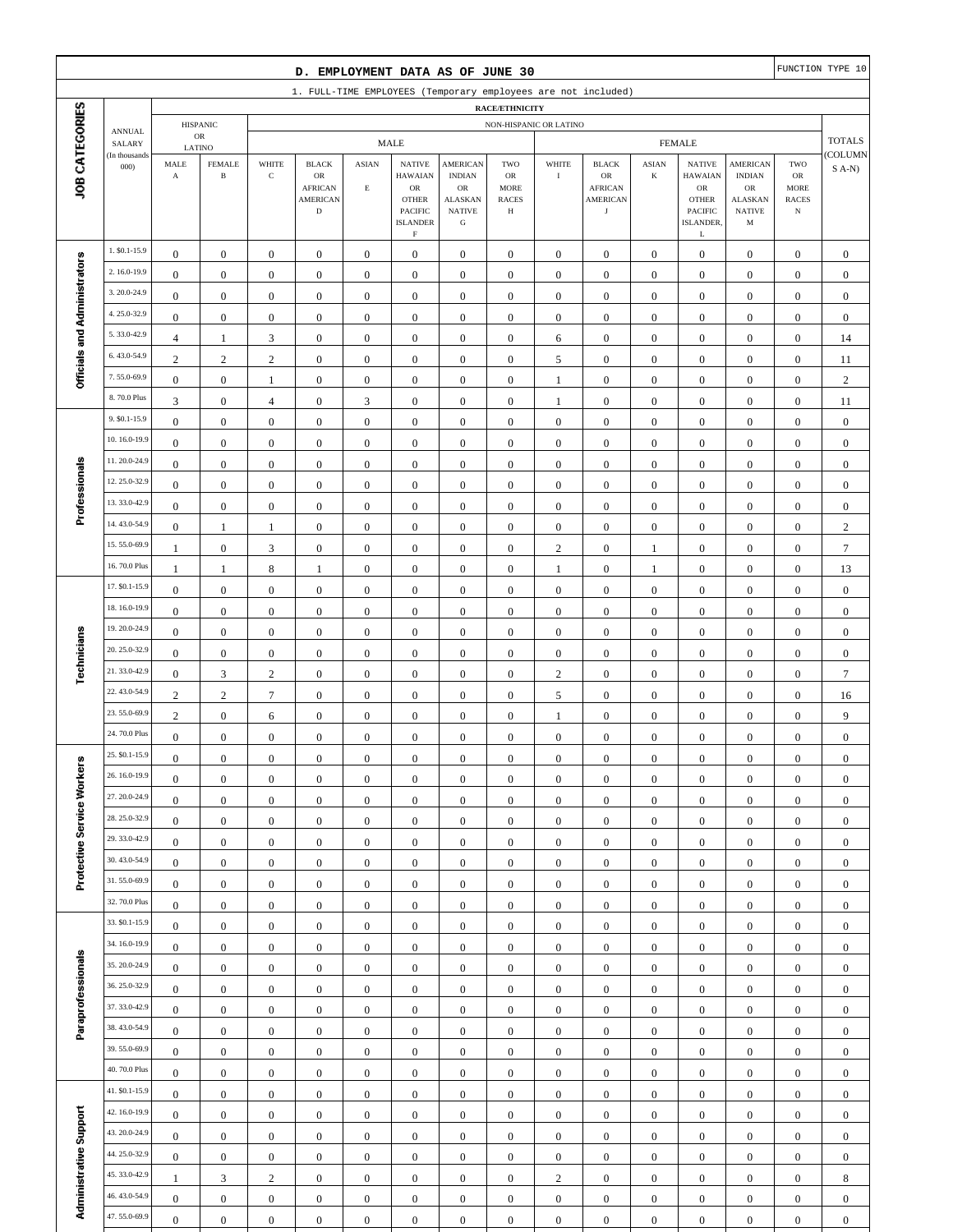|                                      |                              |                          |                               |                      | D. EMPLOYMENT DATA AS OF JUNE 30                                          |                             |                                                                                 |                                                             |                                                        |                         |                                                              |                         |                                                                                  |                                                                           |                                                        | FUNCTION TYPE 10            |
|--------------------------------------|------------------------------|--------------------------|-------------------------------|----------------------|---------------------------------------------------------------------------|-----------------------------|---------------------------------------------------------------------------------|-------------------------------------------------------------|--------------------------------------------------------|-------------------------|--------------------------------------------------------------|-------------------------|----------------------------------------------------------------------------------|---------------------------------------------------------------------------|--------------------------------------------------------|-----------------------------|
|                                      |                              |                          |                               |                      | 1. FULL-TIME EMPLOYEES (Temporary employees are not included)             |                             |                                                                                 |                                                             |                                                        |                         |                                                              |                         |                                                                                  |                                                                           |                                                        |                             |
|                                      |                              |                          |                               |                      |                                                                           |                             |                                                                                 |                                                             | <b>RACE/ETHNICITY</b>                                  |                         |                                                              |                         |                                                                                  |                                                                           |                                                        |                             |
|                                      | <b>ANNUAL</b><br>SALARY      |                          | <b>HISPANIC</b><br>${\sf OR}$ |                      |                                                                           |                             | <b>MALE</b>                                                                     |                                                             | NON-HISPANIC OR LATINO                                 |                         |                                                              |                         | <b>FEMALE</b>                                                                    |                                                                           |                                                        | <b>TOTALS</b>               |
|                                      | (In thousands                | LATINO                   |                               |                      |                                                                           |                             |                                                                                 |                                                             |                                                        |                         |                                                              |                         |                                                                                  |                                                                           |                                                        | (COLUMN                     |
| JOB CATEGORIES                       | 000)                         | MALE<br>$\boldsymbol{A}$ | <b>FEMALE</b><br>$\, {\bf B}$ | WHITE<br>$\mathbf C$ | <b>BLACK</b><br>OR<br><b>AFRICAN</b><br><b>AMERICAN</b><br>$\mathbf D$    | $\operatorname{ASIAN}$<br>Е | <b>NATIVE</b><br><b>HAWAIAN</b><br>${\rm OR}$<br><b>OTHER</b><br><b>PACIFIC</b> | AMERICAN<br><b>INDIAN</b><br>OR<br>ALASKAN<br><b>NATIVE</b> | TWO<br>OR<br><b>MORE</b><br><b>RACES</b><br>$_{\rm H}$ | WHITE<br>$\bf{I}$       | <b>BLACK</b><br>OR<br><b>AFRICAN</b><br><b>AMERICAN</b><br>J | <b>ASIAN</b><br>$\bf K$ | <b>NATIVE</b><br><b>HAWAIAN</b><br>$_{\rm OR}$<br><b>OTHER</b><br><b>PACIFIC</b> | <b>AMERICAN</b><br><b>INDIAN</b><br>OR<br><b>ALASKAN</b><br><b>NATIVE</b> | TWO<br>OR<br><b>MORE</b><br><b>RACES</b><br>$_{\rm N}$ | $S(A-N)$                    |
|                                      |                              |                          |                               |                      |                                                                           |                             | <b>ISLANDER</b><br>$\rm F$                                                      | ${\bf G}$                                                   |                                                        |                         |                                                              |                         | ISLANDER,<br>L                                                                   | M                                                                         |                                                        |                             |
|                                      | 49. \$0.1-15.9               | $\mathbf{0}$             | $\boldsymbol{0}$              | $\boldsymbol{0}$     | $\boldsymbol{0}$                                                          | $\boldsymbol{0}$            | $\boldsymbol{0}$                                                                | $\boldsymbol{0}$                                            | $\boldsymbol{0}$                                       | $\boldsymbol{0}$        | $\boldsymbol{0}$                                             | $\boldsymbol{0}$        | $\boldsymbol{0}$                                                                 | $\boldsymbol{0}$                                                          | $\boldsymbol{0}$                                       | $\boldsymbol{0}$            |
| Skilled Craft Workers                | 50.16.0-19.9                 | $\boldsymbol{0}$         | $\boldsymbol{0}$              | $\boldsymbol{0}$     | $\boldsymbol{0}$                                                          | $\boldsymbol{0}$            | $\boldsymbol{0}$                                                                | $\boldsymbol{0}$                                            | $\boldsymbol{0}$                                       | $\boldsymbol{0}$        | $\boldsymbol{0}$                                             | $\mathbf{0}$            | $\boldsymbol{0}$                                                                 | $\boldsymbol{0}$                                                          | $\boldsymbol{0}$                                       | $\boldsymbol{0}$            |
|                                      | 51.20.0-24.9                 | $\mathbf{0}$             | $\boldsymbol{0}$              | $\boldsymbol{0}$     | $\boldsymbol{0}$                                                          | $\boldsymbol{0}$            | $\boldsymbol{0}$                                                                | $\boldsymbol{0}$                                            | $\boldsymbol{0}$                                       | $\boldsymbol{0}$        | $\boldsymbol{0}$                                             | $\boldsymbol{0}$        | $\boldsymbol{0}$                                                                 | $\boldsymbol{0}$                                                          | $\boldsymbol{0}$                                       | $\boldsymbol{0}$            |
|                                      | 52.25.0-32.9                 | $\mathbf{0}$             | $\boldsymbol{0}$              | $\boldsymbol{0}$     | $\boldsymbol{0}$                                                          | $\boldsymbol{0}$            | $\boldsymbol{0}$                                                                | $\boldsymbol{0}$                                            | $\boldsymbol{0}$                                       | $\boldsymbol{0}$        | $\boldsymbol{0}$                                             | $\mathbf{0}$            | $\boldsymbol{0}$                                                                 | $\boldsymbol{0}$                                                          | $\boldsymbol{0}$                                       | $\boldsymbol{0}$            |
|                                      | 53.33.0-42.9                 | $\boldsymbol{0}$         | $\boldsymbol{0}$              | $\boldsymbol{0}$     | $\boldsymbol{0}$                                                          | $\boldsymbol{0}$            | $\boldsymbol{0}$                                                                | $\boldsymbol{0}$                                            | $\boldsymbol{0}$                                       | $\boldsymbol{0}$        | $\boldsymbol{0}$                                             | $\boldsymbol{0}$        | $\boldsymbol{0}$                                                                 | $\boldsymbol{0}$                                                          | $\boldsymbol{0}$                                       | $\boldsymbol{0}$            |
|                                      | 54.43.0-54.9                 | $\boldsymbol{0}$         | $\boldsymbol{0}$              | $\boldsymbol{0}$     | $\boldsymbol{0}$                                                          | $\boldsymbol{0}$            | $\boldsymbol{0}$                                                                | $\boldsymbol{0}$                                            | $\boldsymbol{0}$                                       | $\boldsymbol{0}$        | $\mathbf{0}$                                                 | $\mathbf{0}$            | $\boldsymbol{0}$                                                                 | $\boldsymbol{0}$                                                          | $\boldsymbol{0}$                                       | $\boldsymbol{0}$            |
|                                      | 55.55.0-69.9                 | $\overline{0}$           | $\boldsymbol{0}$              | $\boldsymbol{0}$     | $\boldsymbol{0}$                                                          | $\boldsymbol{0}$            | $\boldsymbol{0}$                                                                | $\boldsymbol{0}$                                            | $\boldsymbol{0}$                                       | $\boldsymbol{0}$        | $\boldsymbol{0}$                                             | $\boldsymbol{0}$        | $\boldsymbol{0}$                                                                 | $\boldsymbol{0}$                                                          | $\boldsymbol{0}$                                       | $\boldsymbol{0}$            |
|                                      | 56.70.0 Plus                 | $\mathbf{0}$             | $\boldsymbol{0}$              | $\boldsymbol{0}$     | $\boldsymbol{0}$                                                          | $\boldsymbol{0}$            | $\boldsymbol{0}$                                                                | $\mathbf{0}$                                                | $\boldsymbol{0}$                                       | $\boldsymbol{0}$        | $\boldsymbol{0}$                                             | $\mathbf{0}$            | $\boldsymbol{0}$                                                                 | $\boldsymbol{0}$                                                          | $\boldsymbol{0}$                                       | $\boldsymbol{0}$            |
|                                      | 57. \$0.1-15.9               | $\boldsymbol{0}$         | $\boldsymbol{0}$              | $\boldsymbol{0}$     | $\boldsymbol{0}$                                                          | $\boldsymbol{0}$            | $\boldsymbol{0}$                                                                | $\boldsymbol{0}$                                            | $\boldsymbol{0}$                                       | $\boldsymbol{0}$        | $\boldsymbol{0}$                                             | $\boldsymbol{0}$        | $\boldsymbol{0}$                                                                 | $\boldsymbol{0}$                                                          | $\boldsymbol{0}$                                       | $\boldsymbol{0}$            |
|                                      | 58.16.0-19.9                 | $\overline{0}$           | $\boldsymbol{0}$              | $\boldsymbol{0}$     | $\boldsymbol{0}$                                                          | $\mathbf{0}$                | $\boldsymbol{0}$                                                                | $\boldsymbol{0}$                                            | $\boldsymbol{0}$                                       | $\boldsymbol{0}$        | $\mathbf{0}$                                                 | $\boldsymbol{0}$        | $\boldsymbol{0}$                                                                 | $\boldsymbol{0}$                                                          | $\boldsymbol{0}$                                       | $\boldsymbol{0}$            |
|                                      | 59.20.0-24.9                 | $\overline{0}$           | $\boldsymbol{0}$              | $\boldsymbol{0}$     | $\boldsymbol{0}$                                                          | $\mathbf{0}$                | $\mathbf{0}$                                                                    | $\boldsymbol{0}$                                            | $\boldsymbol{0}$                                       | $\boldsymbol{0}$        | $\boldsymbol{0}$                                             | $\boldsymbol{0}$        | $\boldsymbol{0}$                                                                 | $\boldsymbol{0}$                                                          | $\boldsymbol{0}$                                       | $\boldsymbol{0}$            |
|                                      | 60.25.0-32.9                 | $\boldsymbol{0}$         | $\boldsymbol{0}$              | $\boldsymbol{0}$     | $\boldsymbol{0}$                                                          | $\boldsymbol{0}$            | $\boldsymbol{0}$                                                                | $\boldsymbol{0}$                                            | $\boldsymbol{0}$                                       | $\boldsymbol{0}$        | $\boldsymbol{0}$                                             | $\boldsymbol{0}$        | $\boldsymbol{0}$                                                                 | $\boldsymbol{0}$                                                          | $\boldsymbol{0}$                                       | $\boldsymbol{0}$            |
| Service-Maintenance                  | 61.33.0-42.9                 | $\boldsymbol{0}$         | $\boldsymbol{0}$              | $\boldsymbol{0}$     | $\boldsymbol{0}$                                                          | $\boldsymbol{0}$            | $\boldsymbol{0}$                                                                | $\boldsymbol{0}$                                            | $\boldsymbol{0}$                                       | $\boldsymbol{0}$        | $\boldsymbol{0}$                                             | $\boldsymbol{0}$        | $\boldsymbol{0}$                                                                 | $\boldsymbol{0}$                                                          | $\boldsymbol{0}$                                       | $\boldsymbol{0}$            |
|                                      | 62.43.0-54.9                 | $\boldsymbol{0}$         | $\boldsymbol{0}$              | $\boldsymbol{0}$     | $\boldsymbol{0}$                                                          | $\boldsymbol{0}$            | $\boldsymbol{0}$                                                                | $\boldsymbol{0}$                                            | $\boldsymbol{0}$                                       | $\mathbf{1}$            | $\mathbf{0}$                                                 | $\mathbf{0}$            | $\boldsymbol{0}$                                                                 | $\boldsymbol{0}$                                                          | $\boldsymbol{0}$                                       | $\mathbf{1}$                |
|                                      | 63.55.0-69.9                 | $\overline{0}$           | $\boldsymbol{0}$              | $\boldsymbol{0}$     | $\boldsymbol{0}$                                                          | $\boldsymbol{0}$            | $\boldsymbol{0}$                                                                | $\boldsymbol{0}$                                            | $\boldsymbol{0}$                                       | $\boldsymbol{0}$        | $\boldsymbol{0}$                                             | $\boldsymbol{0}$        | $\boldsymbol{0}$                                                                 | $\boldsymbol{0}$                                                          | $\boldsymbol{0}$                                       | $\boldsymbol{0}$            |
|                                      | 64.70.0 Plus                 | $\mathbf{0}$             | $\boldsymbol{0}$              | $\boldsymbol{0}$     | $\boldsymbol{0}$                                                          | $\boldsymbol{0}$            | $\boldsymbol{0}$                                                                | $\boldsymbol{0}$                                            | $\boldsymbol{0}$                                       | $\boldsymbol{0}$        | $\boldsymbol{0}$                                             | $\boldsymbol{0}$        | $\boldsymbol{0}$                                                                 | $\boldsymbol{0}$                                                          | $\boldsymbol{0}$                                       | $\boldsymbol{0}$            |
| 65. TOTAL FULL TIME<br>(Lines 1-64)  |                              | 16                       | 13                            | 39                   | $\mathbf{1}$                                                              | 3                           | $\boldsymbol{0}$                                                                | $\boldsymbol{0}$                                            | $\boldsymbol{0}$                                       | 27                      | $\boldsymbol{0}$                                             | $\overline{c}$          | $\boldsymbol{0}$                                                                 | $\boldsymbol{0}$                                                          | $\boldsymbol{0}$                                       | 101                         |
|                                      |                              |                          | $2$ .                         |                      | OTHER THAN FULLTIME                                                       |                             | <b>EMPLOYEES</b>                                                                |                                                             |                                                        |                         | (Including temporary                                         |                         | employees)                                                                       |                                                                           |                                                        |                             |
| 66.OFFICIALS/ADMIN                   |                              | $\mathbf{0}$             | $\boldsymbol{0}$              | $\sqrt{2}$           | $\boldsymbol{0}$                                                          | $\boldsymbol{0}$            | $\boldsymbol{0}$                                                                | $\boldsymbol{0}$                                            | $\boldsymbol{0}$                                       | $\mathbf{1}$            | $\boldsymbol{0}$                                             | $\mathbf{0}$            | $\boldsymbol{0}$                                                                 | $\boldsymbol{0}$                                                          | $\boldsymbol{0}$                                       | $\ensuremath{\mathfrak{Z}}$ |
| 67.PROFESSIONALS                     |                              | $\mathbf{0}$             | $\boldsymbol{0}$              | $\boldsymbol{0}$     | $\boldsymbol{0}$                                                          | $\boldsymbol{0}$            | $\boldsymbol{0}$                                                                | $\boldsymbol{0}$                                            | $\boldsymbol{0}$                                       | $\mathbf{1}$            | $\boldsymbol{0}$                                             | $\mathbf{0}$            | $\boldsymbol{0}$                                                                 | $\boldsymbol{0}$                                                          | $\boldsymbol{0}$                                       | 1                           |
| 68.TECHNICIANS                       |                              | $\mathbf{0}$             | $\boldsymbol{0}$              | $\boldsymbol{0}$     | $\boldsymbol{0}$                                                          | $\boldsymbol{0}$            | $\boldsymbol{0}$                                                                | $\boldsymbol{0}$                                            | $\boldsymbol{0}$                                       | $\boldsymbol{0}$        | $\mathbf{0}$                                                 | $\boldsymbol{0}$        | $\boldsymbol{0}$                                                                 | $\boldsymbol{0}$                                                          | $\boldsymbol{0}$                                       | $\boldsymbol{0}$            |
|                                      | <b>69.PROTECTIVE SERVICE</b> | $\boldsymbol{0}$         | $\boldsymbol{0}$              | $\boldsymbol{0}$     | $\boldsymbol{0}$                                                          | $\boldsymbol{0}$            | $\boldsymbol{0}$                                                                | $\boldsymbol{0}$                                            | $\boldsymbol{0}$                                       | $\boldsymbol{0}$        | $\boldsymbol{0}$                                             | $\mathbf{0}$            | $\boldsymbol{0}$                                                                 | $\boldsymbol{0}$                                                          | $\boldsymbol{0}$                                       | $\boldsymbol{0}$            |
|                                      | 70.PARA-PROFESSIONAL         | $\boldsymbol{0}$         | $\boldsymbol{0}$              | $\boldsymbol{0}$     | $\boldsymbol{0}$                                                          | $\boldsymbol{0}$            | $\boldsymbol{0}$                                                                | $\boldsymbol{0}$                                            | $\boldsymbol{0}$                                       | $\boldsymbol{0}$        | $\boldsymbol{0}$                                             | $\mathbf{0}$            | $\boldsymbol{0}$                                                                 | $\boldsymbol{0}$                                                          | $\boldsymbol{0}$                                       | $\boldsymbol{0}$            |
| 71.ADMIN. SUPPORT                    |                              | $\Omega$                 | $\theta$                      | $\Omega$             | $\Omega$                                                                  | $\Omega$                    | $\Omega$                                                                        | $\theta$                                                    | $\Omega$                                               | $\Omega$                | $\Omega$                                                     | $\theta$                | $\theta$                                                                         | $\Omega$                                                                  | $\Omega$                                               | $\Omega$                    |
| 72.SKILLED CRAFT                     |                              | $\mathbf{0}$             | $\boldsymbol{0}$              | $\boldsymbol{0}$     | $\mathbf{0}$                                                              | $\mathbf{0}$                | $\boldsymbol{0}$                                                                | $\boldsymbol{0}$                                            | $\mathbf{0}$                                           | $\boldsymbol{0}$        | $\boldsymbol{0}$                                             | $\boldsymbol{0}$        | $\mathbf{0}$                                                                     | $\boldsymbol{0}$                                                          | $\mathbf{0}$                                           | $\boldsymbol{0}$            |
| CE                                   | 73.SERVICE/MAINTENAN         | $\mathbf{0}$             | $\boldsymbol{0}$              | $\boldsymbol{0}$     | $\mathbf{0}$                                                              | $\boldsymbol{0}$            | $\boldsymbol{0}$                                                                | $\mathbf{0}$                                                | $\boldsymbol{0}$                                       | $\boldsymbol{0}$        | $\mathbf{0}$                                                 | $\overline{0}$          | $\boldsymbol{0}$                                                                 | $\mathbf{0}$                                                              | $\boldsymbol{0}$                                       | $\boldsymbol{0}$            |
| <b>FULL TIME</b><br>(Lines 66-73)    | 74. TOTAL OTHER THAN         | $\mathbf{0}$             | $\boldsymbol{0}$              | 2                    | $\mathbf{0}$                                                              | $\mathbf{0}$                | $\boldsymbol{0}$                                                                | $\mathbf{0}$                                                | $\boldsymbol{0}$                                       | $\overline{c}$          | $\mathbf{0}$                                                 | $\mathbf{0}$            | $\mathbf{0}$                                                                     | $\boldsymbol{0}$                                                          | $\boldsymbol{0}$                                       | $\overline{4}$              |
|                                      |                              |                          |                               |                      | 3. NEW HIRES DURING FISCAL YEAR Permanent full time only JULY 1 - JUNE 30 |                             |                                                                                 |                                                             |                                                        |                         |                                                              |                         |                                                                                  |                                                                           |                                                        |                             |
| 75.OFFICIALS/ADMIN                   |                              | -1                       | 1                             | $\boldsymbol{0}$     | $\mathbf{0}$                                                              | $\boldsymbol{0}$            | $\mathbf{0}$                                                                    | $\boldsymbol{0}$                                            | $\boldsymbol{0}$                                       | $\mathbf{0}$            | $\overline{0}$                                               | $\mathbf{0}$            | $\boldsymbol{0}$                                                                 | $\boldsymbol{0}$                                                          | $\overline{0}$                                         | 2                           |
| 76.PROFESSIONALS                     |                              | $\mathbf{1}$             | $\boldsymbol{0}$              | $\sqrt{2}$           | $\boldsymbol{0}$                                                          | $\mathbf{0}$                | $\mathbf{0}$                                                                    | $\boldsymbol{0}$                                            | $\boldsymbol{0}$                                       | 1                       | $\mathbf{0}$                                                 | $\overline{0}$          | $\mathbf{0}$                                                                     | $\boldsymbol{0}$                                                          | $\overline{0}$                                         | $\overline{4}$              |
| 77.TECHNICIANS                       |                              | $\boldsymbol{0}$         | $\boldsymbol{0}$              | $\mathbf{1}$         | $\boldsymbol{0}$                                                          | $\boldsymbol{0}$            | $\boldsymbol{0}$                                                                | $\boldsymbol{0}$                                            | $\overline{0}$                                         | $\mathbf{1}$            | $\boldsymbol{0}$                                             | $\boldsymbol{0}$        | $\boldsymbol{0}$                                                                 | $\overline{0}$                                                            | $\boldsymbol{0}$                                       | $\overline{2}$              |
|                                      | 78. PROTECTIVE SERVICE       | $\boldsymbol{0}$         | $\boldsymbol{0}$              | $\boldsymbol{0}$     | $\boldsymbol{0}$                                                          | $\boldsymbol{0}$            | $\boldsymbol{0}$                                                                | $\boldsymbol{0}$                                            | $\overline{0}$                                         | $\boldsymbol{0}$        | $\boldsymbol{0}$                                             | $\boldsymbol{0}$        | $\boldsymbol{0}$                                                                 | $\overline{0}$                                                            | $\boldsymbol{0}$                                       | $\boldsymbol{0}$            |
|                                      | 79.PARA-PROFESSIONAL         | $\overline{0}$           | $\mathbf{0}$                  | $\overline{0}$       | $\mathbf{0}$                                                              | $\overline{0}$              | $\mathbf{0}$                                                                    | $\mathbf{0}$                                                | $\overline{0}$                                         | $\overline{0}$          | $\overline{0}$                                               | $\mathbf{0}$            | $\mathbf{0}$                                                                     | $\overline{0}$                                                            | $\mathbf{0}$                                           | $\boldsymbol{0}$            |
| 80.ADMIN. SUPPORT                    |                              | $\mathbf{0}$             | $\boldsymbol{0}$              | $\mathbf{1}$         | $\boldsymbol{0}$                                                          | $\mathbf{0}$                | $\boldsymbol{0}$                                                                | $\mathbf{0}$                                                | $\boldsymbol{0}$                                       | $\mathbf{0}$            | $\boldsymbol{0}$                                             | $\mathbf{0}$            | $\mathbf{0}$                                                                     | $\boldsymbol{0}$                                                          | $\overline{0}$                                         | $\mathbf{1}$                |
| 81.SKILLED CRAFT                     |                              | $\mathbf{0}$             | $\boldsymbol{0}$              | $\overline{0}$       | $\boldsymbol{0}$                                                          | $\boldsymbol{0}$            | $\boldsymbol{0}$                                                                | $\boldsymbol{0}$                                            | $\boldsymbol{0}$                                       | $\boldsymbol{0}$        | $\boldsymbol{0}$                                             | $\boldsymbol{0}$        | $\boldsymbol{0}$                                                                 | $\boldsymbol{0}$                                                          | $\boldsymbol{0}$                                       | $\boldsymbol{0}$            |
| CЕ                                   | 82.SERVICE/MAINTENAN         | $\overline{0}$           | $\boldsymbol{0}$              | $\boldsymbol{0}$     | $\boldsymbol{0}$                                                          | $\boldsymbol{0}$            | $\boldsymbol{0}$                                                                | $\boldsymbol{0}$                                            | $\boldsymbol{0}$                                       | $\boldsymbol{0}$        | $\mathbf{0}$                                                 | $\mathbf{0}$            | $\boldsymbol{0}$                                                                 | $\boldsymbol{0}$                                                          | $\boldsymbol{0}$                                       | $\boldsymbol{0}$            |
| 83. TOTAL NEW HIRES<br>(Lines 75-82) |                              | $\overline{c}$           | 1                             | 4                    | $\boldsymbol{0}$                                                          | $\boldsymbol{0}$            | $\boldsymbol{0}$                                                                | $\boldsymbol{0}$                                            | $\boldsymbol{0}$                                       | $\overline{\mathbf{c}}$ | $\boldsymbol{0}$                                             | $\boldsymbol{0}$        | $\boldsymbol{0}$                                                                 | $\boldsymbol{0}$                                                          | $\boldsymbol{0}$                                       | 9                           |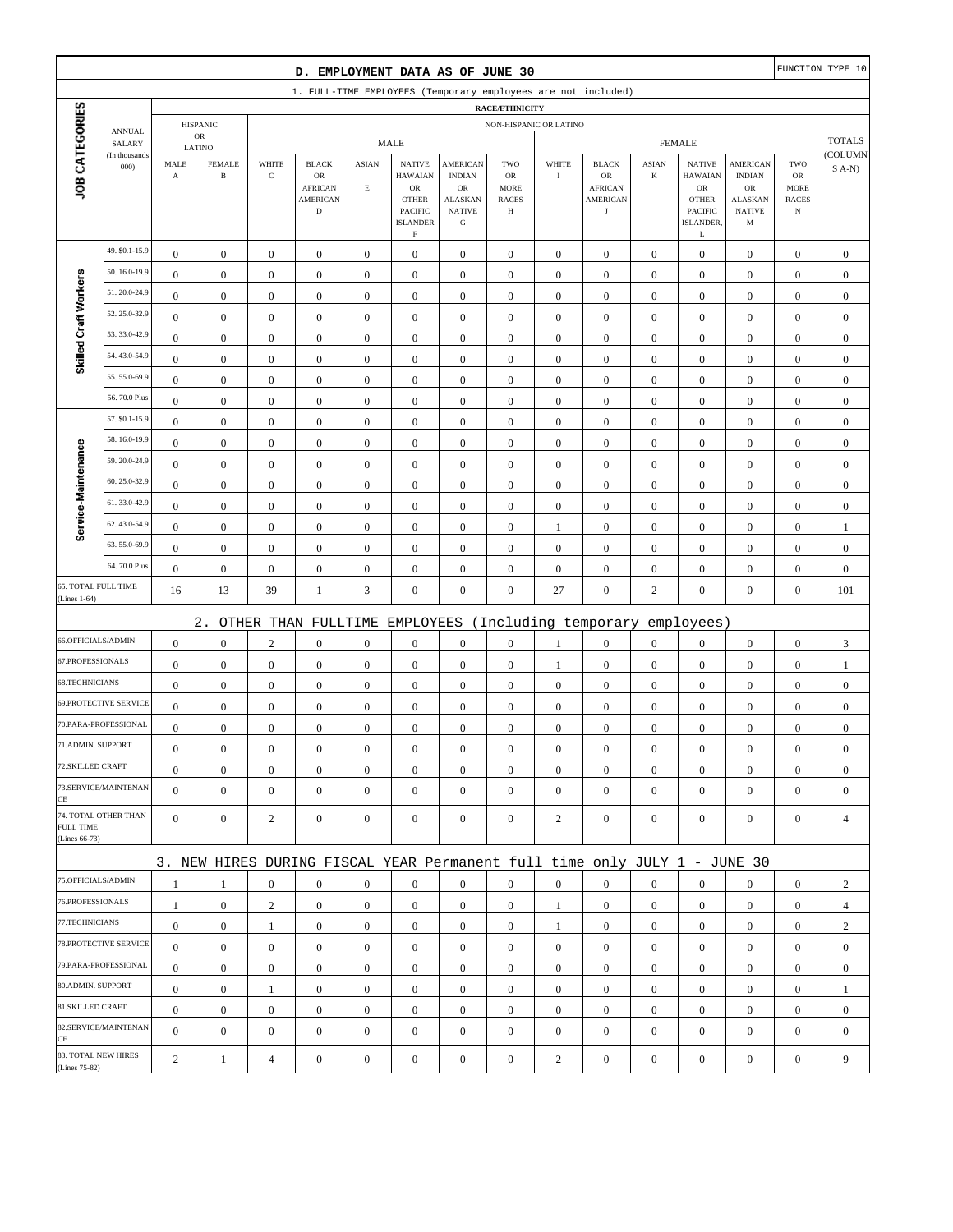|                              |                              |                              |                                      |                                  |                                                                                 |                                |                                                                                                        | D. EMPLOYMENT DATA AS OF JUNE 30                                                       |                                                                |                             |                                                                               |                                  |                                                                                                   |                                                                                         |                                                                | FUNCTION TYPE 11               |
|------------------------------|------------------------------|------------------------------|--------------------------------------|----------------------------------|---------------------------------------------------------------------------------|--------------------------------|--------------------------------------------------------------------------------------------------------|----------------------------------------------------------------------------------------|----------------------------------------------------------------|-----------------------------|-------------------------------------------------------------------------------|----------------------------------|---------------------------------------------------------------------------------------------------|-----------------------------------------------------------------------------------------|----------------------------------------------------------------|--------------------------------|
|                              |                              |                              |                                      |                                  |                                                                                 |                                |                                                                                                        |                                                                                        | <b>RACE/ETHNICITY</b>                                          |                             | 1. FULL-TIME EMPLOYEES (Temporary employees are not included)                 |                                  |                                                                                                   |                                                                                         |                                                                |                                |
|                              | <b>ANNUAL</b>                |                              | <b>HISPANIC</b>                      |                                  |                                                                                 |                                |                                                                                                        |                                                                                        | NON-HISPANIC OR LATINO                                         |                             |                                                                               |                                  |                                                                                                   |                                                                                         |                                                                |                                |
|                              | SALARY<br>In thousands       |                              | $\mathbf{OR}$<br><b>LATINO</b>       |                                  |                                                                                 |                                | MALE                                                                                                   |                                                                                        |                                                                |                             |                                                                               |                                  | <b>FEMALE</b>                                                                                     |                                                                                         |                                                                | <b>TOTALS</b><br><b>COLUMN</b> |
| JOB CATEGORIES               | 000)                         | MALE<br>$\boldsymbol{A}$     | <b>FEMALE</b><br>$\, {\bf B}$        | WHITE<br>$\mathbf C$             | <b>BLACK</b><br>$_{\rm OR}$<br><b>AFRICAN</b><br><b>AMERICAN</b><br>$\mathbf D$ | <b>ASIAN</b><br>$\mathbf E$    | <b>NATIVE</b><br><b>HAWAIAN</b><br>${\rm OR}$<br><b>OTHER</b><br>PACIFIC<br><b>ISLANDER</b><br>$\rm F$ | <b>AMERICAN</b><br><b>INDIAN</b><br>OR<br><b>ALASKAN</b><br><b>NATIVE</b><br>${\bf G}$ | TWO<br>${\sf OR}$<br><b>MORE</b><br><b>RACES</b><br>$_{\rm H}$ | WHITE<br>$\rm I$            | <b>BLACK</b><br>$_{\rm OR}$<br><b>AFRICAN</b><br><b>AMERICAN</b><br>${\bf J}$ | <b>ASIAN</b><br>$\bf K$          | <b>NATIVE</b><br><b>HAWAIAN</b><br>${\sf OR}$<br><b>OTHER</b><br><b>PACIFIC</b><br>ISLANDER,<br>L | <b>AMERICAN</b><br><b>INDIAN</b><br>OR<br><b>ALASKAN</b><br><b>NATIVE</b><br>$_{\rm M}$ | TWO<br>${\sf OR}$<br><b>MORE</b><br><b>RACES</b><br>$_{\rm N}$ | $S(A-N)$                       |
|                              | 1. \$0.1-15.9                | $\boldsymbol{0}$             | $\boldsymbol{0}$                     | $\boldsymbol{0}$                 | $\boldsymbol{0}$                                                                | $\boldsymbol{0}$               | $\boldsymbol{0}$                                                                                       | $\boldsymbol{0}$                                                                       | $\boldsymbol{0}$                                               | $\boldsymbol{0}$            | $\boldsymbol{0}$                                                              | $\boldsymbol{0}$                 | $\boldsymbol{0}$                                                                                  | $\boldsymbol{0}$                                                                        | $\boldsymbol{0}$                                               | $\boldsymbol{0}$               |
| Officials and Administrators | 2.16.0-19.9                  | $\boldsymbol{0}$             | $\boldsymbol{0}$                     | $\boldsymbol{0}$                 | $\boldsymbol{0}$                                                                | $\mathbf{0}$                   | $\boldsymbol{0}$                                                                                       | $\boldsymbol{0}$                                                                       | $\boldsymbol{0}$                                               | $\boldsymbol{0}$            | $\mathbf{0}$                                                                  | $\boldsymbol{0}$                 | $\boldsymbol{0}$                                                                                  | $\boldsymbol{0}$                                                                        | $\boldsymbol{0}$                                               | $\boldsymbol{0}$               |
|                              | 3.20.0-24.9                  | $\boldsymbol{0}$             | $\boldsymbol{0}$                     | $\boldsymbol{0}$                 | $\boldsymbol{0}$                                                                | $\boldsymbol{0}$               | $\boldsymbol{0}$                                                                                       | $\boldsymbol{0}$                                                                       | $\boldsymbol{0}$                                               | $\boldsymbol{0}$            | $\mathbf{0}$                                                                  | $\boldsymbol{0}$                 | $\boldsymbol{0}$                                                                                  | $\boldsymbol{0}$                                                                        | $\boldsymbol{0}$                                               | $\boldsymbol{0}$               |
|                              | 4.25.0-32.9                  | $\boldsymbol{0}$             | $\boldsymbol{0}$                     | $\boldsymbol{0}$                 | $\boldsymbol{0}$                                                                | $\boldsymbol{0}$               | $\boldsymbol{0}$                                                                                       | $\boldsymbol{0}$                                                                       | $\boldsymbol{0}$                                               | $\boldsymbol{0}$            | $\boldsymbol{0}$                                                              | $\mathbf{0}$                     | $\boldsymbol{0}$                                                                                  | $\boldsymbol{0}$                                                                        | $\boldsymbol{0}$                                               | $\boldsymbol{0}$               |
|                              | 5.33.0-42.9                  | $\mathbf{0}$                 | $\boldsymbol{0}$                     | $\boldsymbol{0}$                 | $\boldsymbol{0}$                                                                | $\boldsymbol{0}$               | $\boldsymbol{0}$                                                                                       | $\boldsymbol{0}$                                                                       | $\boldsymbol{0}$                                               | $\boldsymbol{0}$            | $\boldsymbol{0}$                                                              | $\boldsymbol{0}$                 | $\boldsymbol{0}$                                                                                  | $\boldsymbol{0}$                                                                        | $\boldsymbol{0}$                                               | $\boldsymbol{0}$               |
|                              | 6.43.0-54.9                  | $\boldsymbol{0}$             | $\boldsymbol{0}$                     | $\boldsymbol{0}$                 | $\boldsymbol{0}$                                                                | $\mathbf{0}$                   | $\boldsymbol{0}$                                                                                       | $\boldsymbol{0}$                                                                       | $\boldsymbol{0}$                                               | $\mathbf{0}$                | $\mathbf{0}$                                                                  | $\boldsymbol{0}$                 | $\mathbf{0}$                                                                                      | $\boldsymbol{0}$                                                                        | $\boldsymbol{0}$                                               | $\boldsymbol{0}$               |
|                              | 7.55.0-69.9                  | $\mathbf{0}$                 | $\mathbf{1}$                         | $\boldsymbol{0}$                 | $\boldsymbol{0}$                                                                | $\boldsymbol{0}$               | $\boldsymbol{0}$                                                                                       | $\mathbf{0}$                                                                           | $\boldsymbol{0}$                                               | $\boldsymbol{0}$            | $\boldsymbol{0}$                                                              | $\boldsymbol{0}$                 | $\boldsymbol{0}$                                                                                  | $\boldsymbol{0}$                                                                        | $\boldsymbol{0}$                                               | $\mathbf{1}$                   |
|                              | 8.70.0 Plus                  | $\boldsymbol{0}$             | $\mathbf{1}$                         | $\overline{4}$                   | $\boldsymbol{0}$                                                                | $\boldsymbol{0}$               | $\boldsymbol{0}$                                                                                       | $\mathbf{0}$                                                                           | $\boldsymbol{0}$                                               | $\overline{c}$              | $\boldsymbol{0}$                                                              | $\mathbf{0}$                     | $\boldsymbol{0}$                                                                                  | $\boldsymbol{0}$                                                                        | $\boldsymbol{0}$                                               | 7                              |
|                              | 9. \$0.1-15.9                | $\mathbf{0}$                 | $\boldsymbol{0}$                     | $\boldsymbol{0}$                 | $\boldsymbol{0}$                                                                | $\boldsymbol{0}$               | $\boldsymbol{0}$                                                                                       | $\boldsymbol{0}$                                                                       | $\boldsymbol{0}$                                               | $\boldsymbol{0}$            | $\mathbf{0}$                                                                  | $\boldsymbol{0}$                 | $\boldsymbol{0}$                                                                                  | $\boldsymbol{0}$                                                                        | $\boldsymbol{0}$                                               | $\boldsymbol{0}$               |
|                              | 10.16.0-19.9                 | $\boldsymbol{0}$             | $\boldsymbol{0}$                     | $\boldsymbol{0}$                 | $\mathbf{0}$                                                                    | $\mathbf{0}$                   | $\boldsymbol{0}$                                                                                       | $\boldsymbol{0}$                                                                       | $\boldsymbol{0}$                                               | $\boldsymbol{0}$            | $\boldsymbol{0}$                                                              | $\boldsymbol{0}$                 | $\boldsymbol{0}$                                                                                  | $\boldsymbol{0}$                                                                        | $\boldsymbol{0}$                                               | $\boldsymbol{0}$               |
|                              | 11.20.0-24.9                 | $\boldsymbol{0}$             | $\boldsymbol{0}$                     | $\boldsymbol{0}$                 | $\boldsymbol{0}$                                                                | $\boldsymbol{0}$               | $\boldsymbol{0}$                                                                                       | $\boldsymbol{0}$                                                                       | $\boldsymbol{0}$                                               | $\boldsymbol{0}$            | $\boldsymbol{0}$                                                              | $\boldsymbol{0}$                 | $\boldsymbol{0}$                                                                                  | $\boldsymbol{0}$                                                                        | $\boldsymbol{0}$                                               | $\boldsymbol{0}$               |
| Professionals                | 12.25.0-32.9                 | $\boldsymbol{0}$             | $\boldsymbol{0}$                     | $\boldsymbol{0}$                 | $\boldsymbol{0}$                                                                | $\boldsymbol{0}$               | $\boldsymbol{0}$                                                                                       | $\boldsymbol{0}$                                                                       | $\boldsymbol{0}$                                               | $\boldsymbol{0}$            | $\boldsymbol{0}$                                                              | $\mathbf{0}$                     | $\boldsymbol{0}$                                                                                  | $\boldsymbol{0}$                                                                        | $\boldsymbol{0}$                                               | $\boldsymbol{0}$               |
|                              | 13.33.0-42.9                 | $\mathbf{0}$                 | $\boldsymbol{0}$                     | $\boldsymbol{0}$                 | $\boldsymbol{0}$                                                                | $\boldsymbol{0}$               | $\boldsymbol{0}$                                                                                       | $\boldsymbol{0}$                                                                       | $\boldsymbol{0}$                                               | $\mathbf{1}$                | $\boldsymbol{0}$                                                              | $\boldsymbol{0}$                 | $\boldsymbol{0}$                                                                                  | $\boldsymbol{0}$                                                                        | $\boldsymbol{0}$                                               | $\mathbf{1}$                   |
|                              | 14.43.0-54.9                 | $\overline{4}$               | 9                                    | 11                               | $\sqrt{2}$                                                                      | $\mathbf{0}$                   | $\boldsymbol{0}$                                                                                       | $\mathbf{0}$                                                                           | $\boldsymbol{0}$                                               | 10                          | $\overline{4}$                                                                | $\boldsymbol{0}$                 | $\mathbf{0}$                                                                                      | $\boldsymbol{0}$                                                                        | $\boldsymbol{0}$                                               | 40                             |
|                              | 15.55.0-69.9                 | $\overline{c}$               | 5                                    | 9                                | $\mathfrak z$                                                                   | $\boldsymbol{0}$               | $\boldsymbol{0}$                                                                                       | $\mathbf{1}$                                                                           | $\boldsymbol{0}$                                               | 5                           | $\boldsymbol{0}$                                                              | $\boldsymbol{0}$                 | $\boldsymbol{0}$                                                                                  | $\boldsymbol{0}$                                                                        | $\boldsymbol{0}$                                               | 25                             |
|                              | 16.70.0 Plus                 | $\boldsymbol{0}$             | $\boldsymbol{0}$                     | $\boldsymbol{0}$                 | $\boldsymbol{0}$                                                                | $\boldsymbol{0}$               | $\boldsymbol{0}$                                                                                       | $\boldsymbol{0}$                                                                       | $\boldsymbol{0}$                                               | $\mathfrak{Z}$              | $\mathbf{0}$                                                                  | $\mathbf{0}$                     | $\boldsymbol{0}$                                                                                  | $\boldsymbol{0}$                                                                        | $\boldsymbol{0}$                                               | $\mathfrak{Z}$                 |
|                              | 17. \$0.1-15.9               | $\mathbf{0}$                 | $\boldsymbol{0}$                     | $\boldsymbol{0}$                 | $\boldsymbol{0}$                                                                | $\boldsymbol{0}$               | $\boldsymbol{0}$                                                                                       | $\boldsymbol{0}$                                                                       | $\boldsymbol{0}$                                               | $\boldsymbol{0}$            | $\boldsymbol{0}$                                                              | $\boldsymbol{0}$                 | $\boldsymbol{0}$                                                                                  | $\boldsymbol{0}$                                                                        | $\boldsymbol{0}$                                               | $\boldsymbol{0}$               |
|                              | 18.16.0-19.9                 | $\mathbf{0}$                 | $\boldsymbol{0}$                     | $\boldsymbol{0}$                 | $\boldsymbol{0}$                                                                | $\mathbf{0}$                   | $\boldsymbol{0}$                                                                                       | $\boldsymbol{0}$                                                                       | $\boldsymbol{0}$                                               | $\mathbf{0}$                | $\boldsymbol{0}$                                                              | $\boldsymbol{0}$                 | $\boldsymbol{0}$                                                                                  | $\boldsymbol{0}$                                                                        | $\boldsymbol{0}$                                               | $\boldsymbol{0}$               |
|                              | 19.20.0-24.9                 | $\boldsymbol{0}$             | $\boldsymbol{0}$                     | $\mathbf{0}$                     | $\boldsymbol{0}$                                                                | $\boldsymbol{0}$               | $\boldsymbol{0}$                                                                                       | $\boldsymbol{0}$                                                                       | $\boldsymbol{0}$                                               | $\mathbf{0}$                | $\boldsymbol{0}$                                                              | $\boldsymbol{0}$                 | $\boldsymbol{0}$                                                                                  | $\boldsymbol{0}$                                                                        | $\boldsymbol{0}$                                               | $\boldsymbol{0}$               |
| Technicians                  | 20.25.0-32.9                 | $\boldsymbol{0}$             | $\boldsymbol{0}$                     | $\boldsymbol{0}$                 | $\boldsymbol{0}$                                                                | $\boldsymbol{0}$               | $\boldsymbol{0}$                                                                                       | $\boldsymbol{0}$                                                                       | $\boldsymbol{0}$                                               | $\boldsymbol{0}$            | $\boldsymbol{0}$                                                              | $\mathbf{0}$                     | $\boldsymbol{0}$                                                                                  | $\boldsymbol{0}$                                                                        | $\boldsymbol{0}$                                               | $\boldsymbol{0}$               |
|                              | 21.33.0-42.9                 | $\mathbf{0}$                 | $\boldsymbol{0}$                     | $\boldsymbol{0}$                 | $\boldsymbol{0}$                                                                | $\boldsymbol{0}$               | $\boldsymbol{0}$                                                                                       | $\boldsymbol{0}$                                                                       | $\boldsymbol{0}$                                               | $\boldsymbol{0}$            | $\boldsymbol{0}$                                                              | $\boldsymbol{0}$                 | $\boldsymbol{0}$                                                                                  | $\boldsymbol{0}$                                                                        | $\boldsymbol{0}$                                               | $\boldsymbol{0}$               |
|                              | 22.43.0-54.9                 | $\boldsymbol{0}$             | $\boldsymbol{0}$                     | $\boldsymbol{0}$                 | $\boldsymbol{0}$                                                                | $\mathbf{0}$                   | $\boldsymbol{0}$                                                                                       | $\boldsymbol{0}$                                                                       | $\boldsymbol{0}$                                               | $\mathbf{0}$                | $\boldsymbol{0}$                                                              | $\boldsymbol{0}$                 | $\mathbf{0}$                                                                                      | $\boldsymbol{0}$                                                                        | $\boldsymbol{0}$                                               | $\boldsymbol{0}$               |
|                              | 23.55.0-69.9<br>24.70.0 Plus | $\boldsymbol{0}$             | $\boldsymbol{0}$                     | $\boldsymbol{0}$                 | $\boldsymbol{0}$                                                                | $\boldsymbol{0}$               | $\boldsymbol{0}$                                                                                       | $\boldsymbol{0}$                                                                       | $\boldsymbol{0}$                                               | $\mathbf{0}$                | $\boldsymbol{0}$                                                              | $\boldsymbol{0}$                 | $\boldsymbol{0}$                                                                                  | $\boldsymbol{0}$                                                                        | $\boldsymbol{0}$                                               | $\boldsymbol{0}$               |
|                              | 25. \$0.1-15.9               | $\overline{0}$               | $\boldsymbol{0}$                     | $\mathbf{0}$                     | $\boldsymbol{0}$                                                                | $\mathbf{0}$                   | $\boldsymbol{0}$                                                                                       | $\boldsymbol{0}$                                                                       | 0                                                              | $\boldsymbol{0}$            | 0                                                                             | $\mathbf{0}$                     | $\mathbf{0}$                                                                                      | $\boldsymbol{0}$                                                                        | $\boldsymbol{0}$                                               | $\boldsymbol{0}$               |
|                              | 26.16.0-19.9                 | $\boldsymbol{0}$             | $\boldsymbol{0}$                     | $\boldsymbol{0}$                 | $\boldsymbol{0}$                                                                | $\boldsymbol{0}$               | $\boldsymbol{0}$                                                                                       | $\boldsymbol{0}$                                                                       | $\boldsymbol{0}$                                               | $\boldsymbol{0}$            | $\boldsymbol{0}$                                                              | $\boldsymbol{0}$                 | $\boldsymbol{0}$                                                                                  | $\boldsymbol{0}$                                                                        | $\boldsymbol{0}$                                               | $\boldsymbol{0}$               |
|                              | 27.20.0-24.9                 | $\mathbf{0}$<br>$\mathbf{0}$ | $\boldsymbol{0}$<br>$\boldsymbol{0}$ | $\boldsymbol{0}$                 | $\boldsymbol{0}$                                                                | $\overline{0}$<br>$\mathbf{0}$ | $\boldsymbol{0}$                                                                                       | $\boldsymbol{0}$                                                                       | $\overline{0}$                                                 | $\mathbf{0}$                | $\overline{0}$<br>$\mathbf{0}$                                                | $\boldsymbol{0}$                 | $\boldsymbol{0}$                                                                                  | $\overline{0}$                                                                          | $\boldsymbol{0}$                                               | $\boldsymbol{0}$               |
| Protective Service Workers   | 28.25.0-32.9                 | $\mathbf{0}$                 | 6                                    | $\boldsymbol{0}$<br>$\mathbf{1}$ | $\boldsymbol{0}$<br>$\mathbf{1}$                                                | 1                              | $\boldsymbol{0}$<br>$\boldsymbol{0}$                                                                   | $\boldsymbol{0}$<br>$\boldsymbol{0}$                                                   | $\boldsymbol{0}$<br>$\boldsymbol{0}$                           | $\boldsymbol{0}$<br>$\,8\,$ | $\boldsymbol{0}$                                                              | $\mathbf{0}$<br>$\boldsymbol{0}$ | $\boldsymbol{0}$<br>$\boldsymbol{0}$                                                              | $\boldsymbol{0}$<br>$\boldsymbol{0}$                                                    | $\boldsymbol{0}$<br>$\boldsymbol{0}$                           | $\boldsymbol{0}$<br>17         |
|                              | 29.33.0-42.9                 | 11                           | $\overline{c}$                       | 8                                | $\sqrt{2}$                                                                      | $\boldsymbol{0}$               | $\boldsymbol{0}$                                                                                       | 1                                                                                      | $\boldsymbol{0}$                                               | $\overline{4}$              | $\mathbf{1}$                                                                  | $\boldsymbol{0}$                 | $\boldsymbol{0}$                                                                                  | $\boldsymbol{0}$                                                                        | $\boldsymbol{0}$                                               | 29                             |
|                              | 30.43.0-54.9                 | 11                           | 6                                    | 13                               | 3                                                                               | $\boldsymbol{0}$               | $\boldsymbol{0}$                                                                                       | $\mathbf{1}$                                                                           | $\boldsymbol{0}$                                               | $\overline{4}$              | $\mathbf{1}$                                                                  | $\mathbf{0}$                     | $\mathbf{0}$                                                                                      | $\boldsymbol{0}$                                                                        | $\mathbf{1}$                                                   | 40                             |
|                              | 31.55.0-69.9                 | 3                            | $\overline{c}$                       | 5                                | $\overline{4}$                                                                  | $\mathbf{0}$                   | $\boldsymbol{0}$                                                                                       | $\boldsymbol{0}$                                                                       | $\boldsymbol{0}$                                               | $\overline{4}$              | $\mathfrak{Z}$                                                                | $\boldsymbol{0}$                 | $\boldsymbol{0}$                                                                                  | $\boldsymbol{0}$                                                                        | $\boldsymbol{0}$                                               | 21                             |
|                              | 32.70.0 Plus                 | $\mathbf{1}$                 | $\boldsymbol{0}$                     | $\mathbf{1}$                     | $\boldsymbol{0}$                                                                | $\boldsymbol{0}$               | $\boldsymbol{0}$                                                                                       | $\boldsymbol{0}$                                                                       | $\boldsymbol{0}$                                               | $\mathbf{1}$                | $\boldsymbol{0}$                                                              | $\boldsymbol{0}$                 | $\boldsymbol{0}$                                                                                  | $\boldsymbol{0}$                                                                        | $\boldsymbol{0}$                                               | $\ensuremath{\mathfrak{Z}}$    |
|                              | 33. \$0.1-15.9               | $\mathbf{0}$                 | $\boldsymbol{0}$                     | $\boldsymbol{0}$                 | $\boldsymbol{0}$                                                                | $\boldsymbol{0}$               | $\boldsymbol{0}$                                                                                       | $\boldsymbol{0}$                                                                       | $\boldsymbol{0}$                                               | $\boldsymbol{0}$            | $\boldsymbol{0}$                                                              | $\boldsymbol{0}$                 | $\boldsymbol{0}$                                                                                  | $\boldsymbol{0}$                                                                        | $\boldsymbol{0}$                                               | $\boldsymbol{0}$               |
|                              | 34.16.0-19.9                 | $\mathbf{0}$                 | $\boldsymbol{0}$                     | $\boldsymbol{0}$                 | $\boldsymbol{0}$                                                                | $\overline{0}$                 | $\boldsymbol{0}$                                                                                       | $\boldsymbol{0}$                                                                       | $\boldsymbol{0}$                                               | $\boldsymbol{0}$            | $\overline{0}$                                                                | $\mathbf{0}$                     | $\boldsymbol{0}$                                                                                  | $\boldsymbol{0}$                                                                        | $\boldsymbol{0}$                                               | $\boldsymbol{0}$               |
| Paraprofessionals            | 35.20.0-24.9                 | $\mathbf{0}$                 | $\boldsymbol{0}$                     | $\boldsymbol{0}$                 | $\boldsymbol{0}$                                                                | $\mathbf{0}$                   | $\boldsymbol{0}$                                                                                       | $\boldsymbol{0}$                                                                       | $\boldsymbol{0}$                                               | $\boldsymbol{0}$            | $\mathbf{0}$                                                                  | $\boldsymbol{0}$                 | $\boldsymbol{0}$                                                                                  | $\boldsymbol{0}$                                                                        | $\boldsymbol{0}$                                               | $\boldsymbol{0}$               |
|                              | 36.25.0-32.9                 | $\mathbf{0}$                 | $\boldsymbol{0}$                     | $\boldsymbol{0}$                 | $\boldsymbol{0}$                                                                | $\boldsymbol{0}$               | $\boldsymbol{0}$                                                                                       | $\boldsymbol{0}$                                                                       | $\boldsymbol{0}$                                               | $\boldsymbol{0}$            | $\boldsymbol{0}$                                                              | $\boldsymbol{0}$                 | $\boldsymbol{0}$                                                                                  | $\boldsymbol{0}$                                                                        | $\boldsymbol{0}$                                               | $\boldsymbol{0}$               |
|                              | 37.33.0-42.9                 | $\mathbf{0}$                 | $\boldsymbol{0}$                     | $\boldsymbol{0}$                 | $\boldsymbol{0}$                                                                | $\boldsymbol{0}$               | $\boldsymbol{0}$                                                                                       | $\boldsymbol{0}$                                                                       | $\boldsymbol{0}$                                               | $\boldsymbol{0}$            | $\boldsymbol{0}$                                                              | $\boldsymbol{0}$                 | $\boldsymbol{0}$                                                                                  | $\boldsymbol{0}$                                                                        | $\boldsymbol{0}$                                               | $\boldsymbol{0}$               |
|                              | 38.43.0-54.9                 | $\mathbf{0}$                 | $\mathfrak{Z}$                       | $\boldsymbol{0}$                 | $\boldsymbol{0}$                                                                | $\overline{0}$                 | $\boldsymbol{0}$                                                                                       | $\boldsymbol{0}$                                                                       | $\boldsymbol{0}$                                               | $\boldsymbol{0}$            | $\mathbf{0}$                                                                  | $\boldsymbol{0}$                 | $\boldsymbol{0}$                                                                                  | $\boldsymbol{0}$                                                                        | $\boldsymbol{0}$                                               | $\mathfrak{Z}$                 |
|                              | 39.55.0-69.9                 | $\mathbf{0}$                 | $\boldsymbol{0}$                     | $\boldsymbol{0}$                 | $\boldsymbol{0}$                                                                | $\boldsymbol{0}$               | $\boldsymbol{0}$                                                                                       | $\boldsymbol{0}$                                                                       | $\boldsymbol{0}$                                               | $\boldsymbol{0}$            | $\mathbf{0}$                                                                  | $\boldsymbol{0}$                 | $\boldsymbol{0}$                                                                                  | $\boldsymbol{0}$                                                                        | $\boldsymbol{0}$                                               | $\boldsymbol{0}$               |
|                              | 40.70.0 Plus                 | $\mathbf{0}$                 | $\boldsymbol{0}$                     | $\boldsymbol{0}$                 | $\boldsymbol{0}$                                                                | $\boldsymbol{0}$               | $\boldsymbol{0}$                                                                                       | $\boldsymbol{0}$                                                                       | $\boldsymbol{0}$                                               | $\boldsymbol{0}$            | $\boldsymbol{0}$                                                              | $\boldsymbol{0}$                 | $\boldsymbol{0}$                                                                                  | $\boldsymbol{0}$                                                                        | $\boldsymbol{0}$                                               | $\boldsymbol{0}$               |
|                              | 41. \$0.1-15.9               | $\mathbf{0}$                 | $\boldsymbol{0}$                     | $\boldsymbol{0}$                 | $\boldsymbol{0}$                                                                | $\boldsymbol{0}$               | $\boldsymbol{0}$                                                                                       | $\boldsymbol{0}$                                                                       | $\boldsymbol{0}$                                               | $\boldsymbol{0}$            | $\boldsymbol{0}$                                                              | $\boldsymbol{0}$                 | $\boldsymbol{0}$                                                                                  | $\boldsymbol{0}$                                                                        | $\boldsymbol{0}$                                               | $\boldsymbol{0}$               |
|                              | 42.16.0-19.9                 | $\mathbf{0}$                 | $\boldsymbol{0}$                     | $\boldsymbol{0}$                 | $\boldsymbol{0}$                                                                | $\overline{0}$                 | $\boldsymbol{0}$                                                                                       | $\boldsymbol{0}$                                                                       | $\overline{0}$                                                 | $\boldsymbol{0}$            | $\mathbf{0}$                                                                  | $\mathbf{0}$                     | $\boldsymbol{0}$                                                                                  | $\boldsymbol{0}$                                                                        | $\boldsymbol{0}$                                               | $\boldsymbol{0}$               |
|                              | 43.20.0-24.9                 | $\mathbf{0}$                 | $\boldsymbol{0}$                     | $\boldsymbol{0}$                 | $\boldsymbol{0}$                                                                | $\mathbf{0}$                   | $\boldsymbol{0}$                                                                                       | $\boldsymbol{0}$                                                                       | $\boldsymbol{0}$                                               | $\boldsymbol{0}$            | $\mathbf{0}$                                                                  | $\boldsymbol{0}$                 | $\boldsymbol{0}$                                                                                  | $\boldsymbol{0}$                                                                        | $\boldsymbol{0}$                                               | $\boldsymbol{0}$               |
|                              | 44.25.0-32.9                 | -1                           | $\mathbf{1}$                         | $\boldsymbol{0}$                 | $\mathbf{1}$                                                                    | $\boldsymbol{0}$               | $\boldsymbol{0}$                                                                                       | $\boldsymbol{0}$                                                                       | $\boldsymbol{0}$                                               | $\boldsymbol{0}$            | $\boldsymbol{0}$                                                              | $\boldsymbol{0}$                 | $\boldsymbol{0}$                                                                                  | $\boldsymbol{0}$                                                                        | $\boldsymbol{0}$                                               | 3                              |
| Administrative Support       | 45.33.0-42.9                 | $\overline{2}$               | 3                                    | 3                                | $\mathbf{1}$                                                                    | $\boldsymbol{0}$               | $\boldsymbol{0}$                                                                                       | $\boldsymbol{0}$                                                                       | $\boldsymbol{0}$                                               | 5                           | $\mathbf{1}$                                                                  | $\mathbf{1}$                     | $\boldsymbol{0}$                                                                                  | $\boldsymbol{0}$                                                                        | $\boldsymbol{0}$                                               | 16                             |
|                              | 46.43.0-54.9                 | $\mathbf{0}$                 | $\boldsymbol{0}$                     | $\boldsymbol{0}$                 | $\boldsymbol{0}$                                                                | $\boldsymbol{0}$               | $\boldsymbol{0}$                                                                                       | $\boldsymbol{0}$                                                                       | $\boldsymbol{0}$                                               | $\boldsymbol{0}$            | $\boldsymbol{0}$                                                              | $\boldsymbol{0}$                 | $\boldsymbol{0}$                                                                                  | $\boldsymbol{0}$                                                                        | $\boldsymbol{0}$                                               | $\boldsymbol{0}$               |
|                              | 47.55.0-69.9                 | $\mathbf{0}$                 | $\boldsymbol{0}$                     | $\boldsymbol{0}$                 | $\boldsymbol{0}$                                                                | $\boldsymbol{0}$               | $\boldsymbol{0}$                                                                                       | $\boldsymbol{0}$                                                                       | $\boldsymbol{0}$                                               | $\boldsymbol{0}$            | $\boldsymbol{0}$                                                              | $\boldsymbol{0}$                 | $\boldsymbol{0}$                                                                                  | $\boldsymbol{0}$                                                                        | $\boldsymbol{0}$                                               | $\boldsymbol{0}$               |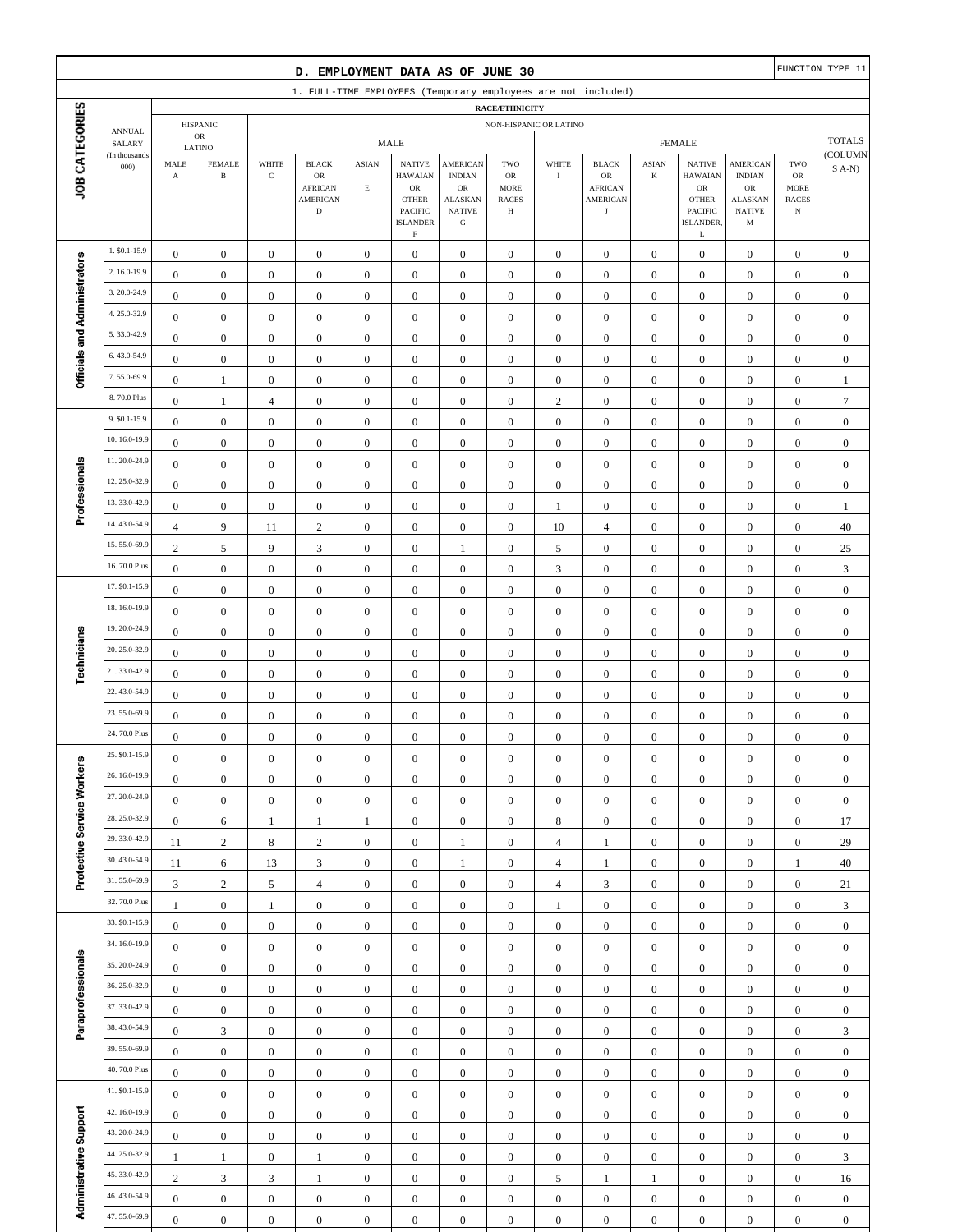|                                      |                              |                  |                               |                  | D. EMPLOYMENT DATA AS OF JUNE 30                                          |                        |                                                                                   |                                                              |                                                 |                  |                                              |                  |                                                                              |                                                             |                                                 | FUNCTION TYPE 11 |
|--------------------------------------|------------------------------|------------------|-------------------------------|------------------|---------------------------------------------------------------------------|------------------------|-----------------------------------------------------------------------------------|--------------------------------------------------------------|-------------------------------------------------|------------------|----------------------------------------------|------------------|------------------------------------------------------------------------------|-------------------------------------------------------------|-------------------------------------------------|------------------|
|                                      |                              |                  |                               |                  | 1. FULL-TIME EMPLOYEES (Temporary employees are not included)             |                        |                                                                                   |                                                              |                                                 |                  |                                              |                  |                                                                              |                                                             |                                                 |                  |
|                                      |                              |                  |                               |                  |                                                                           |                        |                                                                                   |                                                              | <b>RACE/ETHNICITY</b>                           |                  |                                              |                  |                                                                              |                                                             |                                                 |                  |
|                                      | <b>ANNUAL</b><br>SALARY      |                  | <b>HISPANIC</b><br>${\sf OR}$ |                  |                                                                           |                        | <b>MALE</b>                                                                       |                                                              | NON-HISPANIC OR LATINO                          |                  |                                              |                  | <b>FEMALE</b>                                                                |                                                             |                                                 | <b>TOTALS</b>    |
|                                      | (In thousands                | LATINO<br>MALE   | <b>FEMALE</b>                 | WHITE            | <b>BLACK</b>                                                              | $\operatorname{ASIAN}$ | <b>NATIVE</b>                                                                     | AMERICAN                                                     | TWO                                             | WHITE            | <b>BLACK</b>                                 | <b>ASIAN</b>     | <b>NATIVE</b>                                                                | <b>AMERICAN</b>                                             | TWO                                             | (COLUMN          |
| JOB CATEGORIES                       | 000)                         | $\boldsymbol{A}$ | $\, {\bf B}$                  | $\mathbf C$      | OR<br><b>AFRICAN</b><br><b>AMERICAN</b><br>$\mathbf D$                    | Е                      | <b>HAWAIAN</b><br>${\rm OR}$<br><b>OTHER</b><br><b>PACIFIC</b><br><b>ISLANDER</b> | <b>INDIAN</b><br>OR<br>ALASKAN<br><b>NATIVE</b><br>${\bf G}$ | OR<br><b>MORE</b><br><b>RACES</b><br>$_{\rm H}$ | $\bf{I}$         | OR<br><b>AFRICAN</b><br><b>AMERICAN</b><br>J | $\bf K$          | <b>HAWAIAN</b><br>$_{\rm OR}$<br><b>OTHER</b><br><b>PACIFIC</b><br>ISLANDER, | <b>INDIAN</b><br>OR<br><b>ALASKAN</b><br><b>NATIVE</b><br>M | OR<br><b>MORE</b><br><b>RACES</b><br>$_{\rm N}$ | $S(A-N)$         |
|                                      | 49. \$0.1-15.9               | $\mathbf{0}$     | $\boldsymbol{0}$              | $\boldsymbol{0}$ | $\boldsymbol{0}$                                                          | $\boldsymbol{0}$       | $\rm F$<br>$\boldsymbol{0}$                                                       | $\boldsymbol{0}$                                             | $\boldsymbol{0}$                                | $\boldsymbol{0}$ | $\boldsymbol{0}$                             | $\boldsymbol{0}$ | L<br>$\boldsymbol{0}$                                                        | $\boldsymbol{0}$                                            | $\boldsymbol{0}$                                | $\boldsymbol{0}$ |
|                                      | 50.16.0-19.9                 | $\boldsymbol{0}$ | $\boldsymbol{0}$              | $\boldsymbol{0}$ | $\boldsymbol{0}$                                                          | $\mathbf{0}$           | $\boldsymbol{0}$                                                                  | $\boldsymbol{0}$                                             | $\boldsymbol{0}$                                | $\boldsymbol{0}$ | $\boldsymbol{0}$                             | $\boldsymbol{0}$ | $\boldsymbol{0}$                                                             | $\boldsymbol{0}$                                            | $\boldsymbol{0}$                                | $\boldsymbol{0}$ |
| Skilled Craft Workers                | 51.20.0-24.9                 | $\mathbf{0}$     | $\boldsymbol{0}$              | $\boldsymbol{0}$ | $\boldsymbol{0}$                                                          | $\mathbf{0}$           | $\boldsymbol{0}$                                                                  | $\boldsymbol{0}$                                             | $\boldsymbol{0}$                                | $\boldsymbol{0}$ | $\boldsymbol{0}$                             | $\boldsymbol{0}$ | $\boldsymbol{0}$                                                             | $\boldsymbol{0}$                                            | $\boldsymbol{0}$                                | $\boldsymbol{0}$ |
|                                      | 52.25.0-32.9                 | $\boldsymbol{0}$ | $\boldsymbol{0}$              | $\boldsymbol{0}$ | $\boldsymbol{0}$                                                          | $\boldsymbol{0}$       | $\boldsymbol{0}$                                                                  | $\boldsymbol{0}$                                             | $\boldsymbol{0}$                                | $\boldsymbol{0}$ | $\boldsymbol{0}$                             | $\mathbf{0}$     | $\boldsymbol{0}$                                                             | $\boldsymbol{0}$                                            | $\boldsymbol{0}$                                | $\boldsymbol{0}$ |
|                                      | 53.33.0-42.9                 | $\boldsymbol{0}$ | $\boldsymbol{0}$              | $\boldsymbol{0}$ | $\boldsymbol{0}$                                                          | $\boldsymbol{0}$       | $\boldsymbol{0}$                                                                  | $\boldsymbol{0}$                                             | $\boldsymbol{0}$                                | $\boldsymbol{0}$ | $\boldsymbol{0}$                             | $\boldsymbol{0}$ | $\boldsymbol{0}$                                                             | $\boldsymbol{0}$                                            | $\boldsymbol{0}$                                | $\boldsymbol{0}$ |
|                                      | 54.43.0-54.9                 | $\boldsymbol{0}$ | $\boldsymbol{0}$              | $\boldsymbol{0}$ | $\boldsymbol{0}$                                                          | $\boldsymbol{0}$       | $\boldsymbol{0}$                                                                  | $\boldsymbol{0}$                                             | $\boldsymbol{0}$                                | $\boldsymbol{0}$ | $\mathbf{0}$                                 | $\mathbf{0}$     | $\boldsymbol{0}$                                                             | $\boldsymbol{0}$                                            | $\boldsymbol{0}$                                | $\boldsymbol{0}$ |
|                                      | 55.55.0-69.9                 | $\overline{0}$   | $\boldsymbol{0}$              | $\boldsymbol{0}$ | $\boldsymbol{0}$                                                          | $\boldsymbol{0}$       | $\boldsymbol{0}$                                                                  | $\boldsymbol{0}$                                             | $\boldsymbol{0}$                                | $\boldsymbol{0}$ | $\boldsymbol{0}$                             | $\boldsymbol{0}$ | $\boldsymbol{0}$                                                             | $\boldsymbol{0}$                                            | $\boldsymbol{0}$                                | $\boldsymbol{0}$ |
|                                      | 56.70.0 Plus                 | $\mathbf{0}$     | $\boldsymbol{0}$              | $\boldsymbol{0}$ | $\boldsymbol{0}$                                                          | $\boldsymbol{0}$       | $\boldsymbol{0}$                                                                  | $\mathbf{0}$                                                 | $\boldsymbol{0}$                                | $\boldsymbol{0}$ | $\boldsymbol{0}$                             | $\mathbf{0}$     | $\boldsymbol{0}$                                                             | $\boldsymbol{0}$                                            | $\boldsymbol{0}$                                | $\boldsymbol{0}$ |
|                                      | 57. \$0.1-15.9               | $\boldsymbol{0}$ | $\boldsymbol{0}$              | $\boldsymbol{0}$ | $\boldsymbol{0}$                                                          | $\boldsymbol{0}$       | $\boldsymbol{0}$                                                                  | $\boldsymbol{0}$                                             | $\boldsymbol{0}$                                | $\boldsymbol{0}$ | $\boldsymbol{0}$                             | $\mathbf{0}$     | $\boldsymbol{0}$                                                             | $\boldsymbol{0}$                                            | $\boldsymbol{0}$                                | $\boldsymbol{0}$ |
|                                      | 58.16.0-19.9                 | $\boldsymbol{0}$ | $\boldsymbol{0}$              | $\boldsymbol{0}$ | $\boldsymbol{0}$                                                          | $\boldsymbol{0}$       | $\boldsymbol{0}$                                                                  | $\boldsymbol{0}$                                             | $\boldsymbol{0}$                                | $\boldsymbol{0}$ | $\mathbf{0}$                                 | $\mathbf{0}$     | $\boldsymbol{0}$                                                             | $\boldsymbol{0}$                                            | $\boldsymbol{0}$                                | $\boldsymbol{0}$ |
| Service-Maintenance                  | 59.20.0-24.9                 | $\overline{0}$   | $\boldsymbol{0}$              | $\boldsymbol{0}$ | $\boldsymbol{0}$                                                          | $\mathbf{0}$           | $\mathbf{0}$                                                                      | $\boldsymbol{0}$                                             | $\boldsymbol{0}$                                | $\boldsymbol{0}$ | $\boldsymbol{0}$                             | $\boldsymbol{0}$ | $\mathbf{0}$                                                                 | $\boldsymbol{0}$                                            | $\boldsymbol{0}$                                | $\boldsymbol{0}$ |
|                                      | 60.25.0-32.9                 | $\boldsymbol{0}$ | $\boldsymbol{0}$              | $\boldsymbol{0}$ | $\boldsymbol{0}$                                                          | $\boldsymbol{0}$       | $\boldsymbol{0}$                                                                  | $\boldsymbol{0}$                                             | $\boldsymbol{0}$                                | $\boldsymbol{0}$ | $\boldsymbol{0}$                             | $\boldsymbol{0}$ | $\boldsymbol{0}$                                                             | $\boldsymbol{0}$                                            | $\boldsymbol{0}$                                | $\boldsymbol{0}$ |
|                                      | 61.33.0-42.9                 | $\boldsymbol{0}$ | $\boldsymbol{0}$              | $\boldsymbol{0}$ | $\boldsymbol{0}$                                                          | $\boldsymbol{0}$       | $\boldsymbol{0}$                                                                  | $\boldsymbol{0}$                                             | $\boldsymbol{0}$                                | $\boldsymbol{0}$ | $\boldsymbol{0}$                             | $\boldsymbol{0}$ | $\boldsymbol{0}$                                                             | $\boldsymbol{0}$                                            | $\boldsymbol{0}$                                | $\boldsymbol{0}$ |
|                                      | 62.43.0-54.9                 | $\mathbf{0}$     | $\boldsymbol{0}$              | $\boldsymbol{0}$ | $\boldsymbol{0}$                                                          | $\mathbf{0}$           | $\boldsymbol{0}$                                                                  | $\boldsymbol{0}$                                             | $\boldsymbol{0}$                                | $\boldsymbol{0}$ | $\boldsymbol{0}$                             | $\boldsymbol{0}$ | $\boldsymbol{0}$                                                             | $\boldsymbol{0}$                                            | $\boldsymbol{0}$                                | $\boldsymbol{0}$ |
|                                      | 63.55.0-69.9                 | $\overline{0}$   | $\boldsymbol{0}$              | $\boldsymbol{0}$ | $\boldsymbol{0}$                                                          | $\mathbf{0}$           | $\boldsymbol{0}$                                                                  | $\boldsymbol{0}$                                             | $\boldsymbol{0}$                                | $\boldsymbol{0}$ | $\boldsymbol{0}$                             | $\boldsymbol{0}$ | $\mathbf{0}$                                                                 | $\boldsymbol{0}$                                            | $\boldsymbol{0}$                                | $\boldsymbol{0}$ |
| 65. TOTAL FULL TIME                  | 64.70.0 Plus                 | $\mathbf{0}$     | $\boldsymbol{0}$              | $\boldsymbol{0}$ | $\boldsymbol{0}$                                                          | $\boldsymbol{0}$       | $\mathbf{0}$                                                                      | $\boldsymbol{0}$                                             | $\boldsymbol{0}$                                | $\boldsymbol{0}$ | $\mathbf{0}$                                 | $\boldsymbol{0}$ | $\mathbf{0}$                                                                 | $\boldsymbol{0}$                                            | $\boldsymbol{0}$                                | $\boldsymbol{0}$ |
| (Lines 1-64)                         |                              | 35               | 39                            | 55               | 17                                                                        | $\mathbf{1}$           | $\boldsymbol{0}$                                                                  | $\mathfrak{Z}$                                               | $\boldsymbol{0}$                                | 47               | 10                                           | $\mathbf{1}$     | $\boldsymbol{0}$                                                             | $\boldsymbol{0}$                                            | $\mathbf{1}$                                    | 209              |
|                                      |                              |                  | $2$ .                         |                  | OTHER THAN FULLTIME                                                       |                        | <b>EMPLOYEES</b>                                                                  |                                                              |                                                 |                  | (Including temporary                         |                  | employees)                                                                   |                                                             |                                                 |                  |
| 66.OFFICIALS/ADMIN                   |                              | $\mathbf{0}$     | $\boldsymbol{0}$              | $\boldsymbol{0}$ | $\boldsymbol{0}$                                                          | $\boldsymbol{0}$       | $\boldsymbol{0}$                                                                  | $\boldsymbol{0}$                                             | $\boldsymbol{0}$                                | $\boldsymbol{0}$ | $\boldsymbol{0}$                             | $\boldsymbol{0}$ | $\boldsymbol{0}$                                                             | $\boldsymbol{0}$                                            | $\boldsymbol{0}$                                | $\boldsymbol{0}$ |
| 67.PROFESSIONALS                     |                              | $\mathbf{0}$     | $\boldsymbol{0}$              | $\boldsymbol{0}$ | $\boldsymbol{0}$                                                          | $\boldsymbol{0}$       | $\boldsymbol{0}$                                                                  | $\boldsymbol{0}$                                             | $\boldsymbol{0}$                                | $\boldsymbol{0}$ | $\boldsymbol{0}$                             | $\boldsymbol{0}$ | $\boldsymbol{0}$                                                             | $\boldsymbol{0}$                                            | $\boldsymbol{0}$                                | $\boldsymbol{0}$ |
| 68.TECHNICIANS                       |                              | $\mathbf{0}$     | $\boldsymbol{0}$              | $\boldsymbol{0}$ | $\boldsymbol{0}$                                                          | $\mathbf{0}$           | $\boldsymbol{0}$                                                                  | $\boldsymbol{0}$                                             | $\boldsymbol{0}$                                | $\boldsymbol{0}$ | $\boldsymbol{0}$                             | $\boldsymbol{0}$ | $\boldsymbol{0}$                                                             | $\boldsymbol{0}$                                            | $\boldsymbol{0}$                                | $\boldsymbol{0}$ |
|                                      | <b>69.PROTECTIVE SERVICE</b> | $\boldsymbol{0}$ | $\boldsymbol{0}$              | 1                | $\boldsymbol{0}$                                                          | $\boldsymbol{0}$       | $\boldsymbol{0}$                                                                  | $\boldsymbol{0}$                                             | $\boldsymbol{0}$                                | $\boldsymbol{0}$ | $\boldsymbol{0}$                             | $\mathbf{0}$     | $\boldsymbol{0}$                                                             | $\boldsymbol{0}$                                            | $\boldsymbol{0}$                                | 1                |
|                                      | 70.PARA-PROFESSIONAL         | $\boldsymbol{0}$ | $\boldsymbol{0}$              | $\boldsymbol{0}$ | $\boldsymbol{0}$                                                          | $\boldsymbol{0}$       | $\boldsymbol{0}$                                                                  | $\boldsymbol{0}$                                             | $\boldsymbol{0}$                                | $\boldsymbol{0}$ | $\boldsymbol{0}$                             | $\mathbf{0}$     | $\boldsymbol{0}$                                                             | $\boldsymbol{0}$                                            | $\boldsymbol{0}$                                | $\boldsymbol{0}$ |
| 71.ADMIN. SUPPORT                    |                              | $\Omega$         | $\theta$                      | $\Omega$         | $\Omega$                                                                  | $\Omega$               | $\boldsymbol{0}$                                                                  | $\theta$                                                     | $\Omega$                                        | $\Omega$         | $\Omega$                                     | $\theta$         | $\theta$                                                                     | $\Omega$                                                    | $\Omega$                                        | $\Omega$         |
| 72.SKILLED CRAFT                     |                              | $\mathbf{0}$     | $\boldsymbol{0}$              | $\boldsymbol{0}$ | $\mathbf{0}$                                                              | $\mathbf{0}$           | $\boldsymbol{0}$                                                                  | $\boldsymbol{0}$                                             | $\mathbf{0}$                                    | $\boldsymbol{0}$ | $\boldsymbol{0}$                             | $\boldsymbol{0}$ | $\mathbf{0}$                                                                 | $\boldsymbol{0}$                                            | $\mathbf{0}$                                    | $\boldsymbol{0}$ |
| CE                                   | 73.SERVICE/MAINTENAN         | $\overline{0}$   | $\boldsymbol{0}$              | $\boldsymbol{0}$ | $\mathbf{0}$                                                              | $\mathbf{0}$           | $\boldsymbol{0}$                                                                  | $\mathbf{0}$                                                 | $\boldsymbol{0}$                                | $\boldsymbol{0}$ | $\mathbf{0}$                                 | $\overline{0}$   | $\boldsymbol{0}$                                                             | $\mathbf{0}$                                                | $\boldsymbol{0}$                                | $\mathbf{0}$     |
| <b>FULL TIME</b><br>(Lines 66-73)    | 74. TOTAL OTHER THAN         | $\mathbf{0}$     | $\boldsymbol{0}$              | 1                | $\mathbf{0}$                                                              | $\mathbf{0}$           | $\boldsymbol{0}$                                                                  | $\mathbf{0}$                                                 | $\boldsymbol{0}$                                | $\boldsymbol{0}$ | $\mathbf{0}$                                 | $\mathbf{0}$     | $\mathbf{0}$                                                                 | $\boldsymbol{0}$                                            | $\boldsymbol{0}$                                | $\mathbf{1}$     |
|                                      |                              |                  |                               |                  | 3. NEW HIRES DURING FISCAL YEAR Permanent full time only JULY 1 - JUNE 30 |                        |                                                                                   |                                                              |                                                 |                  |                                              |                  |                                                                              |                                                             |                                                 |                  |
| 75.OFFICIALS/ADMIN                   |                              | $\mathbf{0}$     | $\boldsymbol{0}$              | $\overline{0}$   | $\mathbf{0}$                                                              | $\mathbf{0}$           | $\boldsymbol{0}$                                                                  | $\boldsymbol{0}$                                             | $\boldsymbol{0}$                                | $\mathbf{1}$     | $\overline{0}$                               | $\mathbf{0}$     | $\boldsymbol{0}$                                                             | $\boldsymbol{0}$                                            | $\overline{0}$                                  | 1                |
| 76.PROFESSIONALS                     |                              | $\mathbf{1}$     | $\overline{c}$                | $\mathbf{1}$     | -1                                                                        | $\mathbf{0}$           | $\mathbf{0}$                                                                      | $\mathbf{0}$                                                 | $\boldsymbol{0}$                                | $\overline{4}$   | 1                                            | $\overline{0}$   | $\mathbf{0}$                                                                 | $\boldsymbol{0}$                                            | $\overline{0}$                                  | 10               |
| 77.TECHNICIANS                       |                              | $\boldsymbol{0}$ | $\boldsymbol{0}$              | $\overline{0}$   | $\boldsymbol{0}$                                                          | $\boldsymbol{0}$       | $\boldsymbol{0}$                                                                  | $\boldsymbol{0}$                                             | $\overline{0}$                                  | $\boldsymbol{0}$ | $\boldsymbol{0}$                             | $\boldsymbol{0}$ | $\boldsymbol{0}$                                                             | $\overline{0}$                                              | $\boldsymbol{0}$                                | $\boldsymbol{0}$ |
|                                      | 78. PROTECTIVE SERVICE       | $\overline{4}$   | $\mathfrak{Z}$                | 3                | 3                                                                         | $\boldsymbol{0}$       | $\boldsymbol{0}$                                                                  | $\boldsymbol{0}$                                             | $\overline{0}$                                  | 6                | $\overline{c}$                               | $\boldsymbol{0}$ | $\mathbf{0}$                                                                 | $\overline{0}$                                              | $\overline{0}$                                  | 21               |
|                                      | 79.PARA-PROFESSIONAL         | $\mathbf{0}$     | $\mathbf{0}$                  | $\overline{0}$   | $\mathbf{0}$                                                              | $\overline{0}$         | $\mathbf{0}$                                                                      | $\mathbf{0}$                                                 | $\overline{0}$                                  | $\mathbf{0}$     | $\overline{0}$                               | $\mathbf{0}$     | $\boldsymbol{0}$                                                             | $\overline{0}$                                              | $\boldsymbol{0}$                                | $\boldsymbol{0}$ |
| 80.ADMIN. SUPPORT                    |                              | $\boldsymbol{0}$ | $\boldsymbol{0}$              | $\boldsymbol{0}$ | $\boldsymbol{0}$                                                          | $\mathbf{0}$           | $\boldsymbol{0}$                                                                  | $\mathbf{0}$                                                 | $\boldsymbol{0}$                                | $\mathbf{0}$     | $\boldsymbol{0}$                             | $\mathbf{0}$     | $\mathbf{0}$                                                                 | $\boldsymbol{0}$                                            | $\overline{0}$                                  | $\boldsymbol{0}$ |
| 81.SKILLED CRAFT                     |                              | $\boldsymbol{0}$ | $\boldsymbol{0}$              | $\boldsymbol{0}$ | $\boldsymbol{0}$                                                          | $\boldsymbol{0}$       | $\boldsymbol{0}$                                                                  | $\boldsymbol{0}$                                             | $\boldsymbol{0}$                                | $\boldsymbol{0}$ | $\boldsymbol{0}$                             | $\boldsymbol{0}$ | $\boldsymbol{0}$                                                             | $\boldsymbol{0}$                                            | $\boldsymbol{0}$                                | $\boldsymbol{0}$ |
| CЕ                                   | 82.SERVICE/MAINTENAN         | $\mathbf{0}$     | $\boldsymbol{0}$              | $\boldsymbol{0}$ | $\boldsymbol{0}$                                                          | $\mathbf{0}$           | $\mathbf{0}$                                                                      | $\boldsymbol{0}$                                             | $\mathbf{0}$                                    | $\boldsymbol{0}$ | $\mathbf{0}$                                 | $\boldsymbol{0}$ | $\boldsymbol{0}$                                                             | $\boldsymbol{0}$                                            | $\boldsymbol{0}$                                | $\boldsymbol{0}$ |
| 83. TOTAL NEW HIRES<br>(Lines 75-82) |                              | 5                | 5                             | 4                | $\overline{4}$                                                            | $\boldsymbol{0}$       | $\boldsymbol{0}$                                                                  | $\boldsymbol{0}$                                             | $\boldsymbol{0}$                                | 11               | 3                                            | $\boldsymbol{0}$ | $\boldsymbol{0}$                                                             | $\boldsymbol{0}$                                            | $\boldsymbol{0}$                                | 32               |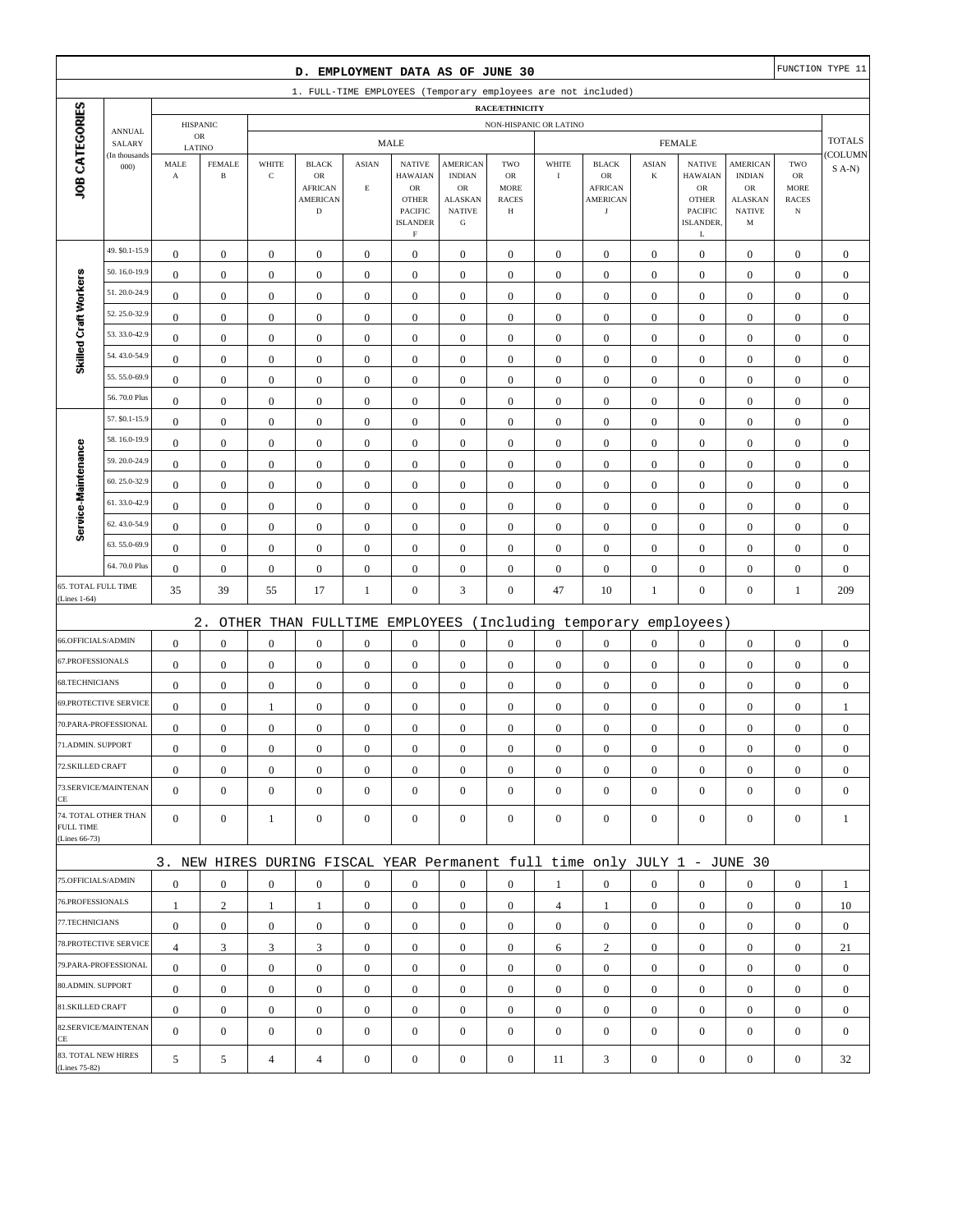|                              |                              |                                      |                                      |                                      | D. EMPLOYMENT DATA AS OF JUNE 30                                                |                                      |                                                                                                        |                                                                                        |                                                                |                                      |                                                                               |                                      |                                                                                                   |                                                                                         |                                                                | FUNCTION TYPE 12                     |
|------------------------------|------------------------------|--------------------------------------|--------------------------------------|--------------------------------------|---------------------------------------------------------------------------------|--------------------------------------|--------------------------------------------------------------------------------------------------------|----------------------------------------------------------------------------------------|----------------------------------------------------------------|--------------------------------------|-------------------------------------------------------------------------------|--------------------------------------|---------------------------------------------------------------------------------------------------|-----------------------------------------------------------------------------------------|----------------------------------------------------------------|--------------------------------------|
|                              |                              |                                      |                                      |                                      |                                                                                 |                                      |                                                                                                        |                                                                                        | <b>RACE/ETHNICITY</b>                                          |                                      | 1. FULL-TIME EMPLOYEES (Temporary employees are not included)                 |                                      |                                                                                                   |                                                                                         |                                                                |                                      |
|                              | <b>ANNUAL</b>                |                                      | <b>HISPANIC</b>                      |                                      |                                                                                 |                                      |                                                                                                        |                                                                                        | NON-HISPANIC OR LATINO                                         |                                      |                                                                               |                                      |                                                                                                   |                                                                                         |                                                                |                                      |
|                              | SALARY<br>In thousands       |                                      | $\mathbf{OR}$<br><b>LATINO</b>       |                                      |                                                                                 |                                      | MALE                                                                                                   |                                                                                        |                                                                |                                      |                                                                               |                                      | <b>FEMALE</b>                                                                                     |                                                                                         |                                                                | <b>TOTALS</b><br><b>COLUMN</b>       |
| JOB CATEGORIES               | 000)                         | MALE<br>$\boldsymbol{A}$             | <b>FEMALE</b><br>$\, {\bf B}$        | WHITE<br>$\mathbf C$                 | <b>BLACK</b><br>$_{\rm OR}$<br><b>AFRICAN</b><br><b>AMERICAN</b><br>$\mathbf D$ | <b>ASIAN</b><br>$\mathbf E$          | <b>NATIVE</b><br><b>HAWAIAN</b><br>${\rm OR}$<br><b>OTHER</b><br>PACIFIC<br><b>ISLANDER</b><br>$\rm F$ | <b>AMERICAN</b><br><b>INDIAN</b><br>OR<br><b>ALASKAN</b><br><b>NATIVE</b><br>${\bf G}$ | TWO<br>${\sf OR}$<br><b>MORE</b><br><b>RACES</b><br>$_{\rm H}$ | WHITE<br>$\rm I$                     | <b>BLACK</b><br>$_{\rm OR}$<br><b>AFRICAN</b><br><b>AMERICAN</b><br>${\bf J}$ | <b>ASIAN</b><br>$\bf K$              | <b>NATIVE</b><br><b>HAWAIAN</b><br>${\sf OR}$<br><b>OTHER</b><br><b>PACIFIC</b><br>ISLANDER,<br>L | <b>AMERICAN</b><br><b>INDIAN</b><br>OR<br><b>ALASKAN</b><br><b>NATIVE</b><br>$_{\rm M}$ | TWO<br>${\sf OR}$<br><b>MORE</b><br><b>RACES</b><br>$_{\rm N}$ | $S(A-N)$                             |
|                              | 1. \$0.1-15.9                | $\boldsymbol{0}$                     | $\boldsymbol{0}$                     | $\boldsymbol{0}$                     | $\boldsymbol{0}$                                                                | $\boldsymbol{0}$                     | $\boldsymbol{0}$                                                                                       | $\boldsymbol{0}$                                                                       | $\boldsymbol{0}$                                               | $\boldsymbol{0}$                     | $\boldsymbol{0}$                                                              | $\boldsymbol{0}$                     | $\boldsymbol{0}$                                                                                  | $\boldsymbol{0}$                                                                        | $\boldsymbol{0}$                                               | $\boldsymbol{0}$                     |
|                              | 2.16.0-19.9                  | $\boldsymbol{0}$                     | $\boldsymbol{0}$                     | $\boldsymbol{0}$                     | $\boldsymbol{0}$                                                                | $\mathbf{0}$                         | $\boldsymbol{0}$                                                                                       | $\boldsymbol{0}$                                                                       | $\boldsymbol{0}$                                               | $\boldsymbol{0}$                     | $\mathbf{0}$                                                                  | $\boldsymbol{0}$                     | $\boldsymbol{0}$                                                                                  | $\boldsymbol{0}$                                                                        | $\boldsymbol{0}$                                               | $\boldsymbol{0}$                     |
|                              | 3.20.0-24.9                  | $\boldsymbol{0}$                     | $\boldsymbol{0}$                     | $\boldsymbol{0}$                     | $\boldsymbol{0}$                                                                | $\boldsymbol{0}$                     | $\boldsymbol{0}$                                                                                       | $\boldsymbol{0}$                                                                       | $\boldsymbol{0}$                                               | $\boldsymbol{0}$                     | $\mathbf{0}$                                                                  | $\boldsymbol{0}$                     | $\boldsymbol{0}$                                                                                  | $\boldsymbol{0}$                                                                        | $\boldsymbol{0}$                                               | $\boldsymbol{0}$                     |
| Officials and Administrators | 4.25.0-32.9                  | $\boldsymbol{0}$                     | $\boldsymbol{0}$                     | $\boldsymbol{0}$                     | $\boldsymbol{0}$                                                                | $\boldsymbol{0}$                     | $\boldsymbol{0}$                                                                                       | $\boldsymbol{0}$                                                                       | $\boldsymbol{0}$                                               | $\boldsymbol{0}$                     | $\boldsymbol{0}$                                                              | $\mathbf{0}$                         | $\boldsymbol{0}$                                                                                  | $\boldsymbol{0}$                                                                        | $\boldsymbol{0}$                                               | $\boldsymbol{0}$                     |
|                              | 5.33.0-42.9                  | $\mathbf{0}$                         | $\boldsymbol{0}$                     | $\boldsymbol{0}$                     | $\boldsymbol{0}$                                                                | $\boldsymbol{0}$                     | $\boldsymbol{0}$                                                                                       | $\boldsymbol{0}$                                                                       | $\boldsymbol{0}$                                               | $\boldsymbol{0}$                     | $\boldsymbol{0}$                                                              | $\boldsymbol{0}$                     | $\boldsymbol{0}$                                                                                  | $\boldsymbol{0}$                                                                        | $\boldsymbol{0}$                                               | $\boldsymbol{0}$                     |
|                              | 6.43.0-54.9                  | $\boldsymbol{0}$                     | $\boldsymbol{0}$                     | $\boldsymbol{0}$                     | $\boldsymbol{0}$                                                                | $\mathbf{0}$                         | $\boldsymbol{0}$                                                                                       | $\boldsymbol{0}$                                                                       | $\boldsymbol{0}$                                               | $\mathbf{0}$                         | $\mathbf{0}$                                                                  | $\boldsymbol{0}$                     | $\boldsymbol{0}$                                                                                  | $\boldsymbol{0}$                                                                        | $\boldsymbol{0}$                                               | $\boldsymbol{0}$                     |
|                              | 7.55.0-69.9                  | $\mathbf{0}$                         | $\boldsymbol{0}$                     | $\boldsymbol{0}$                     | $\boldsymbol{0}$                                                                | $\boldsymbol{0}$                     | $\boldsymbol{0}$                                                                                       | $\boldsymbol{0}$                                                                       | $\boldsymbol{0}$                                               | $\boldsymbol{0}$                     | $\boldsymbol{0}$                                                              | $\boldsymbol{0}$                     | $\boldsymbol{0}$                                                                                  | $\boldsymbol{0}$                                                                        | $\boldsymbol{0}$                                               | $\boldsymbol{0}$                     |
|                              | 8.70.0 Plus                  | $\boldsymbol{0}$                     | $\boldsymbol{0}$                     | 1                                    | $\boldsymbol{0}$                                                                | $\boldsymbol{0}$                     | $\boldsymbol{0}$                                                                                       | $\mathbf{0}$                                                                           | $\boldsymbol{0}$                                               | $\boldsymbol{0}$                     | $\boldsymbol{0}$                                                              | $\mathbf{0}$                         | $\boldsymbol{0}$                                                                                  | $\boldsymbol{0}$                                                                        | $\boldsymbol{0}$                                               | 1                                    |
|                              | 9. \$0.1-15.9                | $\mathbf{0}$                         | $\boldsymbol{0}$                     | $\boldsymbol{0}$                     | $\boldsymbol{0}$                                                                | $\boldsymbol{0}$                     | $\boldsymbol{0}$                                                                                       | $\boldsymbol{0}$                                                                       | $\boldsymbol{0}$                                               | $\boldsymbol{0}$                     | $\mathbf{0}$                                                                  | $\boldsymbol{0}$                     | $\boldsymbol{0}$                                                                                  | $\boldsymbol{0}$                                                                        | $\boldsymbol{0}$                                               | $\boldsymbol{0}$                     |
|                              | 10.16.0-19.9                 | $\boldsymbol{0}$                     | $\boldsymbol{0}$                     | $\boldsymbol{0}$                     | $\boldsymbol{0}$                                                                | $\mathbf{0}$                         | $\boldsymbol{0}$                                                                                       | $\mathbf{0}$                                                                           | $\boldsymbol{0}$                                               | $\mathbf{0}$                         | $\boldsymbol{0}$                                                              | $\boldsymbol{0}$                     | $\boldsymbol{0}$                                                                                  | $\boldsymbol{0}$                                                                        | $\boldsymbol{0}$                                               | $\boldsymbol{0}$                     |
|                              | 11.20.0-24.9                 | $\boldsymbol{0}$                     | $\boldsymbol{0}$                     | $\boldsymbol{0}$                     | $\boldsymbol{0}$                                                                | $\boldsymbol{0}$                     | $\boldsymbol{0}$                                                                                       | $\mathbf{0}$                                                                           | $\boldsymbol{0}$                                               | $\boldsymbol{0}$                     | $\mathbf{0}$                                                                  | $\boldsymbol{0}$                     | $\boldsymbol{0}$                                                                                  | $\boldsymbol{0}$                                                                        | $\boldsymbol{0}$                                               | $\boldsymbol{0}$                     |
| Professionals                | 12.25.0-32.9                 | $\boldsymbol{0}$                     | $\boldsymbol{0}$                     | $\boldsymbol{0}$                     | $\boldsymbol{0}$                                                                | $\boldsymbol{0}$                     | $\boldsymbol{0}$                                                                                       | $\boldsymbol{0}$                                                                       | $\boldsymbol{0}$                                               | $\boldsymbol{0}$                     | $\boldsymbol{0}$                                                              | $\mathbf{0}$                         | $\boldsymbol{0}$                                                                                  | $\boldsymbol{0}$                                                                        | $\boldsymbol{0}$                                               | $\boldsymbol{0}$                     |
|                              | 13.33.0-42.9                 | $\mathbf{0}$                         | $\boldsymbol{0}$                     | $\boldsymbol{0}$                     | $\boldsymbol{0}$                                                                | $\boldsymbol{0}$                     | $\boldsymbol{0}$                                                                                       | $\boldsymbol{0}$                                                                       | $\boldsymbol{0}$                                               | $\boldsymbol{0}$                     | $\boldsymbol{0}$                                                              | $\boldsymbol{0}$                     | $\boldsymbol{0}$                                                                                  | $\boldsymbol{0}$                                                                        | $\boldsymbol{0}$                                               | $\boldsymbol{0}$                     |
|                              | 14.43.0-54.9<br>15.55.0-69.9 | $\mathbf{0}$                         | $\boldsymbol{0}$                     | $\boldsymbol{0}$                     | $\mathbf{0}$                                                                    | $\mathbf{0}$                         | $\boldsymbol{0}$                                                                                       | $\mathbf{0}$                                                                           | $\boldsymbol{0}$                                               | $\boldsymbol{0}$                     | $\boldsymbol{0}$                                                              | $\boldsymbol{0}$                     | $\boldsymbol{0}$                                                                                  | $\boldsymbol{0}$                                                                        | $\boldsymbol{0}$                                               | $\boldsymbol{0}$                     |
|                              | 16.70.0 Plus                 | $\mathbf{0}$                         | $\boldsymbol{0}$                     | $\boldsymbol{0}$                     | $\mathbf{0}$                                                                    | $\boldsymbol{0}$                     | $\boldsymbol{0}$                                                                                       | $\mathbf{0}$                                                                           | $\boldsymbol{0}$                                               | $\boldsymbol{0}$                     | $\boldsymbol{0}$                                                              | $\boldsymbol{0}$                     | $\boldsymbol{0}$                                                                                  | $\boldsymbol{0}$                                                                        | $\boldsymbol{0}$                                               | $\boldsymbol{0}$                     |
|                              | 17. \$0.1-15.9               | $\boldsymbol{0}$                     | $\boldsymbol{0}$                     | $\boldsymbol{0}$                     | $\boldsymbol{0}$                                                                | $\boldsymbol{0}$                     | $\boldsymbol{0}$                                                                                       | $\mathbf{0}$                                                                           | $\boldsymbol{0}$                                               | $\boldsymbol{0}$                     | $\boldsymbol{0}$                                                              | $\mathbf{0}$                         | $\boldsymbol{0}$                                                                                  | $\boldsymbol{0}$                                                                        | $\boldsymbol{0}$                                               | $\boldsymbol{0}$                     |
|                              | 18.16.0-19.9                 | $\mathbf{0}$                         | $\boldsymbol{0}$                     | $\boldsymbol{0}$                     | $\boldsymbol{0}$                                                                | $\boldsymbol{0}$                     | $\boldsymbol{0}$                                                                                       | $\boldsymbol{0}$                                                                       | $\boldsymbol{0}$                                               | $\boldsymbol{0}$                     | $\boldsymbol{0}$                                                              | $\boldsymbol{0}$                     | $\boldsymbol{0}$                                                                                  | $\boldsymbol{0}$                                                                        | $\boldsymbol{0}$                                               | $\boldsymbol{0}$                     |
|                              | 19.20.0-24.9                 | $\mathbf{0}$                         | $\boldsymbol{0}$                     | $\boldsymbol{0}$                     | $\mathbf{0}$                                                                    | $\mathbf{0}$                         | $\boldsymbol{0}$                                                                                       | $\boldsymbol{0}$                                                                       | $\boldsymbol{0}$                                               | $\mathbf{0}$                         | $\boldsymbol{0}$                                                              | $\boldsymbol{0}$                     | $\boldsymbol{0}$                                                                                  | $\boldsymbol{0}$                                                                        | $\boldsymbol{0}$                                               | $\boldsymbol{0}$                     |
|                              | 20.25.0-32.9                 | $\boldsymbol{0}$<br>$\boldsymbol{0}$ | $\boldsymbol{0}$<br>$\boldsymbol{0}$ | $\mathbf{0}$                         | $\boldsymbol{0}$                                                                | $\boldsymbol{0}$<br>$\boldsymbol{0}$ | $\boldsymbol{0}$<br>$\boldsymbol{0}$                                                                   | $\boldsymbol{0}$<br>$\boldsymbol{0}$                                                   | $\boldsymbol{0}$<br>$\boldsymbol{0}$                           | $\mathbf{0}$<br>$\boldsymbol{0}$     | $\mathbf{0}$<br>$\boldsymbol{0}$                                              | $\boldsymbol{0}$<br>$\mathbf{0}$     | $\boldsymbol{0}$<br>$\boldsymbol{0}$                                                              | $\boldsymbol{0}$<br>$\boldsymbol{0}$                                                    | $\boldsymbol{0}$                                               | $\boldsymbol{0}$<br>$\boldsymbol{0}$ |
| Technicians                  | 21.33.0-42.9                 | $\boldsymbol{0}$                     | $\boldsymbol{0}$                     | $\boldsymbol{0}$<br>$\boldsymbol{0}$ | $\boldsymbol{0}$<br>$\boldsymbol{0}$                                            | $\boldsymbol{0}$                     | $\boldsymbol{0}$                                                                                       | $\boldsymbol{0}$                                                                       | $\boldsymbol{0}$                                               | $\boldsymbol{0}$                     | $\boldsymbol{0}$                                                              | $\boldsymbol{0}$                     | $\boldsymbol{0}$                                                                                  | $\boldsymbol{0}$                                                                        | $\boldsymbol{0}$<br>$\boldsymbol{0}$                           | $\boldsymbol{0}$                     |
|                              | 22.43.0-54.9                 | $\boldsymbol{0}$                     | $\boldsymbol{0}$                     | $\boldsymbol{0}$                     | $\boldsymbol{0}$                                                                | $\mathbf{0}$                         | $\boldsymbol{0}$                                                                                       | $\boldsymbol{0}$                                                                       | $\boldsymbol{0}$                                               | $\mathbf{0}$                         | $\boldsymbol{0}$                                                              | $\boldsymbol{0}$                     | $\mathbf{0}$                                                                                      | $\boldsymbol{0}$                                                                        | $\boldsymbol{0}$                                               | $\boldsymbol{0}$                     |
|                              | 23.55.0-69.9                 | $\boldsymbol{0}$                     | $\boldsymbol{0}$                     | $\boldsymbol{0}$                     | $\boldsymbol{0}$                                                                | $\boldsymbol{0}$                     | $\boldsymbol{0}$                                                                                       | $\boldsymbol{0}$                                                                       | $\boldsymbol{0}$                                               | $\mathbf{0}$                         | $\boldsymbol{0}$                                                              | $\boldsymbol{0}$                     | $\boldsymbol{0}$                                                                                  | $\boldsymbol{0}$                                                                        | $\boldsymbol{0}$                                               | $\boldsymbol{0}$                     |
|                              | 24.70.0 Plus                 | $\overline{0}$                       | $\boldsymbol{0}$                     | $\mathbf{0}$                         | $\boldsymbol{0}$                                                                | $\mathbf{0}$                         | $\boldsymbol{0}$                                                                                       | $\boldsymbol{0}$                                                                       | 0                                                              | $\boldsymbol{0}$                     | 0                                                                             | $\boldsymbol{0}$                     | $\mathbf{0}$                                                                                      | $\boldsymbol{0}$                                                                        | $\boldsymbol{0}$                                               | $\boldsymbol{0}$                     |
|                              | 25. \$0.1-15.9               | $\boldsymbol{0}$                     | $\boldsymbol{0}$                     | $\boldsymbol{0}$                     | $\boldsymbol{0}$                                                                | $\boldsymbol{0}$                     | $\boldsymbol{0}$                                                                                       | $\boldsymbol{0}$                                                                       | $\boldsymbol{0}$                                               | $\boldsymbol{0}$                     | $\boldsymbol{0}$                                                              | $\boldsymbol{0}$                     | $\boldsymbol{0}$                                                                                  | $\boldsymbol{0}$                                                                        | $\boldsymbol{0}$                                               | $\boldsymbol{0}$                     |
|                              | 26.16.0-19.9                 | $\mathbf{0}$                         | $\boldsymbol{0}$                     | $\boldsymbol{0}$                     | $\boldsymbol{0}$                                                                | $\overline{0}$                       | $\boldsymbol{0}$                                                                                       | $\boldsymbol{0}$                                                                       | $\overline{0}$                                                 | $\boldsymbol{0}$                     | $\overline{0}$                                                                | $\boldsymbol{0}$                     | $\boldsymbol{0}$                                                                                  | $\boldsymbol{0}$                                                                        | $\boldsymbol{0}$                                               | $\boldsymbol{0}$                     |
|                              | 27.20.0-24.9                 | $\mathbf{0}$                         | $\boldsymbol{0}$                     | $\boldsymbol{0}$                     | $\boldsymbol{0}$                                                                | $\mathbf{0}$                         | $\boldsymbol{0}$                                                                                       | $\boldsymbol{0}$                                                                       | $\boldsymbol{0}$                                               | $\boldsymbol{0}$                     | $\mathbf{0}$                                                                  | $\boldsymbol{0}$                     | $\boldsymbol{0}$                                                                                  | $\boldsymbol{0}$                                                                        | $\boldsymbol{0}$                                               | $\boldsymbol{0}$                     |
| Protective Service Workers   | 28.25.0-32.9                 | $\mathbf{0}$                         | $\boldsymbol{0}$                     | $\boldsymbol{0}$                     | $\boldsymbol{0}$                                                                | $\mathbf{0}$                         | $\boldsymbol{0}$                                                                                       | $\boldsymbol{0}$                                                                       | $\boldsymbol{0}$                                               | $\boldsymbol{0}$                     | $\mathbf{0}$                                                                  | $\boldsymbol{0}$                     | $\boldsymbol{0}$                                                                                  | $\boldsymbol{0}$                                                                        | $\boldsymbol{0}$                                               | $\boldsymbol{0}$                     |
|                              | 29.33.0-42.9                 | $\mathbf{0}$                         | $\boldsymbol{0}$                     | $\boldsymbol{0}$                     | $\boldsymbol{0}$                                                                | $\boldsymbol{0}$                     | $\boldsymbol{0}$                                                                                       | $\boldsymbol{0}$                                                                       | $\boldsymbol{0}$                                               | $\boldsymbol{0}$                     | $\boldsymbol{0}$                                                              | $\boldsymbol{0}$                     | $\boldsymbol{0}$                                                                                  | $\boldsymbol{0}$                                                                        | $\boldsymbol{0}$                                               | $\boldsymbol{0}$                     |
|                              | 30.43.0-54.9                 | $\mathbf{0}$                         | $\boldsymbol{0}$                     | $\boldsymbol{0}$                     | $\boldsymbol{0}$                                                                | $\boldsymbol{0}$                     | $\boldsymbol{0}$                                                                                       | $\boldsymbol{0}$                                                                       | $\boldsymbol{0}$                                               | $\boldsymbol{0}$                     | $\boldsymbol{0}$                                                              | $\mathbf{0}$                         | $\boldsymbol{0}$                                                                                  | $\boldsymbol{0}$                                                                        | $\boldsymbol{0}$                                               | $\boldsymbol{0}$                     |
|                              | 31.55.0-69.9                 | $\mathbf{0}$                         | $\boldsymbol{0}$                     | $\boldsymbol{0}$                     | $\boldsymbol{0}$                                                                | $\mathbf{0}$                         | $\boldsymbol{0}$                                                                                       | $\boldsymbol{0}$                                                                       | $\boldsymbol{0}$                                               | $\boldsymbol{0}$                     | $\mathbf{0}$                                                                  | $\boldsymbol{0}$                     | $\boldsymbol{0}$                                                                                  | $\boldsymbol{0}$                                                                        | $\boldsymbol{0}$                                               | $\boldsymbol{0}$                     |
|                              | 32.70.0 Plus                 | $\mathbf{0}$                         | $\boldsymbol{0}$                     | $\boldsymbol{0}$                     | $\boldsymbol{0}$                                                                | $\boldsymbol{0}$                     | $\boldsymbol{0}$                                                                                       | $\boldsymbol{0}$                                                                       | $\boldsymbol{0}$                                               | $\boldsymbol{0}$                     | $\boldsymbol{0}$                                                              | $\boldsymbol{0}$                     | $\boldsymbol{0}$                                                                                  | $\boldsymbol{0}$                                                                        | $\boldsymbol{0}$                                               | $\boldsymbol{0}$                     |
|                              | 33. \$0.1-15.9               | $\mathbf{0}$                         | $\boldsymbol{0}$                     | $\boldsymbol{0}$                     | $\boldsymbol{0}$                                                                | $\boldsymbol{0}$                     | $\boldsymbol{0}$                                                                                       | $\boldsymbol{0}$                                                                       | $\boldsymbol{0}$                                               | $\boldsymbol{0}$                     | $\boldsymbol{0}$                                                              | $\boldsymbol{0}$                     | $\boldsymbol{0}$                                                                                  | $\boldsymbol{0}$                                                                        | $\boldsymbol{0}$                                               | $\boldsymbol{0}$                     |
|                              | 34.16.0-19.9<br>35.20.0-24.9 | $\mathbf{0}$                         | $\boldsymbol{0}$                     | $\boldsymbol{0}$                     | $\boldsymbol{0}$                                                                | $\boldsymbol{0}$                     | $\boldsymbol{0}$                                                                                       | $\boldsymbol{0}$                                                                       | $\boldsymbol{0}$                                               | $\boldsymbol{0}$                     | $\overline{0}$                                                                | $\mathbf{0}$                         | $\boldsymbol{0}$                                                                                  | $\boldsymbol{0}$                                                                        | $\boldsymbol{0}$                                               | $\boldsymbol{0}$                     |
| Paraprofessionals            | 36.25.0-32.9                 | $\mathbf{0}$                         | $\boldsymbol{0}$                     | $\boldsymbol{0}$                     | $\boldsymbol{0}$                                                                | $\mathbf{0}$                         | $\boldsymbol{0}$                                                                                       | $\boldsymbol{0}$                                                                       | $\boldsymbol{0}$                                               | $\boldsymbol{0}$                     | $\mathbf{0}$                                                                  | $\boldsymbol{0}$                     | $\boldsymbol{0}$                                                                                  | $\boldsymbol{0}$                                                                        | $\boldsymbol{0}$                                               | $\boldsymbol{0}$                     |
|                              | 37.33.0-42.9                 | $\mathbf{0}$                         | $\boldsymbol{0}$                     | $\boldsymbol{0}$                     | $\boldsymbol{0}$                                                                | $\boldsymbol{0}$                     | $\boldsymbol{0}$                                                                                       | $\boldsymbol{0}$                                                                       | $\boldsymbol{0}$                                               | $\boldsymbol{0}$                     | $\boldsymbol{0}$                                                              | $\boldsymbol{0}$                     | $\boldsymbol{0}$                                                                                  | $\boldsymbol{0}$                                                                        | $\boldsymbol{0}$                                               | $\boldsymbol{0}$                     |
|                              | 38.43.0-54.9                 | $\mathbf{0}$                         | $\boldsymbol{0}$                     | $\boldsymbol{0}$                     | $\boldsymbol{0}$                                                                | $\boldsymbol{0}$                     | $\boldsymbol{0}$                                                                                       | $\boldsymbol{0}$                                                                       | $\boldsymbol{0}$                                               | $\boldsymbol{0}$                     | $\boldsymbol{0}$                                                              | $\boldsymbol{0}$                     | $\boldsymbol{0}$                                                                                  | $\boldsymbol{0}$                                                                        | $\boldsymbol{0}$                                               | $\boldsymbol{0}$                     |
|                              | 39.55.0-69.9                 | $\mathbf{0}$<br>$\mathbf{0}$         | $\boldsymbol{0}$<br>$\boldsymbol{0}$ | $\boldsymbol{0}$                     | $\boldsymbol{0}$                                                                | $\boldsymbol{0}$                     | $\boldsymbol{0}$                                                                                       | $\boldsymbol{0}$                                                                       | $\boldsymbol{0}$                                               | $\boldsymbol{0}$                     | $\mathbf{0}$<br>$\mathbf{0}$                                                  | $\boldsymbol{0}$                     | $\mathbf{0}$                                                                                      | $\boldsymbol{0}$                                                                        | $\boldsymbol{0}$                                               | $\boldsymbol{0}$                     |
|                              | 40.70.0 Plus                 | $\mathbf{0}$                         | $\boldsymbol{0}$                     | $\boldsymbol{0}$<br>$\boldsymbol{0}$ | $\boldsymbol{0}$<br>$\boldsymbol{0}$                                            | $\boldsymbol{0}$<br>$\boldsymbol{0}$ | $\boldsymbol{0}$<br>$\boldsymbol{0}$                                                                   | $\boldsymbol{0}$<br>$\boldsymbol{0}$                                                   | $\boldsymbol{0}$<br>$\boldsymbol{0}$                           | $\boldsymbol{0}$<br>$\boldsymbol{0}$ | $\boldsymbol{0}$                                                              | $\boldsymbol{0}$<br>$\boldsymbol{0}$ | $\boldsymbol{0}$<br>$\boldsymbol{0}$                                                              | $\boldsymbol{0}$<br>$\boldsymbol{0}$                                                    | $\boldsymbol{0}$<br>$\boldsymbol{0}$                           | $\boldsymbol{0}$<br>$\boldsymbol{0}$ |
|                              | 41. \$0.1-15.9               | $\boldsymbol{0}$                     | $\boldsymbol{0}$                     | $\boldsymbol{0}$                     | $\boldsymbol{0}$                                                                | $\boldsymbol{0}$                     | $\boldsymbol{0}$                                                                                       | $\boldsymbol{0}$                                                                       | $\boldsymbol{0}$                                               | $\boldsymbol{0}$                     | $\boldsymbol{0}$                                                              | $\boldsymbol{0}$                     | $\boldsymbol{0}$                                                                                  | $\boldsymbol{0}$                                                                        | $\boldsymbol{0}$                                               | $\boldsymbol{0}$                     |
|                              | 42.16.0-19.9                 | $\mathbf{0}$                         | $\boldsymbol{0}$                     | $\boldsymbol{0}$                     | $\boldsymbol{0}$                                                                | $\overline{0}$                       | $\boldsymbol{0}$                                                                                       | $\boldsymbol{0}$                                                                       | $\overline{0}$                                                 | $\mathbf{0}$                         | $\mathbf{0}$                                                                  | $\mathbf{0}$                         | $\mathbf{0}$                                                                                      | $\boldsymbol{0}$                                                                        | $\boldsymbol{0}$                                               | $\boldsymbol{0}$                     |
|                              | 43.20.0-24.9                 | $\mathbf{0}$                         | $\boldsymbol{0}$                     | $\boldsymbol{0}$                     | $\boldsymbol{0}$                                                                | $\mathbf{0}$                         | $\boldsymbol{0}$                                                                                       | $\boldsymbol{0}$                                                                       | $\boldsymbol{0}$                                               | $\boldsymbol{0}$                     | $\mathbf{0}$                                                                  | $\boldsymbol{0}$                     | $\boldsymbol{0}$                                                                                  | $\boldsymbol{0}$                                                                        | $\boldsymbol{0}$                                               | $\boldsymbol{0}$                     |
|                              | 44.25.0-32.9                 | $\boldsymbol{0}$                     | $\boldsymbol{0}$                     | $\boldsymbol{0}$                     | $\boldsymbol{0}$                                                                | $\boldsymbol{0}$                     | $\boldsymbol{0}$                                                                                       | $\boldsymbol{0}$                                                                       | $\boldsymbol{0}$                                               | $\boldsymbol{0}$                     | $\boldsymbol{0}$                                                              | $\boldsymbol{0}$                     | $\boldsymbol{0}$                                                                                  | $\boldsymbol{0}$                                                                        | $\boldsymbol{0}$                                               | $\boldsymbol{0}$                     |
| Administrative Support       | 45.33.0-42.9                 | $\boldsymbol{0}$                     | $\boldsymbol{0}$                     | $\mathbf{1}$                         | $\boldsymbol{0}$                                                                | $\boldsymbol{0}$                     | $\boldsymbol{0}$                                                                                       | $\boldsymbol{0}$                                                                       | $\boldsymbol{0}$                                               | $\boldsymbol{0}$                     | $\boldsymbol{0}$                                                              | $\boldsymbol{0}$                     | $\boldsymbol{0}$                                                                                  | $\boldsymbol{0}$                                                                        | $\boldsymbol{0}$                                               | $\mathbf{1}$                         |
|                              | 46.43.0-54.9                 | $\boldsymbol{0}$                     | $\boldsymbol{0}$                     | $\boldsymbol{0}$                     | $\boldsymbol{0}$                                                                | $\boldsymbol{0}$                     | $\boldsymbol{0}$                                                                                       | $\boldsymbol{0}$                                                                       | $\boldsymbol{0}$                                               | $\boldsymbol{0}$                     | $\boldsymbol{0}$                                                              | $\boldsymbol{0}$                     | $\boldsymbol{0}$                                                                                  | $\boldsymbol{0}$                                                                        | $\boldsymbol{0}$                                               | $\boldsymbol{0}$                     |
|                              | 47.55.0-69.9                 | $\mathbf{0}$                         | $\boldsymbol{0}$                     | $\boldsymbol{0}$                     | $\boldsymbol{0}$                                                                | $\boldsymbol{0}$                     | $\boldsymbol{0}$                                                                                       | $\boldsymbol{0}$                                                                       | $\boldsymbol{0}$                                               | $\boldsymbol{0}$                     | $\boldsymbol{0}$                                                              | $\boldsymbol{0}$                     | $\boldsymbol{0}$                                                                                  | $\boldsymbol{0}$                                                                        | $\boldsymbol{0}$                                               | $\boldsymbol{0}$                     |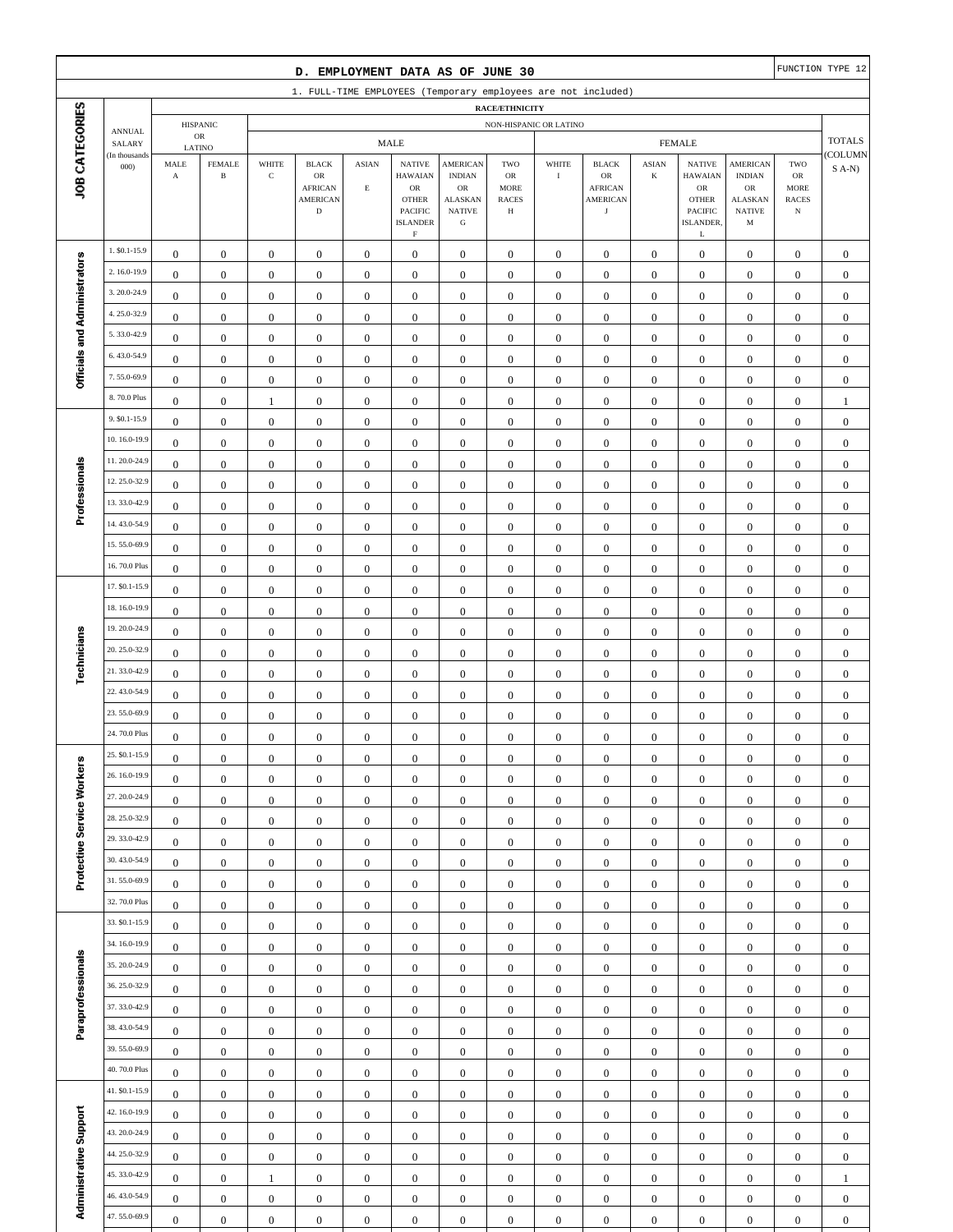| D. EMPLOYMENT DATA AS OF JUNE 30     |                              |                          |                                |                      |                                                                           |                   |                                                                                                                    |                                                                                 |                                                        |                          |                                                                      |                         |                                                                                                    |                                                                                |                                                        | FUNCTION TYPE 12 |
|--------------------------------------|------------------------------|--------------------------|--------------------------------|----------------------|---------------------------------------------------------------------------|-------------------|--------------------------------------------------------------------------------------------------------------------|---------------------------------------------------------------------------------|--------------------------------------------------------|--------------------------|----------------------------------------------------------------------|-------------------------|----------------------------------------------------------------------------------------------------|--------------------------------------------------------------------------------|--------------------------------------------------------|------------------|
|                                      |                              |                          |                                |                      | 1. FULL-TIME EMPLOYEES (Temporary employees are not included)             |                   |                                                                                                                    |                                                                                 |                                                        |                          |                                                                      |                         |                                                                                                    |                                                                                |                                                        |                  |
|                                      |                              |                          |                                |                      |                                                                           |                   |                                                                                                                    |                                                                                 | <b>RACE/ETHNICITY</b>                                  |                          |                                                                      |                         |                                                                                                    |                                                                                |                                                        |                  |
|                                      | <b>ANNUAL</b><br>SALARY      |                          | <b>HISPANIC</b><br>$_{\rm OR}$ |                      |                                                                           |                   | MALE                                                                                                               |                                                                                 | NON-HISPANIC OR LATINO                                 |                          |                                                                      |                         | <b>FEMALE</b>                                                                                      |                                                                                |                                                        | <b>TOTALS</b>    |
|                                      | (In thousands                |                          | LATINO                         |                      |                                                                           |                   |                                                                                                                    |                                                                                 |                                                        |                          |                                                                      |                         |                                                                                                    |                                                                                |                                                        | (COLUMN          |
| JOB CATEGORIES                       | 000)                         | MALE<br>$\boldsymbol{A}$ | <b>FEMALE</b><br>$\, {\bf B}$  | WHITE<br>$\mathbf C$ | <b>BLACK</b><br>OR<br><b>AFRICAN</b><br><b>AMERICAN</b><br>$\mathbf D$    | <b>ASIAN</b><br>E | <b>NATIVE</b><br><b>HAWAIAN</b><br>${\rm OR}$<br><b>OTHER</b><br><b>PACIFIC</b><br><b>ISLANDER</b><br>$\, {\rm F}$ | AMERICAN<br><b>INDIAN</b><br>OR<br><b>ALASKAN</b><br><b>NATIVE</b><br>${\bf G}$ | TWO<br>OR<br><b>MORE</b><br><b>RACES</b><br>$_{\rm H}$ | <b>WHITE</b><br>$\bf{I}$ | <b>BLACK</b><br>${\sf OR}$<br><b>AFRICAN</b><br><b>AMERICAN</b><br>J | <b>ASIAN</b><br>$\bf K$ | <b>NATIVE</b><br><b>HAWAIAN</b><br>$_{\rm OR}$<br><b>OTHER</b><br><b>PACIFIC</b><br>ISLANDER,<br>L | <b>AMERICAN</b><br><b>INDIAN</b><br>OR<br><b>ALASKAN</b><br><b>NATIVE</b><br>M | TWO<br>OR<br><b>MORE</b><br><b>RACES</b><br>$_{\rm N}$ | $S(A-N)$         |
|                                      | 49. \$0.1-15.9               | $\mathbf{0}$             | $\boldsymbol{0}$               | $\boldsymbol{0}$     | $\boldsymbol{0}$                                                          | $\boldsymbol{0}$  | $\boldsymbol{0}$                                                                                                   | $\boldsymbol{0}$                                                                | $\boldsymbol{0}$                                       | $\boldsymbol{0}$         | $\boldsymbol{0}$                                                     | $\mathbf{0}$            | $\boldsymbol{0}$                                                                                   | $\boldsymbol{0}$                                                               | $\boldsymbol{0}$                                       | $\boldsymbol{0}$ |
|                                      | 50.16.0-19.9                 | $\boldsymbol{0}$         | $\boldsymbol{0}$               | $\boldsymbol{0}$     | $\boldsymbol{0}$                                                          | $\boldsymbol{0}$  | $\boldsymbol{0}$                                                                                                   | $\boldsymbol{0}$                                                                | $\boldsymbol{0}$                                       | $\boldsymbol{0}$         | $\boldsymbol{0}$                                                     | $\boldsymbol{0}$        | $\boldsymbol{0}$                                                                                   | $\boldsymbol{0}$                                                               | $\boldsymbol{0}$                                       | $\boldsymbol{0}$ |
|                                      | 51.20.0-24.9                 | $\overline{0}$           | $\boldsymbol{0}$               | $\boldsymbol{0}$     | $\boldsymbol{0}$                                                          | $\mathbf{0}$      | $\mathbf{0}$                                                                                                       | $\boldsymbol{0}$                                                                | $\boldsymbol{0}$                                       | $\boldsymbol{0}$         | $\boldsymbol{0}$                                                     | $\boldsymbol{0}$        | $\boldsymbol{0}$                                                                                   | $\mathbf{0}$                                                                   | $\boldsymbol{0}$                                       | $\boldsymbol{0}$ |
| Skilled Craft Workers                | 52.25.0-32.9                 | $\boldsymbol{0}$         | $\boldsymbol{0}$               | $\boldsymbol{0}$     | $\boldsymbol{0}$                                                          | $\boldsymbol{0}$  | $\boldsymbol{0}$                                                                                                   | $\boldsymbol{0}$                                                                | $\boldsymbol{0}$                                       | $\boldsymbol{0}$         | $\boldsymbol{0}$                                                     | $\boldsymbol{0}$        | $\boldsymbol{0}$                                                                                   | $\boldsymbol{0}$                                                               | $\boldsymbol{0}$                                       | $\boldsymbol{0}$ |
|                                      | 53.33.0-42.9                 | 1                        | $\boldsymbol{0}$               | 6                    | $\boldsymbol{0}$                                                          | $\boldsymbol{0}$  | $\boldsymbol{0}$                                                                                                   | $\boldsymbol{0}$                                                                | $\boldsymbol{0}$                                       | $\boldsymbol{0}$         | $\mathbf{0}$                                                         | $\boldsymbol{0}$        | $\boldsymbol{0}$                                                                                   | $\boldsymbol{0}$                                                               | $\boldsymbol{0}$                                       | $\boldsymbol{7}$ |
|                                      | 54.43.0-54.9                 | $\overline{2}$           | $\boldsymbol{0}$               | 3                    | $\boldsymbol{0}$                                                          | $\boldsymbol{0}$  | $\boldsymbol{0}$                                                                                                   | $\boldsymbol{0}$                                                                | $\boldsymbol{0}$                                       | $\boldsymbol{0}$         | $\mathbf{0}$                                                         | $\boldsymbol{0}$        | $\boldsymbol{0}$                                                                                   | $\boldsymbol{0}$                                                               | $\boldsymbol{0}$                                       | $\sqrt{5}$       |
|                                      | 55.55.0-69.9                 | $\mathbf{0}$             | $\boldsymbol{0}$               | $\mathbf{1}$         | $\boldsymbol{0}$                                                          | $\mathbf{0}$      | $\boldsymbol{0}$                                                                                                   | $\boldsymbol{0}$                                                                | $\boldsymbol{0}$                                       | $\boldsymbol{0}$         | $\mathbf{0}$                                                         | $\boldsymbol{0}$        | $\boldsymbol{0}$                                                                                   | $\boldsymbol{0}$                                                               | $\boldsymbol{0}$                                       | $\mathbf{1}$     |
|                                      | 56.70.0 Plus                 | $\mathbf{0}$             | $\boldsymbol{0}$               | $\boldsymbol{0}$     | $\boldsymbol{0}$                                                          | $\boldsymbol{0}$  | $\boldsymbol{0}$                                                                                                   | $\boldsymbol{0}$                                                                | $\boldsymbol{0}$                                       | $\boldsymbol{0}$         | $\mathbf{0}$                                                         | $\boldsymbol{0}$        | $\boldsymbol{0}$                                                                                   | $\boldsymbol{0}$                                                               | $\boldsymbol{0}$                                       | $\boldsymbol{0}$ |
|                                      | 57. \$0.1-15.9               | $\boldsymbol{0}$         | $\boldsymbol{0}$               | $\boldsymbol{0}$     | $\boldsymbol{0}$                                                          | $\boldsymbol{0}$  | $\boldsymbol{0}$                                                                                                   | $\boldsymbol{0}$                                                                | $\boldsymbol{0}$                                       | $\boldsymbol{0}$         | $\mathbf{0}$                                                         | $\mathbf{0}$            | $\boldsymbol{0}$                                                                                   | $\boldsymbol{0}$                                                               | $\boldsymbol{0}$                                       | $\boldsymbol{0}$ |
|                                      | 58.16.0-19.9                 | $\boldsymbol{0}$         | $\boldsymbol{0}$               | $\boldsymbol{0}$     | $\boldsymbol{0}$                                                          | $\boldsymbol{0}$  | $\boldsymbol{0}$                                                                                                   | $\boldsymbol{0}$                                                                | $\boldsymbol{0}$                                       | $\boldsymbol{0}$         | $\boldsymbol{0}$                                                     | $\boldsymbol{0}$        | $\boldsymbol{0}$                                                                                   | $\boldsymbol{0}$                                                               | $\boldsymbol{0}$                                       | $\boldsymbol{0}$ |
|                                      | 59.20.0-24.9                 | $\mathbf{0}$             | $\boldsymbol{0}$               | $\boldsymbol{0}$     | $\boldsymbol{0}$                                                          | $\boldsymbol{0}$  | $\boldsymbol{0}$                                                                                                   | $\boldsymbol{0}$                                                                | $\boldsymbol{0}$                                       | $\boldsymbol{0}$         | $\mathbf{0}$                                                         | $\mathbf{0}$            | $\boldsymbol{0}$                                                                                   | $\mathbf{0}$                                                                   | $\boldsymbol{0}$                                       | $\boldsymbol{0}$ |
|                                      | 60.25.0-32.9                 | $\mathbf{0}$             | $\boldsymbol{0}$               | $\boldsymbol{0}$     | $\boldsymbol{0}$                                                          | $\boldsymbol{0}$  | $\boldsymbol{0}$                                                                                                   | $\boldsymbol{0}$                                                                | $\boldsymbol{0}$                                       | $\boldsymbol{0}$         | $\boldsymbol{0}$                                                     | $\boldsymbol{0}$        | $\boldsymbol{0}$                                                                                   | $\boldsymbol{0}$                                                               | $\boldsymbol{0}$                                       | $\boldsymbol{0}$ |
| Service-Maintenance                  | 61.33.0-42.9                 | $\boldsymbol{0}$         | $\boldsymbol{0}$               | $\boldsymbol{0}$     | $\boldsymbol{0}$                                                          | $\boldsymbol{0}$  | $\boldsymbol{0}$                                                                                                   | $\boldsymbol{0}$                                                                | $\boldsymbol{0}$                                       | $\boldsymbol{0}$         | $\mathbf{0}$                                                         | $\mathbf{0}$            | $\boldsymbol{0}$                                                                                   | $\boldsymbol{0}$                                                               | $\boldsymbol{0}$                                       | $\boldsymbol{0}$ |
|                                      | 62.43.0-54.9                 | $\mathbf{1}$             | $\boldsymbol{0}$               | $\mathbf{1}$         | $\boldsymbol{0}$                                                          | $\boldsymbol{0}$  | $\boldsymbol{0}$                                                                                                   | $\boldsymbol{0}$                                                                | $\boldsymbol{0}$                                       | $\boldsymbol{0}$         | $\boldsymbol{0}$                                                     | $\boldsymbol{0}$        | $\boldsymbol{0}$                                                                                   | $\boldsymbol{0}$                                                               | $\boldsymbol{0}$                                       | $\sqrt{2}$       |
|                                      | 63.55.0-69.9                 | $\mathbf{0}$             | $\boldsymbol{0}$               | $\boldsymbol{0}$     | $\boldsymbol{0}$                                                          | $\boldsymbol{0}$  | $\boldsymbol{0}$                                                                                                   | $\boldsymbol{0}$                                                                | $\boldsymbol{0}$                                       | $\boldsymbol{0}$         | $\boldsymbol{0}$                                                     | $\boldsymbol{0}$        | $\boldsymbol{0}$                                                                                   | $\mathbf{0}$                                                                   | $\boldsymbol{0}$                                       | $\boldsymbol{0}$ |
|                                      | 64.70.0 Plus                 | $\mathbf{0}$             | $\boldsymbol{0}$               | $\boldsymbol{0}$     | $\boldsymbol{0}$                                                          | $\boldsymbol{0}$  | $\boldsymbol{0}$                                                                                                   | $\boldsymbol{0}$                                                                | $\boldsymbol{0}$                                       | $\boldsymbol{0}$         | $\boldsymbol{0}$                                                     | $\boldsymbol{0}$        | $\boldsymbol{0}$                                                                                   | $\boldsymbol{0}$                                                               | $\boldsymbol{0}$                                       | $\boldsymbol{0}$ |
| 65. TOTAL FULL TIME<br>(Lines 1-64)  |                              | $\overline{4}$           | $\boldsymbol{0}$               | 13                   | $\boldsymbol{0}$                                                          | $\boldsymbol{0}$  | $\boldsymbol{0}$                                                                                                   | $\boldsymbol{0}$                                                                | $\boldsymbol{0}$                                       | $\boldsymbol{0}$         | $\mathbf{0}$                                                         | $\boldsymbol{0}$        | $\mathbf{0}$                                                                                       | $\mathbf{0}$                                                                   | $\boldsymbol{0}$                                       | 17               |
|                                      |                              |                          | 2.                             |                      | OTHER THAN FULLTIME                                                       |                   | EMPLOYEES (Including temporary                                                                                     |                                                                                 |                                                        |                          |                                                                      |                         | employees)                                                                                         |                                                                                |                                                        |                  |
| 66.OFFICIALS/ADMIN                   |                              | $\mathbf{0}$             | $\boldsymbol{0}$               | $\boldsymbol{0}$     | $\boldsymbol{0}$                                                          | $\boldsymbol{0}$  | $\boldsymbol{0}$                                                                                                   | $\boldsymbol{0}$                                                                | $\boldsymbol{0}$                                       | $\boldsymbol{0}$         | $\mathbf{0}$                                                         | $\boldsymbol{0}$        | $\boldsymbol{0}$                                                                                   | $\boldsymbol{0}$                                                               | $\boldsymbol{0}$                                       | $\boldsymbol{0}$ |
| 67.PROFESSIONALS                     |                              | $\mathbf{0}$             | $\boldsymbol{0}$               | $\boldsymbol{0}$     | $\boldsymbol{0}$                                                          | $\boldsymbol{0}$  | $\boldsymbol{0}$                                                                                                   | $\boldsymbol{0}$                                                                | $\boldsymbol{0}$                                       | $\boldsymbol{0}$         | $\mathbf{0}$                                                         | $\mathbf{0}$            | $\boldsymbol{0}$                                                                                   | $\boldsymbol{0}$                                                               | $\boldsymbol{0}$                                       | $\boldsymbol{0}$ |
| 68.TECHNICIANS                       |                              | $\mathbf{0}$             | $\boldsymbol{0}$               | $\boldsymbol{0}$     | $\boldsymbol{0}$                                                          | $\boldsymbol{0}$  | $\boldsymbol{0}$                                                                                                   | $\boldsymbol{0}$                                                                | $\boldsymbol{0}$                                       | $\boldsymbol{0}$         | $\boldsymbol{0}$                                                     | $\boldsymbol{0}$        | $\boldsymbol{0}$                                                                                   | $\boldsymbol{0}$                                                               | $\boldsymbol{0}$                                       | $\boldsymbol{0}$ |
|                                      | <b>69.PROTECTIVE SERVICE</b> | $\mathbf{0}$             | $\boldsymbol{0}$               | $\boldsymbol{0}$     | $\boldsymbol{0}$                                                          | $\mathbf{0}$      | $\boldsymbol{0}$                                                                                                   | $\boldsymbol{0}$                                                                | $\boldsymbol{0}$                                       | $\mathbf{0}$             | $\mathbf{0}$                                                         | $\mathbf{0}$            | $\boldsymbol{0}$                                                                                   | $\boldsymbol{0}$                                                               | $\boldsymbol{0}$                                       | $\boldsymbol{0}$ |
|                                      | 70.PARA-PROFESSIONAL         | $\mathbf{0}$             | $\boldsymbol{0}$               | $\boldsymbol{0}$     | $\boldsymbol{0}$                                                          | $\boldsymbol{0}$  | $\boldsymbol{0}$                                                                                                   | $\boldsymbol{0}$                                                                | $\boldsymbol{0}$                                       | $\boldsymbol{0}$         | $\boldsymbol{0}$                                                     | $\mathbf{0}$            | $\boldsymbol{0}$                                                                                   | $\boldsymbol{0}$                                                               | $\boldsymbol{0}$                                       | $\boldsymbol{0}$ |
| 71.ADMIN. SUPPORT                    |                              | $\mathbf{0}$             | $\mathbf{0}$                   | $\mathbf{0}$         | $\mathbf{0}$                                                              | $\overline{0}$    | $\mathbf{0}$                                                                                                       | $\mathbf{0}$                                                                    | $\mathbf{0}$                                           | $\overline{0}$           | $\overline{0}$                                                       | $\mathbf{0}$            | $\mathbf{0}$                                                                                       | $\mathbf{0}$                                                                   | $\mathbf{0}$                                           | $\mathbf{0}$     |
| 72.SKILLED CRAFT                     |                              | $\mathbf{0}$             | $\boldsymbol{0}$               | $\boldsymbol{0}$     | $\boldsymbol{0}$                                                          | $\mathbf{0}$      | $\boldsymbol{0}$                                                                                                   | $\boldsymbol{0}$                                                                | $\boldsymbol{0}$                                       | $\boldsymbol{0}$         | $\mathbf{0}$                                                         | $\boldsymbol{0}$        | $\mathbf{0}$                                                                                       | $\boldsymbol{0}$                                                               | $\boldsymbol{0}$                                       | $\boldsymbol{0}$ |
| CE                                   | 73.SERVICE/MAINTENAN         | $\theta$                 | $\boldsymbol{0}$               | $\boldsymbol{0}$     | $\boldsymbol{0}$                                                          | $\boldsymbol{0}$  | $\mathbf{0}$                                                                                                       | $\boldsymbol{0}$                                                                | $\boldsymbol{0}$                                       | $\boldsymbol{0}$         | $\mathbf{0}$                                                         | $\mathbf{0}$            | $\boldsymbol{0}$                                                                                   | $\mathbf{0}$                                                                   | $\boldsymbol{0}$                                       | $\boldsymbol{0}$ |
| <b>FULL TIME</b><br>(Lines 66-73)    | 74. TOTAL OTHER THAN         | $\overline{0}$           | $\boldsymbol{0}$               | $\boldsymbol{0}$     | $\boldsymbol{0}$                                                          | $\mathbf{0}$      | $\boldsymbol{0}$                                                                                                   | $\boldsymbol{0}$                                                                | $\mathbf{0}$                                           | $\boldsymbol{0}$         | $\boldsymbol{0}$                                                     | $\mathbf{0}$            | $\boldsymbol{0}$                                                                                   | $\boldsymbol{0}$                                                               | $\mathbf{0}$                                           | $\boldsymbol{0}$ |
|                                      |                              |                          |                                |                      | 3. NEW HIRES DURING FISCAL YEAR Permanent full time only JULY 1 - JUNE 30 |                   |                                                                                                                    |                                                                                 |                                                        |                          |                                                                      |                         |                                                                                                    |                                                                                |                                                        |                  |
| 75.OFFICIALS/ADMIN                   |                              | $\mathbf{0}$             | $\boldsymbol{0}$               | $\boldsymbol{0}$     | $\boldsymbol{0}$                                                          | $\mathbf{0}$      | $\boldsymbol{0}$                                                                                                   | $\mathbf{0}$                                                                    | $\mathbf{0}$                                           | $\mathbf{0}$             | $\mathbf{0}$                                                         | $\boldsymbol{0}$        | $\boldsymbol{0}$                                                                                   | $\boldsymbol{0}$                                                               | $\overline{0}$                                         | $\mathbf{0}$     |
| 76.PROFESSIONALS                     |                              | $\mathbf{0}$             | $\boldsymbol{0}$               | $\boldsymbol{0}$     | $\boldsymbol{0}$                                                          | $\boldsymbol{0}$  | $\boldsymbol{0}$                                                                                                   | $\mathbf{0}$                                                                    | $\boldsymbol{0}$                                       | $\mathbf{0}$             | $\mathbf{0}$                                                         | $\mathbf{0}$            | $\mathbf{0}$                                                                                       | $\boldsymbol{0}$                                                               | $\mathbf{0}$                                           | $\boldsymbol{0}$ |
| 77.TECHNICIANS                       |                              | $\mathbf{0}$             | $\boldsymbol{0}$               | $\overline{0}$       | $\boldsymbol{0}$                                                          | $\mathbf{0}$      | $\mathbf{0}$                                                                                                       | $\boldsymbol{0}$                                                                | $\mathbf{0}$                                           | $\boldsymbol{0}$         | $\overline{0}$                                                       | $\mathbf{0}$            | $\boldsymbol{0}$                                                                                   | $\boldsymbol{0}$                                                               | $\overline{0}$                                         | $\boldsymbol{0}$ |
|                                      | <b>78.PROTECTIVE SERVICE</b> | $\mathbf{0}$             | $\boldsymbol{0}$               | $\boldsymbol{0}$     | $\boldsymbol{0}$                                                          | $\boldsymbol{0}$  | $\boldsymbol{0}$                                                                                                   | $\boldsymbol{0}$                                                                | $\boldsymbol{0}$                                       | $\boldsymbol{0}$         | $\boldsymbol{0}$                                                     | $\boldsymbol{0}$        | $\mathbf{0}$                                                                                       | $\boldsymbol{0}$                                                               | $\boldsymbol{0}$                                       | $\boldsymbol{0}$ |
|                                      | 79.PARA-PROFESSIONAL         | $\overline{0}$           | $\boldsymbol{0}$               | $\overline{0}$       | $\boldsymbol{0}$                                                          | $\mathbf{0}$      | $\boldsymbol{0}$                                                                                                   | $\mathbf{0}$                                                                    | $\overline{0}$                                         | $\boldsymbol{0}$         | $\overline{0}$                                                       | $\boldsymbol{0}$        | $\boldsymbol{0}$                                                                                   | $\overline{0}$                                                                 | $\mathbf{0}$                                           | $\mathbf{0}$     |
| 80.ADMIN. SUPPORT                    |                              | $\mathbf{0}$             | $\boldsymbol{0}$               | $\boldsymbol{0}$     | $\boldsymbol{0}$                                                          | $\boldsymbol{0}$  | $\boldsymbol{0}$                                                                                                   | $\boldsymbol{0}$                                                                | $\boldsymbol{0}$                                       | $\mathbf{0}$             | $\mathbf{0}$                                                         | $\boldsymbol{0}$        | $\mathbf{0}$                                                                                       | $\boldsymbol{0}$                                                               | $\mathbf{0}$                                           | $\boldsymbol{0}$ |
| 81.SKILLED CRAFT                     |                              | $\mathbf{0}$             | $\boldsymbol{0}$               | $\boldsymbol{0}$     | $\boldsymbol{0}$                                                          | $\mathbf{0}$      | $\boldsymbol{0}$                                                                                                   | $\boldsymbol{0}$                                                                | $\mathbf{0}$                                           | $\boldsymbol{0}$         | $\boldsymbol{0}$                                                     | $\mathbf{0}$            | $\boldsymbol{0}$                                                                                   | $\boldsymbol{0}$                                                               | $\overline{0}$                                         | $\boldsymbol{0}$ |
| CE                                   | 82.SERVICE/MAINTENAN         | $\mathbf{1}$             | $\boldsymbol{0}$               | $\boldsymbol{0}$     | $\boldsymbol{0}$                                                          | $\boldsymbol{0}$  | $\boldsymbol{0}$                                                                                                   | $\boldsymbol{0}$                                                                | $\boldsymbol{0}$                                       | $\mathbf{0}$             | $\mathbf{0}$                                                         | $\mathbf{0}$            | $\mathbf{0}$                                                                                       | $\boldsymbol{0}$                                                               | $\mathbf{0}$                                           | 1                |
| 83. TOTAL NEW HIRES<br>(Lines 75-82) |                              | $\mathbf{1}$             | $\boldsymbol{0}$               | $\boldsymbol{0}$     | $\boldsymbol{0}$                                                          | $\boldsymbol{0}$  | $\boldsymbol{0}$                                                                                                   | $\boldsymbol{0}$                                                                | $\boldsymbol{0}$                                       | $\boldsymbol{0}$         | $\boldsymbol{0}$                                                     | $\boldsymbol{0}$        | $\boldsymbol{0}$                                                                                   | $\boldsymbol{0}$                                                               | $\boldsymbol{0}$                                       | 1                |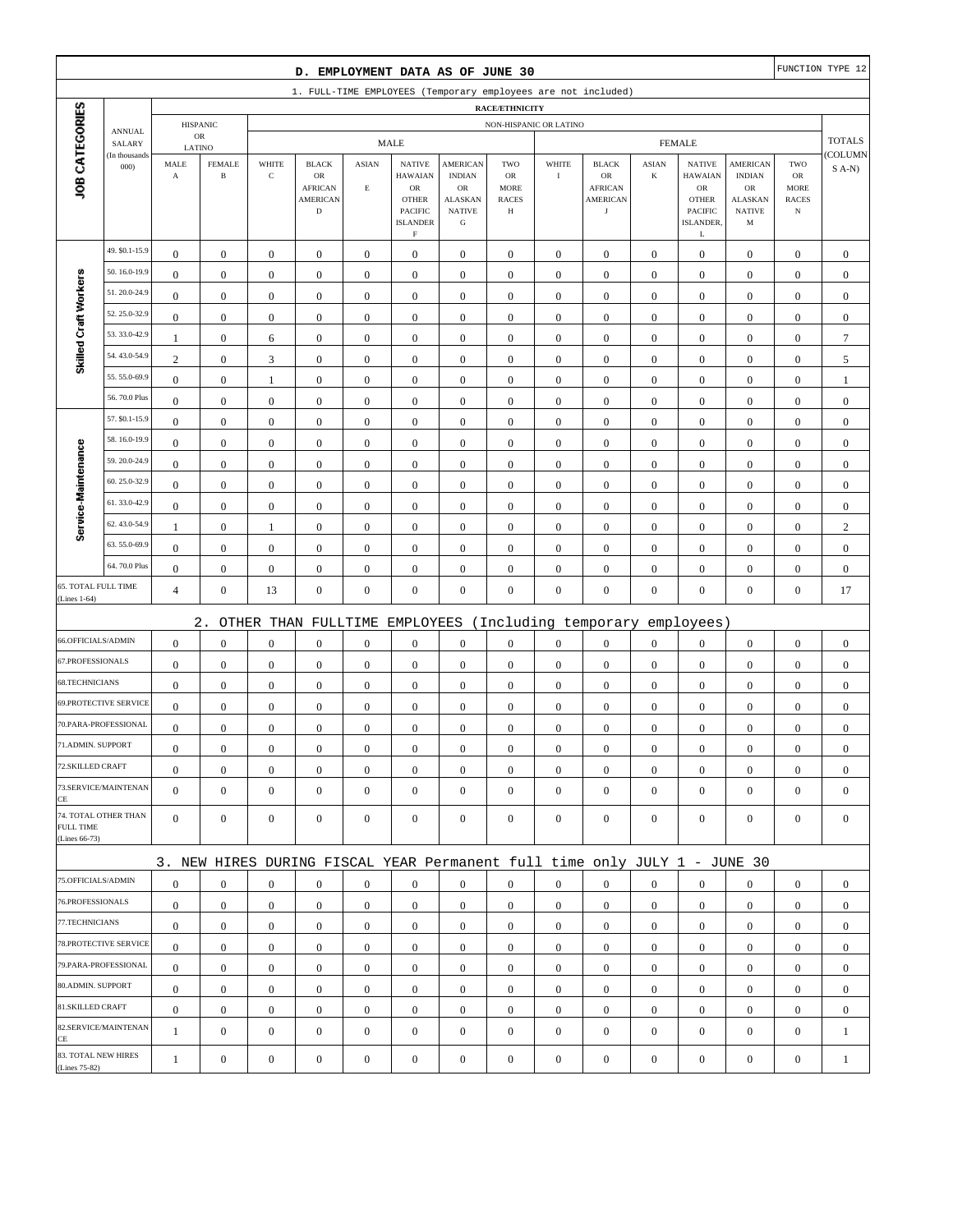|                              |                              |                                      |                                      |                                      |                                                                                 |                                       |                                                                                                        | D. EMPLOYMENT DATA AS OF JUNE 30                                                                |                                                                 |                                      |                                                                       |                                      |                                                                                             |                                                                                         |                                                                | FUNCTION TYPE 15                     |
|------------------------------|------------------------------|--------------------------------------|--------------------------------------|--------------------------------------|---------------------------------------------------------------------------------|---------------------------------------|--------------------------------------------------------------------------------------------------------|-------------------------------------------------------------------------------------------------|-----------------------------------------------------------------|--------------------------------------|-----------------------------------------------------------------------|--------------------------------------|---------------------------------------------------------------------------------------------|-----------------------------------------------------------------------------------------|----------------------------------------------------------------|--------------------------------------|
|                              |                              |                                      |                                      |                                      |                                                                                 |                                       |                                                                                                        |                                                                                                 | <b>RACE/ETHNICITY</b>                                           |                                      | 1. FULL-TIME EMPLOYEES (Temporary employees are not included)         |                                      |                                                                                             |                                                                                         |                                                                |                                      |
|                              | <b>ANNUAL</b>                |                                      | <b>HISPANIC</b><br>${\rm OR}$        |                                      |                                                                                 |                                       |                                                                                                        |                                                                                                 |                                                                 | NON-HISPANIC OR LATINO               |                                                                       |                                      |                                                                                             |                                                                                         |                                                                |                                      |
|                              | SALARY<br>In thousands       |                                      | LATINO                               |                                      |                                                                                 |                                       | <b>MALE</b>                                                                                            |                                                                                                 |                                                                 |                                      |                                                                       |                                      | <b>FEMALE</b>                                                                               |                                                                                         |                                                                | <b>TOTALS</b><br><b>COLUMN</b>       |
| JOB CATEGORIES               | 000)                         | MALE<br>$\mathbf A$                  | <b>FEMALE</b><br>$\, {\bf B}$        | WHITE<br>$\mathsf C$                 | <b>BLACK</b><br>$_{\rm OR}$<br><b>AFRICAN</b><br><b>AMERICAN</b><br>$\mathbf D$ | $\operatorname{ASIAN}$<br>$\mathbf E$ | <b>NATIVE</b><br><b>HAWAIAN</b><br>${\sf OR}$<br><b>OTHER</b><br>PACIFIC<br><b>ISLANDER</b><br>$\rm F$ | <b>AMERICAN</b><br><b>INDIAN</b><br>$_{\rm OR}$<br><b>ALASKAN</b><br><b>NATIVE</b><br>${\bf G}$ | TWO<br>$_{\rm OR}$<br><b>MORE</b><br><b>RACES</b><br>$_{\rm H}$ | WHITE<br>$\rm I$                     | <b>BLACK</b><br>$_{\rm OR}$<br><b>AFRICAN</b><br><b>AMERICAN</b><br>J | <b>ASIAN</b><br>$\bf K$              | <b>NATIVE</b><br><b>HAWAIAN</b><br>$_{\rm OR}$<br><b>OTHER</b><br>PACIFIC<br>ISLANDER,<br>L | <b>AMERICAN</b><br><b>INDIAN</b><br>OR<br><b>ALASKAN</b><br><b>NATIVE</b><br>$_{\rm M}$ | TWO<br>${\sf OR}$<br><b>MORE</b><br><b>RACES</b><br>$_{\rm N}$ | $S(A-N)$                             |
|                              | 1. \$0.1-15.9                | $\boldsymbol{0}$                     | $\boldsymbol{0}$                     | $\boldsymbol{0}$                     | $\boldsymbol{0}$                                                                | $\boldsymbol{0}$                      | $\mathbf{0}$                                                                                           | $\boldsymbol{0}$                                                                                | $\boldsymbol{0}$                                                | $\boldsymbol{0}$                     | $\boldsymbol{0}$                                                      | $\boldsymbol{0}$                     | $\boldsymbol{0}$                                                                            | $\boldsymbol{0}$                                                                        | $\boldsymbol{0}$                                               | $\boldsymbol{0}$                     |
|                              | 2.16.0-19.9                  | $\boldsymbol{0}$                     | $\boldsymbol{0}$                     | $\boldsymbol{0}$                     | $\boldsymbol{0}$                                                                | $\boldsymbol{0}$                      | $\boldsymbol{0}$                                                                                       | $\mathbf{0}$                                                                                    | $\boldsymbol{0}$                                                | $\boldsymbol{0}$                     | $\boldsymbol{0}$                                                      | $\boldsymbol{0}$                     | $\boldsymbol{0}$                                                                            | $\boldsymbol{0}$                                                                        | $\boldsymbol{0}$                                               | $\boldsymbol{0}$                     |
|                              | 3.20.0-24.9                  | $\boldsymbol{0}$                     | $\mathbf{0}$                         | $\boldsymbol{0}$                     | $\boldsymbol{0}$                                                                | $\mathbf{0}$                          | $\boldsymbol{0}$                                                                                       | $\mathbf{0}$                                                                                    | $\boldsymbol{0}$                                                | $\boldsymbol{0}$                     | $\mathbf{0}$                                                          | $\boldsymbol{0}$                     | $\boldsymbol{0}$                                                                            | $\boldsymbol{0}$                                                                        | $\boldsymbol{0}$                                               | $\boldsymbol{0}$                     |
| Officials and Administrators | 4.25.0-32.9                  | $\boldsymbol{0}$                     | $\boldsymbol{0}$                     | $\boldsymbol{0}$                     | $\boldsymbol{0}$                                                                | $\boldsymbol{0}$                      | $\boldsymbol{0}$                                                                                       | $\boldsymbol{0}$                                                                                | $\boldsymbol{0}$                                                | $\boldsymbol{0}$                     | $\boldsymbol{0}$                                                      | $\boldsymbol{0}$                     | $\boldsymbol{0}$                                                                            | $\boldsymbol{0}$                                                                        | $\boldsymbol{0}$                                               | $\boldsymbol{0}$                     |
|                              | 5.33.0-42.9                  | $\boldsymbol{0}$                     | $\boldsymbol{0}$                     | $\boldsymbol{0}$                     | $\boldsymbol{0}$                                                                | $\boldsymbol{0}$                      | $\boldsymbol{0}$                                                                                       | $\boldsymbol{0}$                                                                                | $\boldsymbol{0}$                                                | $\mathbf{1}$                         | $\boldsymbol{0}$                                                      | $\boldsymbol{0}$                     | $\boldsymbol{0}$                                                                            | $\boldsymbol{0}$                                                                        | $\boldsymbol{0}$                                               | $\mathbf{1}$                         |
|                              | 6.43.0-54.9                  | $\boldsymbol{0}$                     | $\mathbf{0}$                         | $\boldsymbol{0}$                     | $\boldsymbol{0}$                                                                | $\boldsymbol{0}$                      | $\boldsymbol{0}$                                                                                       | $\boldsymbol{0}$                                                                                | $\boldsymbol{0}$                                                | $\boldsymbol{0}$                     | $\boldsymbol{0}$                                                      | $\boldsymbol{0}$                     | $\boldsymbol{0}$                                                                            | $\boldsymbol{0}$                                                                        | $\boldsymbol{0}$                                               | $\boldsymbol{0}$                     |
|                              | 7.55.0-69.9                  | $\boldsymbol{0}$                     | $\mathbf{0}$                         | $\boldsymbol{0}$                     | $\boldsymbol{0}$                                                                | $\boldsymbol{0}$                      | $\boldsymbol{0}$                                                                                       | $\mathbf{0}$                                                                                    | $\boldsymbol{0}$                                                | $\boldsymbol{0}$                     | $\overline{0}$                                                        | $\boldsymbol{0}$                     | $\boldsymbol{0}$                                                                            | $\boldsymbol{0}$                                                                        | $\boldsymbol{0}$                                               | $\boldsymbol{0}$                     |
|                              | 8.70.0 Plus                  | $\boldsymbol{0}$                     | $\boldsymbol{0}$                     | $\boldsymbol{0}$                     | $\boldsymbol{0}$                                                                | $\boldsymbol{0}$                      | $\boldsymbol{0}$                                                                                       | $\mathbf{0}$                                                                                    | $\boldsymbol{0}$                                                | $\mathbf{1}$                         | $\boldsymbol{0}$                                                      | $\boldsymbol{0}$                     | $\boldsymbol{0}$                                                                            | $\boldsymbol{0}$                                                                        | $\boldsymbol{0}$                                               | 1                                    |
|                              | 9. \$0.1-15.9                | $\boldsymbol{0}$                     | $\boldsymbol{0}$                     | $\boldsymbol{0}$                     | $\boldsymbol{0}$                                                                | $\boldsymbol{0}$                      | $\mathbf{0}$                                                                                           | $\boldsymbol{0}$                                                                                | $\boldsymbol{0}$                                                | $\boldsymbol{0}$                     | $\boldsymbol{0}$                                                      | $\boldsymbol{0}$                     | $\boldsymbol{0}$                                                                            | $\boldsymbol{0}$                                                                        | $\boldsymbol{0}$                                               | $\boldsymbol{0}$                     |
|                              | 10.16.0-19.9                 | $\mathbf{0}$                         | $\boldsymbol{0}$                     | $\boldsymbol{0}$                     | $\boldsymbol{0}$                                                                | $\boldsymbol{0}$                      | $\boldsymbol{0}$                                                                                       | $\mathbf{0}$                                                                                    | $\boldsymbol{0}$                                                | $\boldsymbol{0}$                     | $\boldsymbol{0}$                                                      | $\boldsymbol{0}$                     | $\boldsymbol{0}$                                                                            | $\boldsymbol{0}$                                                                        | $\boldsymbol{0}$                                               | $\boldsymbol{0}$                     |
|                              | 11.20.0-24.9                 | $\boldsymbol{0}$                     | $\mathbf{0}$                         | $\boldsymbol{0}$                     | $\boldsymbol{0}$                                                                | $\boldsymbol{0}$                      | $\boldsymbol{0}$                                                                                       | $\mathbf{0}$                                                                                    | $\boldsymbol{0}$                                                | $\boldsymbol{0}$                     | $\boldsymbol{0}$                                                      | $\boldsymbol{0}$                     | $\boldsymbol{0}$                                                                            | $\boldsymbol{0}$                                                                        | $\boldsymbol{0}$                                               | $\boldsymbol{0}$                     |
| Professionals                | 12.25.0-32.9<br>13.33.0-42.9 | $\boldsymbol{0}$                     | $\boldsymbol{0}$                     | $\boldsymbol{0}$                     | $\boldsymbol{0}$                                                                | $\boldsymbol{0}$                      | $\boldsymbol{0}$                                                                                       | $\boldsymbol{0}$                                                                                | $\boldsymbol{0}$                                                | $\boldsymbol{0}$                     | $\boldsymbol{0}$                                                      | $\boldsymbol{0}$                     | $\boldsymbol{0}$                                                                            | $\boldsymbol{0}$                                                                        | $\boldsymbol{0}$                                               | $\boldsymbol{0}$                     |
|                              | 14.43.0-54.9                 | $\boldsymbol{0}$                     | $\boldsymbol{0}$                     | $\boldsymbol{0}$                     | $\boldsymbol{0}$                                                                | $\boldsymbol{0}$                      | $\boldsymbol{0}$                                                                                       | $\boldsymbol{0}$                                                                                | $\boldsymbol{0}$                                                | $\boldsymbol{0}$                     | $\boldsymbol{0}$                                                      | $\boldsymbol{0}$                     | $\boldsymbol{0}$                                                                            | $\boldsymbol{0}$                                                                        | $\boldsymbol{0}$                                               | $\boldsymbol{0}$                     |
|                              | 15.55.0-69.9                 | $\overline{0}$                       | $\mathbf{0}$                         | $\boldsymbol{0}$                     | $\boldsymbol{0}$                                                                | $\overline{0}$                        | $\boldsymbol{0}$                                                                                       | $\boldsymbol{0}$                                                                                | $\boldsymbol{0}$                                                | $\boldsymbol{0}$                     | $\boldsymbol{0}$                                                      | $\boldsymbol{0}$                     | $\mathbf{0}$                                                                                | $\boldsymbol{0}$                                                                        | $\boldsymbol{0}$                                               | $\boldsymbol{0}$                     |
|                              | 16.70.0 Plus                 | $\boldsymbol{0}$                     | $\mathbf{0}$                         | $\boldsymbol{0}$                     | $\boldsymbol{0}$                                                                | $\boldsymbol{0}$                      | $\boldsymbol{0}$                                                                                       | $\boldsymbol{0}$                                                                                | $\boldsymbol{0}$                                                | $\boldsymbol{0}$                     | $\boldsymbol{0}$                                                      | $\boldsymbol{0}$                     | $\boldsymbol{0}$                                                                            | $\boldsymbol{0}$                                                                        | $\boldsymbol{0}$                                               | $\boldsymbol{0}$                     |
|                              | 17. \$0.1-15.9               | $\boldsymbol{0}$<br>$\boldsymbol{0}$ | $\boldsymbol{0}$                     | $\boldsymbol{0}$                     | $\boldsymbol{0}$                                                                | $\boldsymbol{0}$                      | $\boldsymbol{0}$                                                                                       | $\mathbf{0}$                                                                                    | $\boldsymbol{0}$                                                | $\boldsymbol{0}$                     | $\boldsymbol{0}$                                                      | $\boldsymbol{0}$                     | $\boldsymbol{0}$                                                                            | $\boldsymbol{0}$                                                                        | $\boldsymbol{0}$                                               | $\boldsymbol{0}$                     |
|                              | 18.16.0-19.9                 | $\mathbf{0}$                         | $\boldsymbol{0}$<br>$\boldsymbol{0}$ | $\boldsymbol{0}$<br>$\boldsymbol{0}$ | $\boldsymbol{0}$<br>$\boldsymbol{0}$                                            | $\boldsymbol{0}$<br>$\boldsymbol{0}$  | $\boldsymbol{0}$<br>$\boldsymbol{0}$                                                                   | $\boldsymbol{0}$<br>$\boldsymbol{0}$                                                            | $\boldsymbol{0}$<br>$\boldsymbol{0}$                            | $\boldsymbol{0}$<br>$\boldsymbol{0}$ | $\boldsymbol{0}$<br>$\boldsymbol{0}$                                  | $\boldsymbol{0}$<br>$\boldsymbol{0}$ | $\boldsymbol{0}$<br>$\boldsymbol{0}$                                                        | $\boldsymbol{0}$<br>$\boldsymbol{0}$                                                    | $\boldsymbol{0}$<br>$\boldsymbol{0}$                           | $\boldsymbol{0}$<br>$\boldsymbol{0}$ |
|                              | 19.20.0-24.9                 | $\boldsymbol{0}$                     | $\mathbf{0}$                         | $\boldsymbol{0}$                     | $\boldsymbol{0}$                                                                | $\boldsymbol{0}$                      | $\boldsymbol{0}$                                                                                       | $\boldsymbol{0}$                                                                                | $\boldsymbol{0}$                                                | $\boldsymbol{0}$                     | $\boldsymbol{0}$                                                      | $\boldsymbol{0}$                     | $\boldsymbol{0}$                                                                            | $\boldsymbol{0}$                                                                        | $\boldsymbol{0}$                                               | $\boldsymbol{0}$                     |
|                              | 20. 25.0-32.9                | $\boldsymbol{0}$                     | $\boldsymbol{0}$                     | $\boldsymbol{0}$                     | $\boldsymbol{0}$                                                                | $\boldsymbol{0}$                      | $\boldsymbol{0}$                                                                                       | $\boldsymbol{0}$                                                                                | $\boldsymbol{0}$                                                | $\boldsymbol{0}$                     | $\boldsymbol{0}$                                                      | $\boldsymbol{0}$                     | $\boldsymbol{0}$                                                                            | $\boldsymbol{0}$                                                                        | $\boldsymbol{0}$                                               | $\boldsymbol{0}$                     |
| Technicians                  | 21.33.0-42.9                 | $\boldsymbol{0}$                     | $\boldsymbol{0}$                     | $\boldsymbol{0}$                     | $\boldsymbol{0}$                                                                | $\boldsymbol{0}$                      | $\boldsymbol{0}$                                                                                       | $\boldsymbol{0}$                                                                                | $\boldsymbol{0}$                                                | $\boldsymbol{0}$                     | $\boldsymbol{0}$                                                      | $\boldsymbol{0}$                     | $\boldsymbol{0}$                                                                            | $\boldsymbol{0}$                                                                        | $\boldsymbol{0}$                                               | $\boldsymbol{0}$                     |
|                              | 22.43.0-54.9                 | $\sqrt{2}$                           | $\mathbf{0}$                         | $\sqrt{2}$                           | $\boldsymbol{0}$                                                                | $\boldsymbol{0}$                      | $\boldsymbol{0}$                                                                                       | $\boldsymbol{0}$                                                                                | $\boldsymbol{0}$                                                | $\boldsymbol{0}$                     | $\boldsymbol{0}$                                                      | $\boldsymbol{0}$                     | $\boldsymbol{0}$                                                                            | $\boldsymbol{0}$                                                                        | $\boldsymbol{0}$                                               | $\overline{4}$                       |
|                              | 23.55.0-69.9                 | $\boldsymbol{0}$                     | $\boldsymbol{0}$                     | $\boldsymbol{0}$                     | $\boldsymbol{0}$                                                                | $\boldsymbol{0}$                      | $\boldsymbol{0}$                                                                                       | $\boldsymbol{0}$                                                                                | $\boldsymbol{0}$                                                | $\boldsymbol{0}$                     | $\boldsymbol{0}$                                                      | $\boldsymbol{0}$                     | $\boldsymbol{0}$                                                                            | $\boldsymbol{0}$                                                                        | $\boldsymbol{0}$                                               | $\boldsymbol{0}$                     |
|                              | 24.70.0 Plus                 | $\mathbf{0}$                         | $\boldsymbol{0}$                     | $\boldsymbol{0}$                     | $\boldsymbol{0}$                                                                | $\mathbf{0}$                          | $\boldsymbol{0}$                                                                                       | $\mathbf{0}$                                                                                    | $\boldsymbol{0}$                                                | $\boldsymbol{0}$                     | $\boldsymbol{0}$                                                      | $\boldsymbol{0}$                     | $\boldsymbol{0}$                                                                            | $\boldsymbol{0}$                                                                        | $\boldsymbol{0}$                                               | $\boldsymbol{0}$                     |
|                              | 25. \$0.1-15.9               | $\boldsymbol{0}$                     | $\boldsymbol{0}$                     | $\boldsymbol{0}$                     | $\boldsymbol{0}$                                                                | $\boldsymbol{0}$                      | $\boldsymbol{0}$                                                                                       | $\boldsymbol{0}$                                                                                | $\boldsymbol{0}$                                                | $\boldsymbol{0}$                     | $\boldsymbol{0}$                                                      | $\boldsymbol{0}$                     | $\boldsymbol{0}$                                                                            | $\boldsymbol{0}$                                                                        | $\boldsymbol{0}$                                               | $\boldsymbol{0}$                     |
|                              | 26.16.0-19.9                 | $\boldsymbol{0}$                     | $\mathbf{0}$                         | $\boldsymbol{0}$                     | $\mathbf{0}$                                                                    | $\mathbf{0}$                          | $\boldsymbol{0}$                                                                                       | $\mathbf{0}$                                                                                    | $\mathbf{0}$                                                    | $\mathbf{0}$                         | $\overline{0}$                                                        | $\mathbf{0}$                         | $\boldsymbol{0}$                                                                            | $\mathbf{0}$                                                                            | $\boldsymbol{0}$                                               | $\boldsymbol{0}$                     |
|                              | 27.20.0-24.9                 | $\boldsymbol{0}$                     | $\boldsymbol{0}$                     | $\boldsymbol{0}$                     | $\boldsymbol{0}$                                                                | $\mathbf{0}$                          | $\boldsymbol{0}$                                                                                       | $\boldsymbol{0}$                                                                                | $\boldsymbol{0}$                                                | $\boldsymbol{0}$                     | $\mathbf{0}$                                                          | $\boldsymbol{0}$                     | $\boldsymbol{0}$                                                                            | $\boldsymbol{0}$                                                                        | $\boldsymbol{0}$                                               | $\boldsymbol{0}$                     |
|                              | 28.25.0-32.9                 | $\boldsymbol{0}$                     | $\boldsymbol{0}$                     | $\boldsymbol{0}$                     | $\boldsymbol{0}$                                                                | $\mathbf{0}$                          | $\boldsymbol{0}$                                                                                       | $\boldsymbol{0}$                                                                                | $\boldsymbol{0}$                                                | $\boldsymbol{0}$                     | $\boldsymbol{0}$                                                      | $\mathbf{0}$                         | $\boldsymbol{0}$                                                                            | $\boldsymbol{0}$                                                                        | $\mathbf{1}$                                                   | 1                                    |
|                              | 29.33.0-42.9                 | $\sqrt{2}$                           | $\boldsymbol{0}$                     | $\overline{4}$                       | $\boldsymbol{0}$                                                                | $\boldsymbol{0}$                      | $\boldsymbol{0}$                                                                                       | $\boldsymbol{0}$                                                                                | $\boldsymbol{0}$                                                | $\overline{c}$                       | $\mathbf{1}$                                                          | $\boldsymbol{0}$                     | $\boldsymbol{0}$                                                                            | $\boldsymbol{0}$                                                                        | $\boldsymbol{0}$                                               | 9                                    |
| Protective Service Workers   | 30.43.0-54.9                 | $\mathbf{1}$                         | $\boldsymbol{0}$                     | $\boldsymbol{0}$                     | $\boldsymbol{0}$                                                                | $\mathbf{0}$                          | $\boldsymbol{0}$                                                                                       | $\boldsymbol{0}$                                                                                | $\boldsymbol{0}$                                                | $\mathfrak{Z}$                       | $\boldsymbol{0}$                                                      | $\boldsymbol{0}$                     | $\boldsymbol{0}$                                                                            | $\boldsymbol{0}$                                                                        | $\boldsymbol{0}$                                               | $\overline{4}$                       |
|                              | 31.55.0-69.9                 | $\boldsymbol{0}$                     | $\mathbf{0}$                         | $\boldsymbol{0}$                     | $\boldsymbol{0}$                                                                | $\mathbf{0}$                          | $\boldsymbol{0}$                                                                                       | $\boldsymbol{0}$                                                                                | $\boldsymbol{0}$                                                | $\boldsymbol{0}$                     | $\mathbf{0}$                                                          | $\boldsymbol{0}$                     | $\boldsymbol{0}$                                                                            | $\boldsymbol{0}$                                                                        | $\boldsymbol{0}$                                               | $\boldsymbol{0}$                     |
|                              | 32.70.0 Plus                 | $\boldsymbol{0}$                     | $\boldsymbol{0}$                     | $\boldsymbol{0}$                     | $\boldsymbol{0}$                                                                | $\mathbf{0}$                          | $\boldsymbol{0}$                                                                                       | $\boldsymbol{0}$                                                                                | $\boldsymbol{0}$                                                | $\boldsymbol{0}$                     | $\boldsymbol{0}$                                                      | $\boldsymbol{0}$                     | $\boldsymbol{0}$                                                                            | $\boldsymbol{0}$                                                                        | $\boldsymbol{0}$                                               | $\boldsymbol{0}$                     |
|                              | 33. \$0.1-15.9               | $\boldsymbol{0}$                     | $\boldsymbol{0}$                     | $\boldsymbol{0}$                     | $\boldsymbol{0}$                                                                | $\boldsymbol{0}$                      | $\boldsymbol{0}$                                                                                       | $\boldsymbol{0}$                                                                                | $\boldsymbol{0}$                                                | $\boldsymbol{0}$                     | $\boldsymbol{0}$                                                      | $\boldsymbol{0}$                     | $\boldsymbol{0}$                                                                            | $\boldsymbol{0}$                                                                        | $\boldsymbol{0}$                                               | $\boldsymbol{0}$                     |
|                              | 34.16.0-19.9                 | $\boldsymbol{0}$                     | $\boldsymbol{0}$                     | $\boldsymbol{0}$                     | $\boldsymbol{0}$                                                                | $\mathbf{0}$                          | $\boldsymbol{0}$                                                                                       | $\boldsymbol{0}$                                                                                | $\boldsymbol{0}$                                                | $\boldsymbol{0}$                     | $\overline{0}$                                                        | $\mathbf{0}$                         | $\boldsymbol{0}$                                                                            | $\boldsymbol{0}$                                                                        | $\boldsymbol{0}$                                               | $\boldsymbol{0}$                     |
| Paraprofessionals            | 35.20.0-24.9                 | $\boldsymbol{0}$                     | $\boldsymbol{0}$                     | $\boldsymbol{0}$                     | $\boldsymbol{0}$                                                                | $\mathbf{0}$                          | $\mathbf{0}$                                                                                           | $\boldsymbol{0}$                                                                                | $\boldsymbol{0}$                                                | $\boldsymbol{0}$                     | $\overline{0}$                                                        | $\boldsymbol{0}$                     | $\boldsymbol{0}$                                                                            | $\boldsymbol{0}$                                                                        | $\boldsymbol{0}$                                               | $\boldsymbol{0}$                     |
|                              | 36.25.0-32.9                 | $\boldsymbol{0}$                     | $\boldsymbol{0}$                     | $\boldsymbol{0}$                     | $\boldsymbol{0}$                                                                | $\boldsymbol{0}$                      | $\mathbf{0}$                                                                                           | $\boldsymbol{0}$                                                                                | $\boldsymbol{0}$                                                | $\boldsymbol{0}$                     | $\boldsymbol{0}$                                                      | $\boldsymbol{0}$                     | $\boldsymbol{0}$                                                                            | $\boldsymbol{0}$                                                                        | $\boldsymbol{0}$                                               | $\boldsymbol{0}$                     |
|                              | 37.33.0-42.9                 | $\boldsymbol{0}$                     | $\boldsymbol{0}$                     | $\boldsymbol{0}$                     | $\boldsymbol{0}$                                                                | $\boldsymbol{0}$                      | $\boldsymbol{0}$                                                                                       | $\boldsymbol{0}$                                                                                | $\boldsymbol{0}$                                                | $\boldsymbol{0}$                     | $\boldsymbol{0}$                                                      | $\boldsymbol{0}$                     | $\boldsymbol{0}$                                                                            | $\boldsymbol{0}$                                                                        | $\boldsymbol{0}$                                               | $\boldsymbol{0}$                     |
|                              | 38.43.0-54.9                 | $\boldsymbol{0}$                     | $\mathbf{0}$                         | $\boldsymbol{0}$                     | $\boldsymbol{0}$                                                                | $\mathbf{0}$                          | $\boldsymbol{0}$                                                                                       | $\boldsymbol{0}$                                                                                | $\boldsymbol{0}$                                                | $\boldsymbol{0}$                     | $\overline{0}$                                                        | $\boldsymbol{0}$                     | $\boldsymbol{0}$                                                                            | $\boldsymbol{0}$                                                                        | $\boldsymbol{0}$                                               | $\boldsymbol{0}$                     |
|                              | 39.55.0-69.9<br>40.70.0 Plus | $\boldsymbol{0}$                     | $\mathbf{0}$                         | $\boldsymbol{0}$                     | $\boldsymbol{0}$                                                                | $\boldsymbol{0}$                      | $\mathbf{0}$                                                                                           | $\boldsymbol{0}$                                                                                | $\boldsymbol{0}$                                                | $\boldsymbol{0}$                     | $\boldsymbol{0}$                                                      | $\boldsymbol{0}$                     | $\boldsymbol{0}$                                                                            | $\boldsymbol{0}$                                                                        | $\boldsymbol{0}$                                               | $\boldsymbol{0}$                     |
|                              | 41. \$0.1-15.9               | $\boldsymbol{0}$                     | $\boldsymbol{0}$                     | $\boldsymbol{0}$                     | $\boldsymbol{0}$                                                                | $\boldsymbol{0}$                      | $\boldsymbol{0}$                                                                                       | $\boldsymbol{0}$                                                                                | $\boldsymbol{0}$                                                | $\boldsymbol{0}$                     | $\boldsymbol{0}$                                                      | $\boldsymbol{0}$                     | $\boldsymbol{0}$                                                                            | $\boldsymbol{0}$                                                                        | $\boldsymbol{0}$                                               | $\boldsymbol{0}$                     |
|                              | 42.16.0-19.9                 | $\boldsymbol{0}$                     | $\boldsymbol{0}$                     | $\boldsymbol{0}$                     | $\boldsymbol{0}$                                                                | $\boldsymbol{0}$                      | $\boldsymbol{0}$                                                                                       | $\boldsymbol{0}$                                                                                | $\boldsymbol{0}$                                                | $\boldsymbol{0}$                     | $\boldsymbol{0}$                                                      | $\boldsymbol{0}$                     | $\boldsymbol{0}$                                                                            | $\boldsymbol{0}$                                                                        | $\boldsymbol{0}$                                               | $\boldsymbol{0}$                     |
|                              | 43.20.0-24.9                 | $\boldsymbol{0}$                     | $\mathbf{0}$                         | $\boldsymbol{0}$                     | $\mathbf{0}$                                                                    | $\mathbf{0}$                          | $\boldsymbol{0}$                                                                                       | $\boldsymbol{0}$                                                                                | $\boldsymbol{0}$                                                | $\mathbf{0}$                         | $\overline{0}$                                                        | $\boldsymbol{0}$                     | $\mathbf{0}$                                                                                | $\boldsymbol{0}$                                                                        | $\boldsymbol{0}$                                               | $\boldsymbol{0}$                     |
|                              | 44.25.0-32.9                 | $\mathbf{0}$                         | $\boldsymbol{0}$                     | $\boldsymbol{0}$                     | $\boldsymbol{0}$                                                                | $\mathbf{0}$                          | $\mathbf{0}$                                                                                           | $\boldsymbol{0}$                                                                                | $\boldsymbol{0}$                                                | $\boldsymbol{0}$                     | $\overline{0}$                                                        | $\boldsymbol{0}$                     | $\boldsymbol{0}$                                                                            | $\boldsymbol{0}$                                                                        | $\boldsymbol{0}$                                               | $\boldsymbol{0}$                     |
| Administrative Support       | 45.33.0-42.9                 | 3                                    | $\boldsymbol{0}$                     | $\boldsymbol{0}$                     | $\boldsymbol{0}$                                                                | $\boldsymbol{0}$                      | $\mathbf{0}$                                                                                           | $\boldsymbol{0}$                                                                                | $\boldsymbol{0}$                                                | $\overline{c}$                       | $\boldsymbol{0}$                                                      | $\boldsymbol{0}$                     | $\boldsymbol{0}$                                                                            | $\boldsymbol{0}$                                                                        | $\boldsymbol{0}$                                               | 5                                    |
|                              | 46.43.0-54.9                 | $\boldsymbol{0}$                     | $\mathbf{1}$                         | $\boldsymbol{0}$                     | $\boldsymbol{0}$                                                                | $\boldsymbol{0}$                      | $\boldsymbol{0}$                                                                                       | $\boldsymbol{0}$                                                                                | $\boldsymbol{0}$                                                | $\boldsymbol{0}$                     | $\boldsymbol{0}$                                                      | $\boldsymbol{0}$                     | $\boldsymbol{0}$                                                                            | $\boldsymbol{0}$                                                                        | $\boldsymbol{0}$                                               | $\mathbf{1}$                         |
|                              | 47.55.0-69.9                 | $\boldsymbol{0}$<br>$\boldsymbol{0}$ | $\boldsymbol{0}$<br>$\boldsymbol{0}$ | $\boldsymbol{0}$<br>$\boldsymbol{0}$ | $\boldsymbol{0}$<br>$\boldsymbol{0}$                                            | $\overline{0}$<br>$\boldsymbol{0}$    | $\boldsymbol{0}$<br>$\boldsymbol{0}$                                                                   | $\boldsymbol{0}$<br>$\boldsymbol{0}$                                                            | $\boldsymbol{0}$<br>$\boldsymbol{0}$                            | $\boldsymbol{0}$<br>$\boldsymbol{0}$ | $\boldsymbol{0}$<br>$\boldsymbol{0}$                                  | $\boldsymbol{0}$<br>$\boldsymbol{0}$ | $\boldsymbol{0}$<br>$\boldsymbol{0}$                                                        | $\boldsymbol{0}$<br>$\boldsymbol{0}$                                                    | $\boldsymbol{0}$<br>$\boldsymbol{0}$                           | $\boldsymbol{0}$<br>$\boldsymbol{0}$ |
|                              |                              |                                      |                                      |                                      |                                                                                 |                                       |                                                                                                        |                                                                                                 |                                                                 |                                      |                                                                       |                                      |                                                                                             |                                                                                         |                                                                |                                      |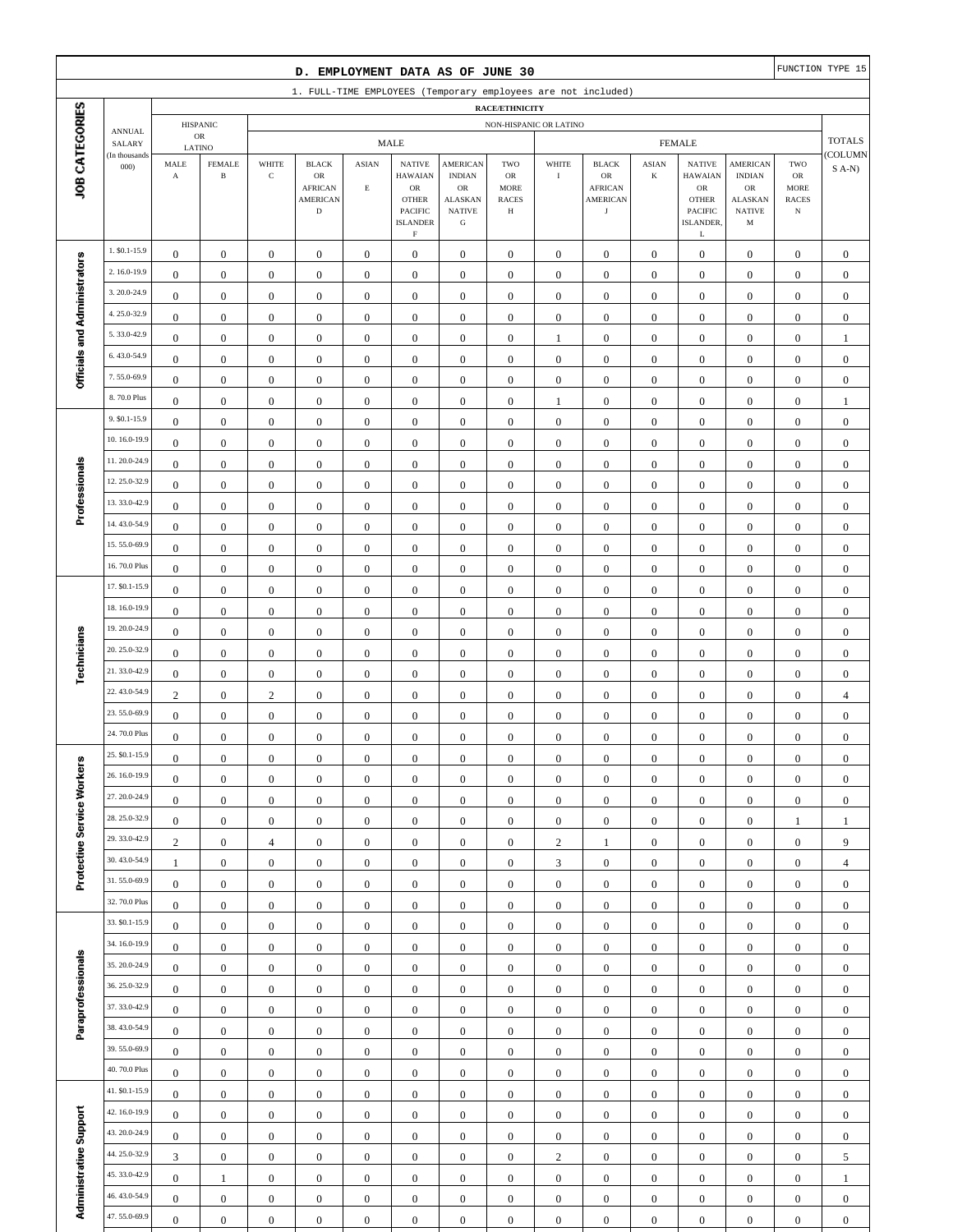|              |                                   |                              |                          |                                  |                      | D. EMPLOYMENT DATA AS OF JUNE 30                                          |                             |                                                               |                                            |                                          |                   |                                                         |                         |                                                                |                                                          |                                          | FUNCTION TYPE 15 |
|--------------|-----------------------------------|------------------------------|--------------------------|----------------------------------|----------------------|---------------------------------------------------------------------------|-----------------------------|---------------------------------------------------------------|--------------------------------------------|------------------------------------------|-------------------|---------------------------------------------------------|-------------------------|----------------------------------------------------------------|----------------------------------------------------------|------------------------------------------|------------------|
|              |                                   |                              |                          |                                  |                      | 1. FULL-TIME EMPLOYEES (Temporary employees are not included)             |                             |                                                               |                                            |                                          |                   |                                                         |                         |                                                                |                                                          |                                          |                  |
|              |                                   |                              |                          |                                  |                      |                                                                           |                             |                                                               |                                            | <b>RACE/ETHNICITY</b>                    |                   |                                                         |                         |                                                                |                                                          |                                          |                  |
|              |                                   | <b>ANNUAL</b>                |                          | <b>HISPANIC</b><br>$\mathbf{OR}$ |                      |                                                                           |                             | <b>MALE</b>                                                   |                                            | NON-HISPANIC OR LATINO                   |                   |                                                         |                         | <b>FEMALE</b>                                                  |                                                          |                                          | <b>TOTALS</b>    |
|              |                                   | SALARY<br>(In thousands      |                          | LATINO                           |                      |                                                                           |                             |                                                               |                                            |                                          |                   |                                                         |                         |                                                                |                                                          |                                          | (COLUMN          |
|              | JOB CATEGORIES                    | 000)                         | MALE<br>$\boldsymbol{A}$ | <b>FEMALE</b><br>$\, {\bf B}$    | WHITE<br>$\mathbf C$ | <b>BLACK</b><br>OR<br><b>AFRICAN</b><br><b>AMERICAN</b>                   | $\operatorname{ASIAN}$<br>Е | <b>NATIVE</b><br><b>HAWAIAN</b><br>${\rm OR}$<br><b>OTHER</b> | AMERICAN<br><b>INDIAN</b><br>OR<br>ALASKAN | TWO<br>OR<br><b>MORE</b><br><b>RACES</b> | WHITE<br>$\bf{I}$ | <b>BLACK</b><br>OR<br><b>AFRICAN</b><br><b>AMERICAN</b> | <b>ASIAN</b><br>$\bf K$ | <b>NATIVE</b><br><b>HAWAIAN</b><br>$_{\rm OR}$<br><b>OTHER</b> | <b>AMERICAN</b><br><b>INDIAN</b><br>OR<br><b>ALASKAN</b> | TWO<br>OR<br><b>MORE</b><br><b>RACES</b> | $S(A-N)$         |
|              |                                   |                              |                          |                                  |                      | $\mathbf D$                                                               |                             | <b>PACIFIC</b><br><b>ISLANDER</b><br>$\rm F$                  | <b>NATIVE</b><br>${\bf G}$                 | $_{\rm H}$                               |                   | J                                                       |                         | <b>PACIFIC</b><br>ISLANDER,<br>L                               | <b>NATIVE</b><br>M                                       | $_{\rm N}$                               |                  |
|              |                                   | 49. \$0.1-15.9               | $\mathbf{0}$             | $\boldsymbol{0}$                 | $\boldsymbol{0}$     | $\boldsymbol{0}$                                                          | $\boldsymbol{0}$            | $\boldsymbol{0}$                                              | $\boldsymbol{0}$                           | $\boldsymbol{0}$                         | $\boldsymbol{0}$  | $\boldsymbol{0}$                                        | $\boldsymbol{0}$        | $\boldsymbol{0}$                                               | $\boldsymbol{0}$                                         | $\boldsymbol{0}$                         | $\boldsymbol{0}$ |
|              |                                   | 50.16.0-19.9                 | $\boldsymbol{0}$         | $\boldsymbol{0}$                 | $\boldsymbol{0}$     | $\boldsymbol{0}$                                                          | $\boldsymbol{0}$            | $\boldsymbol{0}$                                              | $\boldsymbol{0}$                           | $\boldsymbol{0}$                         | $\boldsymbol{0}$  | $\boldsymbol{0}$                                        | $\mathbf{0}$            | $\boldsymbol{0}$                                               | $\boldsymbol{0}$                                         | $\boldsymbol{0}$                         | $\boldsymbol{0}$ |
|              | Skilled Craft Workers             | 51.20.0-24.9                 | $\mathbf{0}$             | $\boldsymbol{0}$                 | $\boldsymbol{0}$     | $\boldsymbol{0}$                                                          | $\boldsymbol{0}$            | $\boldsymbol{0}$                                              | $\boldsymbol{0}$                           | $\boldsymbol{0}$                         | $\boldsymbol{0}$  | $\boldsymbol{0}$                                        | $\boldsymbol{0}$        | $\boldsymbol{0}$                                               | $\boldsymbol{0}$                                         | $\boldsymbol{0}$                         | $\boldsymbol{0}$ |
|              |                                   | 52.25.0-32.9                 | $\mathbf{0}$             | $\boldsymbol{0}$                 | 1                    | $\boldsymbol{0}$                                                          | $\boldsymbol{0}$            | $\boldsymbol{0}$                                              | $\boldsymbol{0}$                           | $\boldsymbol{0}$                         | $\boldsymbol{0}$  | $\boldsymbol{0}$                                        | $\mathbf{0}$            | $\boldsymbol{0}$                                               | $\boldsymbol{0}$                                         | $\boldsymbol{0}$                         | $\mathbf{1}$     |
|              |                                   | 53.33.0-42.9                 | 1                        | $\boldsymbol{0}$                 | $\boldsymbol{0}$     | $\boldsymbol{0}$                                                          | $\boldsymbol{0}$            | $\boldsymbol{0}$                                              | $\boldsymbol{0}$                           | $\boldsymbol{0}$                         | $\boldsymbol{0}$  | $\boldsymbol{0}$                                        | $\boldsymbol{0}$        | $\boldsymbol{0}$                                               | $\boldsymbol{0}$                                         | $\boldsymbol{0}$                         | $\mathbf{1}$     |
|              |                                   | 54.43.0-54.9                 | $\mathbf{1}$             | $\boldsymbol{0}$                 | 4                    | $\boldsymbol{0}$                                                          | $\boldsymbol{0}$            | $\boldsymbol{0}$                                              | $\boldsymbol{0}$                           | $\boldsymbol{0}$                         | $\boldsymbol{0}$  | $\mathbf{0}$                                            | $\mathbf{0}$            | $\boldsymbol{0}$                                               | $\boldsymbol{0}$                                         | $\boldsymbol{0}$                         | $\mathfrak s$    |
|              |                                   | 55.55.0-69.9                 | $\mathbf{0}$             | $\boldsymbol{0}$                 | $\mathbf{1}$         | $\boldsymbol{0}$                                                          | $\boldsymbol{0}$            | $\boldsymbol{0}$                                              | $\boldsymbol{0}$                           | $\boldsymbol{0}$                         | $\boldsymbol{0}$  | $\boldsymbol{0}$                                        | $\boldsymbol{0}$        | $\boldsymbol{0}$                                               | $\boldsymbol{0}$                                         | $\boldsymbol{0}$                         | 1                |
|              |                                   | 56.70.0 Plus                 | $\mathbf{1}$             | $\boldsymbol{0}$                 | $\boldsymbol{0}$     | $\boldsymbol{0}$                                                          | $\boldsymbol{0}$            | $\boldsymbol{0}$                                              | $\mathbf{0}$                               | $\boldsymbol{0}$                         | $\boldsymbol{0}$  | $\boldsymbol{0}$                                        | $\mathbf{0}$            | $\boldsymbol{0}$                                               | $\boldsymbol{0}$                                         | $\boldsymbol{0}$                         | $\mathbf{1}$     |
|              |                                   | 57. \$0.1-15.9               | $\boldsymbol{0}$         | $\boldsymbol{0}$                 | $\boldsymbol{0}$     | $\boldsymbol{0}$                                                          | $\boldsymbol{0}$            | $\boldsymbol{0}$                                              | $\boldsymbol{0}$                           | $\boldsymbol{0}$                         | $\boldsymbol{0}$  | $\boldsymbol{0}$                                        | $\mathbf{0}$            | $\boldsymbol{0}$                                               | $\boldsymbol{0}$                                         | $\boldsymbol{0}$                         | $\boldsymbol{0}$ |
|              |                                   | 58.16.0-19.9                 | $\boldsymbol{0}$         | $\boldsymbol{0}$                 | $\boldsymbol{0}$     | $\boldsymbol{0}$                                                          | $\mathbf{0}$                | $\boldsymbol{0}$                                              | $\boldsymbol{0}$                           | $\boldsymbol{0}$                         | $\boldsymbol{0}$  | $\boldsymbol{0}$                                        | $\boldsymbol{0}$        | $\boldsymbol{0}$                                               | $\boldsymbol{0}$                                         | $\boldsymbol{0}$                         | $\boldsymbol{0}$ |
|              |                                   | 59.20.0-24.9                 | $\overline{2}$           | $\boldsymbol{0}$                 | $\boldsymbol{0}$     | $\boldsymbol{0}$                                                          | $\mathbf{0}$                | $\mathbf{0}$                                                  | $\boldsymbol{0}$                           | $\boldsymbol{0}$                         | $\boldsymbol{0}$  | $\boldsymbol{0}$                                        | $\boldsymbol{0}$        | $\boldsymbol{0}$                                               | $\boldsymbol{0}$                                         | $\boldsymbol{0}$                         | $\mathbf{2}$     |
|              |                                   | 60.25.0-32.9                 | $\,$ 8 $\,$              | 12                               | $\tau$               | $\mathbf{1}$                                                              | $\boldsymbol{0}$            | $\boldsymbol{0}$                                              | $\boldsymbol{0}$                           | $\boldsymbol{0}$                         | 14                | $\boldsymbol{0}$                                        | 1                       | $\boldsymbol{0}$                                               | $\boldsymbol{0}$                                         | $\mathbf{1}$                             | 44               |
|              | Service-Maintenance               | 61.33.0-42.9                 | 3                        | $\mathfrak{Z}$                   | 8                    | $\boldsymbol{0}$                                                          | $\boldsymbol{0}$            | $\boldsymbol{0}$                                              | $\boldsymbol{0}$                           | $\boldsymbol{0}$                         | 1                 | $\boldsymbol{0}$                                        | $\boldsymbol{0}$        | $\boldsymbol{0}$                                               | $\boldsymbol{0}$                                         | $\boldsymbol{0}$                         | 15               |
|              |                                   | 62.43.0-54.9                 | 8                        | $\boldsymbol{0}$                 | 5                    | $\boldsymbol{0}$                                                          | $\mathbf{0}$                | $\boldsymbol{0}$                                              | $\boldsymbol{0}$                           | $\boldsymbol{0}$                         | $\boldsymbol{0}$  | $\boldsymbol{0}$                                        | $\boldsymbol{0}$        | $\boldsymbol{0}$                                               | $\boldsymbol{0}$                                         | $\boldsymbol{0}$                         | 13               |
|              |                                   | 63.55.0-69.9                 | 1                        | $\boldsymbol{0}$                 | $\mathbf{1}$         | $\boldsymbol{0}$                                                          | $\mathbf{0}$                | $\boldsymbol{0}$                                              | $\boldsymbol{0}$                           | $\boldsymbol{0}$                         | $\boldsymbol{0}$  | $\boldsymbol{0}$                                        | $\boldsymbol{0}$        | $\boldsymbol{0}$                                               | $\boldsymbol{0}$                                         | $\boldsymbol{0}$                         | $\sqrt{2}$       |
|              |                                   | 64.70.0 Plus                 | $\mathbf{0}$             | $\boldsymbol{0}$                 | $\boldsymbol{0}$     | $\boldsymbol{0}$                                                          | $\boldsymbol{0}$            | $\mathbf{0}$                                                  | $\boldsymbol{0}$                           | $\boldsymbol{0}$                         | $\boldsymbol{0}$  | $\boldsymbol{0}$                                        | $\boldsymbol{0}$        | $\boldsymbol{0}$                                               | $\boldsymbol{0}$                                         | $\boldsymbol{0}$                         | $\boldsymbol{0}$ |
|              |                                   | 65. TOTAL FULL TIME          | 33                       | 16                               | 33                   | $\mathbf{1}$                                                              | $\boldsymbol{0}$            | $\boldsymbol{0}$                                              | $\boldsymbol{0}$                           | $\boldsymbol{0}$                         | 24                | $\mathbf{1}$                                            | $\mathbf{1}$            | $\boldsymbol{0}$                                               | $\boldsymbol{0}$                                         | $\overline{c}$                           | 111              |
| (Lines 1-64) |                                   |                              |                          |                                  |                      |                                                                           |                             |                                                               |                                            |                                          |                   |                                                         |                         |                                                                |                                                          |                                          |                  |
|              |                                   |                              |                          | $2$ .                            |                      | OTHER THAN FULLTIME                                                       |                             | EMPLOYEES                                                     |                                            |                                          |                   | (Including temporary                                    |                         | employees)                                                     |                                                          |                                          |                  |
|              |                                   | 66.OFFICIALS/ADMIN           | $\mathbf{0}$             | $\boldsymbol{0}$                 | $\boldsymbol{0}$     | $\boldsymbol{0}$                                                          | $\boldsymbol{0}$            | $\boldsymbol{0}$                                              | $\boldsymbol{0}$                           | $\boldsymbol{0}$                         | $\boldsymbol{0}$  | $\boldsymbol{0}$                                        | $\boldsymbol{0}$        | $\boldsymbol{0}$                                               | $\boldsymbol{0}$                                         | $\boldsymbol{0}$                         | $\boldsymbol{0}$ |
|              |                                   | 67.PROFESSIONALS             | $\mathbf{0}$             | $\boldsymbol{0}$                 | $\boldsymbol{0}$     | $\boldsymbol{0}$                                                          | $\boldsymbol{0}$            | $\boldsymbol{0}$                                              | $\boldsymbol{0}$                           | $\boldsymbol{0}$                         | $\boldsymbol{0}$  | $\boldsymbol{0}$                                        | $\boldsymbol{0}$        | $\boldsymbol{0}$                                               | $\boldsymbol{0}$                                         | $\boldsymbol{0}$                         | $\boldsymbol{0}$ |
|              | 68.TECHNICIANS                    |                              | $\mathbf{0}$             | $\boldsymbol{0}$                 | $\boldsymbol{0}$     | $\boldsymbol{0}$                                                          | $\mathbf{0}$                | $\boldsymbol{0}$                                              | $\boldsymbol{0}$                           | $\boldsymbol{0}$                         | $\mathbf{1}$      | $\boldsymbol{0}$                                        | $\boldsymbol{0}$        | $\boldsymbol{0}$                                               | $\boldsymbol{0}$                                         | $\boldsymbol{0}$                         | 1                |
|              |                                   | <b>69.PROTECTIVE SERVICE</b> | $\boldsymbol{0}$         | $\boldsymbol{0}$                 | $\boldsymbol{0}$     | $\boldsymbol{0}$                                                          | $\boldsymbol{0}$            | $\boldsymbol{0}$                                              | $\boldsymbol{0}$                           | $\boldsymbol{0}$                         | $\boldsymbol{0}$  | $\boldsymbol{0}$                                        | $\boldsymbol{0}$        | $\boldsymbol{0}$                                               | $\boldsymbol{0}$                                         | $\boldsymbol{0}$                         | $\boldsymbol{0}$ |
|              |                                   | 70.PARA-PROFESSIONAL         | $\boldsymbol{0}$         | $\boldsymbol{0}$                 | $\boldsymbol{0}$     | $\boldsymbol{0}$                                                          | $\boldsymbol{0}$            | $\boldsymbol{0}$                                              | $\boldsymbol{0}$                           | $\boldsymbol{0}$                         | $\boldsymbol{0}$  | $\boldsymbol{0}$                                        | $\boldsymbol{0}$        | $\boldsymbol{0}$                                               | $\boldsymbol{0}$                                         | $\boldsymbol{0}$                         | $\boldsymbol{0}$ |
|              |                                   | 71.ADMIN. SUPPORT            | $\Omega$                 | -1                               | $\Omega$             | $\Omega$                                                                  | $\Omega$                    | $\boldsymbol{0}$                                              | $\theta$                                   | $\Omega$                                 | $\Omega$          | $\Omega$                                                | $\theta$                | $\theta$                                                       | $\Omega$                                                 | $\Omega$                                 | 1                |
|              | 72.SKILLED CRAFT                  |                              | $\mathbf{0}$             | $\boldsymbol{0}$                 | $\boldsymbol{0}$     | $\mathbf{0}$                                                              | $\mathbf{0}$                | $\boldsymbol{0}$                                              | $\boldsymbol{0}$                           | $\mathbf{0}$                             | $\boldsymbol{0}$  | $\boldsymbol{0}$                                        | $\boldsymbol{0}$        | $\mathbf{0}$                                                   | $\boldsymbol{0}$                                         | $\mathbf{0}$                             | $\boldsymbol{0}$ |
| CE           |                                   | 73.SERVICE/MAINTENAN         | $\mathbf{1}$             | $\boldsymbol{0}$                 | $\mathbf{2}$         | $\mathbf{0}$                                                              | $\mathbf{0}$                | $\boldsymbol{0}$                                              | $\mathbf{0}$                               | $\boldsymbol{0}$                         | $\boldsymbol{0}$  | $\mathbf{0}$                                            | $\overline{0}$          | $\boldsymbol{0}$                                               | $\mathbf{0}$                                             | $\boldsymbol{0}$                         | 3                |
|              | <b>FULL TIME</b><br>(Lines 66-73) | 74. TOTAL OTHER THAN         | $\mathbf{1}$             | 1                                | $\overline{c}$       | $\mathbf{0}$                                                              | $\mathbf{0}$                | $\boldsymbol{0}$                                              | $\mathbf{0}$                               | $\boldsymbol{0}$                         | $\mathbf{1}$      | $\boldsymbol{0}$                                        | $\mathbf{0}$            | $\boldsymbol{0}$                                               | $\boldsymbol{0}$                                         | $\boldsymbol{0}$                         | 5                |
|              |                                   |                              |                          |                                  |                      | 3. NEW HIRES DURING FISCAL YEAR Permanent full time only JULY 1 - JUNE 30 |                             |                                                               |                                            |                                          |                   |                                                         |                         |                                                                |                                                          |                                          |                  |
|              |                                   | 75.OFFICIALS/ADMIN           | $\overline{0}$           | $\boldsymbol{0}$                 | $\boldsymbol{0}$     | $\mathbf{0}$                                                              | $\mathbf{0}$                | $\boldsymbol{0}$                                              | $\boldsymbol{0}$                           | $\boldsymbol{0}$                         | $\mathbf{0}$      | $\overline{0}$                                          | $\mathbf{0}$            | $\boldsymbol{0}$                                               | $\boldsymbol{0}$                                         | $\overline{0}$                           | $\boldsymbol{0}$ |
|              |                                   | 76.PROFESSIONALS             | $\mathbf{0}$             | $\boldsymbol{0}$                 | $\boldsymbol{0}$     | $\boldsymbol{0}$                                                          | $\mathbf{0}$                | $\mathbf{0}$                                                  | $\mathbf{0}$                               | $\boldsymbol{0}$                         | $\mathbf{0}$      | $\boldsymbol{0}$                                        | $\overline{0}$          | $\mathbf{0}$                                                   | $\boldsymbol{0}$                                         | $\boldsymbol{0}$                         | $\boldsymbol{0}$ |
|              | 77.TECHNICIANS                    |                              | $\mathbf{0}$             | $\boldsymbol{0}$                 | $\boldsymbol{0}$     | $\boldsymbol{0}$                                                          | $\boldsymbol{0}$            | $\boldsymbol{0}$                                              | $\boldsymbol{0}$                           | $\overline{0}$                           | $\boldsymbol{0}$  | $\boldsymbol{0}$                                        | $\boldsymbol{0}$        | $\boldsymbol{0}$                                               | $\overline{0}$                                           | $\boldsymbol{0}$                         | $\boldsymbol{0}$ |
|              |                                   | 78. PROTECTIVE SERVICE       | $\mathbf{0}$             | $\boldsymbol{0}$                 | $\overline{0}$       | $\boldsymbol{0}$                                                          | $\mathbf{0}$                | $\boldsymbol{0}$                                              | $\boldsymbol{0}$                           | $\overline{0}$                           | $\boldsymbol{0}$  | $\boldsymbol{0}$                                        | $\boldsymbol{0}$        | $\boldsymbol{0}$                                               | $\overline{0}$                                           | $\boldsymbol{0}$                         | $\boldsymbol{0}$ |
|              |                                   | 79.PARA-PROFESSIONAL         | $\overline{0}$           | $\mathbf{0}$                     | $\overline{0}$       | $\mathbf{0}$                                                              | $\overline{0}$              | $\mathbf{0}$                                                  | $\mathbf{0}$                               | $\overline{0}$                           | $\overline{0}$    | $\overline{0}$                                          | $\mathbf{0}$            | $\boldsymbol{0}$                                               | $\overline{0}$                                           | $\overline{0}$                           | $\boldsymbol{0}$ |
|              |                                   | 80.ADMIN. SUPPORT            | $\overline{2}$           | $\mathbf{1}$                     | $\boldsymbol{0}$     | $\boldsymbol{0}$                                                          | $\mathbf{0}$                | $\boldsymbol{0}$                                              | $\mathbf{0}$                               | $\boldsymbol{0}$                         | $\mathbf{0}$      | $\boldsymbol{0}$                                        | $\mathbf{0}$            | $\mathbf{0}$                                                   | $\boldsymbol{0}$                                         | $\overline{0}$                           | $\mathfrak{Z}$   |
|              | 81.SKILLED CRAFT                  |                              | $\overline{0}$           | $\boldsymbol{0}$                 | $\boldsymbol{0}$     | $\boldsymbol{0}$                                                          | $\boldsymbol{0}$            | $\boldsymbol{0}$                                              | $\boldsymbol{0}$                           | $\boldsymbol{0}$                         | $\boldsymbol{0}$  | $\boldsymbol{0}$                                        | $\boldsymbol{0}$        | $\boldsymbol{0}$                                               | $\boldsymbol{0}$                                         | $\boldsymbol{0}$                         | $\boldsymbol{0}$ |
| CЕ           |                                   | 82.SERVICE/MAINTENAN         | $\tau$                   | $\mathbf{1}$                     | 6                    | $\boldsymbol{0}$                                                          | $\mathbf{0}$                | $\mathbf{0}$                                                  | $\boldsymbol{0}$                           | $\boldsymbol{0}$                         | 5                 | $\mathbf{0}$                                            | $\mathbf{0}$            | $\boldsymbol{0}$                                               | $\boldsymbol{0}$                                         | $\boldsymbol{0}$                         | 19               |
|              | (Lines 75-82)                     | 83. TOTAL NEW HIRES          | 9                        | $\overline{c}$                   | 6                    | $\boldsymbol{0}$                                                          | $\boldsymbol{0}$            | $\boldsymbol{0}$                                              | $\boldsymbol{0}$                           | $\boldsymbol{0}$                         | $\sqrt{5}$        | $\boldsymbol{0}$                                        | $\boldsymbol{0}$        | $\boldsymbol{0}$                                               | $\boldsymbol{0}$                                         | $\boldsymbol{0}$                         | 22               |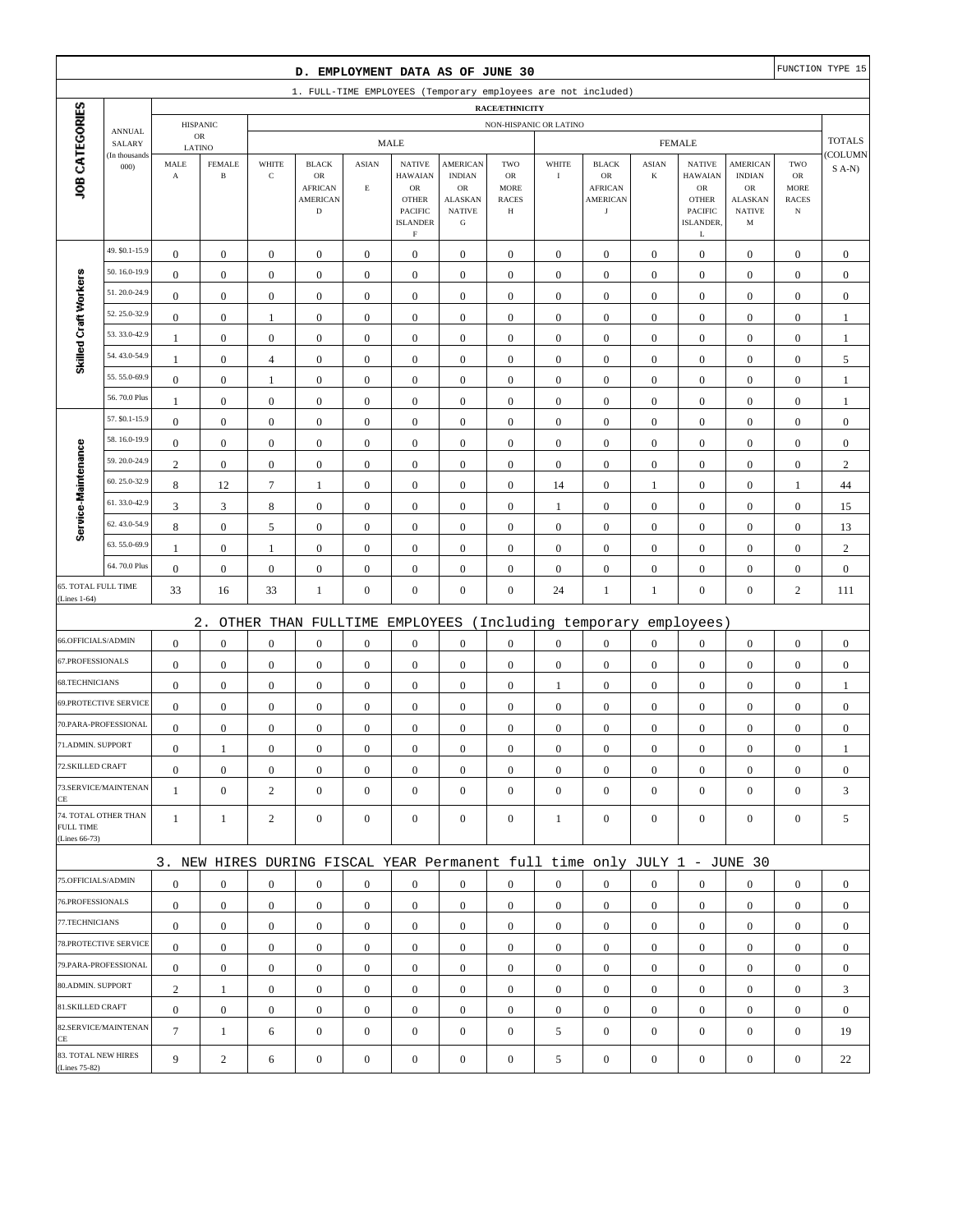# Attachment B

| 132,386<br><b>White, Non-Hispanic</b><br><b>Males</b><br>67,708<br>20 to 24 years<br>5,000<br>25 to 29 years<br>6,748<br>30 to 34 years<br>7,056<br>35 to 39 years<br>8,137<br>40 to 44 years<br>7,651<br>45 to 49 years<br>7,929<br>50 to 54 years<br>7,254<br>55 to 59 years<br>8,479<br>9,454<br>60 to 64 years<br>Females<br>64,678<br>20 to 24 years<br>4,304<br>5,959<br>25 to 29 years<br>30 to 34 years<br>6,603<br>7,331<br>35 to 39 years<br>6,839<br>40 to 44 years<br>6,894<br>45 to 49 years<br>50 to 54 years<br>7,075<br>55 to 59 years<br>8,707<br>60 to 64 years<br>10,966<br><b>Black, Non-Hispanic</b><br>13,101<br>2.3%<br><b>Males</b><br>7,638<br>20 to 24 years<br>922<br>25 to 29 years<br>958<br>980<br>30 to 34 years<br>1,061<br>35 to 39 years<br>40 to 44 years<br>866<br>45 to 49 years<br>874<br>779<br>50 to 54 years<br>655<br>55 to 59 years<br>544<br>60 to 64 years<br>5,463<br>1.6%<br>Females<br>559<br>25 to 29 years<br>581<br>612<br>30 to 34 years<br>726<br>35 to 39 years<br>40 to 44 years<br>670<br>45 to 49 years<br>625<br>526<br>50 to 54 years<br>583<br>55 to 59 years<br>582<br>60 to 64 years<br>American Indian or Alaskan Native, Non-<br>13,563<br><b>Hispanic</b><br>Males<br>8,235<br>2.5% | Demographic | 2019 Population Percentage of Population |
|------------------------------------------------------------------------------------------------------------------------------------------------------------------------------------------------------------------------------------------------------------------------------------------------------------------------------------------------------------------------------------------------------------------------------------------------------------------------------------------------------------------------------------------------------------------------------------------------------------------------------------------------------------------------------------------------------------------------------------------------------------------------------------------------------------------------------------------------------------------------------------------------------------------------------------------------------------------------------------------------------------------------------------------------------------------------------------------------------------------------------------------------------------------------------------------------------------------------------------------------------|-------------|------------------------------------------|
|                                                                                                                                                                                                                                                                                                                                                                                                                                                                                                                                                                                                                                                                                                                                                                                                                                                                                                                                                                                                                                                                                                                                                                                                                                                      |             |                                          |
|                                                                                                                                                                                                                                                                                                                                                                                                                                                                                                                                                                                                                                                                                                                                                                                                                                                                                                                                                                                                                                                                                                                                                                                                                                                      |             | 20.3%                                    |
|                                                                                                                                                                                                                                                                                                                                                                                                                                                                                                                                                                                                                                                                                                                                                                                                                                                                                                                                                                                                                                                                                                                                                                                                                                                      |             |                                          |
|                                                                                                                                                                                                                                                                                                                                                                                                                                                                                                                                                                                                                                                                                                                                                                                                                                                                                                                                                                                                                                                                                                                                                                                                                                                      |             |                                          |
|                                                                                                                                                                                                                                                                                                                                                                                                                                                                                                                                                                                                                                                                                                                                                                                                                                                                                                                                                                                                                                                                                                                                                                                                                                                      |             |                                          |
|                                                                                                                                                                                                                                                                                                                                                                                                                                                                                                                                                                                                                                                                                                                                                                                                                                                                                                                                                                                                                                                                                                                                                                                                                                                      |             |                                          |
|                                                                                                                                                                                                                                                                                                                                                                                                                                                                                                                                                                                                                                                                                                                                                                                                                                                                                                                                                                                                                                                                                                                                                                                                                                                      |             |                                          |
|                                                                                                                                                                                                                                                                                                                                                                                                                                                                                                                                                                                                                                                                                                                                                                                                                                                                                                                                                                                                                                                                                                                                                                                                                                                      |             |                                          |
|                                                                                                                                                                                                                                                                                                                                                                                                                                                                                                                                                                                                                                                                                                                                                                                                                                                                                                                                                                                                                                                                                                                                                                                                                                                      |             |                                          |
|                                                                                                                                                                                                                                                                                                                                                                                                                                                                                                                                                                                                                                                                                                                                                                                                                                                                                                                                                                                                                                                                                                                                                                                                                                                      |             |                                          |
|                                                                                                                                                                                                                                                                                                                                                                                                                                                                                                                                                                                                                                                                                                                                                                                                                                                                                                                                                                                                                                                                                                                                                                                                                                                      |             |                                          |
| 20 to 24 years                                                                                                                                                                                                                                                                                                                                                                                                                                                                                                                                                                                                                                                                                                                                                                                                                                                                                                                                                                                                                                                                                                                                                                                                                                       |             | 19.4%                                    |
|                                                                                                                                                                                                                                                                                                                                                                                                                                                                                                                                                                                                                                                                                                                                                                                                                                                                                                                                                                                                                                                                                                                                                                                                                                                      |             |                                          |
|                                                                                                                                                                                                                                                                                                                                                                                                                                                                                                                                                                                                                                                                                                                                                                                                                                                                                                                                                                                                                                                                                                                                                                                                                                                      |             |                                          |
|                                                                                                                                                                                                                                                                                                                                                                                                                                                                                                                                                                                                                                                                                                                                                                                                                                                                                                                                                                                                                                                                                                                                                                                                                                                      |             |                                          |
|                                                                                                                                                                                                                                                                                                                                                                                                                                                                                                                                                                                                                                                                                                                                                                                                                                                                                                                                                                                                                                                                                                                                                                                                                                                      |             |                                          |
|                                                                                                                                                                                                                                                                                                                                                                                                                                                                                                                                                                                                                                                                                                                                                                                                                                                                                                                                                                                                                                                                                                                                                                                                                                                      |             |                                          |
|                                                                                                                                                                                                                                                                                                                                                                                                                                                                                                                                                                                                                                                                                                                                                                                                                                                                                                                                                                                                                                                                                                                                                                                                                                                      |             |                                          |
|                                                                                                                                                                                                                                                                                                                                                                                                                                                                                                                                                                                                                                                                                                                                                                                                                                                                                                                                                                                                                                                                                                                                                                                                                                                      |             |                                          |
|                                                                                                                                                                                                                                                                                                                                                                                                                                                                                                                                                                                                                                                                                                                                                                                                                                                                                                                                                                                                                                                                                                                                                                                                                                                      |             |                                          |
|                                                                                                                                                                                                                                                                                                                                                                                                                                                                                                                                                                                                                                                                                                                                                                                                                                                                                                                                                                                                                                                                                                                                                                                                                                                      |             |                                          |
|                                                                                                                                                                                                                                                                                                                                                                                                                                                                                                                                                                                                                                                                                                                                                                                                                                                                                                                                                                                                                                                                                                                                                                                                                                                      |             |                                          |
|                                                                                                                                                                                                                                                                                                                                                                                                                                                                                                                                                                                                                                                                                                                                                                                                                                                                                                                                                                                                                                                                                                                                                                                                                                                      |             |                                          |
|                                                                                                                                                                                                                                                                                                                                                                                                                                                                                                                                                                                                                                                                                                                                                                                                                                                                                                                                                                                                                                                                                                                                                                                                                                                      |             |                                          |
|                                                                                                                                                                                                                                                                                                                                                                                                                                                                                                                                                                                                                                                                                                                                                                                                                                                                                                                                                                                                                                                                                                                                                                                                                                                      |             |                                          |
|                                                                                                                                                                                                                                                                                                                                                                                                                                                                                                                                                                                                                                                                                                                                                                                                                                                                                                                                                                                                                                                                                                                                                                                                                                                      |             |                                          |
|                                                                                                                                                                                                                                                                                                                                                                                                                                                                                                                                                                                                                                                                                                                                                                                                                                                                                                                                                                                                                                                                                                                                                                                                                                                      |             |                                          |
|                                                                                                                                                                                                                                                                                                                                                                                                                                                                                                                                                                                                                                                                                                                                                                                                                                                                                                                                                                                                                                                                                                                                                                                                                                                      |             |                                          |
|                                                                                                                                                                                                                                                                                                                                                                                                                                                                                                                                                                                                                                                                                                                                                                                                                                                                                                                                                                                                                                                                                                                                                                                                                                                      |             |                                          |
|                                                                                                                                                                                                                                                                                                                                                                                                                                                                                                                                                                                                                                                                                                                                                                                                                                                                                                                                                                                                                                                                                                                                                                                                                                                      |             |                                          |
|                                                                                                                                                                                                                                                                                                                                                                                                                                                                                                                                                                                                                                                                                                                                                                                                                                                                                                                                                                                                                                                                                                                                                                                                                                                      |             |                                          |
|                                                                                                                                                                                                                                                                                                                                                                                                                                                                                                                                                                                                                                                                                                                                                                                                                                                                                                                                                                                                                                                                                                                                                                                                                                                      |             |                                          |
|                                                                                                                                                                                                                                                                                                                                                                                                                                                                                                                                                                                                                                                                                                                                                                                                                                                                                                                                                                                                                                                                                                                                                                                                                                                      |             |                                          |
|                                                                                                                                                                                                                                                                                                                                                                                                                                                                                                                                                                                                                                                                                                                                                                                                                                                                                                                                                                                                                                                                                                                                                                                                                                                      |             |                                          |
|                                                                                                                                                                                                                                                                                                                                                                                                                                                                                                                                                                                                                                                                                                                                                                                                                                                                                                                                                                                                                                                                                                                                                                                                                                                      |             |                                          |
|                                                                                                                                                                                                                                                                                                                                                                                                                                                                                                                                                                                                                                                                                                                                                                                                                                                                                                                                                                                                                                                                                                                                                                                                                                                      |             |                                          |
|                                                                                                                                                                                                                                                                                                                                                                                                                                                                                                                                                                                                                                                                                                                                                                                                                                                                                                                                                                                                                                                                                                                                                                                                                                                      |             |                                          |
|                                                                                                                                                                                                                                                                                                                                                                                                                                                                                                                                                                                                                                                                                                                                                                                                                                                                                                                                                                                                                                                                                                                                                                                                                                                      |             |                                          |
|                                                                                                                                                                                                                                                                                                                                                                                                                                                                                                                                                                                                                                                                                                                                                                                                                                                                                                                                                                                                                                                                                                                                                                                                                                                      |             |                                          |
|                                                                                                                                                                                                                                                                                                                                                                                                                                                                                                                                                                                                                                                                                                                                                                                                                                                                                                                                                                                                                                                                                                                                                                                                                                                      |             |                                          |
|                                                                                                                                                                                                                                                                                                                                                                                                                                                                                                                                                                                                                                                                                                                                                                                                                                                                                                                                                                                                                                                                                                                                                                                                                                                      |             |                                          |
|                                                                                                                                                                                                                                                                                                                                                                                                                                                                                                                                                                                                                                                                                                                                                                                                                                                                                                                                                                                                                                                                                                                                                                                                                                                      |             |                                          |
|                                                                                                                                                                                                                                                                                                                                                                                                                                                                                                                                                                                                                                                                                                                                                                                                                                                                                                                                                                                                                                                                                                                                                                                                                                                      |             |                                          |
|                                                                                                                                                                                                                                                                                                                                                                                                                                                                                                                                                                                                                                                                                                                                                                                                                                                                                                                                                                                                                                                                                                                                                                                                                                                      |             |                                          |
| 726<br>Under 5 years                                                                                                                                                                                                                                                                                                                                                                                                                                                                                                                                                                                                                                                                                                                                                                                                                                                                                                                                                                                                                                                                                                                                                                                                                                 |             |                                          |
| 1,197<br>20 to 24 years                                                                                                                                                                                                                                                                                                                                                                                                                                                                                                                                                                                                                                                                                                                                                                                                                                                                                                                                                                                                                                                                                                                                                                                                                              |             |                                          |
| 1,410<br>25 to 29 years                                                                                                                                                                                                                                                                                                                                                                                                                                                                                                                                                                                                                                                                                                                                                                                                                                                                                                                                                                                                                                                                                                                                                                                                                              |             |                                          |
| 1,335<br>30 to 34 years                                                                                                                                                                                                                                                                                                                                                                                                                                                                                                                                                                                                                                                                                                                                                                                                                                                                                                                                                                                                                                                                                                                                                                                                                              |             |                                          |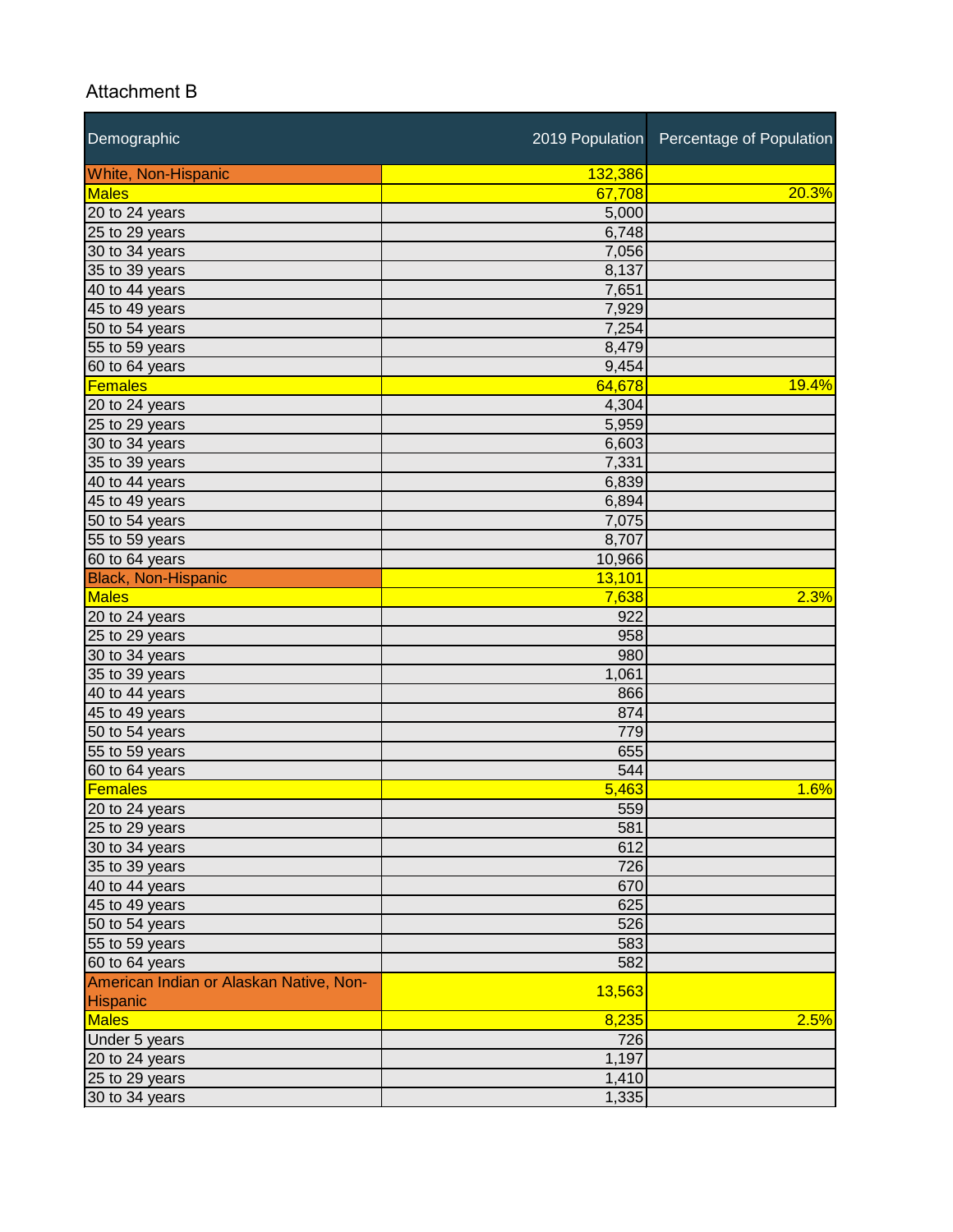| 35 to 39 years                                              | 830   |      |
|-------------------------------------------------------------|-------|------|
| 40 to 44 years                                              | 680   |      |
| 45 to 49 years                                              | 629   |      |
| 50 to 54 years                                              | 604   |      |
| 55 to 59 years                                              | 492   |      |
| 60 to 64 years                                              | 333   |      |
| Females                                                     | 5,328 | 1.6% |
| 20 to 24 years                                              | 627   |      |
| 25 to 29 years                                              | 728   |      |
| 30 to 34 years                                              | 769   |      |
| 35 to 39 years                                              | 612   |      |
| 40 to 44 years                                              | 544   |      |
| 45 to 49 years                                              | 506   |      |
| 50 to 54 years                                              | 530   |      |
| 55 to 59 years                                              | 525   |      |
| 60 to 64 years                                              | 488   |      |
| Asian, Non-Hispanic                                         | 5,092 |      |
| <b>Males</b>                                                | 2,533 | 0.8% |
| 20 to 24 years                                              | 281   |      |
| 25 to 29 years                                              | 334   |      |
| 30 to 34 years                                              | 321   |      |
| 35 to 39 years                                              | 337   |      |
| 40 to 44 years                                              | 336   |      |
| 45 to 49 years                                              | 326   |      |
| 50 to 54 years                                              | 248   |      |
| 55 to 59 years                                              | 193   |      |
| 60 to 64 years                                              | 156   |      |
| Females                                                     | 2,559 | 0.8% |
| 20 to 24 years                                              | 228   |      |
| 25 to 29 years                                              | 261   |      |
| 30 to 34 years                                              | 253   |      |
| 35 to 39 years                                              | 303   |      |
| 40 to 44 years                                              | 330   |      |
| 45 to 49 years                                              | 340   |      |
| 50 to 54 years                                              | 276   |      |
|                                                             | 250   |      |
| 55 to 59 years                                              |       |      |
| 60 to 64 years<br>Native Hawaiian or Pacific Islander, Non- | 318   |      |
| <b>Hispanic</b>                                             | 1,337 |      |
| Males                                                       | 1,134 | 0.3% |
|                                                             | 89    |      |
| 20 to 24 years<br>25 to 29 years                            |       |      |
|                                                             | 185   |      |
| 30 to 34 years                                              | 189   |      |
| 35 to 39 years                                              | 154   |      |
| 40 to 44 years                                              | 177   |      |
| 45 to 49 years                                              | 142   |      |
| 50 to 54 years                                              | 102   |      |
| 55 to 59 years                                              | 50    |      |
| 60 to 64 years                                              | 46    |      |
| Females                                                     | 203   | 0.1% |
| 20 to 24 years                                              | 21    |      |
| 25 to 29 years                                              | 28    |      |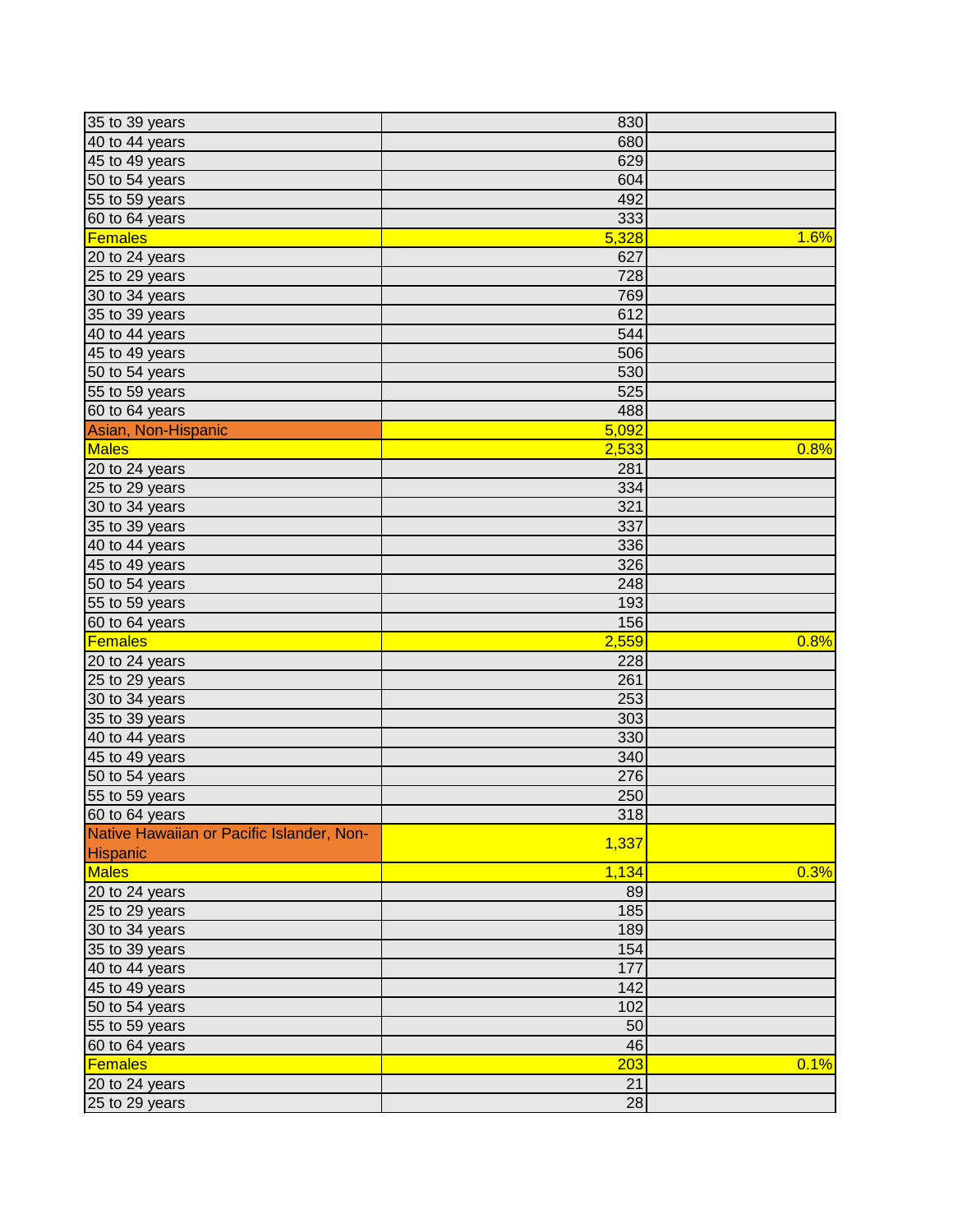| 30 to 34 years                  | 24     |              |
|---------------------------------|--------|--------------|
| 35 to 39 years                  | 26     |              |
| 40 to 44 years                  | 26     |              |
| 45 to 49 years                  | 20     |              |
| 50 to 54 years                  | 26     |              |
| 55 to 59 years                  | 20     |              |
| 60 to 64 years                  | 14     |              |
| Two or More Races, Non-Hispanic |        |              |
| <b>Males</b>                    | 2,068  | 0.6%         |
| 20 to 24 years                  | 468    |              |
| 25 to 29 years                  | 322    |              |
| 30 to 34 years                  | 229    |              |
| 35 to 39 years                  | 290    |              |
| 40 to 44 years                  | 242    |              |
| 45 to 49 years                  | 171    |              |
| 50 to 54 years                  | 110    |              |
| 55 to 59 years                  | 131    |              |
| 60 to 64 years                  | 104    |              |
| Females                         | 1,923  | 0.6%         |
| 20 to 24 years                  | 355    |              |
| 25 to 29 years                  | 305    |              |
| 30 to 34 years                  | 223    |              |
| 35 to 39 years                  | 246    |              |
| 40 to 44 years                  | 196    |              |
| 45 to 49 years                  | 163    |              |
| 50 to 54 years                  | 146    |              |
| 55 to 59 years                  | 150    |              |
| 60 to 64 years                  | 140    |              |
| <b>Hispanic or Latino</b>       | 81,422 |              |
| <b>Males</b>                    | 45,677 | <b>13.7%</b> |
| 20 to 24 years                  | 6,794  |              |
| 25 to 29 years                  | 7,536  |              |
| 30 to 34 years                  | 6,952  |              |
| 35 to 39 years                  | 5,314  |              |
| 40 to 44 years                  | 5,467  |              |
| 45 to 49 years                  | 4,855  |              |
| 50 to 54 years                  | 3,546  |              |
| 55 to 59 years                  | 2,849  |              |
| 60 to 64 years                  | 2,364  |              |
| <b>Females</b>                  | 35,744 | 10.7%        |
| 20 to 24 years                  | 4,744  |              |
| 25 to 29 years                  | 4,844  |              |
| 30 to 34 years                  | 4,646  |              |
| 35 to 39 years                  | 4,739  |              |
| 40 to 44 years                  | 4,687  |              |
| 45 to 49 years                  | 3,633  |              |
| 50 to 54 years                  | 3,058  |              |
| 55 to 59 years                  | 2,787  |              |
| 60 to 64 years                  | 2,607  |              |
| Source: Emsi Q2 2020            |        |              |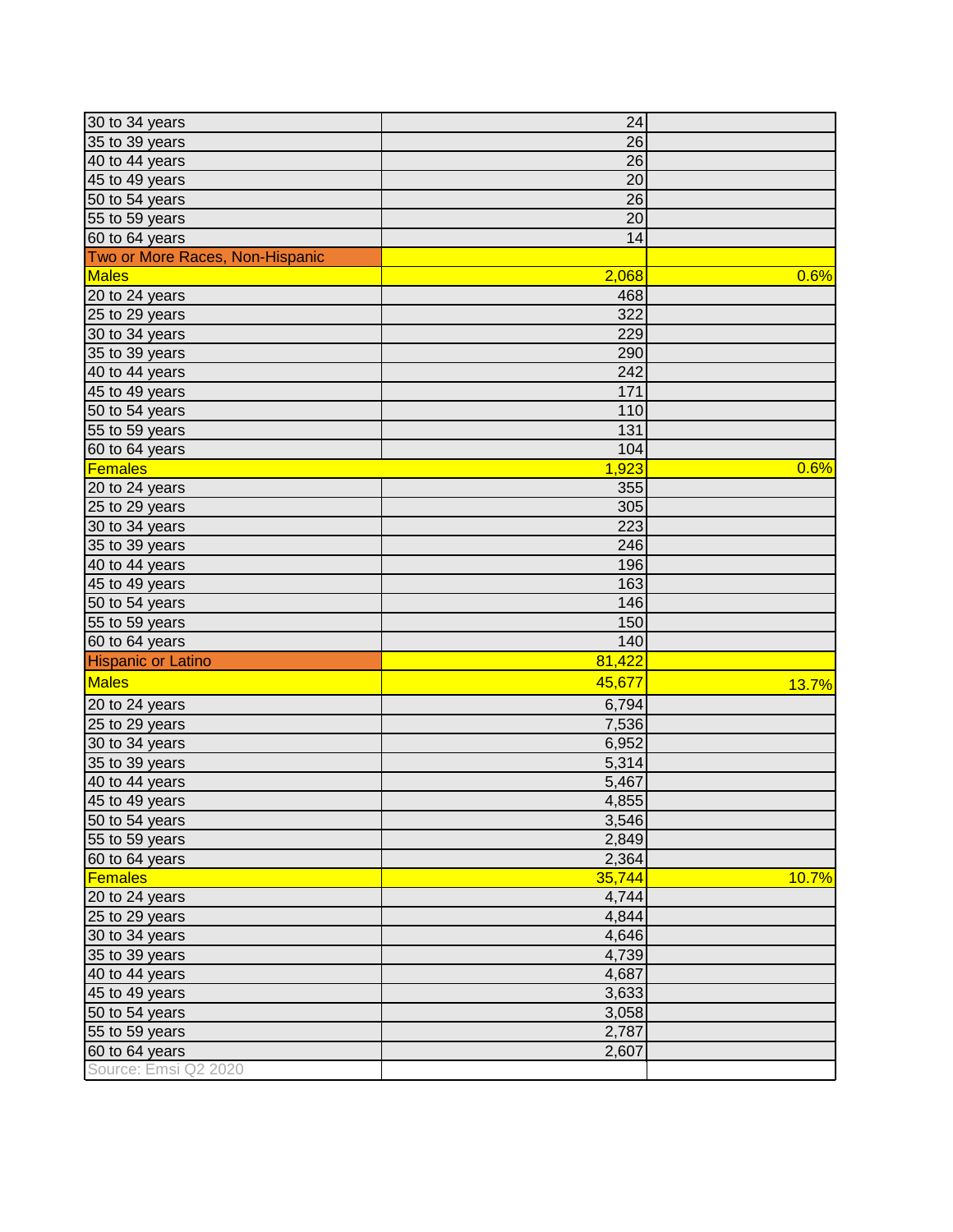# **Attachment C**

#### **Utilization Analysis Chart**

#### *Relevant Labor Market: Pinal County, Arizona*

|                                 | Male  |                                        |                       |                                           |         |                                                              |                         | Female  |                                        |                       |                                           |         |                                                              |                         |  |  |
|---------------------------------|-------|----------------------------------------|-----------------------|-------------------------------------------|---------|--------------------------------------------------------------|-------------------------|---------|----------------------------------------|-----------------------|-------------------------------------------|---------|--------------------------------------------------------------|-------------------------|--|--|
|                                 |       |                                        |                       |                                           |         |                                                              |                         |         |                                        |                       |                                           |         |                                                              |                         |  |  |
|                                 | White | <b>Black or</b><br>African<br>American | Hispanic<br>or Latino | American<br>Indian or<br>Alaska<br>Native | Asian   | <b>Native</b><br>Hawaiian<br>or Other<br>Pacific<br>Islander | Two or<br>More<br>Races | White   | <b>Black or</b><br>African<br>American | Hispanic<br>or Latino | American<br>Indian or<br>Alaska<br>Native | Asian   | <b>Native</b><br>Hawaiian<br>or Other<br>Pacific<br>Islander | Two or<br>More<br>Races |  |  |
| <b>Job Categories</b>           |       |                                        |                       |                                           |         |                                                              |                         |         |                                        |                       |                                           |         |                                                              |                         |  |  |
| <b>Officials/Administrators</b> |       |                                        |                       |                                           |         |                                                              |                         |         |                                        |                       |                                           |         |                                                              |                         |  |  |
| Workforce #/%                   | 41.6% | 0.0%                                   | 4.4%                  | 0.0%                                      | 0.0%    | 0.0%                                                         | 0.0%                    | 38.7%   | 2.2%                                   | 11.7%                 | 0.7%                                      | 0.7%    | 0.0%                                                         | 0.0%                    |  |  |
| CLS #/%                         | 20.3% | 2.3%                                   | 13.7%                 | 2.5%                                      | 0.8%    | 0.3%                                                         | 0.6%                    | 19.4%   | 2.2%                                   | 10.7%                 | 1.6%                                      | 0.7%    | 0.1%                                                         | 0.6%                    |  |  |
| Utilization #/%                 | 21.3% | $-2.3%$                                | $-9.3%$               | $-2.5%$                                   | $-0.8%$ | $-0.3%$                                                      | $-0.6%$                 | 19.3%   | 0.0%                                   | $-1%$                 | $-0.9%$                                   | 0.0%    | $-0.1%$                                                      | $-0.6%$                 |  |  |
| Professionals                   |       |                                        |                       |                                           |         |                                                              |                         |         |                                        |                       |                                           |         |                                                              |                         |  |  |
| Workforce #/%                   | 33.1% | 3.5%                                   | 2.3%                  | 0.0%                                      | 1.7%    | 0.0%                                                         | 0.0%                    | 33.7%   | 1.7%                                   | 20.3%                 | 1.2%                                      | 2.3%    | 0.0%                                                         | 0.0%                    |  |  |
| <b>CLS #/%</b>                  | 20.3% | 2.3%                                   | 13.7%                 | 2.5%                                      | 0.8%    | 0.3%                                                         | 0.6%                    | 19.4%   | 2.2%                                   | 10.7%                 | 1.6%                                      | 0.7%    | 0.1%                                                         | 0.6%                    |  |  |
| Utilization #/%                 | 12.8% | 1.2%                                   | $-11.4%$              | $-2.5%$                                   | 0.9%    | $-0.3%$                                                      | $-0.6%$                 | 14.3%   | $-0.4%$                                | 9.6%                  | $-0.4%$                                   | 1.6%    | $-0.1%$                                                      | $-0.6%$                 |  |  |
| <b>Technicians</b>              |       |                                        |                       |                                           |         |                                                              |                         |         |                                        |                       |                                           |         |                                                              |                         |  |  |
| Workforce #/%                   | 47.4% | 0.0%                                   | 5.3%                  | 5.3%                                      | 10.5%   | 0.0%                                                         | 0.0%                    | 10.5%   | 5.3%                                   | 10.5%                 | 1.1%                                      | 5.3%    | 0.0%                                                         | 0.0%                    |  |  |
| CLS #/%                         | 20.3% | 2.3%                                   | 13.7%                 | 2.5%                                      | 0.8%    | 0.3%                                                         | 0.6%                    | 19.4%   | 2.2%                                   | 10.7%                 | 1.6%                                      | 0.7%    | 0.1%                                                         | 0.6%                    |  |  |
| Utilization #/%                 | 27.4% | $-2.3%$                                | $-8.4$                | 2.8%                                      | 9.7%    | 0.3%                                                         | $-0.6%$                 | $-8.9%$ | 3.1%                                   | $-0.2%$               | $-0.5%$                                   | 4.6%    | $-0.1%$                                                      | $-0.6%$                 |  |  |
| <b>Protective Services</b>      |       |                                        |                       |                                           |         |                                                              |                         |         |                                        |                       |                                           |         |                                                              |                         |  |  |
| Workforce #/%                   | 56.7% | 0.0%                                   | 23.3%                 | 0.0%                                      | 3.3%    | 0.0%                                                         | 0.0%                    | 13.3%   | 0.0%                                   | 3.3%                  | 0.0%                                      | 0.0%    | 0.0%                                                         | 0.0%                    |  |  |
| CLS #/%                         | 20.3% | 2.3%                                   | 13.7%                 | 2.5%                                      | 0.8%    | 0.3%                                                         | 0.6%                    | 19.4%   | 2.2%                                   | 10.7%                 | 1.6%                                      | 0.7%    | 0.1%                                                         | 0.6%                    |  |  |
| Utilization #/%                 | 36.4% | $-2.3%$                                | 9.6%                  | $-2.5%$                                   | $-2.5%$ | $-0.3%$                                                      | $-0.6%$                 | $-6.1%$ | $-2.2%$                                | $-7.4%$               | $-1.6%$                                   | $-0.7%$ | $-0.1%$                                                      | $-0.6%$                 |  |  |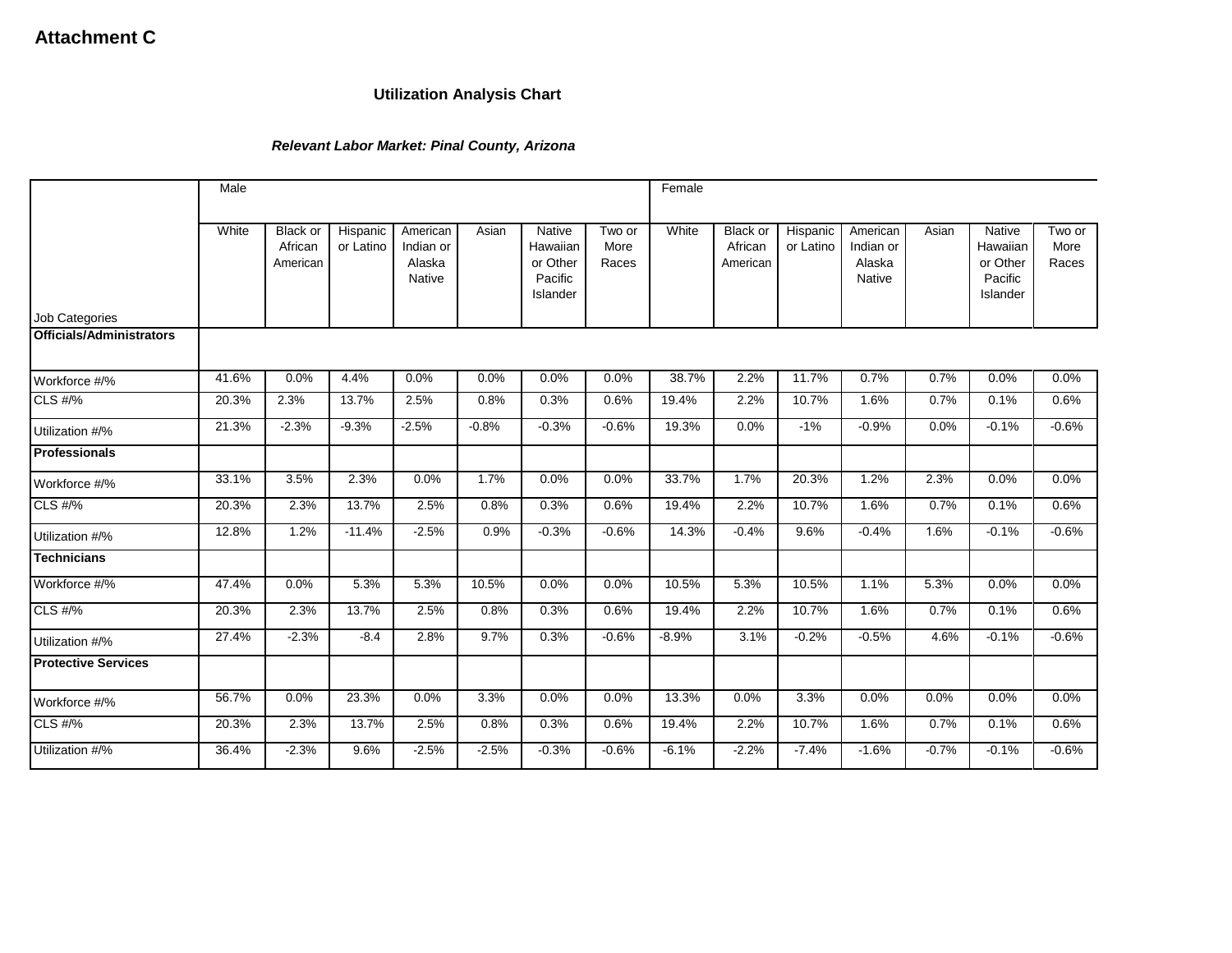| <b>Administrative Support</b> |          |         |          |         |         |         |          |       |       |       |         |          |         |         |
|-------------------------------|----------|---------|----------|---------|---------|---------|----------|-------|-------|-------|---------|----------|---------|---------|
| Workforce #/%                 | 2.2%     | 0.3%    | 4.9%     | $0.0\%$ | $0.0\%$ | $0.0\%$ | $0.0\%$  | 52%   | 4.1%  | 33.3% | $.6\%$  | $.6\%$   | 0.0%    | 0.0%    |
| Civilian Labor Force #/%      | 20.3%    | 2.3%    | 13.7%    | 2.5%    | 0.8%    | 0.3%    | 0.6%     | 19.4% | 2.2%  | 10.7% | .6%     | $0.7\%$  | 0.1%    | $0.6\%$ |
| Utilization #/%               | $-18.1%$ | $-2.0%$ | $-8.8\%$ | $-2.5%$ | $-0.8%$ | $-0.3%$ | $-0.6\%$ | 32.6% | .9%   | 22.6% | $0.0\%$ | 0.9%     | $-0.1%$ | $-0.6%$ |
| Paraprofessionals             |          |         |          |         |         |         |          |       |       |       |         |          |         |         |
| Workforce #/%                 | $0.0\%$  | 0.0%    | $0.0\%$  | $0.0\%$ | $0.0\%$ | 0.0%    | $0.0\%$  | 46.7% | 13.3% | 40.0% | $0.0\%$ | $0.0\%$  | 0.0%    | 0.0%    |
| Civilian Labor Force #/%      | 20.3%    | 2.3%    | 13.7%    | 2.5%    | 0.8%    | 0.3%    | $0.6\%$  | 19.4% | 2.2%  | 10.7% | .6%     | $0.7\%$  | 0.1%    | 0.6%    |
| Utilization #/%               | $-20.3%$ | $-2.3%$ | $-13.7%$ | $-2.5%$ | $-0.8%$ | $-0.3%$ | $-0.6%$  | 27.3% | 11.1% | 29.3% | $-1.6%$ | $-0.7\%$ | $-0.1%$ | $-0.6%$ |